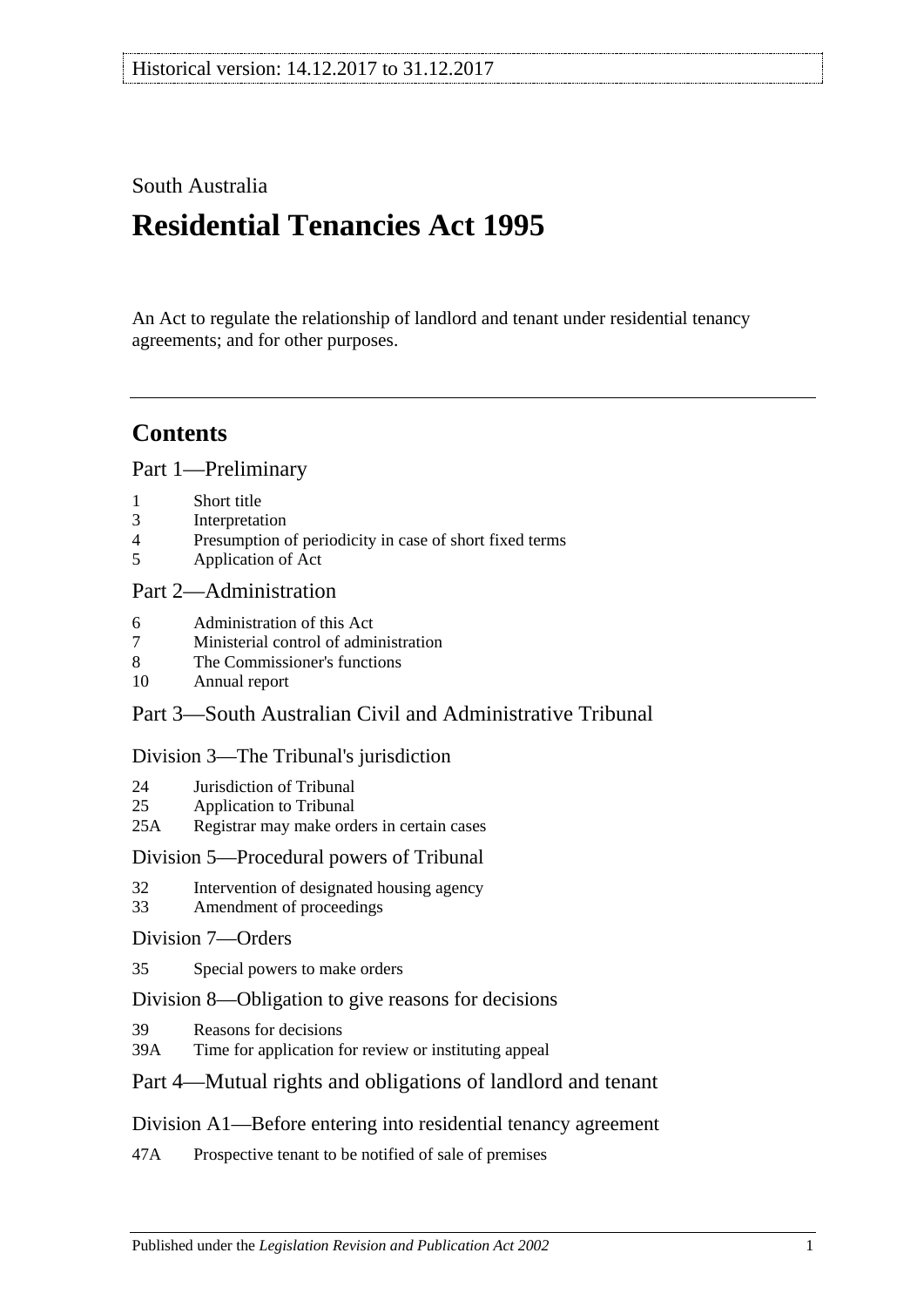#### [Division 1—Entering into residential tenancy agreement](#page-14-6)

- [Information to be provided by landlords to tenants](#page-14-7)
- [Residential tenancy agreements](#page-15-0)
- [Cost of preparing agreement](#page-17-0)
- False [information from tenant](#page-17-1)

[Division 2—Discrimination against tenants with children](#page-17-2)

[Discrimination against tenants with children](#page-17-3)

#### [Division 3—Rent](#page-17-4)

- [Permissible consideration for residential tenancy](#page-17-5)
- [Rent in advance](#page-18-0)
- [Variation of rent](#page-18-1)
- [Excessive rent](#page-20-0)
- 56A [Manner of payment of rent](#page-20-1)
- [Landlord's duty to keep proper records of rent and other payments](#page-21-0)
- [Duty to provide statement or give receipt for rent](#page-21-1)
- 58A [Payment of rent by electronic transaction](#page-21-2)
- [Accrual and apportionment of rent](#page-21-3)
- [Abolition of distress for rent](#page-22-0)

## [Division 4—Bonds](#page-22-1)

- [Bond](#page-22-2)
- [Receipt of bond and transmission to Commissioner](#page-23-0)
- [Repayment of bond](#page-23-1)

## [Division 5—Tenant's entitlement to possession and quiet enjoyment](#page-25-0)

- [Vacant possession etc](#page-25-1)
- [Quiet enjoyment](#page-25-2)

#### [Division 6—Security of premises](#page-26-0)

[Security of premises](#page-26-1)

## [Division 7—Landlord's obligation in regard to condition of the premises](#page-26-2)

- [Cleanliness](#page-26-3)
- [Landlord's obligation to repair](#page-26-4)

#### [Division 8—Tenant's obligations in relation to the premises and ancillary property](#page-27-0)

- [Tenant's responsibility for cleanliness, damage and loss](#page-27-1)
- [Alteration of premises](#page-28-0)

## [Division 9—Tenant's conduct on the premises](#page-28-1)

[Tenant's conduct](#page-28-2)

## [Division 9A—Landlord's obligation to advise of sale of premises](#page-29-0)

71A [Sale of residential premises](#page-29-1)

## [Division 10—Landlord's right of entry](#page-29-2)

[Right of entry](#page-29-3)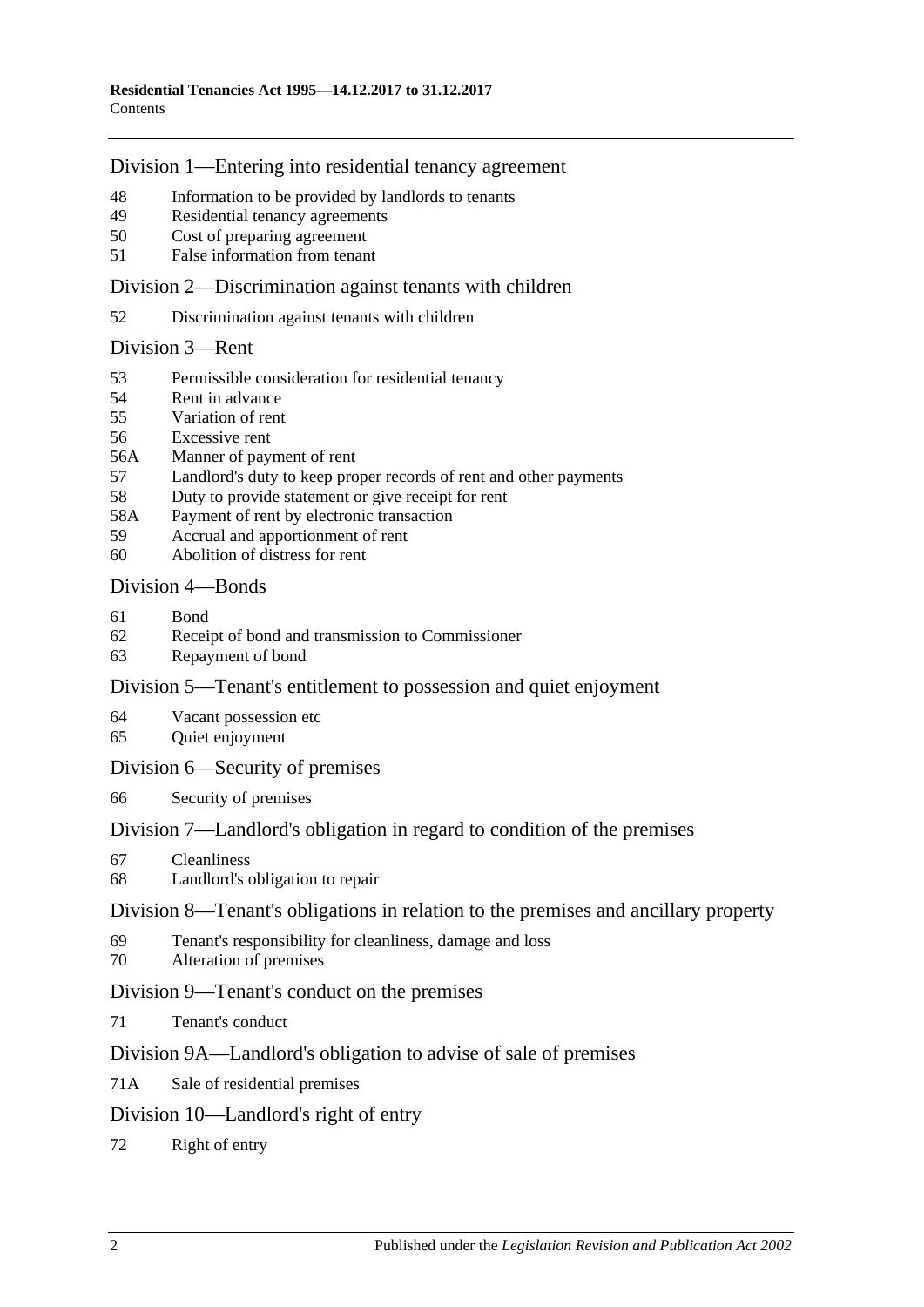#### [Division 11—Statutory charges](#page-31-0)

73 [Statutory charges](#page-31-1)

[Division 12—Assignment](#page-32-0)

74 [Assignment of tenant's rights under residential tenancy agreement](#page-32-1)

#### [Division 13—Tenant's vicarious liability](#page-33-0)

75 [Vicarious liability](#page-33-1)

#### [Division 14—Harsh or unconscionable terms](#page-33-2)

76 [Harsh or unconscionable terms](#page-33-3)

#### [Division 15—Miscellaneous](#page-34-0)

- 77 [Accelerated rent and liquidated damages](#page-34-1)
- 78 [Duty of mitigation](#page-34-2)
- 78A [Compensation for expenses](#page-34-3)

# [Part 5—Termination of residential tenancy agreements](#page-35-0)

#### [Division 1—Termination generally](#page-35-1)

- 79 [Termination of residential tenancy](#page-35-2)
- 79A [Agreement for fixed term continues if not terminated](#page-35-3)

#### [Division 2—Termination by the landlord](#page-35-4)

- 80 [Notice of termination by landlord on ground of breach of agreement](#page-35-5)
- 81 [Termination because possession is required by landlord for certain purposes](#page-37-0)
- 82 [Termination of residential tenancy by community housing providers with members who](#page-37-1)  [are tenants](#page-37-1)
- 83 [Termination by landlord without specifying a ground of termination](#page-38-0)
- 83A [Notice to be given at end of fixed term](#page-38-1)
- 83B [Termination where agreement frustrated](#page-38-2)
- 84 [Limitation of right to terminate](#page-39-0)

#### [Division 3—Termination by tenant](#page-39-1)

- 85 [Notice of termination by tenant on ground of breach of the agreement](#page-39-2)
- 85A [Termination by tenant if residential premises for sale](#page-40-0)
- 86 [Termination by tenant without specifying a ground of termination](#page-40-1)
- 86A [Notice to be given at end of fixed term](#page-40-2)
- 86B [Termination where agreement frustrated](#page-40-3)

#### [Division 4—Termination by the Tribunal](#page-41-0)

- 87 [Termination on application by landlord](#page-41-1)
- 88 [Termination on application by tenant](#page-41-2)
- 89 [Termination based on hardship](#page-42-0)
- 89A [Termination based on domestic abuse](#page-42-1)
- 90 [Tribunal may terminate tenancy if tenant's conduct unacceptable](#page-44-0)

#### [Division 5—Notices of termination](#page-45-0)

- 91 [Form of notice of termination](#page-45-1)
- 92 [Termination of periodic tenancy](#page-46-0)
- 92A [Notice of termination void if no action taken](#page-46-1)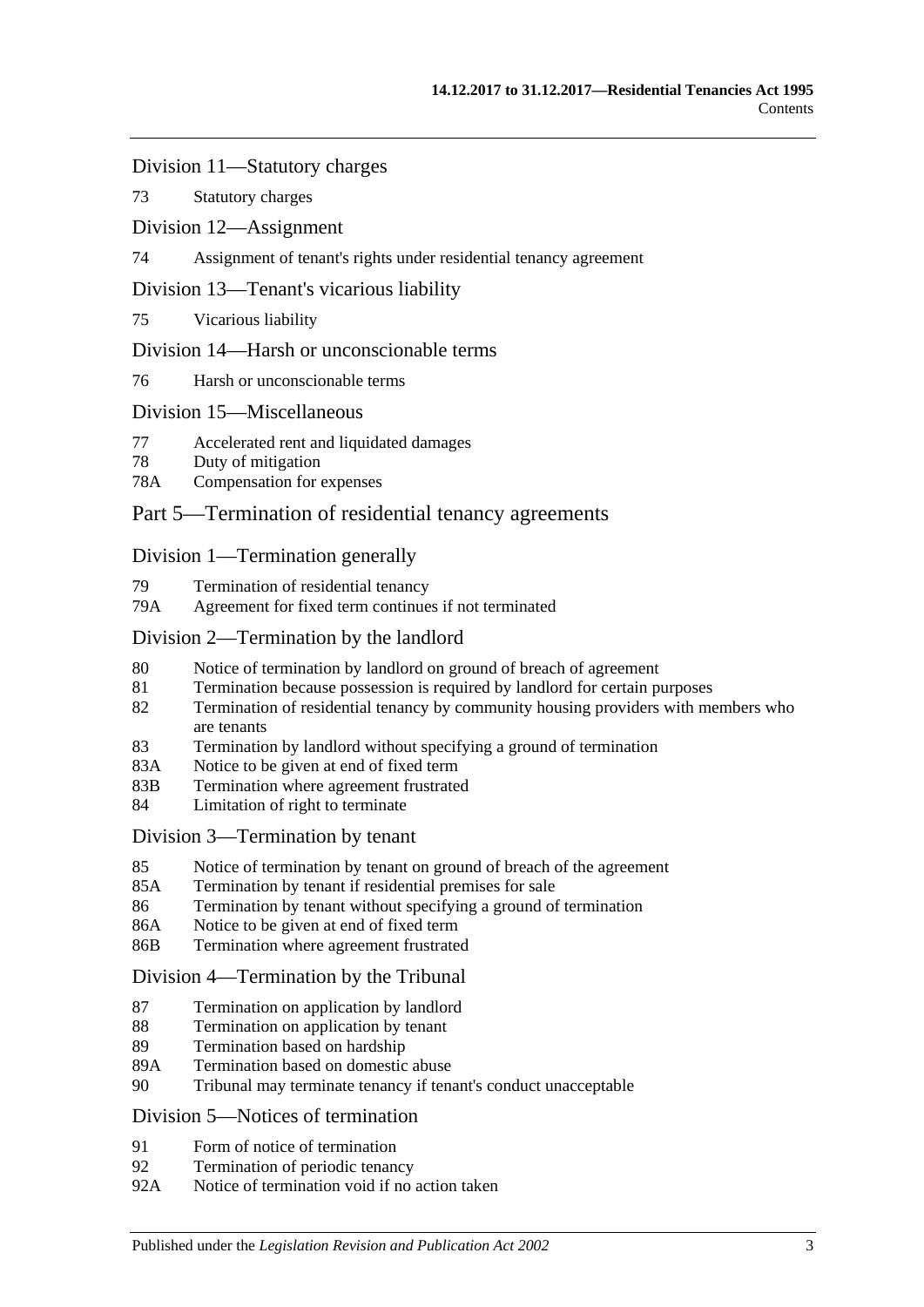#### [Division 6—Repossession of premises](#page-47-0)

- 93 [Order for possession](#page-47-1)<br>94 Abandoned premises
- [Abandoned premises](#page-47-2)
- 95 [Repossession of premises](#page-48-0)
- 96 [Forfeiture of head tenancy not to result automatically in destruction of right to possession](#page-48-1)  [under residential tenancy agreement](#page-48-1)

#### [Division 7—Abandoned property](#page-49-0)

- 97 [Abandoned property](#page-49-1)
- 97A [Offence to deal with abandoned property in unauthorised way](#page-49-2)
- 97B [Action to deal with abandoned property other than personal documents](#page-49-3)
- 97C [Action to deal with abandoned personal documents](#page-50-0)

#### [Division 8—Enforcement of orders for possession](#page-50-1)

99 [Enforcement of orders for possession](#page-50-2)

#### [Part 5A—Residential tenancy databases](#page-51-0)

- 99A [Definitions](#page-51-1)
- 99B [Application](#page-52-0)
- 99C [Extra-territorial operation of Part](#page-52-1)
- 99D [Notice of usual use of database](#page-53-0)
- 99E [Notice of listing if database used](#page-53-1)
- 99F [Listing can be made only for particular breaches by particular persons](#page-54-0)
- 99G [Further restriction on listing](#page-55-0)<br>99H Ensuring quality of listing—
- [Ensuring quality of listing—landlord's or agent's obligation](#page-55-1)
- 99I [Ensuring quality of listing—database operator's obligation](#page-56-0)
- 99J [Providing copy of personal information listed](#page-56-1)
- 99K [Keeping personal information listed](#page-56-2)
- 99L [Powers of Tribunal](#page-57-0)
- 99M [Notifying relevant non-parties of Tribunal order about listing](#page-57-1)

#### [Part 6—Residential Tenancies Fund](#page-58-0)

- 100 [Residential Tenancies Fund](#page-58-1)
- 101 [Application of income](#page-58-2)
- 102 [Accounts and audit](#page-59-0)

## Part [7—Rooming houses](#page-59-1)

#### Division [1—Interpretation](#page-59-2)

103 [Interpretation](#page-59-3)

#### Division [2—Rooming house agreements](#page-59-4)

- 104 [Standard terms of rooming house agreements](#page-59-5)
- 105 [Copies of written agreements](#page-59-6)

#### Division [3—House rules](#page-60-0)

- 105A [House rules](#page-60-1)
- 105B [Amendment of house rules](#page-60-2)
- 105C [Application to Tribunal if house rules are considered unreasonable](#page-60-3)
- 105D [Availability of house rules](#page-61-0)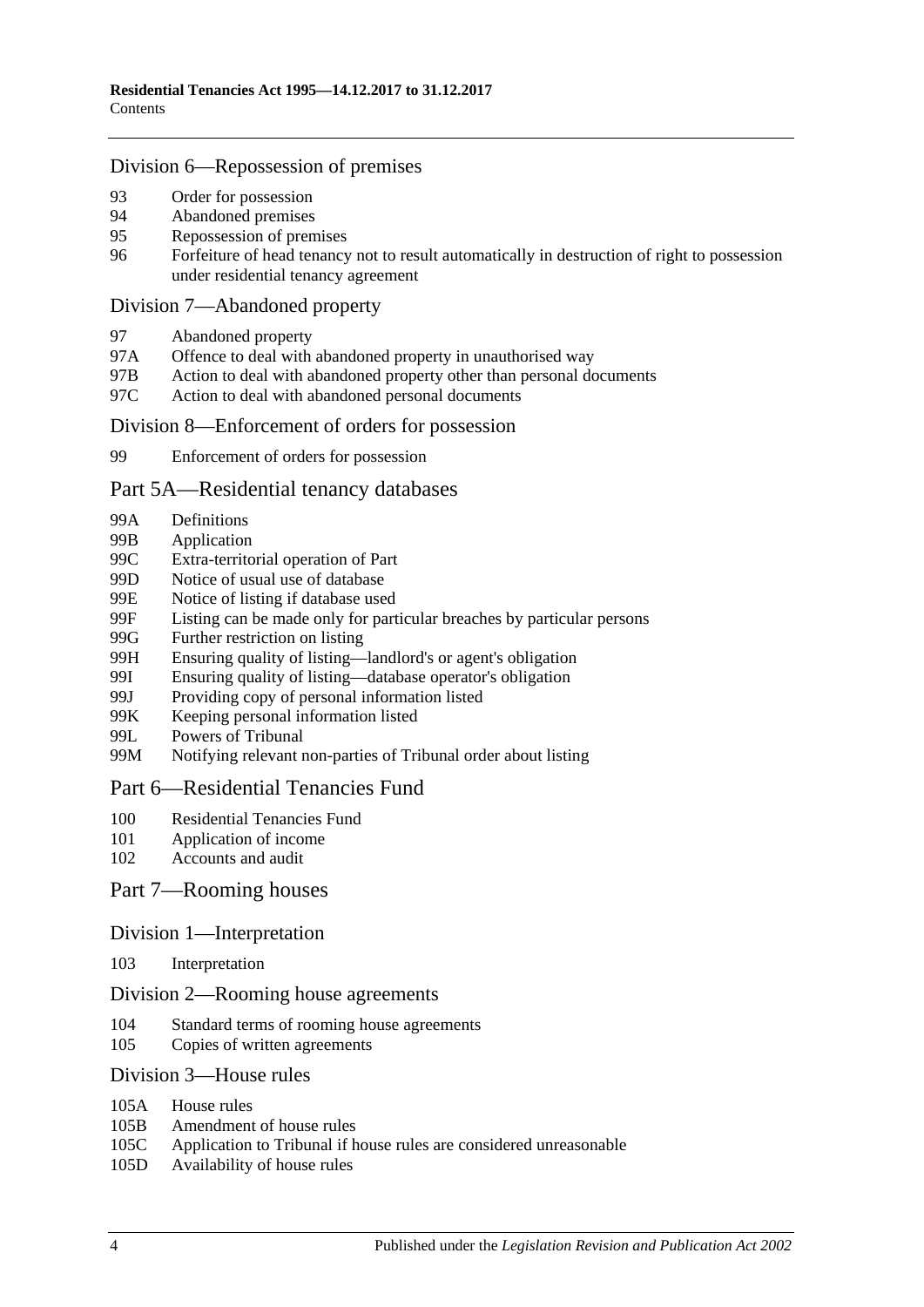#### Division [4—Mutual rights and obligations of proprietors and residents](#page-61-1)

Subdivision [1—Rent and other charges](#page-61-2)

- 105E [Permissible consideration and statutory charges](#page-61-3)
- 105F [Rent in advance](#page-61-4)
- 105G [Duty to provide statement or give receipt for payments](#page-62-0)
- 105H [Payment of rent by electronic transaction](#page-62-1)
- 105I [Rent increases](#page-63-0)
- 105J [Rent decreases](#page-63-1)

#### [Subdivision](#page-64-0) 2—Bonds

- [105K](#page-64-1) Bond
- 105L [Receipt of bond and transmission to Commissioner](#page-64-2)
- 105M [Repayment of bond](#page-64-3)

Subdivision [3—Other obligations of proprietor](#page-66-0)

- 105N [Use and enjoyment of room and facilities](#page-66-1)
- 105O [Security of premises and personal property](#page-67-0)
- 105P [Obligation to repair and keep room and premises clean](#page-67-1)
- 105Q [Sale of rooming house](#page-68-0)

Subdivision [4—Other obligations of resident](#page-68-1)

105R [General obligations of resident](#page-68-2)

Subdivision [5—Miscellaneous](#page-69-0)

105S [Accelerated rent and liquidated damages](#page-69-1)

105T [Goods not to be taken in lieu of amounts owing to proprietor](#page-69-2)

Division [5—Termination of rooming house agreement](#page-69-3)

- 105U [Termination of rooming house agreement](#page-69-4)
- 105UA [Termination based on abuse of rooming house resident](#page-71-0)
- 105V [Abandoned room](#page-72-0)<br>105W Abandoned prope
- [Abandoned property](#page-73-0)

[Part 8—Dispute resolution](#page-74-0)

[Division 1—Conciliation](#page-74-1)

#### Subdivision [1—Definitions for this Division](#page-74-2)

106 [Definitions](#page-74-3)

Subdivision [2—Conciliation of dispute by Commissioner](#page-74-4)

- 107 [Conciliation of dispute by Commissioner](#page-74-5)
- Subdivision [4—Duties and procedure](#page-74-6)
- 108A [Functions of Commissioner in conciliation of dispute](#page-74-7)<br>108B Procedure
- [Procedure](#page-75-0)
- 108C [Restriction on evidence](#page-75-1)

#### [Division 2—Intervention](#page-75-2)

109 [Power to intervene](#page-75-3)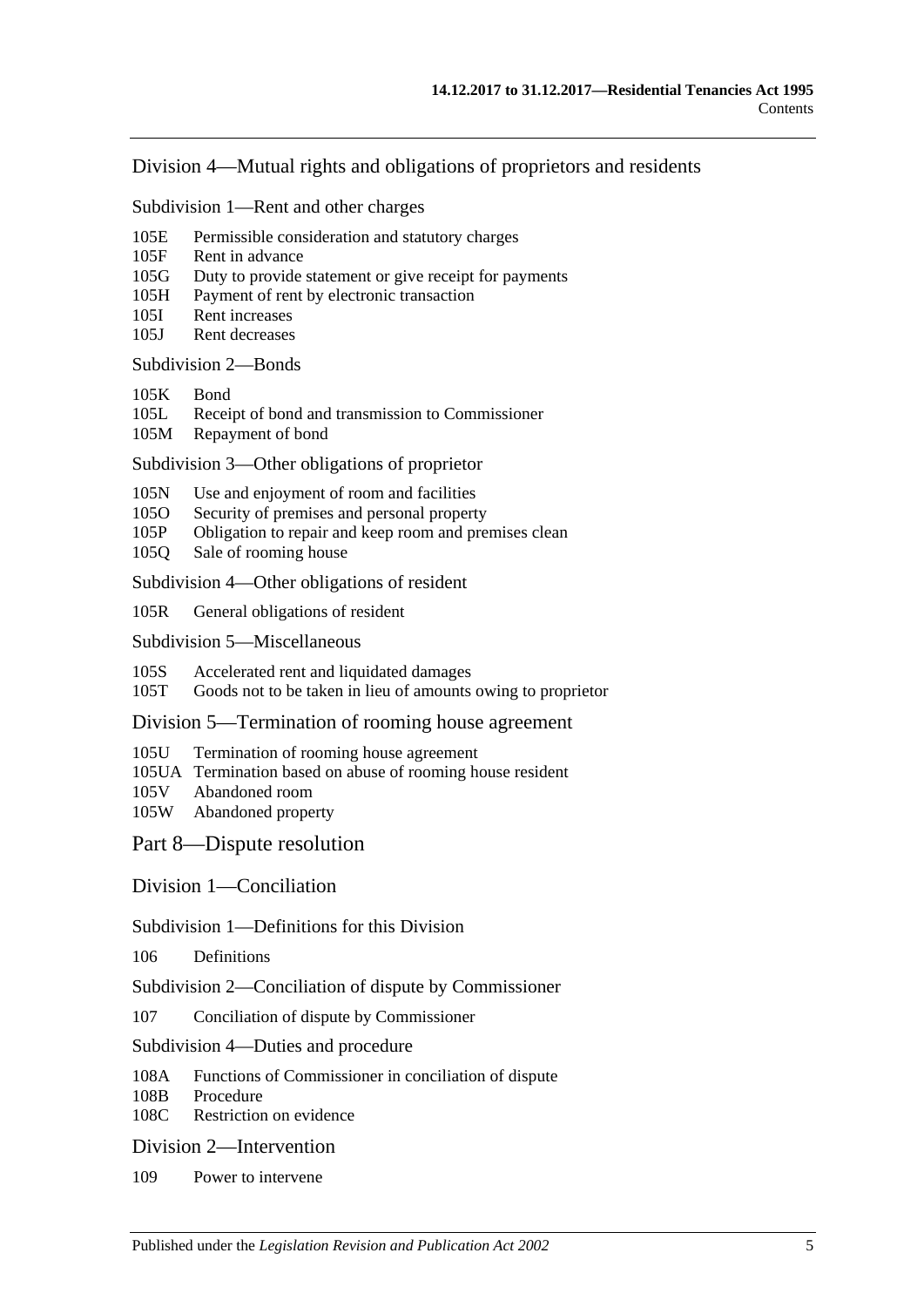#### [Division 3—Powers of the Tribunal](#page-75-4)

- 110 [Powers of Tribunal](#page-75-5)
- 111 [Conditional and alternative orders](#page-76-0)
- 112 [Restraining orders](#page-76-1)

#### [Division 4—Representation](#page-77-0)

- 113 [Representation](#page-77-1)
- 114 [Remuneration of representative](#page-78-0)

#### [Part 9—Miscellaneous](#page-78-1)

- 115 [Contract to avoid Act](#page-78-2)
- 117 [Notice by landlord not waived by acceptance of rent](#page-79-0)
- 117A [Liability to prosecution not to derogate from civil liability](#page-79-1)
- 118 [Exemptions](#page-79-2)
- 119 [Tribunal may exempt agreement or premises from provision of Act](#page-79-3)
- 120 [Service](#page-79-4)
- 121 [Regulations](#page-80-0)

# Schedule 1—Transitional provisions—*[Residential Tenancies \(Miscellaneous\)](#page-80-1)  [Amendment Act](#page-80-1) 2013*

- 1 [Interpretation](#page-80-2)
- 2 [Operation of amendments](#page-80-3)
- 3 [Registrar and deputy registrars](#page-80-4)
- 4 [Jurisdiction of Tribunal](#page-81-0)
- 5 [Interest payable on repayment of bond](#page-81-1)
- 6 [Abandoned property](#page-81-2)<br>7 Application to existin
- [Application to existing house rules](#page-81-3)
- 8 [Other provisions](#page-81-4)

## Schedule 2—Transitional provisions—*[Residential Tenancies \(Miscellaneous\)](#page-82-0)  [Amendment Act](#page-82-0) 2016*

- 1 [Interpretation](#page-82-1)
- 2 [Operation of amendments](#page-82-2)

[Legislative history](#page-83-0)

## <span id="page-5-0"></span>**The Parliament of South Australia enacts as follows:**

# **Part 1—Preliminary**

#### <span id="page-5-1"></span>**1—Short title**

This Act may be cited as the *Residential Tenancies Act 1995*.

#### <span id="page-5-2"></span>**3—Interpretation**

(1) In this Act, unless the contrary intention appears—

*abuse* and *act of abuse* have the same meaning as in the *[Intervention Orders](http://www.legislation.sa.gov.au/index.aspx?action=legref&type=act&legtitle=Intervention%20Orders%20(Prevention%20of%20Abuse)%20Act%202009)  [\(Prevention of Abuse\) Act](http://www.legislation.sa.gov.au/index.aspx?action=legref&type=act&legtitle=Intervention%20Orders%20(Prevention%20of%20Abuse)%20Act%202009) 2009*;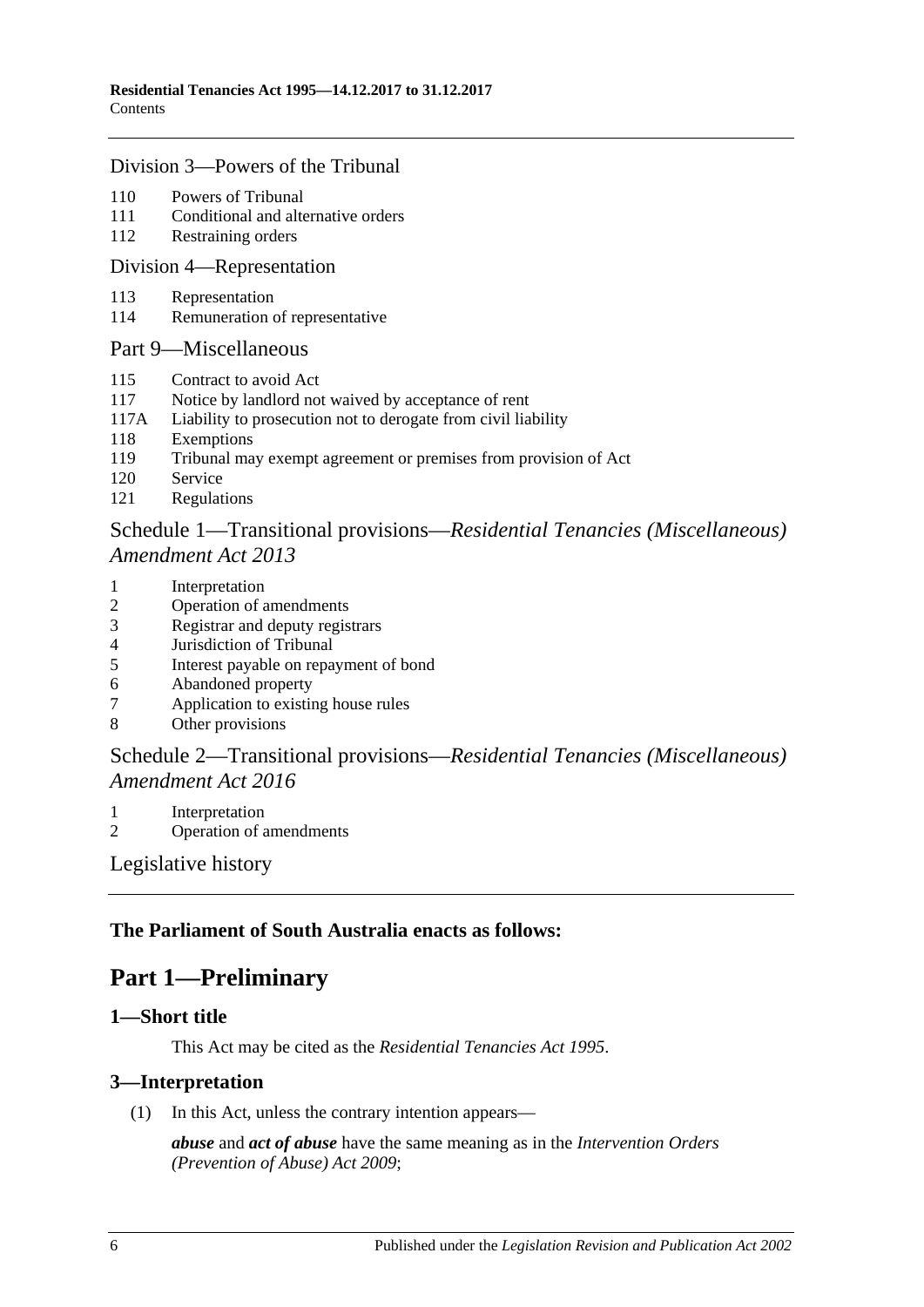*ancillary property* means property (not forming part of premises subject to a residential tenancy agreement) that is provided by the landlord, either under the residential tenancy agreement or independently of the agreement, for use by the tenant;

*bailiff* means a bailiff appointed under the *[South Australian Civil and Administrative](http://www.legislation.sa.gov.au/index.aspx?action=legref&type=act&legtitle=South%20Australian%20Civil%20and%20Administrative%20Tribunal%20Act%202013)  [Tribunal Act](http://www.legislation.sa.gov.au/index.aspx?action=legref&type=act&legtitle=South%20Australian%20Civil%20and%20Administrative%20Tribunal%20Act%202013) 2013*;

*bond* means an amount a tenant is required to pay under a residential tenancy agreement, or an agreement collateral to a residential tenancy agreement, as security for the performance of obligations under a residential tenancy agreement;

*collateral agreement*, in relation to a residential tenancy agreement for residential premises in a no premium retirement village, includes a domestic services agreement that a tenant of the premises is required to enter into as a condition of the residential tenancy agreement or otherwise as a condition of admission as a resident of the village;

*Commissioner* means the Commissioner for Consumer Affairs;

*co-tenant* means a tenant who is 1 of 2 or more tenants under a residential tenancy agreement;

*decision*, of the Tribunal, has the same meaning as in the *[South Australian Civil and](http://www.legislation.sa.gov.au/index.aspx?action=legref&type=act&legtitle=South%20Australian%20Civil%20and%20Administrative%20Tribunal%20Act%202013)  [Administrative Tribunal Act](http://www.legislation.sa.gov.au/index.aspx?action=legref&type=act&legtitle=South%20Australian%20Civil%20and%20Administrative%20Tribunal%20Act%202013) 2013*;

*Deputy President* means a Deputy President of the Tribunal appointed under the *[South](http://www.legislation.sa.gov.au/index.aspx?action=legref&type=act&legtitle=South%20Australian%20Civil%20and%20Administrative%20Tribunal%20Act%202013)  [Australian Civil and Administrative Tribunal Act](http://www.legislation.sa.gov.au/index.aspx?action=legref&type=act&legtitle=South%20Australian%20Civil%20and%20Administrative%20Tribunal%20Act%202013) 2013*;

*Deputy Registrar* means a Deputy Registrar of the Tribunal appointed under the *[South](http://www.legislation.sa.gov.au/index.aspx?action=legref&type=act&legtitle=South%20Australian%20Civil%20and%20Administrative%20Tribunal%20Act%202013)  [Australian Civil and Administrative Tribunal Act](http://www.legislation.sa.gov.au/index.aspx?action=legref&type=act&legtitle=South%20Australian%20Civil%20and%20Administrative%20Tribunal%20Act%202013) 2013*;

*domestic abuse* means an act of abuse committed by a person against a domestic associate or a former domestic associate of the person;

<span id="page-6-1"></span><span id="page-6-0"></span>*domestic associate*—2 persons are domestic associates, 1 of the other, if—

- (a) they are married to each other; or
- (b) they are domestic partners; or
- <span id="page-6-2"></span>(c) they are in some other form of intimate personal relationship in which their lives are interrelated and the actions of 1 affect the other; or
- (d) 1 is the child, stepchild or grandchild, or is under the guardianship, of the other (regardless of age); or
- (e) 1 is a child, stepchild or grandchild, or is under the guardianship, of a person who is or was formerly in a relationship with the other under [paragraph](#page-6-0) (a), [\(b\)](#page-6-1) or [\(c\)](#page-6-2) (regardless of age); or
- (f) 1 is a child and the other is a person who acts in *loco parentis* in relation to the child; or
- (g) 1 is a child who normally or regularly resides or stays with the other; or
- (h) they are brothers or sisters or brother and sister; or
- (i) they are otherwise related to each other by or through blood, marriage, a domestic partnership or adoption; or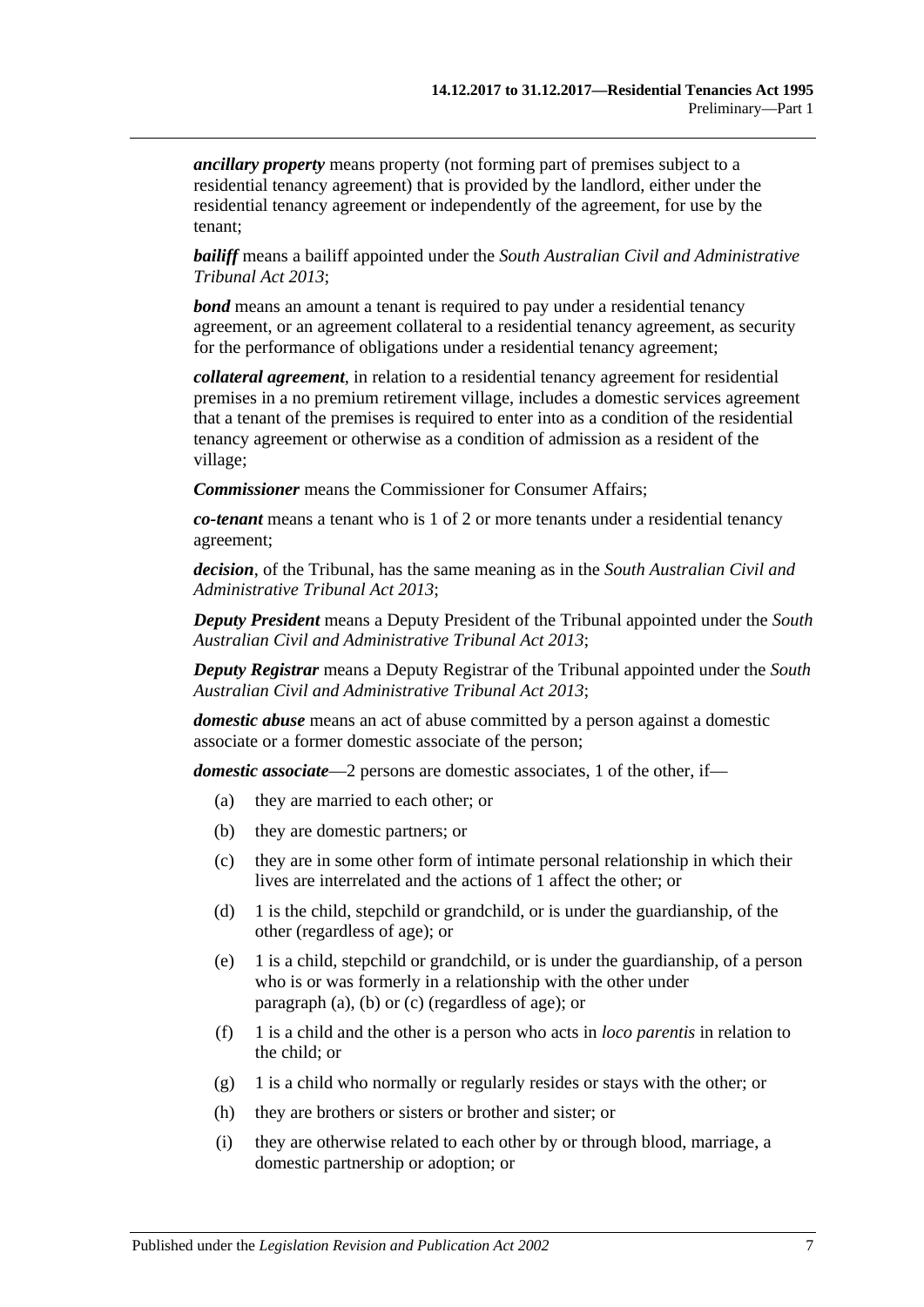- (j) they are related according to Aboriginal or Torres Strait Islander kinship rules or are both members of some other culturally recognised family group; or
- (k) 1 is the carer (within the meaning of the *[Carers Recognition Act](http://www.legislation.sa.gov.au/index.aspx?action=legref&type=act&legtitle=Carers%20Recognition%20Act%202005) 2005*) of the other;

*domestic facility requiring instructions* means an appliance or device provided by a landlord for the use of a tenant for which it would be reasonable to expect the tenant to require instructions;

*domestic partner* means a person who is a domestic partner within the meaning of the *[Family Relationships Act](http://www.legislation.sa.gov.au/index.aspx?action=legref&type=act&legtitle=Family%20Relationships%20Act%201975) 1975*, whether declared as such under that Act or not;

*domestic services agreement* means an agreement with a tenant of residential premises in a no premium retirement village for the provision of domestic services (such as meals, cleaning, gardening and laundry of linen);

*Fund* means the Residential Tenancies Fund;

*housing assessment order* has the same meaning as in the *[Housing Improvement](http://www.legislation.sa.gov.au/index.aspx?action=legref&type=act&legtitle=Housing%20Improvement%20Act%202016)  Act [2016](http://www.legislation.sa.gov.au/index.aspx?action=legref&type=act&legtitle=Housing%20Improvement%20Act%202016)*;

*housing demolition order* has the same meaning as in the *[Housing Improvement](http://www.legislation.sa.gov.au/index.aspx?action=legref&type=act&legtitle=Housing%20Improvement%20Act%202016)  Act [2016](http://www.legislation.sa.gov.au/index.aspx?action=legref&type=act&legtitle=Housing%20Improvement%20Act%202016)*;

*housing improvement order* has the same meaning as in the *[Housing Improvement](http://www.legislation.sa.gov.au/index.aspx?action=legref&type=act&legtitle=Housing%20Improvement%20Act%202016)  Act [2016](http://www.legislation.sa.gov.au/index.aspx?action=legref&type=act&legtitle=Housing%20Improvement%20Act%202016)*;

*intervention order* means an intervention order issued by a court under the *[Intervention Orders \(Prevention of Abuse\) Act](http://www.legislation.sa.gov.au/index.aspx?action=legref&type=act&legtitle=Intervention%20Orders%20(Prevention%20of%20Abuse)%20Act%202009) 2009*;

*landlord* means—

- (a) the person who grants the right of occupancy under a residential tenancy agreement; or
- (b) a successor in title to the tenanted premises whose title is subject to the tenant's interest,

and includes a prospective landlord and a former landlord;

*lawyer* means a person entitled to practise the profession of the law under the *[Legal](http://www.legislation.sa.gov.au/index.aspx?action=legref&type=act&legtitle=Legal%20Practitioners%20Act%201981)  [Practitioners Act](http://www.legislation.sa.gov.au/index.aspx?action=legref&type=act&legtitle=Legal%20Practitioners%20Act%201981) 1981*;

*no premium retirement village* means a complex of residential premises or a number of separate complexes of residential premises that would be a retirement village within the meaning of the *[Retirement Villages Act](http://www.legislation.sa.gov.au/index.aspx?action=legref&type=act&legtitle=Retirement%20Villages%20Act%201987) 1987* except that no resident or prospective resident of the village pays a premium (within the meaning of that Act) in consideration for, or in contemplation of, admission as a resident of the village;

*notice to vacate* has the same meaning as in the *[Housing Improvement Act](http://www.legislation.sa.gov.au/index.aspx?action=legref&type=act&legtitle=Housing%20Improvement%20Act%202016) 2016*;

*personal documents* means official documents, photographs, correspondence or other documents that it would be reasonable to expect a person might wish to keep;

*preliminary rent control notice* has the same meaning as in the *[Housing Improvement](http://www.legislation.sa.gov.au/index.aspx?action=legref&type=act&legtitle=Housing%20Improvement%20Act%202016)  Act [2016](http://www.legislation.sa.gov.au/index.aspx?action=legref&type=act&legtitle=Housing%20Improvement%20Act%202016)*;

*premises* includes a part of premises;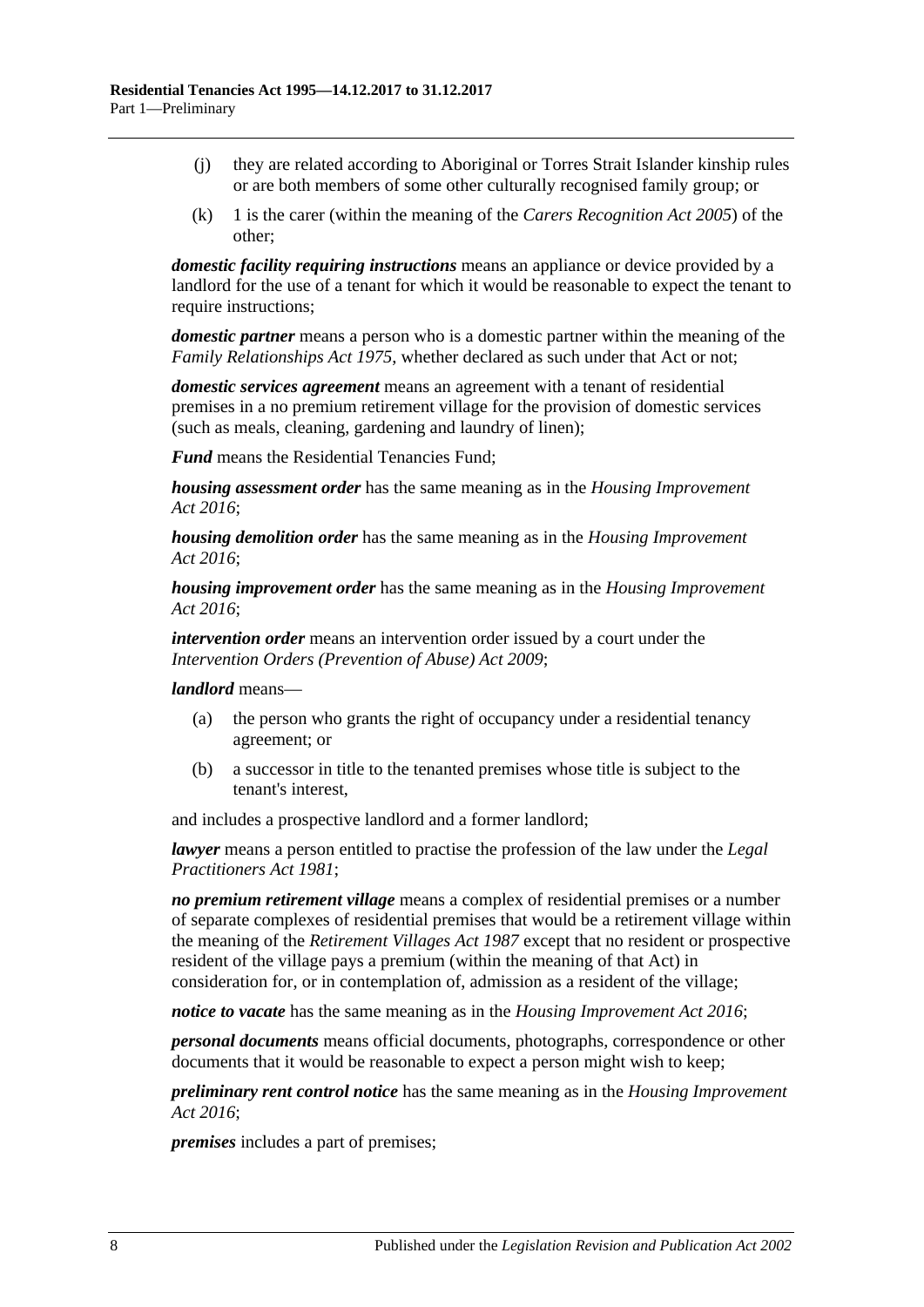*President* means the President of the Tribunal appointed under the *[South Australian](http://www.legislation.sa.gov.au/index.aspx?action=legref&type=act&legtitle=South%20Australian%20Civil%20and%20Administrative%20Tribunal%20Act%202013) [Civil and Administrative Tribunal Act](http://www.legislation.sa.gov.au/index.aspx?action=legref&type=act&legtitle=South%20Australian%20Civil%20and%20Administrative%20Tribunal%20Act%202013) 2013*;

*registered community housing provider* means a community housing provider registered under the *Community Housing Providers National Law*;

*Registrar* means the Registrar of the Tribunal appointed under the *[South Australian](http://www.legislation.sa.gov.au/index.aspx?action=legref&type=act&legtitle=South%20Australian%20Civil%20and%20Administrative%20Tribunal%20Act%202013)  [Civil and Administrative Tribunal Act](http://www.legislation.sa.gov.au/index.aspx?action=legref&type=act&legtitle=South%20Australian%20Civil%20and%20Administrative%20Tribunal%20Act%202013) 2013*;

<span id="page-8-0"></span>*rent* consists of—

- (a) the amount payable under a residential tenancy agreement for the right to occupy premises for a period of the tenancy; and
- (b) if the residential tenancy agreement is for residential premises in a no premium retirement village and there is a domestic services agreement collateral to the residential tenancy agreement—the amount payable under the domestic services agreement for the period of the tenancy referred to in [paragraph](#page-8-0) (a);

*rent control notice* means a notice under Part 3 Division 3 of the *[Housing](http://www.legislation.sa.gov.au/index.aspx?action=legref&type=act&legtitle=Housing%20Improvement%20Act%202016)  [Improvement Act](http://www.legislation.sa.gov.au/index.aspx?action=legref&type=act&legtitle=Housing%20Improvement%20Act%202016) 2016* fixing the maximum rent payable for premises;

*residential premises* means premises for occupation as a place of residence;

*residential tenancy agreement* means an agreement (other than a rooming house agreement) under which a person grants another person, for valuable consideration, a right (which may, but need not, be an exclusive right<sup>1</sup>) to occupy premises for the purpose of residence;

*rooming house* means residential premises in which—

- (a) rooms are available, on a commercial basis, for residential occupation; and
- (b) accommodation is available for at least three persons on a commercial basis;

*rooming house agreement* means an agreement under which accommodation is provided (with or without meals, or other facilities or services) in a rooming house;

*rooming house proprietor* means a person who carries on a business involving the provision of accommodation under rooming house agreements;

*rooming house resident* means a person who boards or lodges in a rooming house;

*statutory charges* means—

- (a) rates or charges imposed under the *[Local Government Act](http://www.legislation.sa.gov.au/index.aspx?action=legref&type=act&legtitle=Local%20Government%20Act%201999) 1999*; and
- (b) rates or charges imposed under the *[Water Industry Act](http://www.legislation.sa.gov.au/index.aspx?action=legref&type=act&legtitle=Water%20Industry%20Act%202012) 2012*; and
- (c) land tax under the *[Land Tax Act](http://www.legislation.sa.gov.au/index.aspx?action=legref&type=act&legtitle=Land%20Tax%20Act%201936) 1936*; and
- (d) levies under the *[Emergency Services Funding Act](http://www.legislation.sa.gov.au/index.aspx?action=legref&type=act&legtitle=Emergency%20Services%20Funding%20Act%201998) 1998*; and
- (e) levies under the *[Natural Resources Management Act](http://www.legislation.sa.gov.au/index.aspx?action=legref&type=act&legtitle=Natural%20Resources%20Management%20Act%202004) 2004*; and
- (f) any charges of a kind imposed under an Act and declared by regulation to be statutory charges;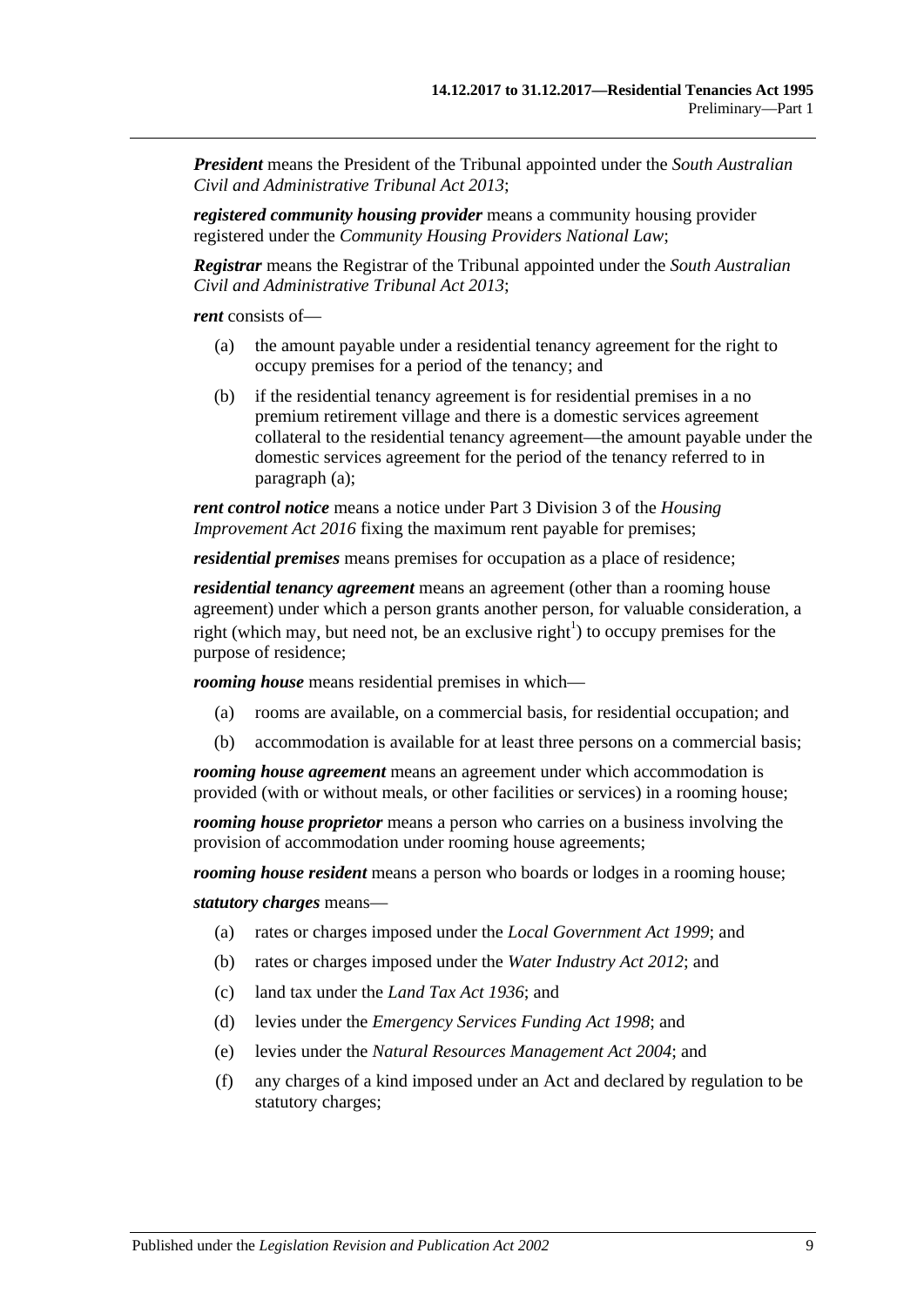#### *tenancy dispute* means—

- (a) a claim under a residential tenancy agreement, a rooming house agreement, or an agreement collateral to a residential tenancy agreement or a rooming house agreement; or
- (b) a dispute between parties or former parties to a residential tenancy agreement, a rooming house agreement, or an agreement collateral to a residential tenancy agreement or a rooming house agreement, about matters arising under the agreement or this Act; or
- (c) any matter that may be the subject of an application under this Act to the Tribunal;

*tenant* means the person who is granted a right of occupancy under a residential tenancy agreement or a person to whom the right passes by assignment or operation of law and includes a prospective tenant or a former tenant;

*Tribunal* means the South Australian Civil and Administrative Tribunal established under the *[South Australian Civil and Administrative Tribunal Act](http://www.legislation.sa.gov.au/index.aspx?action=legref&type=act&legtitle=South%20Australian%20Civil%20and%20Administrative%20Tribunal%20Act%202013) 2013*.

- (2) If this Act provides for something to be done within a specified period from a particular day, the period will be taken not to include the particular day.
- (3) If this Act provides that action may be taken after the expiration of a specified period of days, the period will be taken to be a period of clear days.
- (4) For the purposes of this Act, a residential tenancy agreement includes an agreement granting a corporation the right to occupy premises that are occupied, or that are intended to be occupied, as a place of residence by a natural person.
- **Note—**
	- 1 However, it should be noted that the Act confers certain protections against intrusion on the premises by the landlord. Hence, even if the agreement does not, in its terms, confer an exclusive right to occupation, the Act will (at least in some respects) assimilate the right of occupation to the exclusive right conferred by a lease.

## <span id="page-9-0"></span>**4—Presumption of periodicity in case of short fixed terms**

- (1) If a residential tenancy agreement is entered into for a short fixed term, the agreement is taken to be an agreement for a periodic tenancy with a period equivalent to the length of the fixed term unless the landlord establishes that—
	- (a) the tenant genuinely wanted a tenancy ending at the end of the short fixed term and the term was fixed at the tenant's request; or
	- (b) before the residential tenancy agreement was entered into—
		- (i) the landlord gave the tenant a notice containing a warning in the form required by regulation; and
		- (ii) the tenant signed a statement in the form required by regulation acknowledging that the tenant did not expect to continue in possession of the premises after the end of the term stated in the agreement.
- (2) A *short fixed term* is a term of 90 days or less.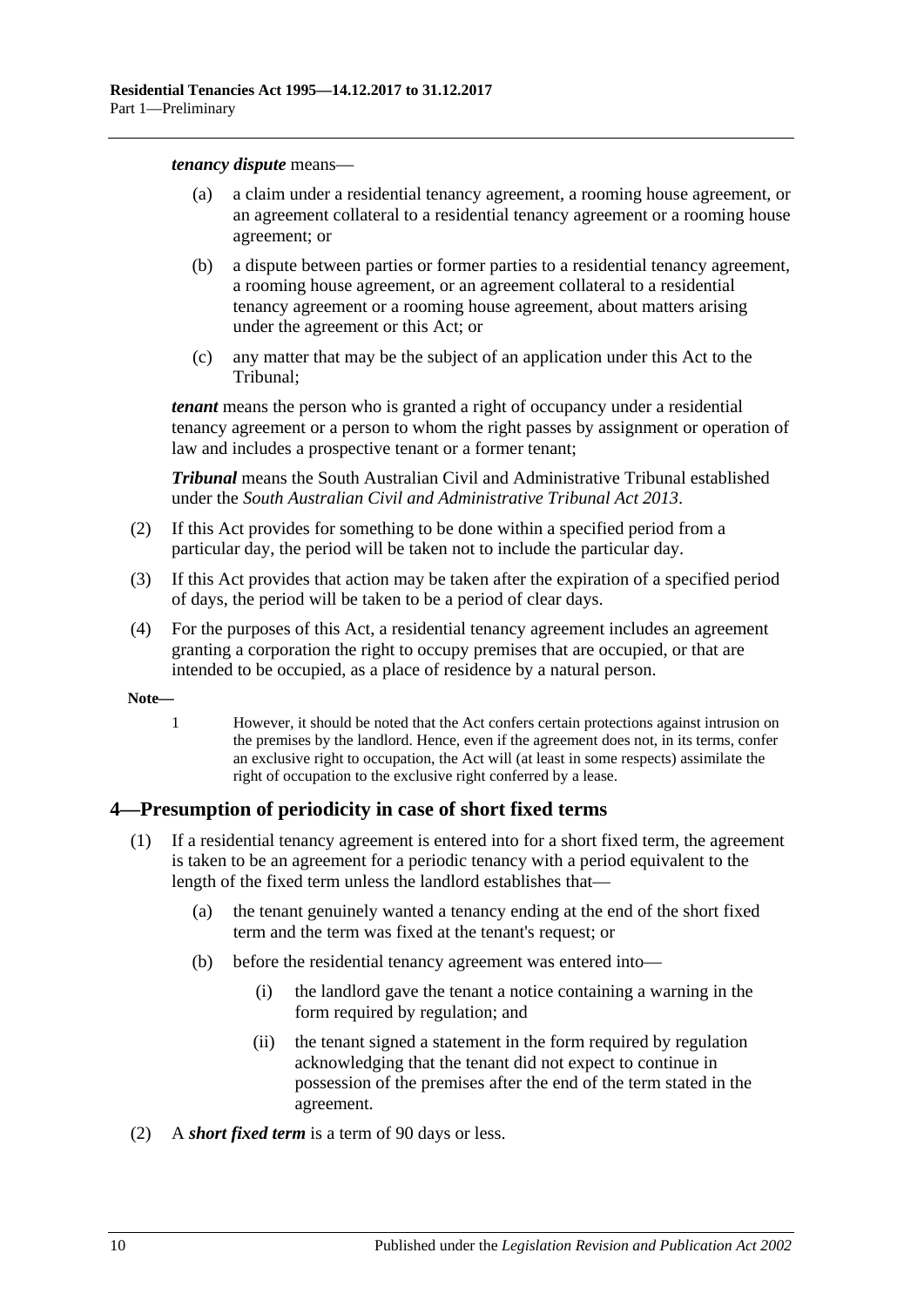## <span id="page-10-0"></span>**5—Application of Act**

- (1) This Act does not apply to—
	- (a) an agreement giving a right of occupancy in—
		- (i) a hotel or motel; or
		- (ii) an educational institution, college, hospital or nursing home; or

#### **Example—**

An agreement under which a right of occupancy is given to a student in accommodation provided within an educational institution or college would not be an agreement to which this Act applies (but this Act would apply, subject to this Act, to an agreement under which a right of occupancy is given to a student in accommodation that is not within an educational institution or college).

- (iii) club premises; or
- (iv) a home for aged or disabled persons administered by an eligible organisation under the *Aged or Disabled Persons Care Act 1954* of the Commonwealth; or
- (v) a retirement village within the meaning of the *[Retirement Villages](http://www.legislation.sa.gov.au/index.aspx?action=legref&type=act&legtitle=Retirement%20Villages%20Act%201987)  Act [1987](http://www.legislation.sa.gov.au/index.aspx?action=legref&type=act&legtitle=Retirement%20Villages%20Act%201987)*; or
- (vi) a supported residential facility within the meaning of the *[Supported](http://www.legislation.sa.gov.au/index.aspx?action=legref&type=act&legtitle=Supported%20Residential%20Facilities%20Act%201992)  [Residential Facilities Act](http://www.legislation.sa.gov.au/index.aspx?action=legref&type=act&legtitle=Supported%20Residential%20Facilities%20Act%201992) 1992*; or
- (vii) prescribed premises, or premises of a prescribed class; or
- (ab) an agreement to which the *[Residential Parks Act](http://www.legislation.sa.gov.au/index.aspx?action=legref&type=act&legtitle=Residential%20Parks%20Act%202007) 2007* applies; or
- (b) an agreement (other than a rooming house agreement) under which a person boards or lodges with another; or
- <span id="page-10-2"></span>(c) an agreement genuinely entered into for the purpose of conferring on a person a right to occupy premises for a holiday; or
- (d) an agreement conferring a right to occupy premises for the purpose of residence but under which no rent is payable; or

#### **Example—**

An agreement under which families exchange houses for an agreed period would not be a residential tenancy agreement if no rent were payable under the agreement.

- <span id="page-10-1"></span>(e) an agreement for the sale of land that confers a right to occupy premises for a period of 28 days or less on a party to the agreement; or
- (f) a mortgage; or
- (g) an agreement arising under a scheme in which—
	- (i) a complex of adjacent premises is owned by a company; and
	- (ii) the premises are let by the company to persons who jointly have a controlling interest in the company; or
- (h) a prescribed agreement or an agreement of a prescribed class.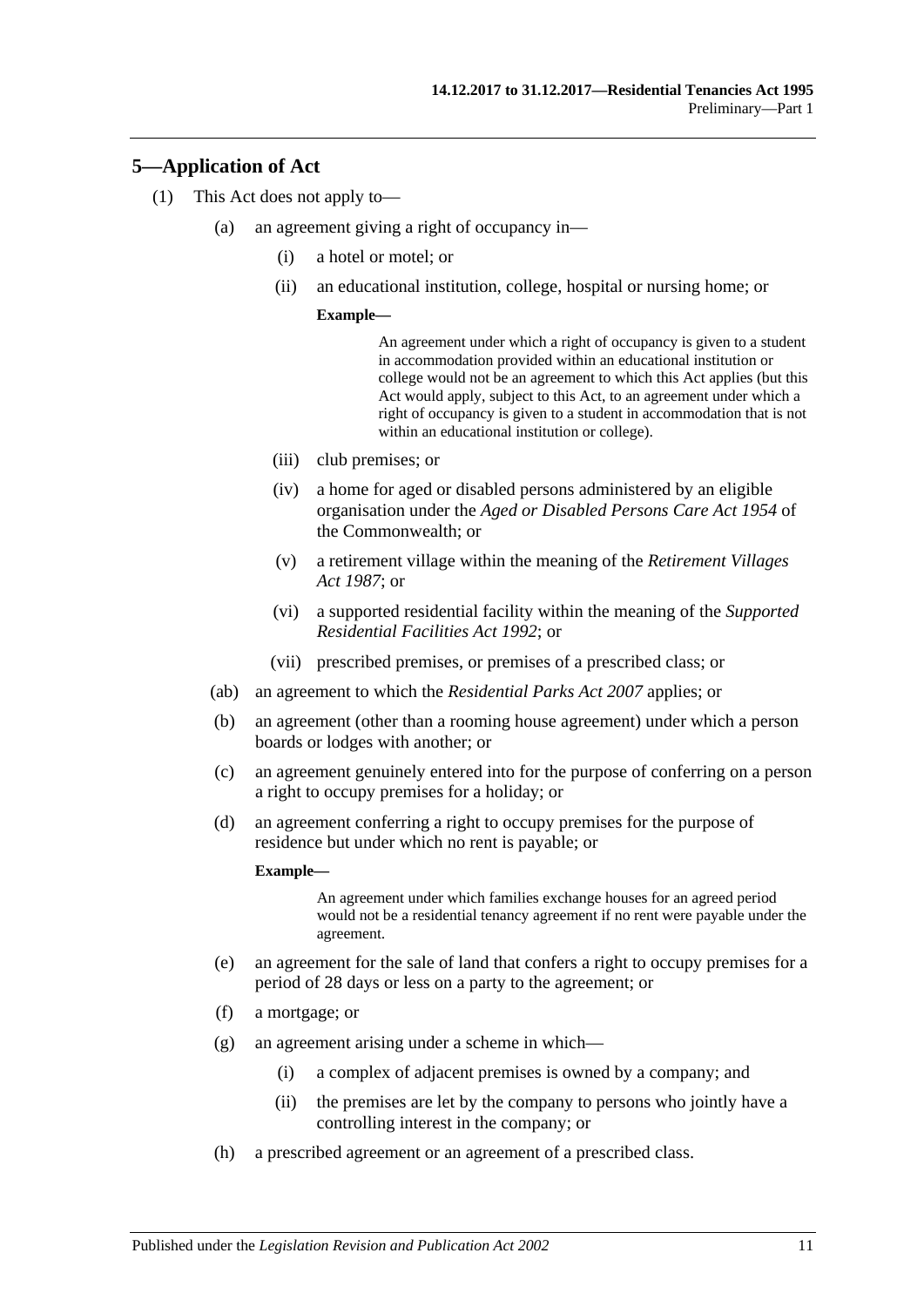- (1a) The regulations may exclude prescribed classes of agreements that relate to land owned (wholly or in part) by the South Australian Housing Trust, or by a subsidiary of the South Australian Housing Trust, from the operation of [subsection](#page-10-1) (1)(e).
- (1b) For the purposes of this Act, an agreement conferring a right to occupy premises for a fixed term of 60 days or longer is to be taken, in the absence of proof to the contrary, not to be an agreement referred to in [subsection](#page-10-2)  $(1)(c)$ .
- (1c) For the purposes of this Act, a residential tenancy agreement for residential premises in a no premium retirement village is to be taken not to be an agreement under which a person boards or lodges with another.
- (2) The following provisions of this Act (and only those provisions) apply to residential tenancy agreements under which the South Australian Housing Trust or a subsidiary of the South Australian Housing Trust is the landlord, to residential tenancies arising under those agreements and to related disputes—
	- (a) [Part 3](#page-12-1) (*South Australian Civil and Administrative Tribunal*);
	- (ab) [Section](#page-25-2) 65 (*Quiet enjoyment*);
	- (b) [Section](#page-26-1) 66 (*Security of premises*);
	- (c) [Section](#page-28-2) 71 (*Tenant's conduct*);
	- (ca) [Section](#page-41-1) 87 (*Termination on application by landlord*);
	- (cb) [Section](#page-42-1) 89A (*Termination based on domestic abuse*);
	- (d) [Section](#page-44-0) 90 (*Tribunal may terminate tenancy where tenant's conduct unacceptable*);
	- (e) [Section](#page-47-1) 93 (*Order for possession*);
	- (f) [Section](#page-50-2) 99 (*Enforcement orders for possession*);
	- (g) [Division 3](#page-75-4) of [Part 8](#page-74-0) (*Powers of the tribunal*);
	- (h) [Division 4](#page-77-0) of [Part 8](#page-74-0) (*Representation*).

# <span id="page-11-0"></span>**Part 2—Administration**

## <span id="page-11-1"></span>**6—Administration of this Act**

The Commissioner is responsible for the administration of this Act.

## <span id="page-11-2"></span>**7—Ministerial control of administration**

The Commissioner is, in the administration of this Act, subject to control and direction by the Minister.

## <span id="page-11-3"></span>**8—The Commissioner's functions**

The Commissioner has the following functions:

- (a) investigating and researching matters affecting the interests of parties to residential tenancy agreements and rooming house agreements; and
- (b) publishing reports and information on subjects of interest to the parties to residential tenancy agreements and rooming house agreements; and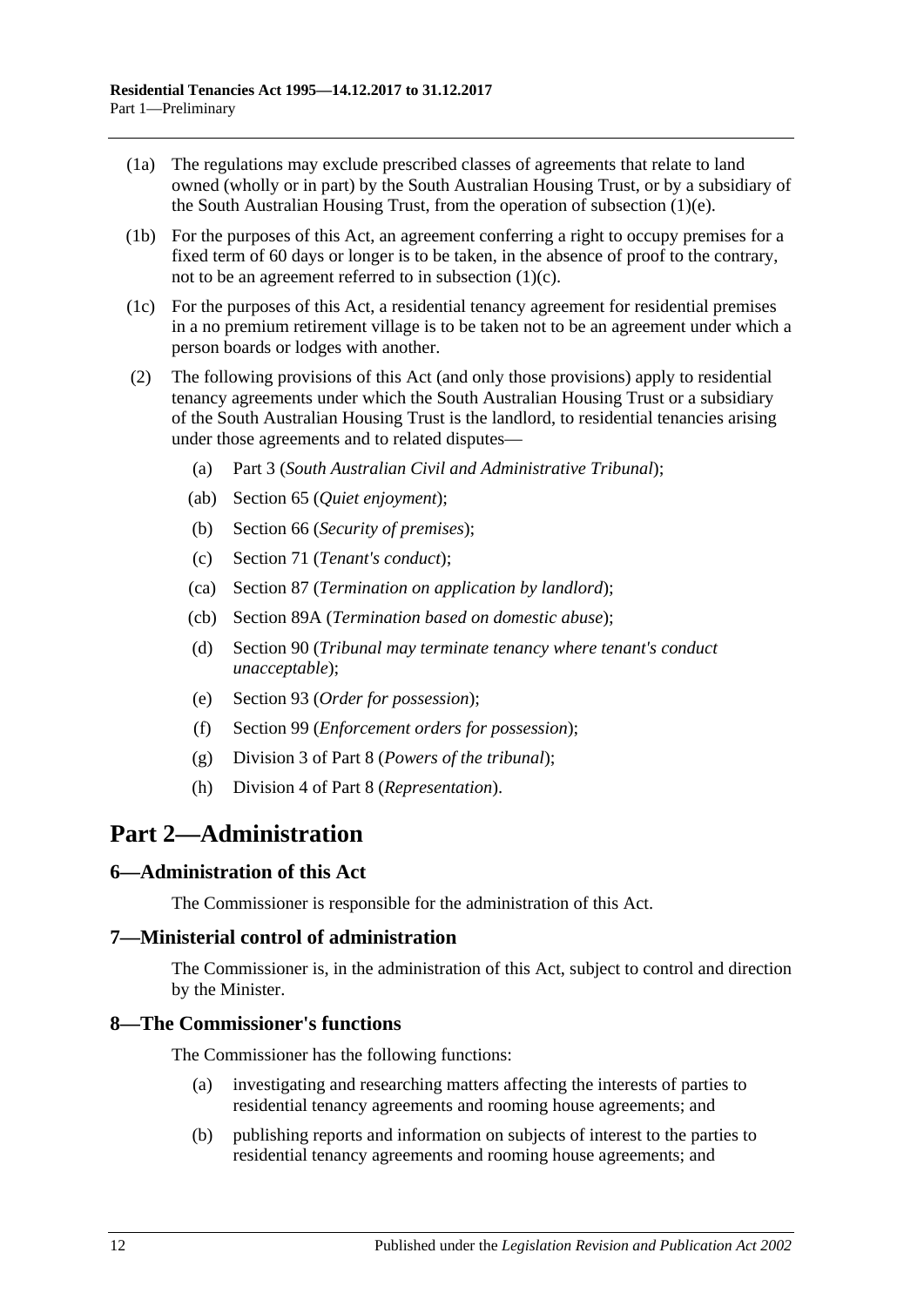- (c) giving advice (to an appropriate extent) on the provisions of this Act and other subjects of interest to the parties to residential tenancy agreements and rooming house agreements; and
- (d) investigating suspected infringements of this Act and taking appropriate action to enforce the Act; and
- (e) making reports to the Minister on questions referred to the Commissioner by the Minister and other questions of importance affecting the administration of this Act; and
- (f) administering the Fund.

## <span id="page-12-0"></span>**10—Annual report**

- (1) The Commissioner must, on or before 31 October in each year, prepare and forward to the Minister a report on the administration of this Act for the year ending on the preceding 30 June.
- (2) The report must include a report on the administration of the Fund.
- (3) The Minister must, within six sitting days after receiving a report under this section, have copies of the report laid before both Houses of Parliament.

# <span id="page-12-1"></span>**Part 3—South Australian Civil and Administrative Tribunal**

# <span id="page-12-2"></span>**Division 3—The Tribunal's jurisdiction**

## <span id="page-12-3"></span>**24—Jurisdiction of Tribunal**

- (1) The Tribunal has—
	- (a) exclusive jurisdiction to hear and determine a tenancy dispute;
	- (b) subject to the regulations—jurisdiction to hear and determine claims or disputes arising from tenancies granted for residential purposes by the South Australian Housing Trust or a subsidiary of the South Australian Housing Trust, or arising under agreements collateral to such tenancies (including such agreements that may involve a third party).
- (2) However, the Tribunal does not have jurisdiction to hear and determine a monetary claim if the amount claimed exceeds \$40 000 unless the parties to the proceedings consent in writing to the claim being heard and determined by the Tribunal (and if consent is given, it is irrevocable).
- <span id="page-12-4"></span>(3) If a monetary claim is above the Tribunal's jurisdictional limit, the claim and any other claims related to the same tenancy may be brought in a court competent to hear and determine a claim founded on contract for the amount of the claim.
- (4) A court in which proceedings are brought under [subsection](#page-12-4) (3) may exercise the powers of the Tribunal under this Act and, to such extent as may be necessary and appropriate, the powers of the Tribunal under the *[South Australian Civil and](http://www.legislation.sa.gov.au/index.aspx?action=legref&type=act&legtitle=South%20Australian%20Civil%20and%20Administrative%20Tribunal%20Act%202013)  [Administrative Tribunal Act](http://www.legislation.sa.gov.au/index.aspx?action=legref&type=act&legtitle=South%20Australian%20Civil%20and%20Administrative%20Tribunal%20Act%202013) 2013*.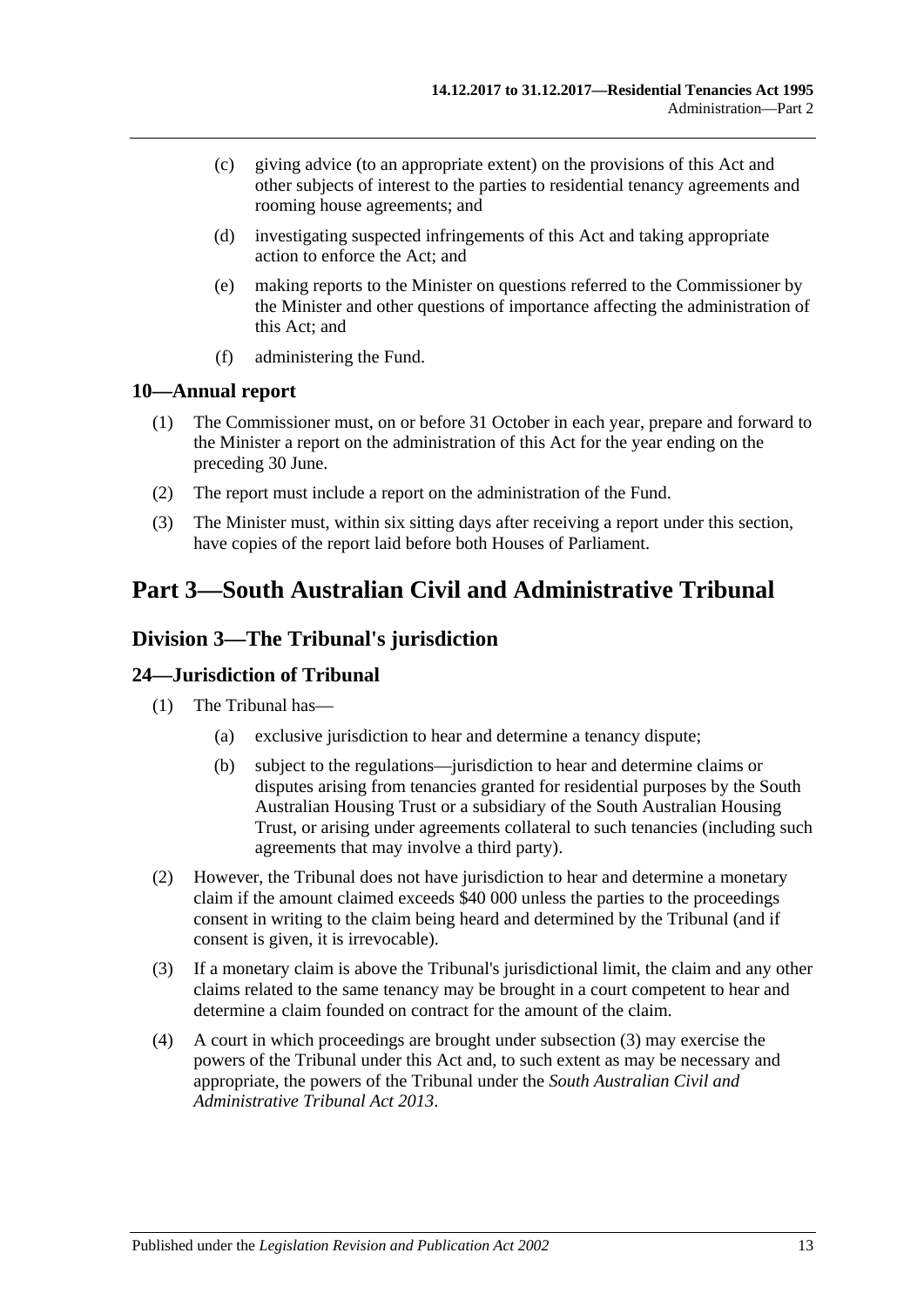(5) If the plaintiff in proceedings brought in a court under this section recovers less than \$40 000, the plaintiff is not entitled to costs unless the court is satisfied that there were reasonable grounds for the plaintiff to believe that the plaintiff was entitled to \$40 000 or more.

# <span id="page-13-7"></span><span id="page-13-0"></span>**25—Application to Tribunal**

Despite any requirement under the *[South Australian Civil and Administrative Tribunal](http://www.legislation.sa.gov.au/index.aspx?action=legref&type=act&legtitle=South%20Australian%20Civil%20and%20Administrative%20Tribunal%20Act%202013)  Act [2013](http://www.legislation.sa.gov.au/index.aspx?action=legref&type=act&legtitle=South%20Australian%20Civil%20and%20Administrative%20Tribunal%20Act%202013)*, a requirement to give notice of an application under this Act—

- (a) may, if relevant, be directed to an occupier or subtenant of premises; and
- (b) if [paragraph](#page-13-7) (a) applies, need not address the occupier or subtenant by name.

## <span id="page-13-1"></span>**25A—Registrar may make orders in certain cases**

The Registrar or a Deputy Registrar of the Tribunal may make an order in relation to a tenancy dispute with the written consent of the parties to the dispute (and such an order operates as an order of the Tribunal).

# <span id="page-13-2"></span>**Division 5—Procedural powers of Tribunal**

## <span id="page-13-3"></span>**32—Intervention of designated housing agency**

- (3) The Tribunal may, on the application of a designated housing agency, allow the designated housing agency to intervene in proceedings before the Tribunal when a registered community housing provider is a party to the proceedings.
- (4) If a designated housing agency is allowed to intervene in proceedings, it may intervene in the manner and to the extent directed by the Tribunal, and on other conditions determined by the Tribunal.
- (5) In this section—

#### *designated housing agency* means—

- (a) the Minister responsible for the administration of the *[Community Housing](http://www.legislation.sa.gov.au/index.aspx?action=legref&type=act&legtitle=Community%20Housing%20Providers%20(National%20Law)%20(South%20Australia)%20Act%202013)  [Providers \(National Law\) \(South Australia\) Act](http://www.legislation.sa.gov.au/index.aspx?action=legref&type=act&legtitle=Community%20Housing%20Providers%20(National%20Law)%20(South%20Australia)%20Act%202013) 2013*; or
- (b) the South Australian Housing Trust.

## <span id="page-13-4"></span>**33—Amendment of proceedings**

The Tribunal may amend proceedings if satisfied that the amendment will contribute to the expeditious and just resolution of the questions in issue between the parties.

# <span id="page-13-5"></span>**Division 7—Orders**

## <span id="page-13-8"></span><span id="page-13-6"></span>**35—Special powers to make orders**

- (1) The Tribunal may make an order in the nature of an injunction (including an interim injunction) or an order for specific performance.
- (2) However, a member of the Tribunal who is not legally qualified cannot make an order under [subsection](#page-13-8) (1) without the approval of the President or a Deputy President of the Tribunal.
- (6) The Tribunal may, in the exercise of its jurisdiction, make ancillary or incidental orders.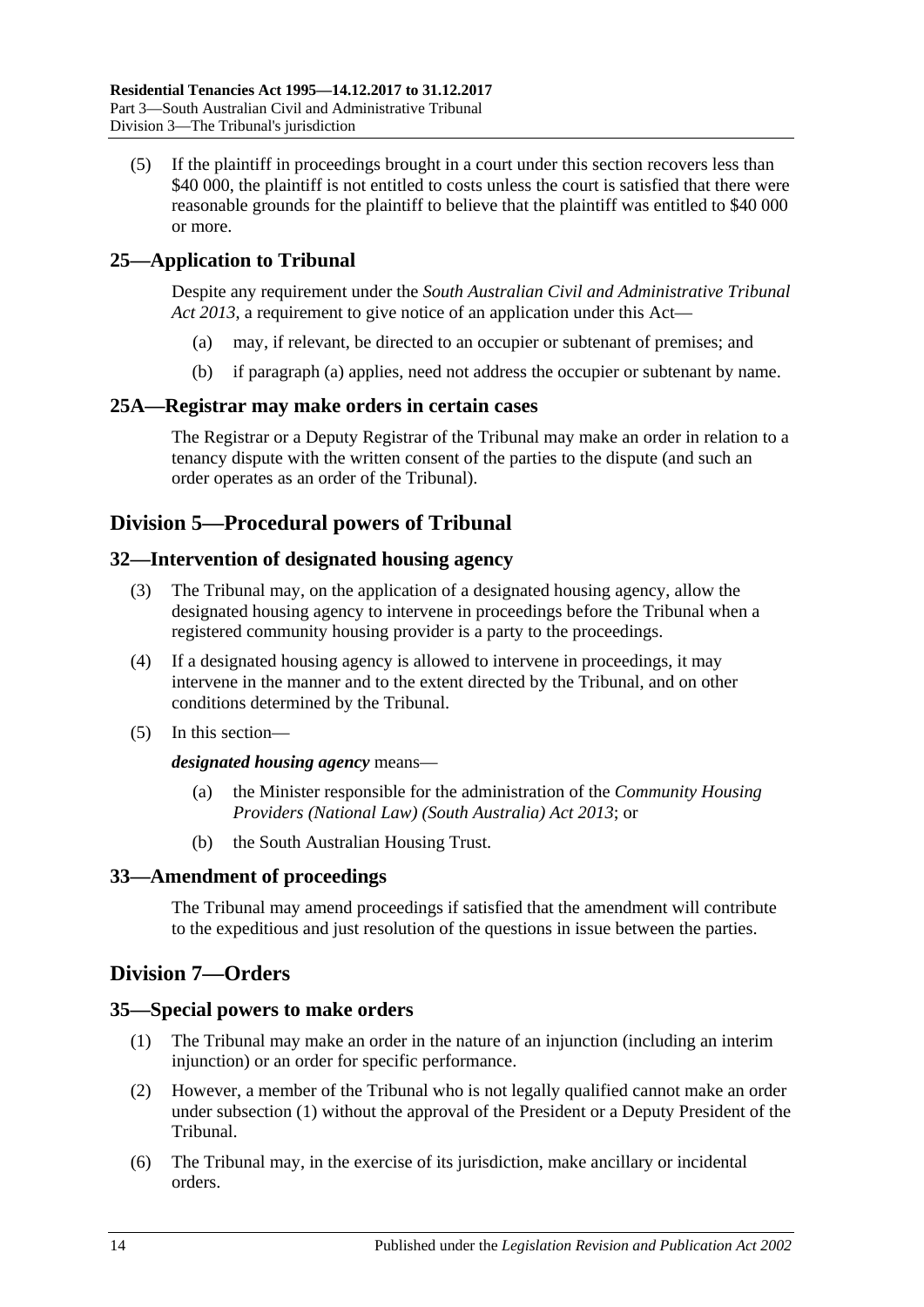# <span id="page-14-0"></span>**Division 8—Obligation to give reasons for decisions**

#### <span id="page-14-1"></span>**39—Reasons for decisions**

The Tribunal must, if requested by a person affected by a decision of the Tribunal, where written reasons have not been given, state in writing the reasons for the Tribunal's decision.

### <span id="page-14-2"></span>**39A—Time for application for review or instituting appeal**

Furthermore, if the reasons for a decision of the Tribunal have not been given in writing and—

- (a) an applicant for review of the decision of the Tribunal under section 70 of the *[South Australian Civil and Administrative Tribunal Act](http://www.legislation.sa.gov.au/index.aspx?action=legref&type=act&legtitle=South%20Australian%20Civil%20and%20Administrative%20Tribunal%20Act%202013) 2013*; or
- (b) a person appealing against a decision of the Tribunal under section 71 of the *[South Australian Civil and Administrative Tribunal Act](http://www.legislation.sa.gov.au/index.aspx?action=legref&type=act&legtitle=South%20Australian%20Civil%20and%20Administrative%20Tribunal%20Act%202013) 2013*,

requests the Tribunal within 1 month of the making of the decision to state the reasons in writing, the time for making the application for review or instituting the appeal (as the case may be) runs from the time when the person receives the written statement of reasons.

# <span id="page-14-3"></span>**Part 4—Mutual rights and obligations of landlord and tenant**

# <span id="page-14-4"></span>**Division A1—Before entering into residential tenancy agreement**

## <span id="page-14-5"></span>**47A—Prospective tenant to be notified of sale of premises**

A landlord must ensure that a prospective tenant is advised, before entering into a residential tenancy agreement, if the landlord has advertised, or intends to advertise, the residential premises for sale and of any existing sales agency agreement for the sale of the residential premises.

# <span id="page-14-6"></span>**Division 1—Entering into residential tenancy agreement**

#### <span id="page-14-7"></span>**48—Information to be provided by landlords to tenants**

- (1) A landlord must ensure that a tenant is given, before or at the time the landlord and tenant enter into a residential tenancy agreement, a written notice setting out—
	- (a) if an agent is acting for the landlord—the agent's name, telephone number and address for service of documents; and
	- (b) the landlord's full name and address for service of documents (which must not be the agent's address for service); and
	- (c) if no agent is acting for the landlord—the landlord's telephone number; and
	- (d) the full name and address of any person with superior title to the landlord; and
	- (e) if the landlord is a company—the address of the registered office of the company; and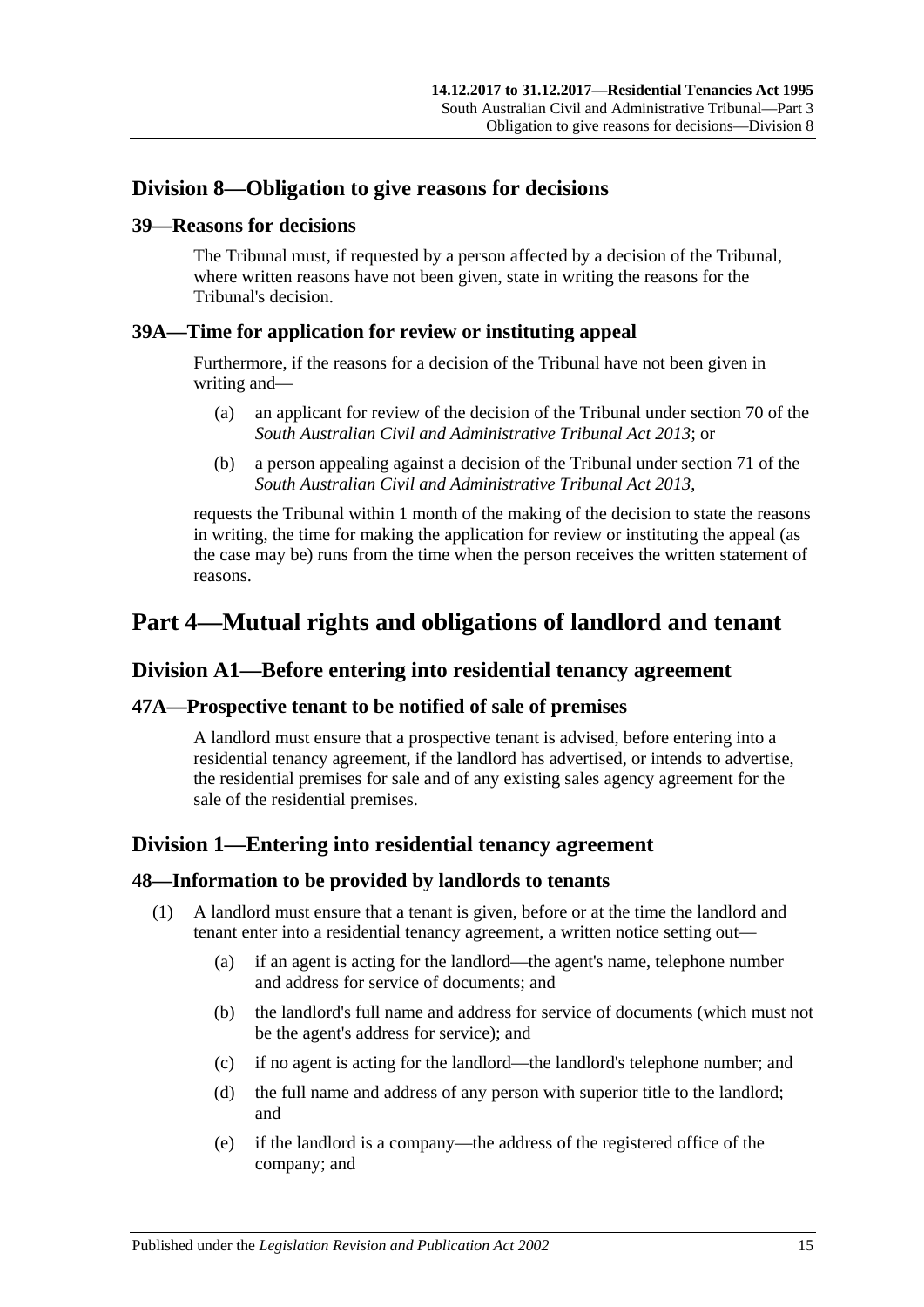(f) any other information required by the Commissioner.

Maximum penalty: \$1 250.

Expiation fee: \$210.

<span id="page-15-2"></span>(2) A landlord must take reasonable steps to ensure that a tenant is given, before or at the time the tenant commences occupation of the premises under a residential tenancy agreement, manufacturers' manuals, or written or oral instructions, about the operation of any domestic facilities requiring instructions.

**Note—**

Domestic facilities requiring instructions should also be listed in the tenancy agreement—see [section](#page-28-3) 69(3a).

- (3) If a person succeeds another as the landlord, the new landlord must, within 14 days, ensure that the tenant is given a written notice setting out—
	- (a) if an agent is acting for the new landlord—the agent's name, telephone number and address for service of documents; and
	- (b) the new landlord's full name and address for service of documents (which must not be the agent's address for service); and
	- (c) if no agent is acting for the new landlord—the new landlord's telephone number; and
	- (d) if the new landlord is a company—the address of the registered office of the company; and
	- (e) any other information required by the Commissioner.

Maximum penalty: \$1 250.

Expiation fee: \$210.

(4) If a name, address or telephone number of which the landlord is required to notify the tenant under this section changes, the landlord must, within 14 days of becoming aware of the change, notify the tenant in writing of the change.

Maximum penalty: \$1 250.

Expiation fee: \$210.

#### <span id="page-15-1"></span><span id="page-15-0"></span>**49—Residential tenancy agreements**

- (1) A written residential tenancy agreement entered into after the commencement of this section must—
	- (a) state clearly in a prominent position at the beginning of the agreement that—
		- (i) the agreement is a residential tenancy agreement; and
		- (ii) the parties to the agreement should consider obtaining legal advice about their rights and obligations under the agreement; and
	- (b) set out—
		- (i) if an agent is acting for the landlord—the agent's name, address and telephone number, and, if the agent is registered as an agent under the *[Land Agents Act](http://www.legislation.sa.gov.au/index.aspx?action=legref&type=act&legtitle=Land%20Agents%20Act%201994) 1994*, his or her registration number under that Act; and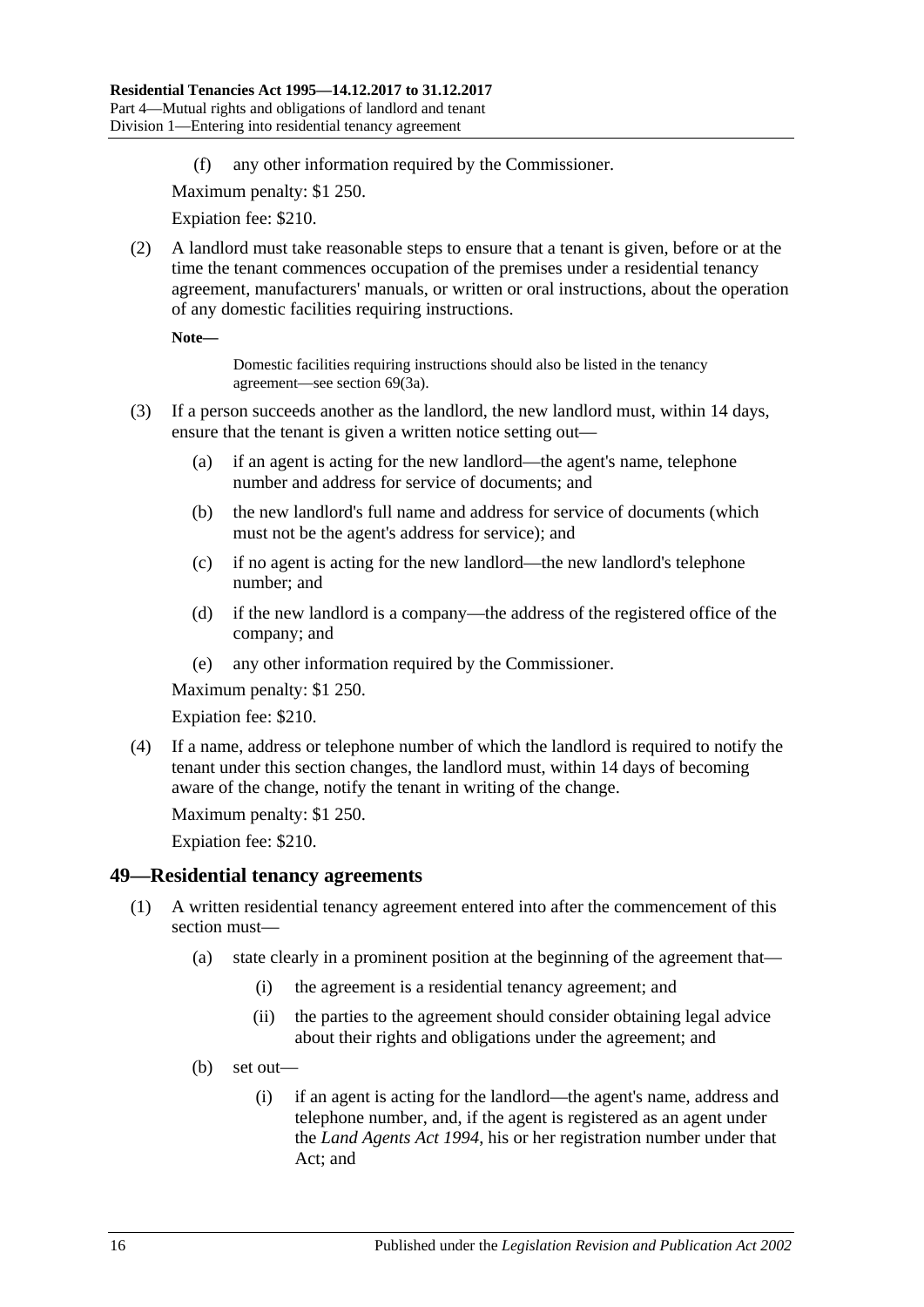- (ii) the landlord's full name and address for service of documents (which must not be the agent's address for service); and
- (iii) if no agent is acting for the landlord—the landlord's telephone number; and
- (iv) the tenant's name; and
- (v) the address of the residential premises; and
- (vi) the terms of the agreement, including—
	- (A) the amount of rent payable; and
	- (B) the interval between rental payment times; and
	- (C) the method by which rent is to be paid; and
	- (D) the amount of the bond; and
	- (E) any agreement reached as to responsibility for rates and charges for water supply; and
	- (F) responsibility for insurance of the premises and the contents of the premises; and
	- (G) any other terms of the agreement (including, for example, terms in relation to pets or responsibility for repairs); and
- (c) be dated and signed by the parties to the agreement; and
- (d) comply with any other requirements prescribed by the regulations.
- <span id="page-16-0"></span>(2) A provision of a residential tenancy agreement that does not comply with [subsection](#page-15-1) (1) that requires the tenant to pay a bond is unenforceable.
- (3) A landlord must not enter into a residential tenancy agreement unless the landlord or an agent acting for the landlord has first given the tenant a written guide that explains the tenant's rights and obligations under such an agreement and is in the form approved by the Commissioner for the purposes of this section.

Maximum penalty: \$2 500.

Expiation fee: \$210.

- (4) The matters specified or agreed in a written residential tenancy agreement entered into after the commencement of this section may not be varied unless the variation is in writing and dated and signed by the landlord and tenant.
- (5) A landlord under a written residential tenancy agreement must keep a copy of the agreement, and any variation of the agreement, whether in paper or electronic form, for at least 2 years following termination of the agreement.

Maximum penalty: \$2 500.

Expiation fee: \$210.

- (6) If a landlord (or an agent acting for a landlord) invites or requires a tenant or prospective tenant to sign a written residential tenancy agreement, the landlord must ensure that—
	- (a) the tenant receives a copy of the residential tenancy agreement when the tenant signs it; and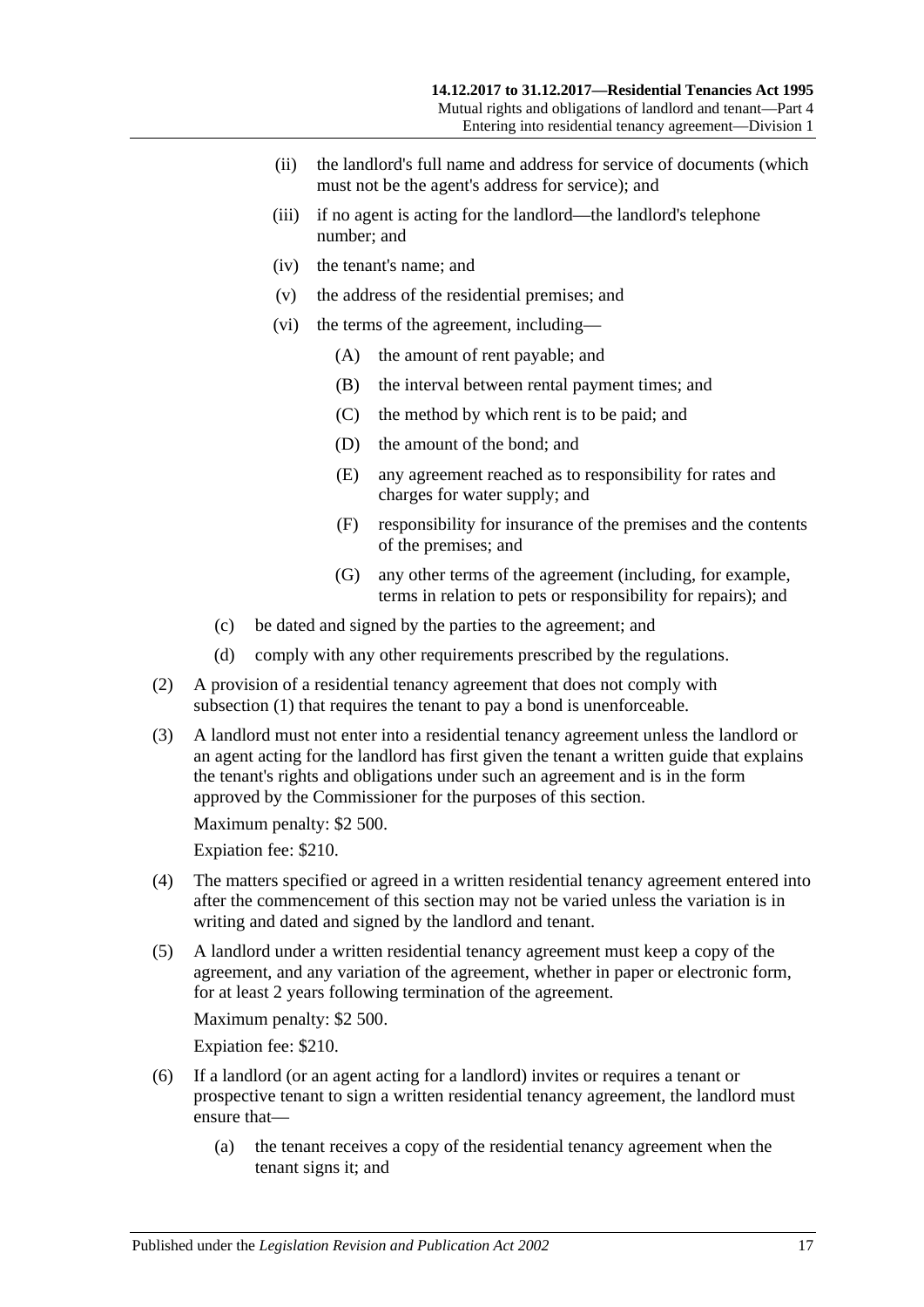(b) if the agreement has not then been signed by the landlord, a copy of the agreement, as executed by all parties, is delivered to the tenant within 21 days after the tenant gives the agreement back to the landlord or the landlord's agent to complete its execution.

Maximum penalty: \$5 000.

Expiation fee: \$315.

(7) Subject to [subsection](#page-16-0) (2), a failure to comply with this section does not make the residential tenancy agreement illegal, invalid or unenforceable.

## <span id="page-17-0"></span>**50—Cost of preparing agreement**

The cost of preparing a written residential tenancy agreement must be borne by the landlord.

**Note—**

Residential tenancy agreements are exempt from stamp duty.

## <span id="page-17-1"></span>**51—False information from tenant**

A tenant must not give a landlord false information about the tenant's identity or place of occupation.

Maximum penalty: \$1 250.

# <span id="page-17-2"></span>**Division 2—Discrimination against tenants with children**

## <span id="page-17-3"></span>**52—Discrimination against tenants with children**

(1) A person must not refuse to grant a tenancy to another on the ground that it is intended that a child should live on the premises.

Maximum penalty: \$2 500.

- (2) A person must not—
	- (a) instruct a person not to grant; or
	- (b) state an intention (by advertisement or in any other way) not to grant,

a tenancy on the ground that it is intended that a child should live on the premises. Maximum penalty: \$2 500.

(3) However, this section does not apply if the landlord, or an agent appointed by the landlord to manage the premises, resides in the premises to which the tenancy relates.

# <span id="page-17-4"></span>**Division 3—Rent**

## <span id="page-17-5"></span>**53—Permissible consideration for residential tenancy**

(1) A person must not require or receive from a tenant or prospective tenant a payment, other than rent or a bond (or both), for a residential tenancy or the renewal or extension of a residential tenancy.

Maximum penalty: \$2 500.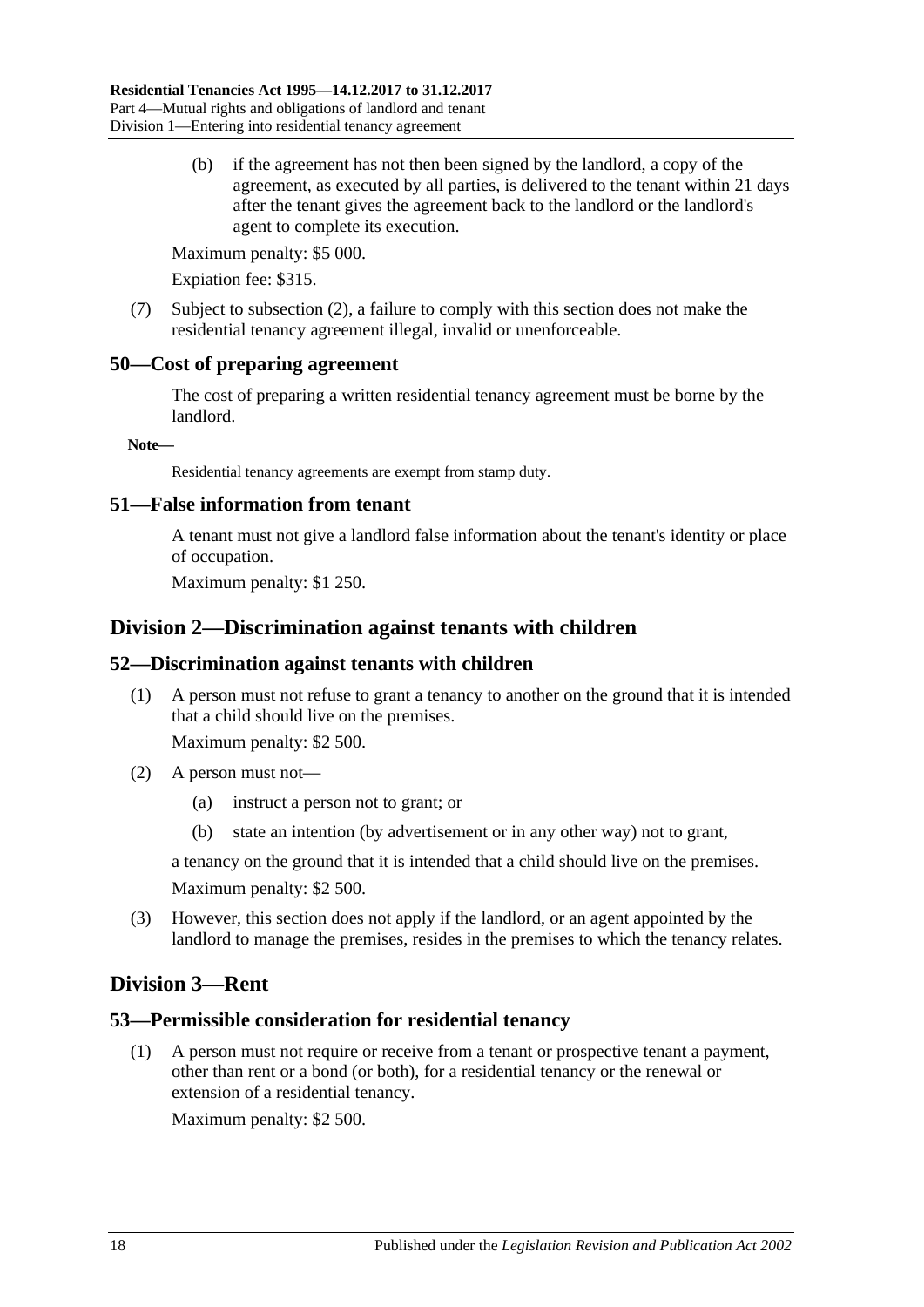- (2) However—
	- (a) the landlord may lawfully require or receive consideration for an option to enter into a residential tenancy agreement but, in that case, the following condition applies:
		- (i) if the prospective tenant enters into the residential tenancy agreement, the landlord must apply the consideration towards rent payable under the agreement;
		- (ii) if the prospective tenant does not exercise the option to enter into the residential tenancy agreement, the landlord may retain the consideration; and
	- (b) the landlord may require the tenant to reimburse the landlord for rates and charges for water supply that are to be borne by the tenant under the residential tenancy agreement or a collateral agreement; and
	- (c) the landlord may lawfully require or receive a payment of a class the landlord is authorised to require or receive by another provision of this Act or under the regulations.

# <span id="page-18-0"></span>**54—Rent in advance**

(1) A person must not require<sup>1</sup> the payment of more than two weeks' rent under a residential tenancy agreement before the end of the first two weeks of the tenancy.

Maximum penalty: \$2 500.

Expiation fee: \$210.

(2) If rent has been paid under a residential tenancy agreement, a person must not require<sup>1</sup> a further payment of rent until the end of the last period for which rent has been paid. Maximum penalty: \$2 500.

Expiation fee: \$210.

(3) A person must not require another to give a post-dated cheque or other post-dated negotiable instrument in payment of rent under a residential tenancy agreement.

Maximum penalty: \$2 500.

Expiation fee: \$210.

- **Note—**
	- 1 The prohibition is against *requiring* payment of rent for more than two weeks in advance. Hence, if a tenant voluntarily elects to pay rent for more than two weeks in advance, the landlord (or the landlord's agent) may lawfully accept the payment.

## <span id="page-18-2"></span><span id="page-18-1"></span>**55—Variation of rent**

- (1) The landlord may increase the rent payable under a residential tenancy agreement by giving written notice to the tenant specifying the date as from which the increase takes effect.
- (2) However—
	- (a) the right to increase the rent may be excluded or limited by the terms of the residential tenancy agreement; and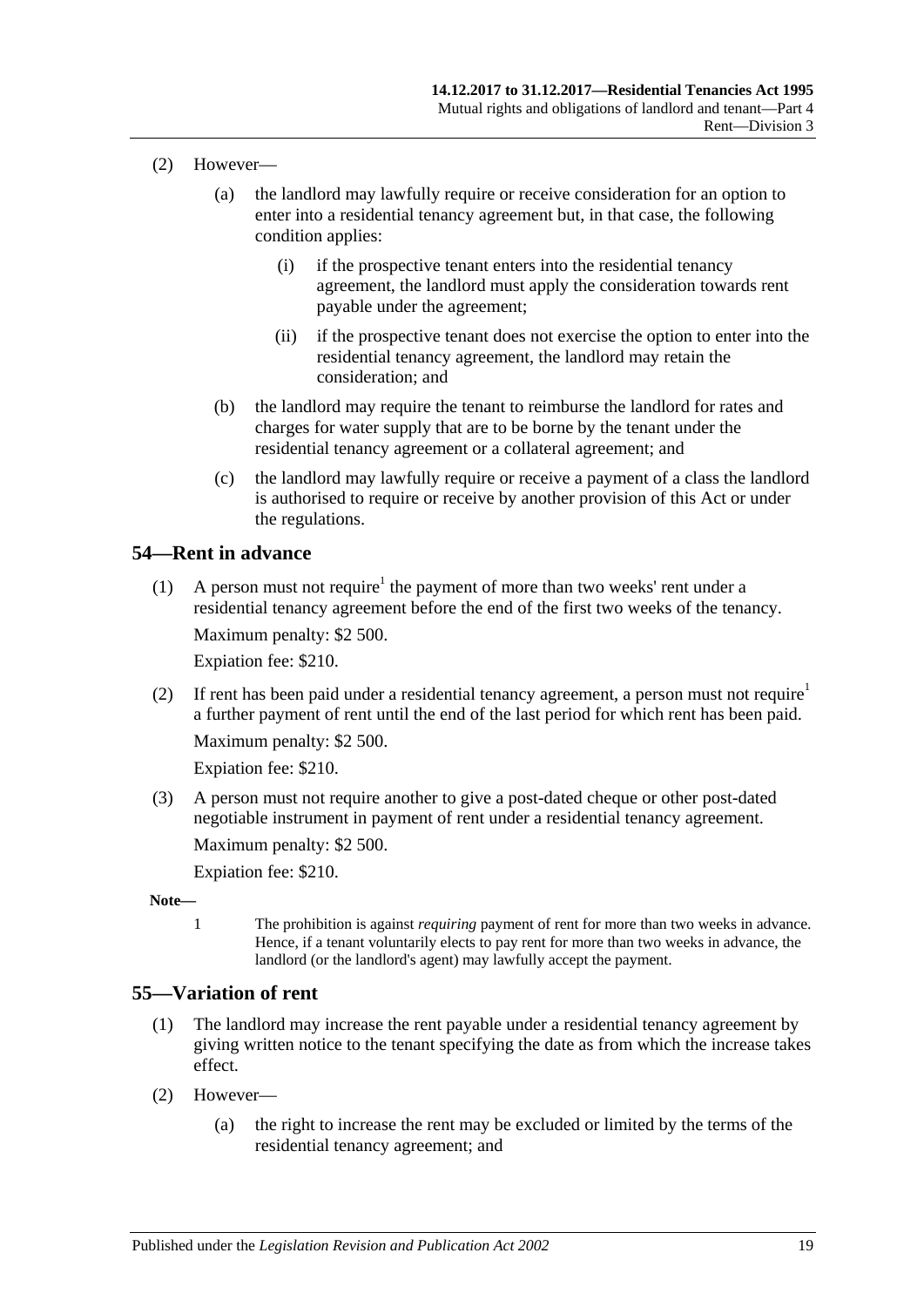- (b) if the tenancy is for a fixed term, the residential tenancy agreement is taken to exclude an increase in rent during the term unless it specifically allows for an increase in rent; and
- (c) the date fixed for an increase of rent must be at least 12 months after the date of the agreement or, if there has been a previous increase of rent under this section, the last increase and at least 60 days after the notice is given but—
	- (i) if a rent control notice that has applied in respect of the rented property ceases to be in force, the landlord may, by notice given under this section within 60 days after the rent control notice ceases to be in force, increase the rent for the premises from a date falling at least 14 days after the notice is given; and
	- (ii) if the landlord is a registered community housing provider, and the residential tenancy agreement provides for variation of rent in accordance with the tenant's income, the landlord may increase the rent on the ground of a variation in the tenant's income from a date falling at least 14 days after the notice of the increased rent is given; and
	- (iii) if the landlord is a registered community housing provider under a residential tenancy agreement that allows the landlord to change the basis of calculating the rent payable under the agreement, and the landlord gives the tenant written notice that there is to be a change in the basis of calculating rent as from a specified date (which must be at least 60 days after the notice is given and at least 12 months from the date of the agreement, or if there has been a previous change in the basis of rent calculation, at least 12 months from the date of the last such change), the rent may be increased to accord with the new basis of rent calculation as from the specified date without further notice under this section.
- <span id="page-19-0"></span>(2a) Despite [subsections](#page-18-2) (1) and [\(2\),](#page-20-2) the rent payable under a residential tenancy agreement may be increased at any time by mutual agreement between the landlord and the tenant.
- (3) The rent payable under a residential tenancy agreement may be reduced by mutual agreement between the landlord and the tenant.
- (4) A reduction of rent may be made on a temporary basis so that the rent reverts to the level that would have been otherwise applicable at the end of a specified period.
- (5) If the rent payable under a residential tenancy agreement is increased or reduced under this section, the terms of the agreement are varied accordingly.
- (6) This section does not affect the operation of a provision of a residential tenancy agreement under which the rent payable under the agreement changes automatically at stated intervals on a basis set out in the agreement.
- (7) For the purposes of this section, a series of residential tenancy agreements between the same parties and relating to the same premises is treated as a single residential tenancy agreement unless at least 12 months have elapsed since rent for the premises was fixed or last increased.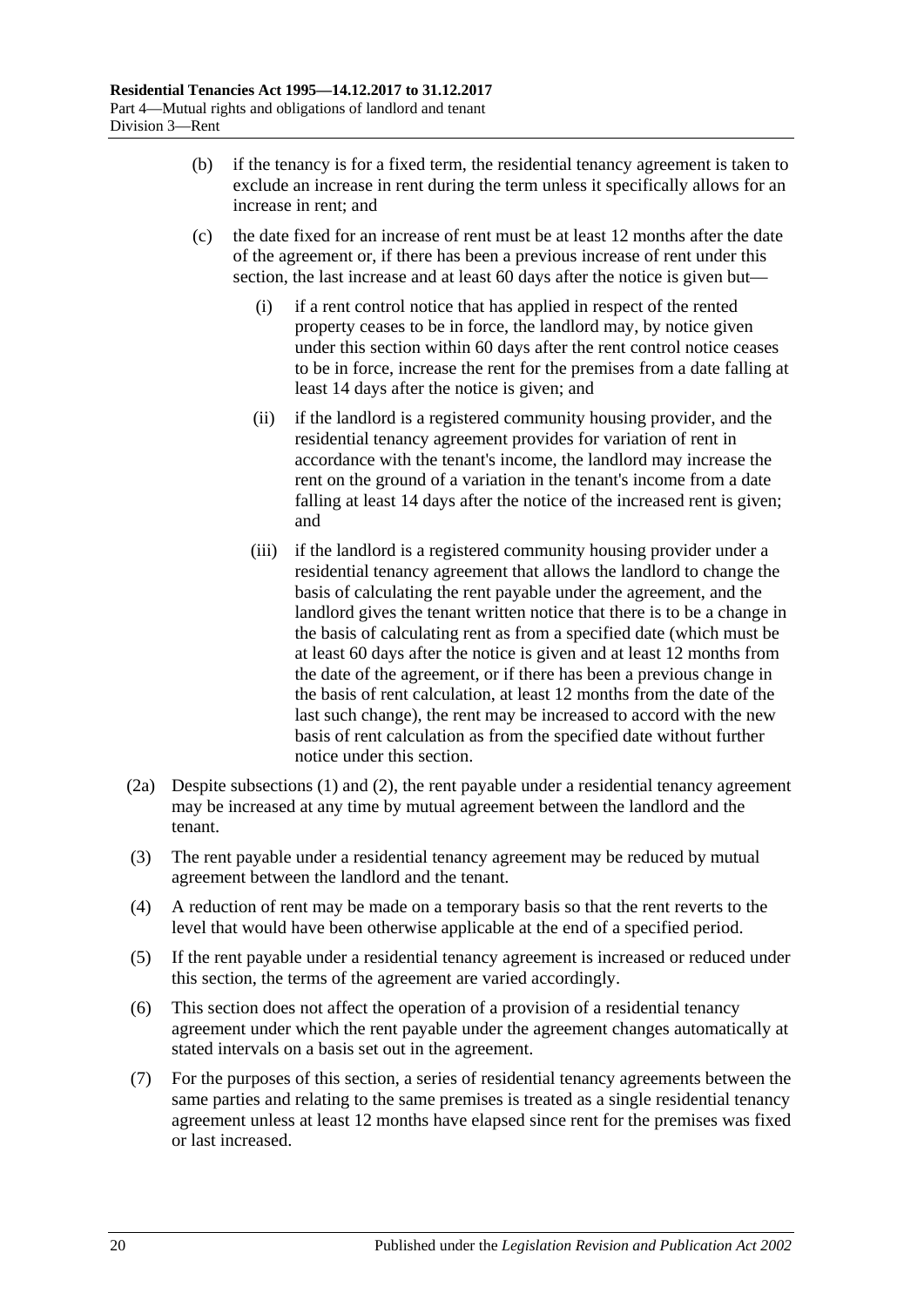#### <span id="page-20-0"></span>**56—Excessive rent**

- (1) The Tribunal may, on application by a tenant, declare that the rent payable under a residential tenancy agreement is excessive.
- <span id="page-20-2"></span>(2) In deciding whether the rent payable under a residential tenancy agreement is excessive, the Tribunal must have regard to—
	- (a) the general level of rents for comparable premises in the same or similar localities; and
	- (b) the estimated capital value of the premises at the date of the application; and
	- (c) the outgoings for which the landlord is liable under the agreement; and
	- (d) the estimated cost of services provided by the landlord and the tenant under the agreement; and
	- (e) the nature and value of furniture, equipment and other personal property provided by the landlord for the tenant's use; and
	- (f) the state of repair and general condition of the premises; and
	- (fa) the estimated cost of goods and services provided under any domestic services agreement collateral to the residential tenancy agreement; and
	- (fb) if the rent was purportedly increased under [section](#page-19-0) 55(2a)—whether the tenant was put under undue pressure to agree to the increase; and
	- (g) other relevant matters.
- (3) If the Tribunal finds, on an application under this section, that the rent payable under a residential tenancy agreement is excessive, the Tribunal may, by order—
	- (a) fix the rent payable for the premises and vary the agreement by reducing the rent payable under the agreement accordingly; and
	- (b) fix a date (which cannot be before the date of the application) from which the variation takes effect; and
	- (c) fix a period (which cannot exceed one year) for which the order is to remain in force.
- (4) The Tribunal may, on application by the landlord, vary or revoke an order under this section if satisfied that it is just to do so.
- (5) If, while an order remains in force under this section, a landlord asks for or receives rent for the premises to which the order relates exceeding the amount fixed by the order, the landlord is guilty of an offence.

Maximum penalty: \$2 500.

## <span id="page-20-1"></span>**56A—Manner of payment of rent**

A landlord under a residential tenancy agreement must permit a tenant to pay rent under the agreement by at least 1 means that does not involve the payment of cash by the tenant or the collection of rent from the tenant by a third party who charges a fee, payable by the tenant, for the collection service.

Maximum penalty: \$5 000.

Expiation fee: \$315.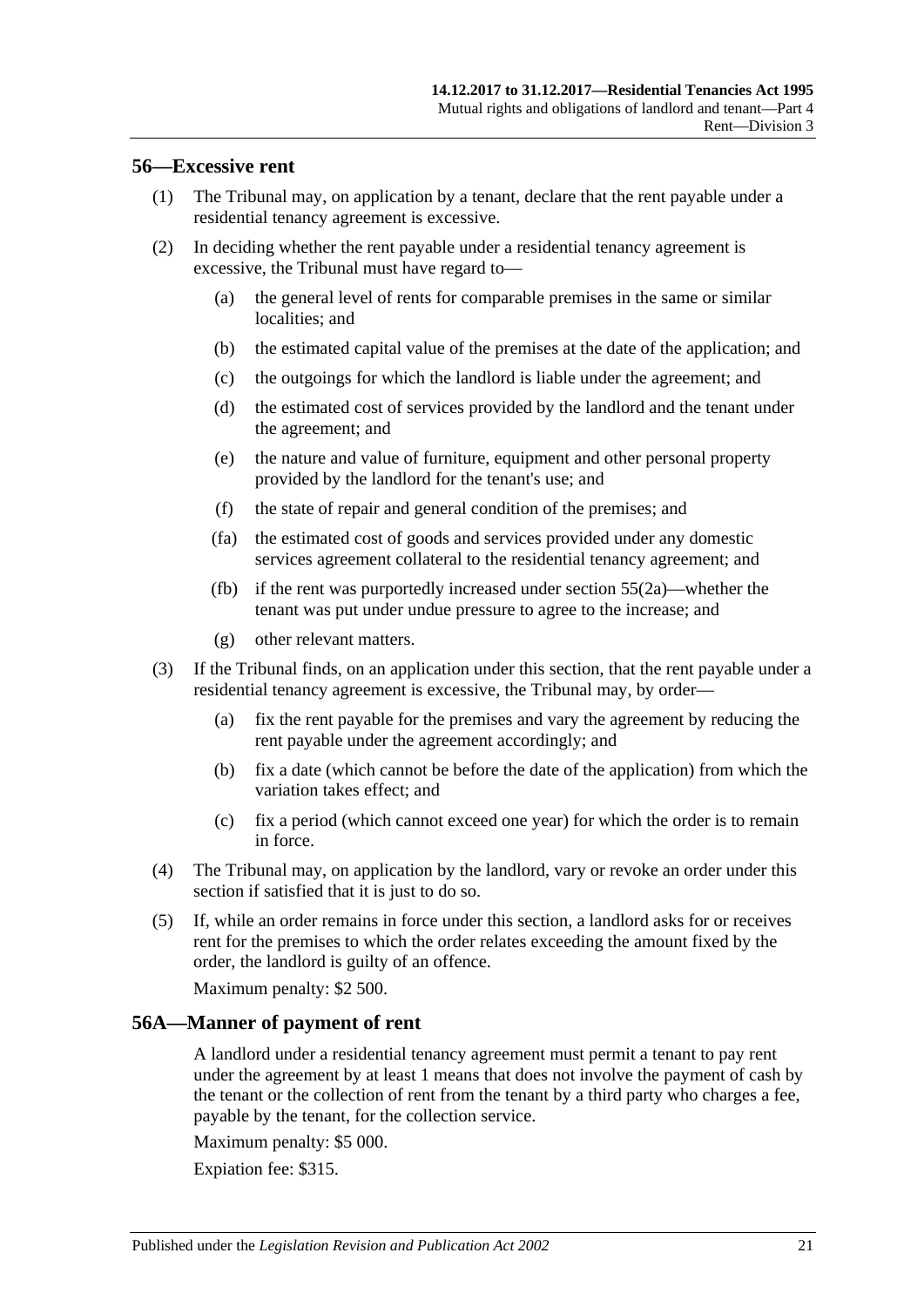## <span id="page-21-4"></span><span id="page-21-0"></span>**57—Landlord's duty to keep proper records of rent and other payments**

- (1) A landlord under a residential tenancy agreement must ensure that the following information is recorded in respect of payments received under the agreement:
	- (a) the date on which the payment was received;
	- (b) the name of the person making the payment;
	- (c) the amount paid;
	- (d) the address of the premises to which the payment relates;
	- (e) if the payment is for rent—the period of the tenancy to which the payment relates;
	- (f) if the payment is a bond—a statement of that fact;
	- (g) if the payment is not for rent or a bond—a description of the purpose of the payment, including, if applicable, the period of time to which the payment relates.

Maximum penalty: \$1 250.

Expiation fee: \$210.

- (2) A person must not—
	- (a) make a false entry in a record of a payment received under a residential tenancy agreement; or
	- (b) falsify the record in any other way.

Maximum penalty: \$2 500.

## <span id="page-21-1"></span>**58—Duty to provide statement or give receipt for rent**

(1) A landlord under a residential tenancy agreement must, at the written request of the tenant, give the tenant a statement of the information recorded by the landlord under [section](#page-21-4) 57(1) in respect of the rent received during the period specified in the request (and such statement must be given to the tenant within 7 days of the making of the request).

Maximum penalty: \$2 500.

Expiation fee: \$210.

(2) If a tenant pays rent other than into an ADI account, the person who receives the rent must, within 48 hours after receiving the rent, give the tenant a receipt setting out the information required to be recorded by the landlord under [section](#page-21-4) 57(1) in respect of the rent received.

Maximum penalty: \$2 500.

Expiation fee: \$210.

#### <span id="page-21-2"></span>**58A—Payment of rent by electronic transaction**

If a tenant pays rent into an ADI account kept by the landlord or the landlord's agent, the payment will be taken to have been made when it is credited to the ADI account.

#### <span id="page-21-3"></span>**59—Accrual and apportionment of rent**

(1) The rent payable under a residential tenancy agreement accrues from day to day.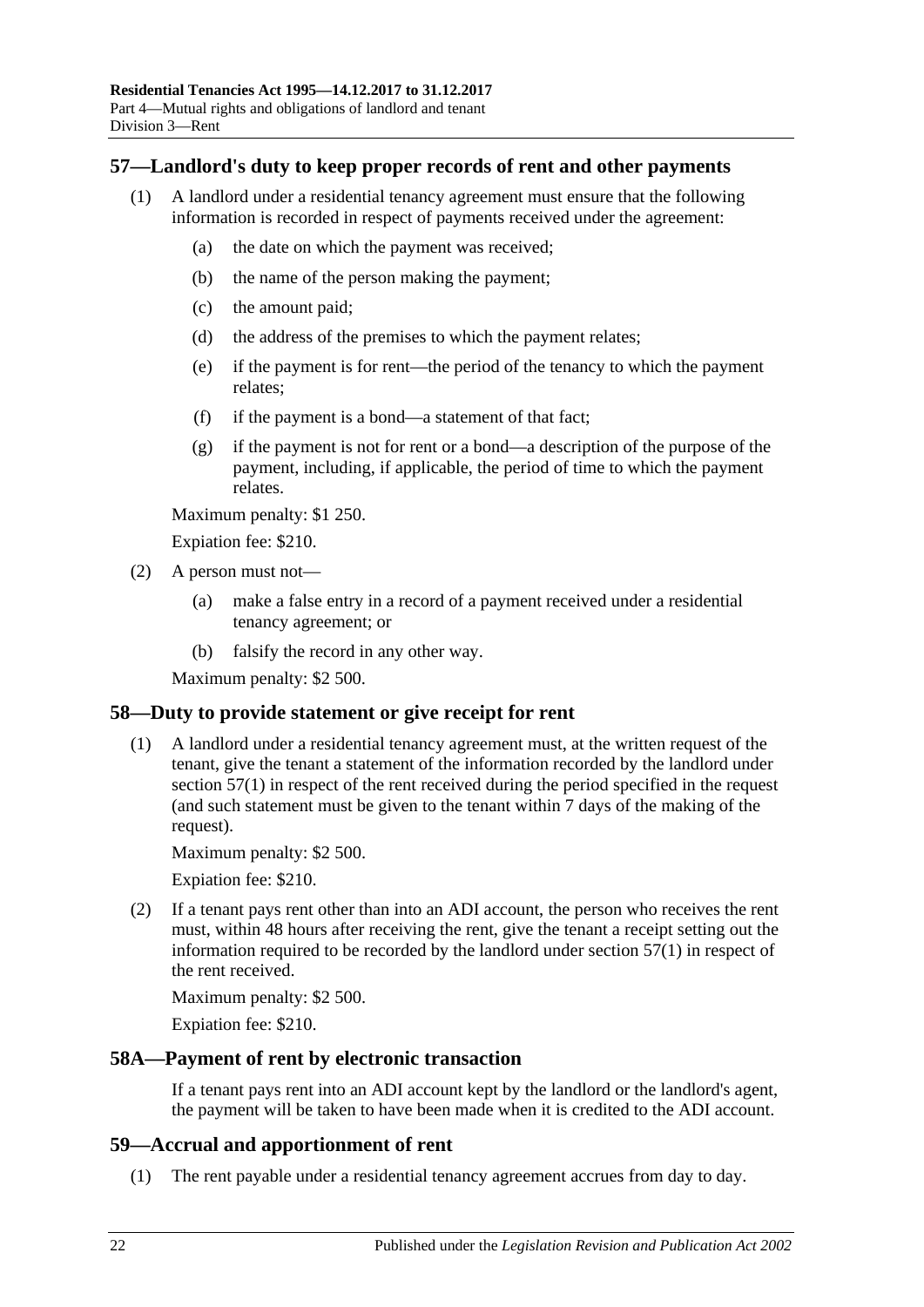(2) If rent is paid in advance, and the tenancy ends before the end of the period for which rent has been paid, the landlord must refund the appropriate proportion of the amount paid to the tenant or apply it towards other liabilities of the tenant to the landlord.

#### <span id="page-22-0"></span>**60—Abolition of distress for rent**

A landlord is not entitled to distrain goods of a tenant for non-payment of the rent payable under a residential tenancy agreement.

# <span id="page-22-1"></span>**Division 4—Bonds**

#### <span id="page-22-2"></span>**61—Bond**

- (1) A person must not—
	- (a) require more than one bond for the same residential tenancy agreement; or
	- (b) require the payment of a bond exceeding the relevant limit.

Maximum penalty: \$5 000.

- <span id="page-22-3"></span>(2) If at least two years have elapsed since a bond was given or last increased, the landlord may by written notice to the tenant require the tenant to increase the bond by a specified additional amount, within a specified period (which must be at least 60 days from the date of the notice), but not so that the total amount of the bond exceeds the relevant limit.
- (2a) A requirement under [subsection](#page-22-3) (2) has effect as if it were a term of the residential tenancy agreement.
- (3) The *relevant limit* is—
	- (a) if the rent payable under the agreement does not exceed an amount (which must be at least \$250 per week) prescribed by regulation for the purposes of this paragraph—four weeks rent under the agreement;
	- (b) if the rent payable under the agreement exceeds an amount prescribed by regulation for the purposes of this paragraph—six weeks rent under the agreement.
- (4) The relevant limit is, in the first instance, calculated by reference to the rent—or if the rent varies, the lowest rent—payable during the first six months of the tenancy (expressed as a weekly rent) and if there is to be an increase in the amount of the bond, the relevant limit is calculated by reference to the rent (expressed as a weekly rent) payable when the notice of increase is given.
- (5) For the purposes of determining the relevant limit, any amount payable under a domestic services agreement collateral to the residential tenancy agreement is not to be regarded as rent.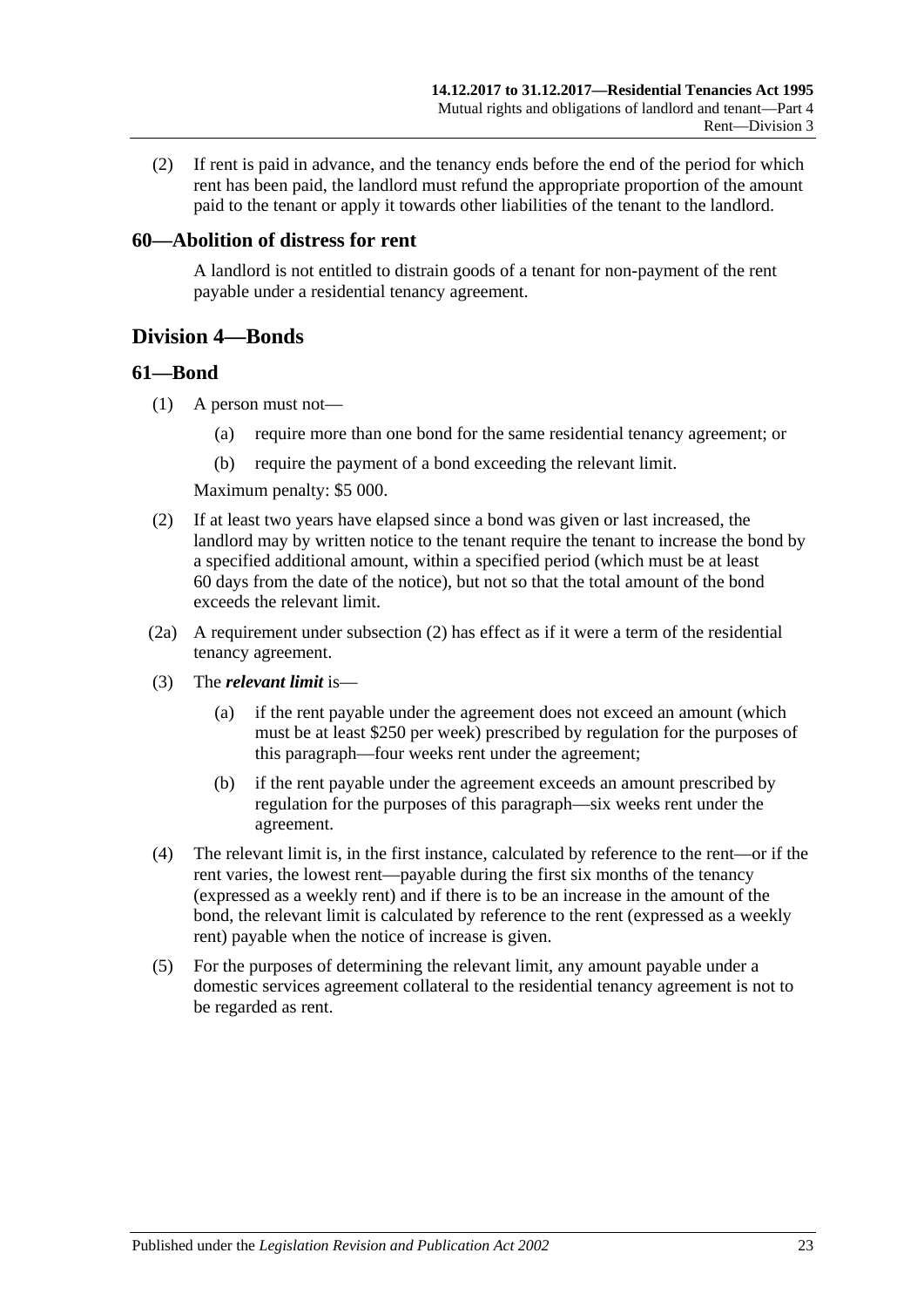## <span id="page-23-0"></span>**62—Receipt of bond and transmission to Commissioner**

(1) A person must, within 48 hours after receiving an amount paid by way of a bond, give the person who paid a receipt stating the date payment was received, the name of the person from whom the payment was received, the amount paid, and the address of the premises to which the payment relates.

Maximum penalty: \$2 500.

Expiation fee: \$210.

(2) A person who receives an amount by way of a bond must pay the amount of the bond to the Commissioner within the period allowed by regulation.

Maximum penalty: \$5 000.

Expiation fee: \$315.

#### <span id="page-23-1"></span>**63—Repayment of bond**

- (1) An application may be made to the Commissioner for—
	- (a) payment of the whole amount of the bond either to the landlord or the tenant; or
	- (b) payment of a specified amount of the bond to the landlord and the balance to the tenant.
- (2) The application—
	- (a) must be in a form approved by the Commissioner; and
	- (b) may be made jointly by the landlord and the tenant or by either the landlord or the tenant.
- (3) If the application is undisputed, the Commissioner must pay out the amount of the bond as specified in the application.
- <span id="page-23-2"></span>(4) If an application is liable to be disputed, the Commissioner must give the respondent written notice of the application (in a form the Commissioner considers appropriate) and inform the respondent that, if the respondent wants to dispute the application, a written notice of dispute must be lodged with the Commissioner within ten days after the date the notice is given to the respondent.
- <span id="page-23-3"></span>(5) If the respondent does not give the Commissioner written notice of dispute within 10 days after the day on which the Commissioner's notice under [subsection](#page-23-2) (4) is given to the respondent, the Commissioner may pay out the amount of the bond as proposed in the application.
- (5a) However, if the application is made by the landlord alone more than 12 months after the termination of the residential tenancy agreement—
	- (a) the Commissioner must refer the application to the Tribunal for determination; and
	- (b) the Tribunal may authorise payment of the amount of the bond as proposed in the application if the Tribunal is satisfied, on the basis of information provided by the landlord, that the landlord is entitled to the payment.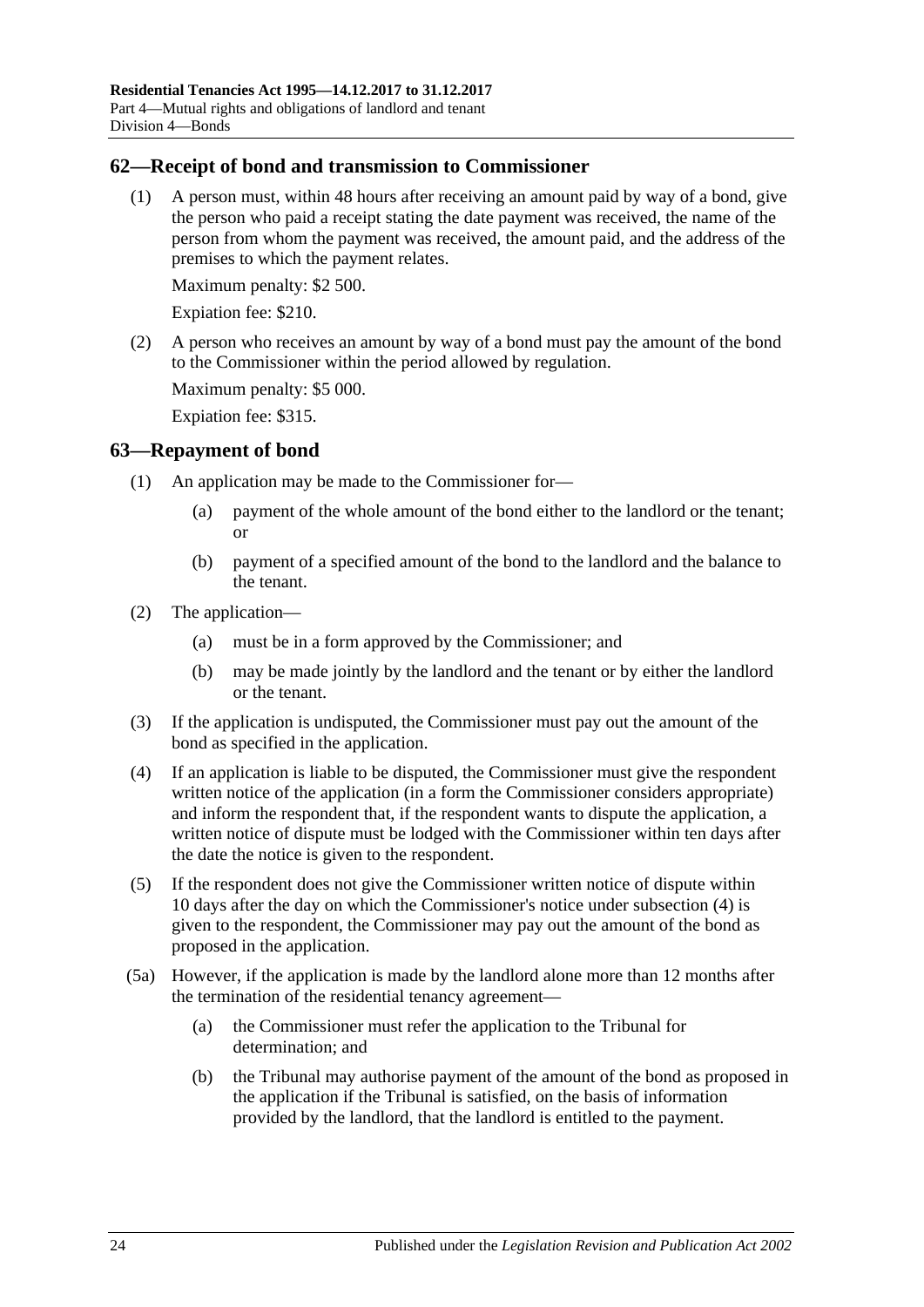- (6) If the Commissioner receives a written notice of dispute before the amount of the bond is paid out under [subsection](#page-23-3) (5), the Commissioner must refer the dispute to the Tribunal for determination.
- <span id="page-24-0"></span>(7) Despite a preceding subsection, if—
	- (a) the bond has been provided or paid on behalf of the tenant by a third party prescribed by the regulations, or in circumstances prescribed by the regulations; and
	- (b) the Commissioner is given notice of the third party's interest in accordance with the regulations,

then—

- (c) the third party is entitled to make application to the Commissioner for the payment of the whole, or a specified part, of the bond; and
- $(d)$
- (i) if the application is made with the consent of the landlord—the Commissioner must pay out the amount of the bond as specified in the application;
- (ii) in any other case—the Commissioner must give the landlord and, if the tenant is still in possession of the premises, the tenant, written notice of the application (in a form the Commissioner considers appropriate) and—
	- (A) if the Commissioner does not receive a written notice of dispute from the party or parties to whom the notice of the application was given within ten days after the date on which the original notice is given—the Commissioner may pay out the amount of the bond as proposed in the application;
	- (B) in any other case—the Commissioner must refer the matter to the Tribunal for determination.
- (8) If a payment is made under [subsection](#page-24-0) (7) and the tenant is still in possession of the premises, the landlord may require the tenant to provide a new bond in accordance with [section](#page-22-2) 61.
- <span id="page-24-1"></span> $(9)$  If—
	- (a) a bond is provided on behalf of the tenant by a third party prescribed by the regulations in circumstances prescribed by the regulations; and
	- (b) the landlord makes application to the Commissioner for the payment of the whole, or a specified part, of the amount payable under the bond,

then—

- (c) if the application is made with the consent of the third party—the Commissioner must pay out the amount as specified in the application;
- (d) in any other case—the Commissioner must give the third party and, if the tenant is still in possession of the premises, the tenant, written notice of the application (in a form the Commissioner considers appropriate) and—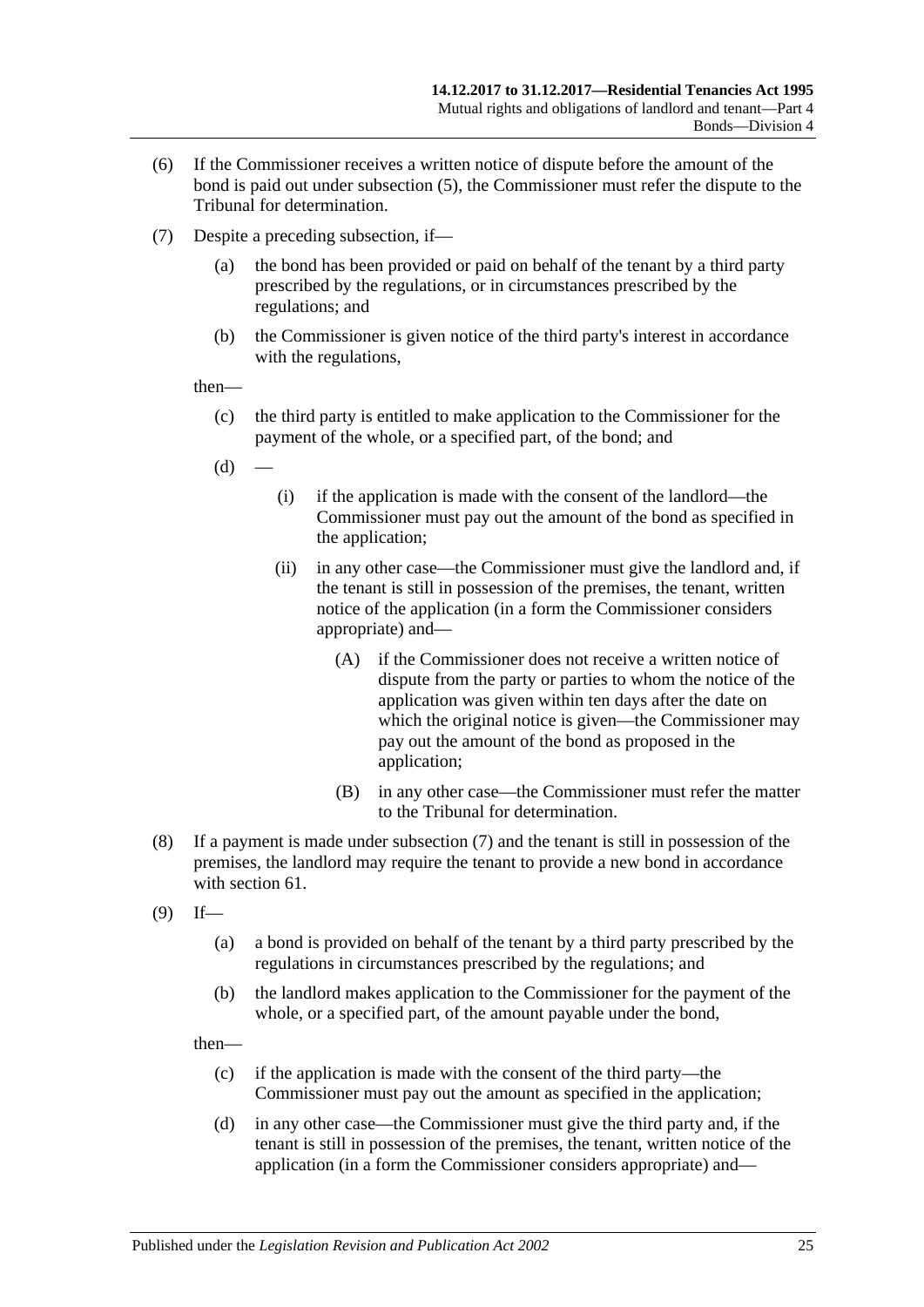- (i) if the Commissioner does not receive a written notice of dispute from the party or parties to whom the notice of the application was given within ten days after the date on which the original notice is given—the Commissioner may pay out the amount as proposed in the application;
- (ii) in any other case—the Commissioner must refer the matter to the Tribunal for determination.
- (10) If a payment is made under [subsection](#page-24-1) (9), the third party must reimburse the Fund to the extent of the payment.
- (11) A payment under this section will be made from the Fund.
- (13) For the purposes of this section—
	- (a) an application is undisputed if it is a joint application by the landlord and the tenant; or an application by the landlord that the whole of the amount of the bond be paid to the tenant; or an application by the tenant that the whole of the amount of the bond be paid to the landlord;
	- (b) an application that does not fall into any of those categories is liable to be disputed;
	- (c) if the application was made by the landlord, the tenant is the respondent; if the application was made by the tenant, the landlord is the respondent.

# <span id="page-25-0"></span>**Division 5—Tenant's entitlement to possession and quiet enjoyment**

#### <span id="page-25-1"></span>**64—Vacant possession etc**

- (1) It is a term of a residential tenancy agreement that the tenant is entitled to vacant possession of the premises (except for a part of the premises in respect of which a right to exclusive possession is not given by the agreement) from the day the tenancy begins.
- (2) It is a term of a residential tenancy agreement that there is no legal impediment of which the landlord has, or ought to have knowledge, to the tenant's occupation of the premises for the period of the tenancy as a place of residence.

## <span id="page-25-2"></span>**65—Quiet enjoyment**

- (1) It is a term of a residential tenancy agreement that—
	- (a) the tenant is entitled to quiet enjoyment of the premises without interruption by the landlord or a person claiming under the landlord or with superior title to the landlord's title; and
	- (b) the landlord will not cause or permit an interference with the reasonable peace, comfort or privacy of the tenant in the tenant's use of the premises; and
	- (c) the landlord will take reasonable steps to prevent other tenants of the landlord in occupation of adjacent premises from causing or permitting interference with the reasonable peace, comfort or privacy of the tenant in the tenant's use of the premises.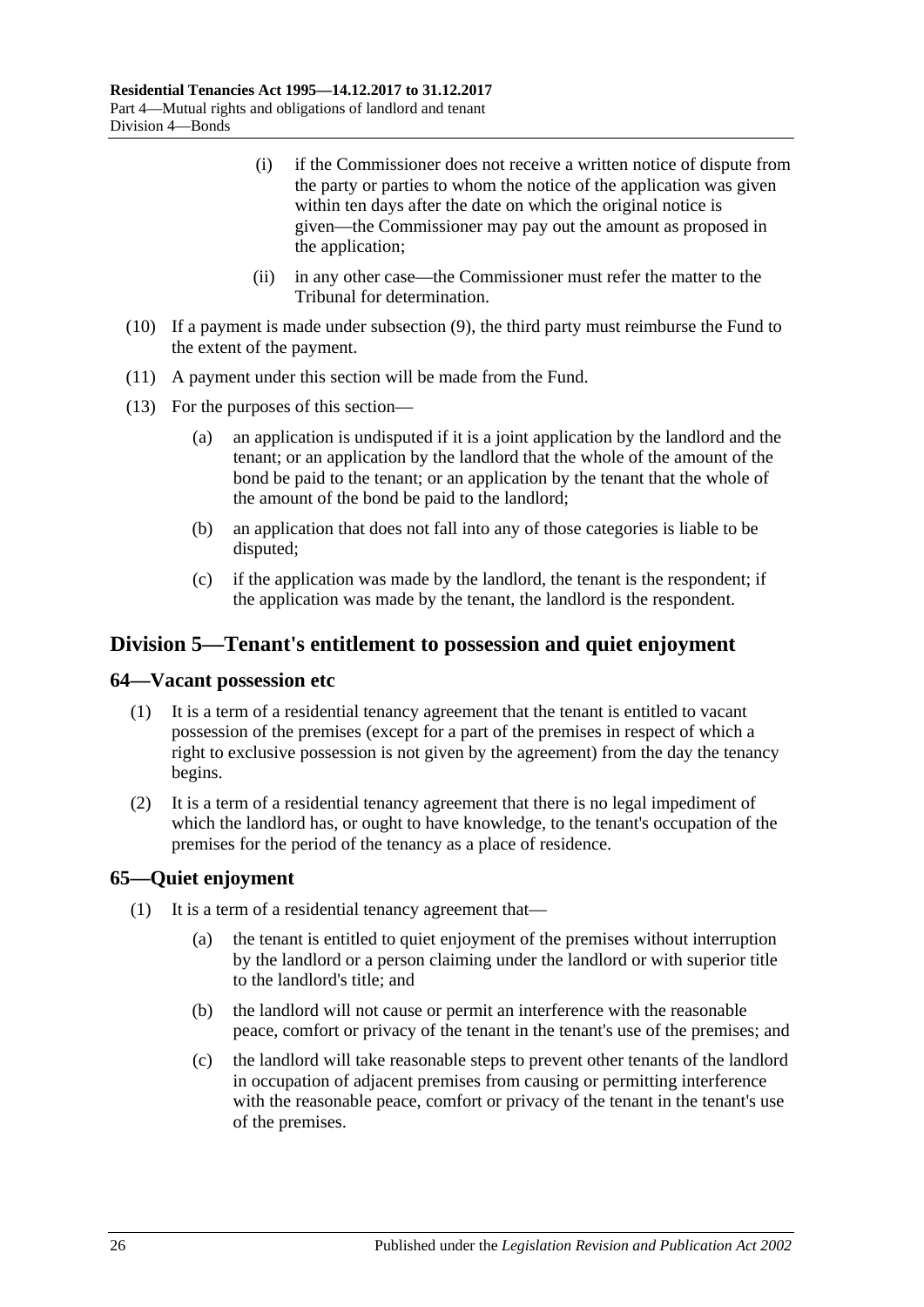(2) If the landlord causes or permits interference with the reasonable peace, comfort or privacy of the tenant in the tenant's use of the premises in circumstances that amount to harassment of the tenant, the landlord is guilty of an offence. Maximum penalty: \$5 000.

# <span id="page-26-0"></span>**Division 6—Security of premises**

# <span id="page-26-1"></span>**66—Security of premises**

- <span id="page-26-5"></span>(1) It is a term of a residential tenancy agreement that—
	- (a) the landlord will take reasonable steps to provide and maintain the locks and other devices that are necessary to ensure the premises are reasonably secure; and
	- (b) neither the landlord nor the tenant will alter or remove a lock or security device or add a lock or security device without the consent of the other; and
	- (c) neither the landlord nor the tenant will unreasonably withhold his or her consent to the alteration, removal or addition of a lock or security device by, and at the expense of, the other.
- (2) A landlord or tenant who, without reasonable excuse, contravenes the term of the agreement arising under [subsection](#page-26-5) (1)(b) is guilty of an offence. Maximum penalty: \$5 000.
- (3) If the landlord's agent, without reasonable excuse, alters or removes a lock or security device, or adds a lock or security device, without the tenant's consent, the agent is guilty of an offence.

Maximum penalty: \$5 000.

# <span id="page-26-2"></span>**Division 7—Landlord's obligation in regard to condition of the premises**

# <span id="page-26-3"></span>**67—Cleanliness**

It is a term of a residential tenancy agreement that the landlord will ensure that the premises, and ancillary property, are in a reasonable state of cleanliness when the tenant goes into occupation of the premises.

## <span id="page-26-6"></span><span id="page-26-4"></span>**68—Landlord's obligation to repair**

- (1) It is a term of a residential tenancy agreement that the landlord—
	- (a) will ensure that the premises, and ancillary property, are in a reasonable state of repair at the beginning of the tenancy and will keep them in a reasonable state of repair having regard to their age, character and prospective life; and
	- (b) will comply with statutory requirements affecting the premises.
- (1a) The obligation to repair applies even though the tenant had notice of the state of disrepair before entering into occupation.
- (2) However—
	- (a) the landlord will not be regarded as being in breach of the obligation to repair unless—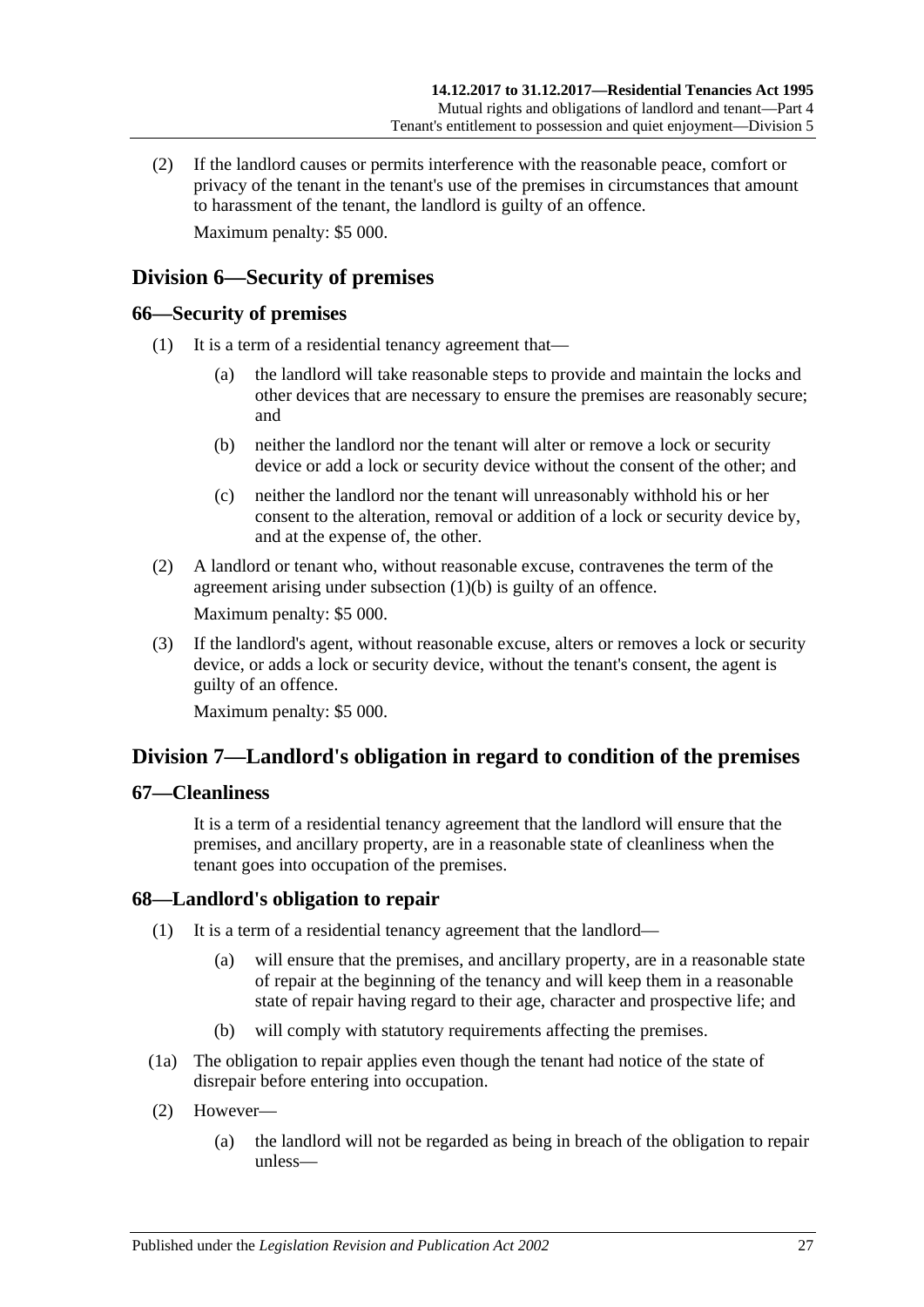- (i) the landlord has notice of the defect requiring repair; and
- (ii) the landlord fails to act with reasonable diligence to have the defect repaired; and
- (b) if the landlord is a registered community housing provider, the regulations may limit the extent of the obligation imposed by [subsection](#page-26-6) (1).
- $(3)$  If—
	- (a) premises or ancillary property are in a state of disrepair that does not arise from a contravention of the residential tenancy agreement by the tenant; and
	- (b) the state of disrepair is, unless remedied, likely to result in personal injury or damage to property or undue inconvenience; and
	- (c) the landlord—
		- (i) has been notified of the state of disrepair by the tenant but has failed to take reasonable action to remedy the state of disrepair; or
		- (ii) has not been notified of the state of disrepair despite the tenant's reasonable attempts to do so,

then the tenant is entitled—

- (d) to reasonable compensation from the landlord in respect of any damage to property resulting from the state of disrepair after the tenant has notified, or made a reasonable attempt to notify, the landlord of the state of disrepair (however, the tenant must take reasonable steps to mitigate any loss and is not entitled to compensation for damage that could have been avoided by those steps); and
- (e) to recover from the landlord reasonable costs incurred by the tenant in having the state of disrepair remedied, but only if the repairs are carried out by a person who is licensed to carry out the necessary work and the person provides the landlord with a report on the work carried out and the apparent cause of the state of disrepair.
- (5) The Tribunal may, on application by the tenant, order the landlord to pay to the tenant compensation to which the tenant is entitled under this section.

# <span id="page-27-0"></span>**Division 8—Tenant's obligations in relation to the premises and ancillary property**

#### <span id="page-27-1"></span>**69—Tenant's responsibility for cleanliness, damage and loss**

- (1) It is a term of a residential tenancy agreement that the tenant—
	- (a) must keep the premises and ancillary property in a reasonable state of cleanliness; and
	- (ab) must replace, or compensate the landlord for the reasonable cost of replacing, any ancillary property lost or destroyed while in the care of the tenant; and
	- (b) must notify the landlord of damage to the premises or ancillary property; and
	- (c) must not intentionally or negligently cause or permit damage to the premises or ancillary property.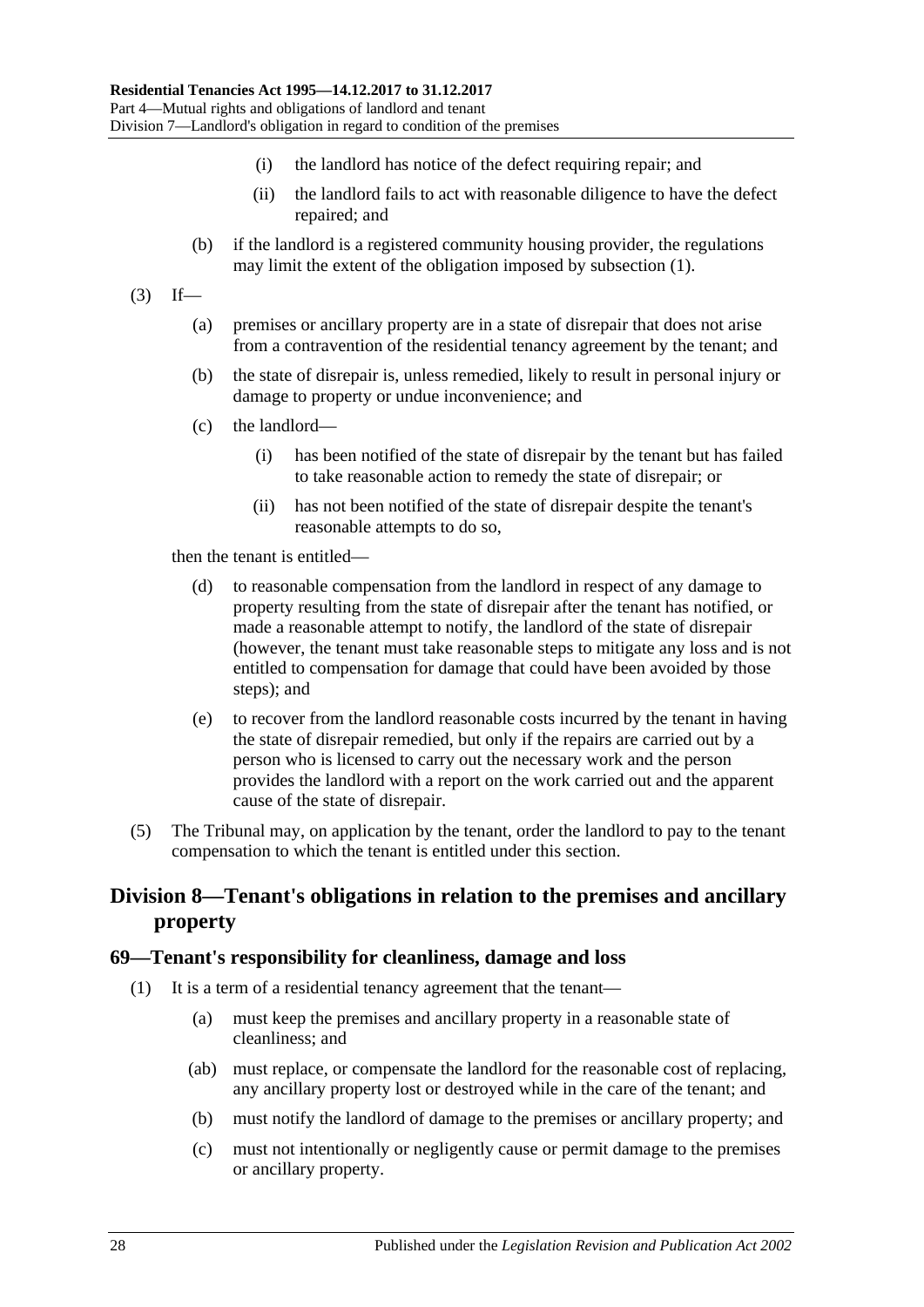(2) A tenant who intentionally causes serious damage to the premises or ancillary property is guilty of an offence.

Maximum penalty: \$2 500.

- (3) It is a term of a residential tenancy agreement that, at the end of the tenancy, the tenant must give the premises and ancillary property back to the landlord in reasonable condition and in a reasonable state of cleanliness.
- <span id="page-28-3"></span>(3a) If a tenant unintentionally causes damage to the premises or ancillary property as a result of the use of a domestic facility requiring instruction, the landlord is not entitled to compensation for the damage unless—
	- (a) the domestic facility is listed in the residential tenancy agreement as a domestic facility requiring instruction; and
	- (b) the landlord complied with [section](#page-15-2) 48(2) in relation to the domestic facility.
- (4) In deciding whether premises or other property is in reasonable condition, its condition when the tenant took possession of it, and the probable effect of reasonable wear and tear since that time, must be taken into account.

# <span id="page-28-4"></span><span id="page-28-0"></span>**70—Alteration of premises**

- (1) It is a term of a residential tenancy agreement that a tenant must not, without the landlord's written consent, make an alteration or addition to the premises.
- (1a) It is a term of a residential tenancy agreement that a landlord will not unreasonably withhold his or her consent to an alteration or addition to the premises that is necessary to ensure the provision of infrastructure or a service of a prescribed kind.
- (1b) [Subsection](#page-28-4) (1) does not apply in relation to an alteration or addition required under a housing improvement order or a housing demolition order that the tenant has been authorised to carry out under section 19 of the *[Housing Improvement Act](http://www.legislation.sa.gov.au/index.aspx?action=legref&type=act&legtitle=Housing%20Improvement%20Act%202016) 2016* by the Minister responsible for the administration of that Act.
- (2) A tenant may remove a fixture affixed to the premises by the tenant unless its removal would cause damage to the premises.
- (3) If a tenant causes damage to the premises by making an alteration or addition to the premises or by removing a fixture, the tenant must notify the landlord and, at the option of the landlord, repair the damage or compensate the landlord for the reasonable cost of repairing the damage.

# <span id="page-28-1"></span>**Division 9—Tenant's conduct on the premises**

## <span id="page-28-2"></span>**71—Tenant's conduct**

It is a term of a residential tenancy agreement that—

- (a) the tenant must not use the premises, or cause or permit the premises to be used, for an illegal purpose; and
- (b) the tenant must not cause or permit a nuisance; and
- (c) the tenant must not cause or permit an interference with the reasonable peace, comfort or privacy of another person who resides in the immediate vicinity of the premises.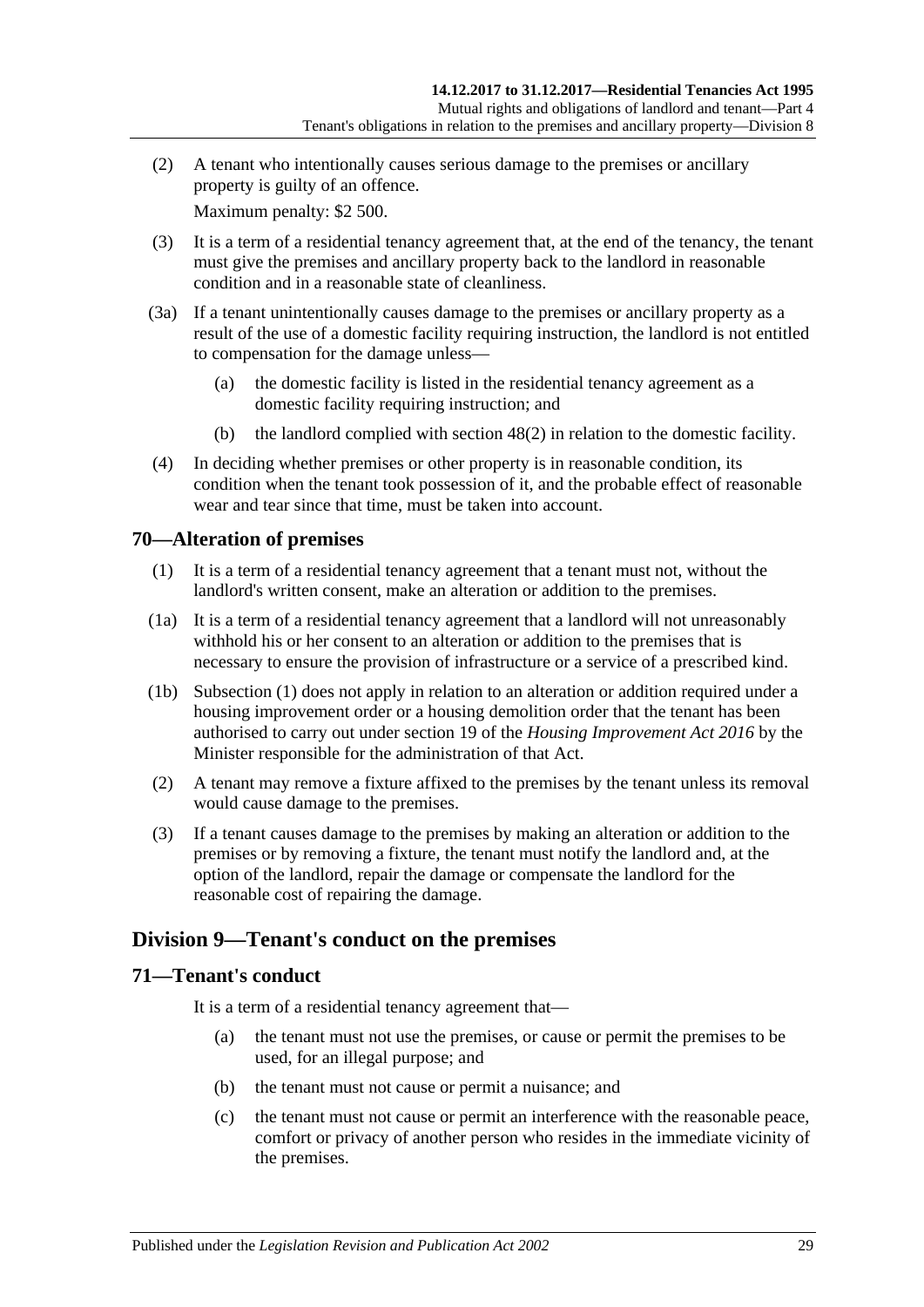# <span id="page-29-0"></span>**Division 9A—Landlord's obligation to advise of sale of premises**

# <span id="page-29-1"></span>**71A—Sale of residential premises**

- (1) It is a term of a residential tenancy agreement that—
	- (a) the landlord will give the tenant written notice of the landlord's intention to sell the residential premises not later than 14 days after the landlord enters into a sales agency agreement for the sale of the premises or determines to make the premises available for inspection by prospective purchasers; and
	- (b) the residential premises will not be advertised for sale or made available for inspection by prospective purchasers before the day falling 14 days after the tenant is given notice of the landlord's intention to sell the premises.
- (2) It is a term of a residential tenancy agreement that, if a contract is entered into for the sale of the residential premises, the landlord must, not less than 14 days before the day of settlement under the contract or, if the day of settlement is less than 14 days after the day on which the contract is entered into, as soon as possible after the contract is entered into, give the tenant written notice of the name of the purchaser under the contract and the date from which rent is to be paid to him or her.

# <span id="page-29-2"></span>**Division 10—Landlord's right of entry**

# <span id="page-29-3"></span>**72—Right of entry**

- <span id="page-29-4"></span>(1) It is a term of a residential tenancy agreement that the landlord (or an agent of the landlord) may enter the premises—
	- (a) in an emergency; or
	- (b) to collect rent (if a reasonable alternative method of payment of rent not involving attendance at the premises has been offered to, but not accepted by, the tenant)—
		- (i) not more than once each week; and
		- (ii) only at a time previously arranged with the tenant (which may only be outside normal hours if the arrangement has been made no more than 7 days before the day of entry); or
	- (c) to inspect the premises—
		- (i) not more than once each 4 weeks; and
		- (ii) only in accordance with a written notice given to the tenant no less than 7 and no more than 14 days before the day of entry—
			- (A) stating the purpose of the proposed entry and the date of the proposed entry; and
			- (B) specifying a period of up to 2 hours (which must be within normal hours) within which the proposed entry will occur,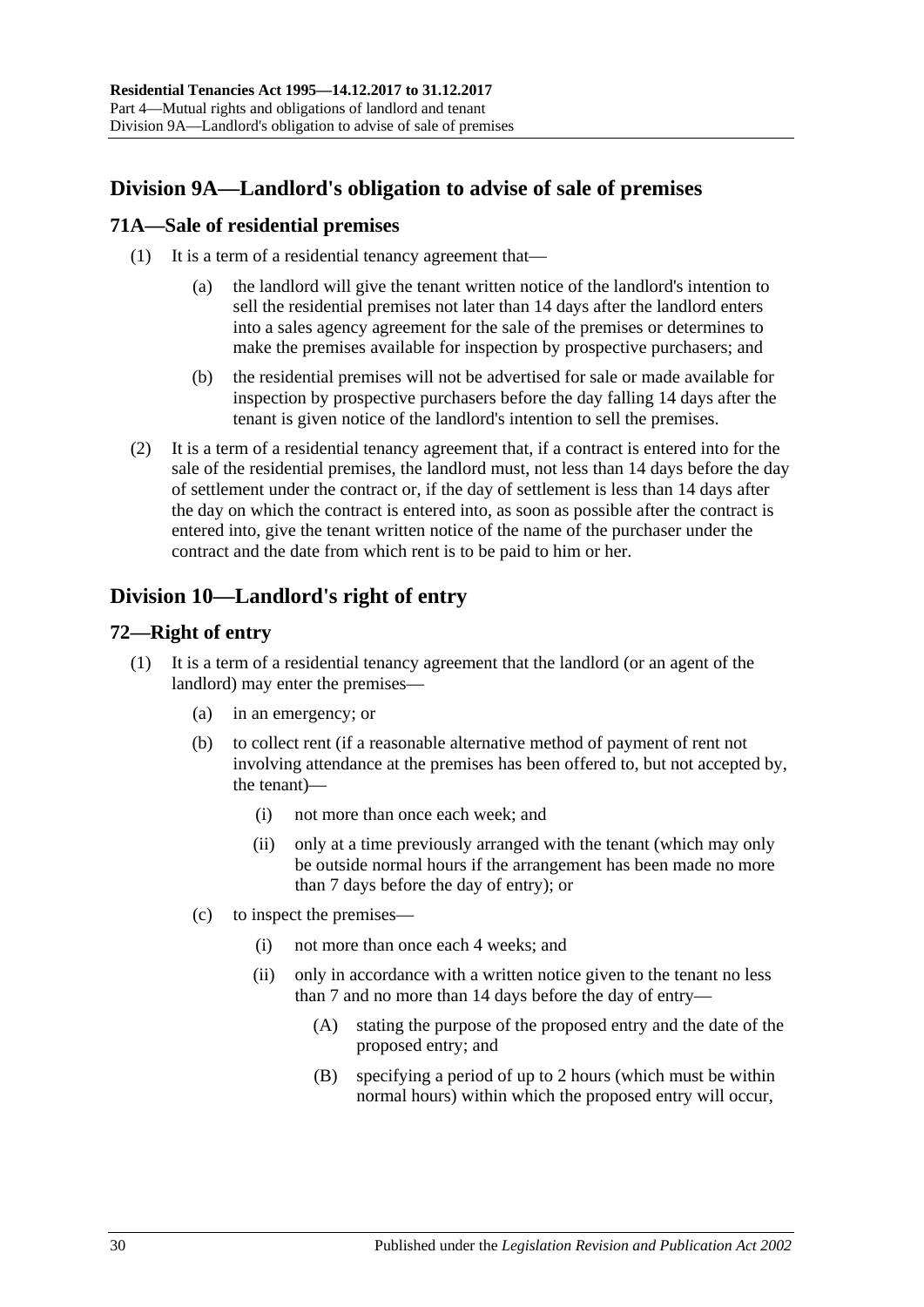(however, if the premises are in a remote location or it is necessary for the landlord or agent to be accompanied by a person for the purposes of the inspection, the notice need not specify a 2 hour period within which the proposed entry is to occur, but the entry must occur within normal hours); or

- (ca) to inspect the premises in accordance with an order of the Tribunal under section  $89A(4)(b)$ ; or
- (d) to carry out garden maintenance, but only—
	- (i) at a time previously arranged with the tenant no more than 7 days before the day of entry; or
	- (ii) in accordance with a written notice given to the tenant no less than 7 and no more than 14 days before the day of entry stating the purpose of the proposed entry and the date and time (which must be within normal hours) of the proposed entry; or
	- (iii) at the request of the tenant; or
- (e) to carry out necessary maintenance (other than garden maintenance) or repairs (other than in an emergency), but only at the request of the tenant, or at a time within normal hours of which the tenant has been given at least 48 hours notice; or
- (ea) to carry out the requirements of a housing assessment order or housing improvement order at a reasonable time of which the tenant has been given at least 48 hours notice; or
- (f) to show the premises to prospective tenants—
	- (i) at the request of the tenant; or
	- (ii) during the period of 28 days preceding the termination of the tenancy agreement, but only on a reasonable number of occasions and only at a time within normal hours of which the tenant has been given reasonable notice; or
- (g) to show the premises to prospective purchasers, on not more than 2 occasions in any 7 day period (unless the tenant has agreed otherwise), but only—
	- (i) at a time previously arranged with the agreement of the tenant (who must not unreasonably refuse to agree to times when the premises are to be available for inspection by prospective purchasers); or
	- (ii) if agreement cannot be reached with the tenant—at a time within normal hours of which the tenant has been given reasonable notice; or
- <span id="page-30-0"></span>(h) if the landlord has given the tenant notice of a breach of the residential tenancy agreement under [section](#page-35-5) 80—to determine whether the breach has been remedied, but only in accordance with a written notice in the prescribed form given to the tenant no less than 7 and no more than 14 days before the day of entry stating the purpose of the proposed entry and the date and time (which must be within normal hours) of the proposed entry; or
- (i) for some other genuine purpose, but only—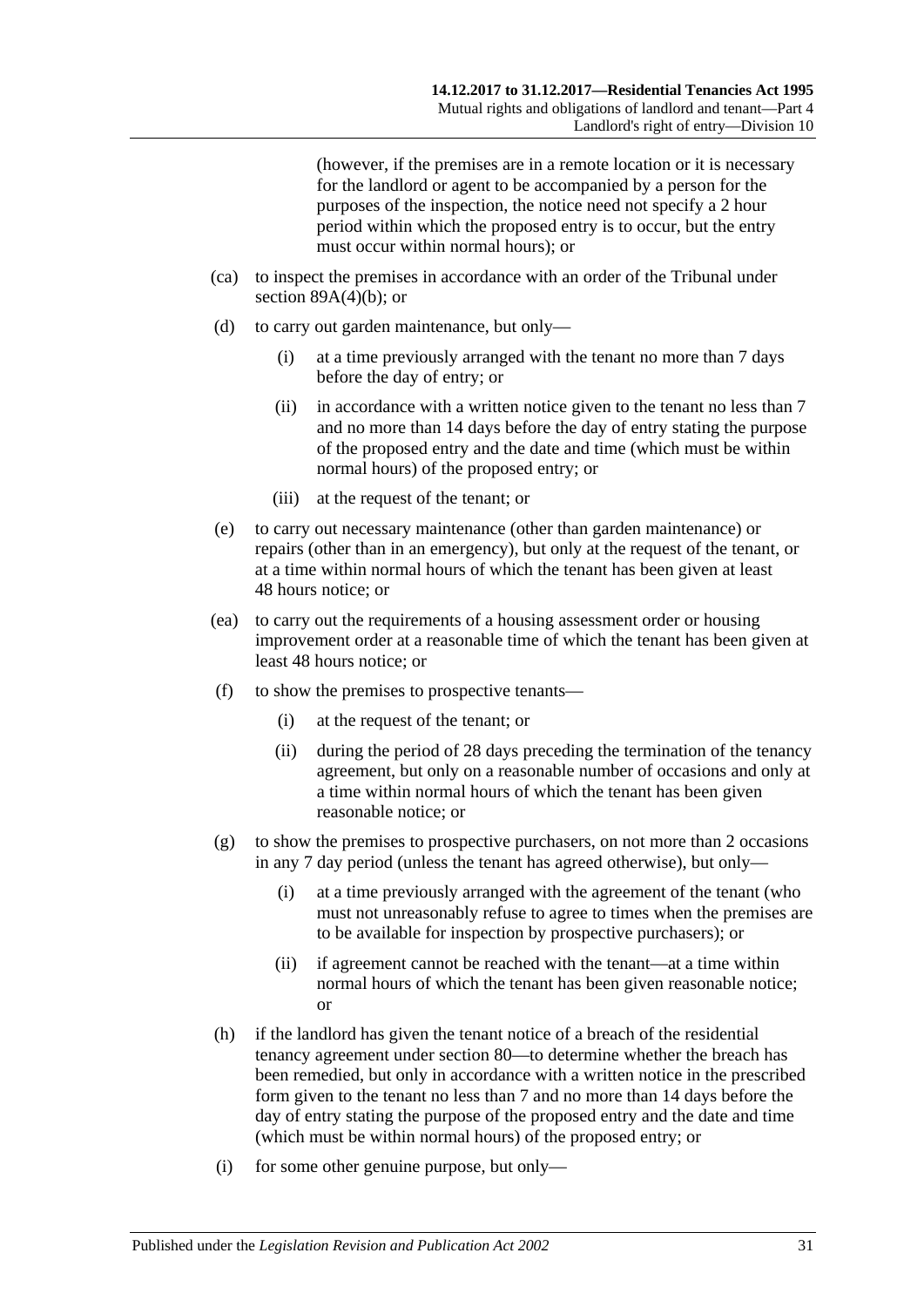- (i) in accordance with a written notice given to the tenant no less than 7 and no more than 14 days before the day of entry and stating the purpose of the proposed entry and the date and time (which must be within normal hours) of the proposed entry; or
- (ii) with the consent of the tenant; or
- (j) if the landlord believes on reasonable grounds that the tenant has abandoned the premises.
- <span id="page-31-3"></span><span id="page-31-2"></span>(2) It is a term of a residential tenancy agreement that if the tenant has indicated to the landlord that he or she wishes to be present during the period when the landlord or landlord's agent is at the premises, the landlord (or an agent of the landlord) may not enter the premises unless a reasonable effort has been made to arrange for the visit to occur at a time when it is convenient for the tenant to be present (having regard to the work and other commitments of both the tenant and the persons entering the premises).
- (3) [Subsection](#page-31-2) (2) does not apply to entry under [subsection](#page-29-4) (1)(a), [\(h\)](#page-30-0) or (i).
- (4) It is a term of a residential tenancy agreement that neither the landlord nor an agent of the landlord may enter the premises otherwise than in accordance with the preceding subsections.
- (5) This section does not apply to a part of the premises that the tenant uses in common with the landlord or another tenant of the landlord.
- (6) In this section—

*normal hours* means the hours between 8am and 8pm on any day other than a Sunday or public holiday.

# <span id="page-31-0"></span>**Division 11—Statutory charges**

#### <span id="page-31-1"></span>**73—Statutory charges**

- (1) It is a term of a residential tenancy agreement that the landlord must bear all statutory charges imposed in respect of the premises.
- <span id="page-31-6"></span><span id="page-31-5"></span>(2) However, the following provisions apply subject to [subsections](#page-31-4) (3) and [\(4\):](#page-32-2)
	- (a) rates and charges for water supply are to be borne as agreed between the landlord and tenant;
	- (b) in the absence of an agreement—
		- (i) if the supply of water to the premises is separately metered—rates and charges for water supply are to be borne by the tenant; and
		- (ii) in any other case—rates and charges for water supply are to be borne by the landlord.
- <span id="page-31-4"></span>(3) A tenant is not required to pay rates and charges for water supply if—
	- (a) the landlord fails to request payment from the tenant within 3 months of the issue of the bill for those rates and charges by the water supply authority; or
	- (b) the tenant has requested from the landlord a copy of the account for the rates and charges and the landlord has failed to provide the copy to the tenant within 30 days of the request and at no cost.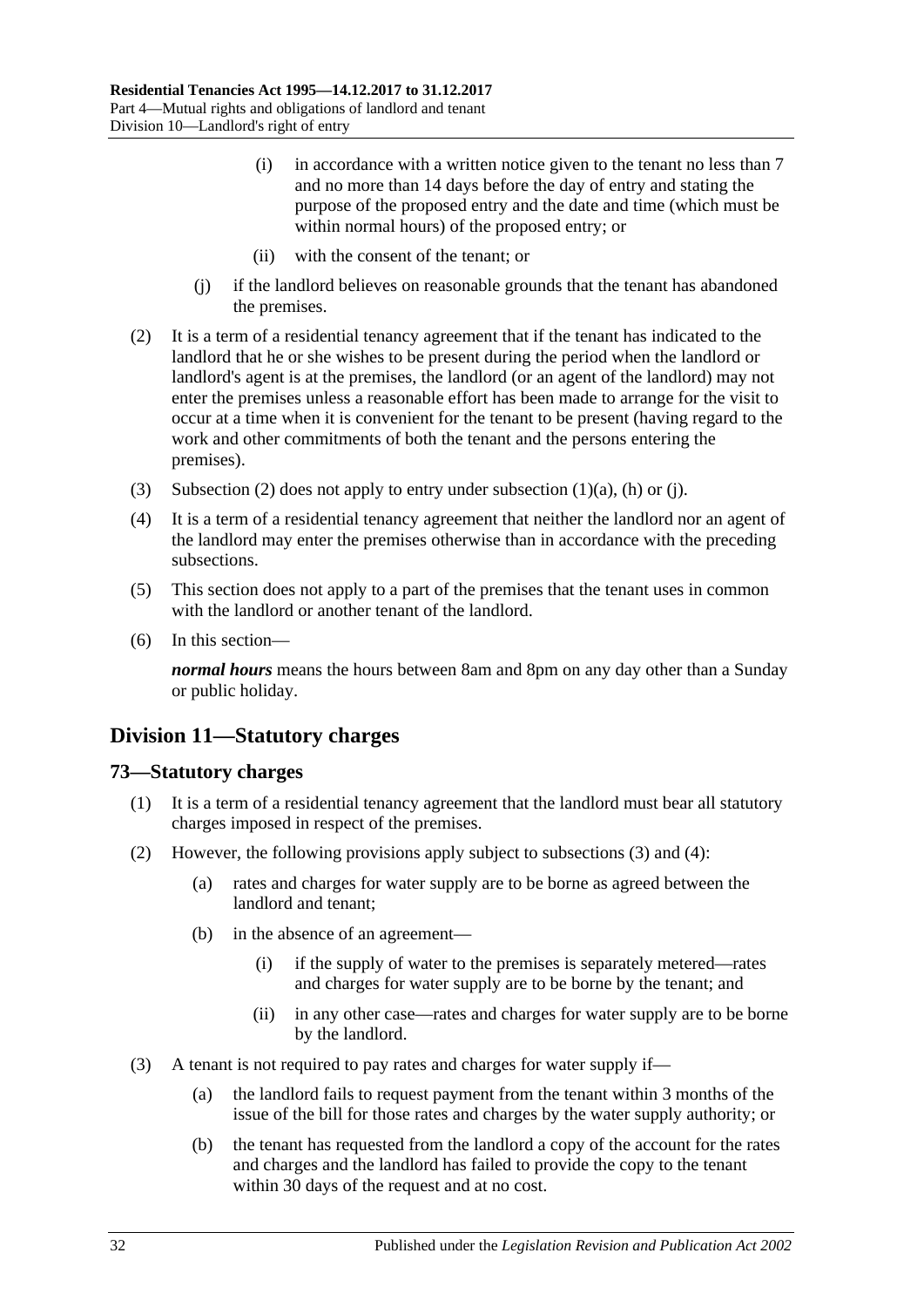- <span id="page-32-2"></span>(4) A landlord must ensure that an amount borne by a tenant under an agreement under [subsection](#page-31-5) (2)(a) or under [subsection](#page-31-6) (2)(b)(i) is reduced by—
	- (a) in the case of a tenant on land held as a single title consisting of a single place of residence—the water security rebate amount; or
	- (b) in the case of a tenant on land held as a single title consisting of more than 1 place of residence—the proportionate water security rebate amount,

(and if the reduction under this subsection results in a negative amount, 0 is to be substituted for that amount).

- (5) If, during the billing period in which a landlord obtained the benefit of the water security rebate amount, the premises to which the rebate relates were subject to more than 1 residential tenancy agreement, the landlord must ensure that a reduction under [subsection](#page-32-2) (4) is applied to the amount borne by a tenant under each tenancy agreement on a pro rata basis according to the number of days in the billing period in which each tenancy agreement respectively applied at the premises.
- (6) In this section—

*proportionate water security rebate amount*, in relation to a tenant on land held as a single title consisting of more than 1 place of residence, is the amount that results from dividing the water security rebate amount for that title by the number of places of residence at the land to which the title relates;

*water security rebate amount*, in relation to rates and charges for water supply to residential premises, means the amount specified in an account for those rates and charges (whether before or after the commencement of this definition) as representing the rebate for water security purposes.

# <span id="page-32-0"></span>**Division 12—Assignment**

#### <span id="page-32-1"></span>**74—Assignment of tenant's rights under residential tenancy agreement**

- (1) A tenant under a residential tenancy agreement may, by written or oral agreement with another—
	- (a) assign the tenant's interest in the agreement to the other; or
	- (b) sub-let the premises to which the residential tenancy agreement relates to the other.
- (2) However, it is a term of a residential tenancy agreement that—
	- (a) the tenant must not assign the tenant's interest, or sub-let the premises, without the written consent of the landlord; but
	- (b) the landlord—
		- (i) must not unreasonably withhold consent (unless the landlord is a registered community housing provider, in which case the landlord has an absolute discretion to withhold consent to an assignment); and
		- (ii) must not make a charge for giving consent or considering an application for consent exceeding the landlord's reasonable expenses.
- (2a) The absence of consent does not invalidate an assignment or sublease unless the landlord is a registered community housing provider.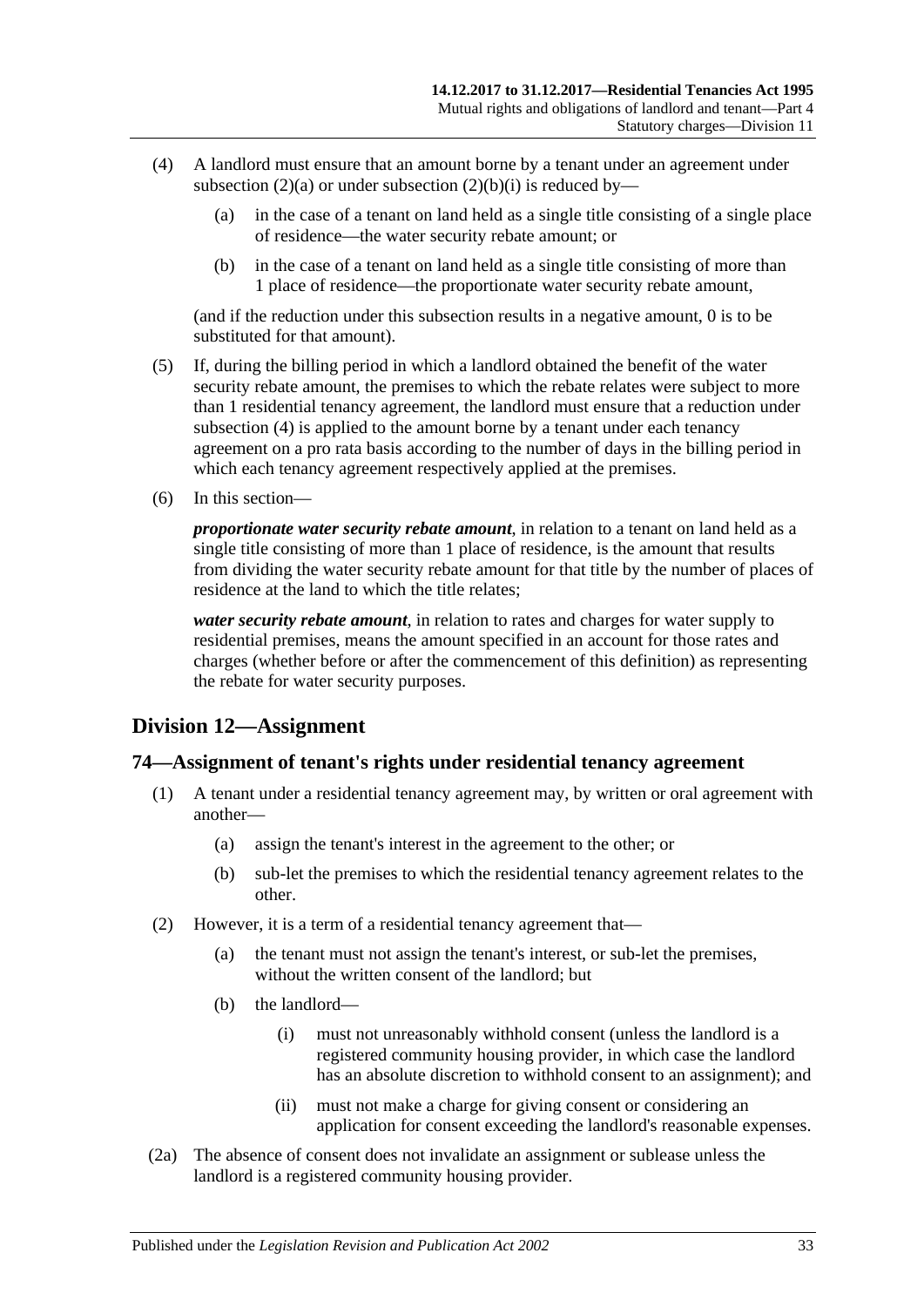(2ab) However, if the landlord's consent to an assignment is not obtained—

- (a) the tenant who assigns the interest remains liable to the landlord under the residential tenancy agreement (together with the new tenant, who is jointly and severally liable) unless the landlord has unreasonably withheld consent; but
- (b) this continuing liability of the assignor does not apply, in the case of a periodic tenancy, to a liability accruing more than 21 days after the landlord became aware or ought reasonably to have become aware of the assignment (whichever is the earlier).
- (2b) If the landlord's consent to an assignment is not obtained and the landlord had, before the assignment, served a notice of termination on the assignor, the landlord may enforce the notice against the assignee.
- (2c) The landlord may terminate a residential tenancy agreement on the ground that the tenant has assigned the tenant's interest, or has granted a sub-tenancy, without the landlord's consent, but only if the landlord has not unreasonably withheld consent and serves the notice of termination within 21 days after the time the landlord became aware or ought reasonably to have become aware of the assignment or sub-tenancy (whichever is the earlier).
- (3) The effect of an assignment under this section is that the assignee is substituted for the assignor as tenant under the residential tenancy agreement (but the assignor remains responsible for liabilities that accrued before the date of the assignment)<sup>1</sup>.
- (4) An assignee is liable to indemnify the assignor for liabilities incurred by the assignor to the landlord because of a breach of the residential tenancy agreement by the assignee.
- (5) If the tenant assigns the tenant's interest, an amount paid by the tenant and held by way of a bond will (unless the parties agree to the contrary) continue to be held as a bond for the proper performance by the assignee of obligations under the residential tenancy agreement.

#### **Note—**

1 If the assignment is made without the landlord's consent, the tenant may also remain liable under the agreement for liabilities that accrue later—see above.

# <span id="page-33-0"></span>**Division 13—Tenant's vicarious liability**

# <span id="page-33-1"></span>**75—Vicarious liability**

It is a term of a residential tenancy agreement that, if a person is on the premises at the invitation or with the consent of the tenant, the tenant is vicariously responsible for an act or omission by the person that would, if it had been an act or omission of the tenant, have constituted a breach of the agreement.

# <span id="page-33-2"></span>**Division 14—Harsh or unconscionable terms**

## <span id="page-33-4"></span><span id="page-33-3"></span>**76—Harsh or unconscionable terms**

(1) The Tribunal may, on application by a tenant, make an order rescinding or varying a term of a residential tenancy agreement if satisfied that the term is harsh or unconscionable.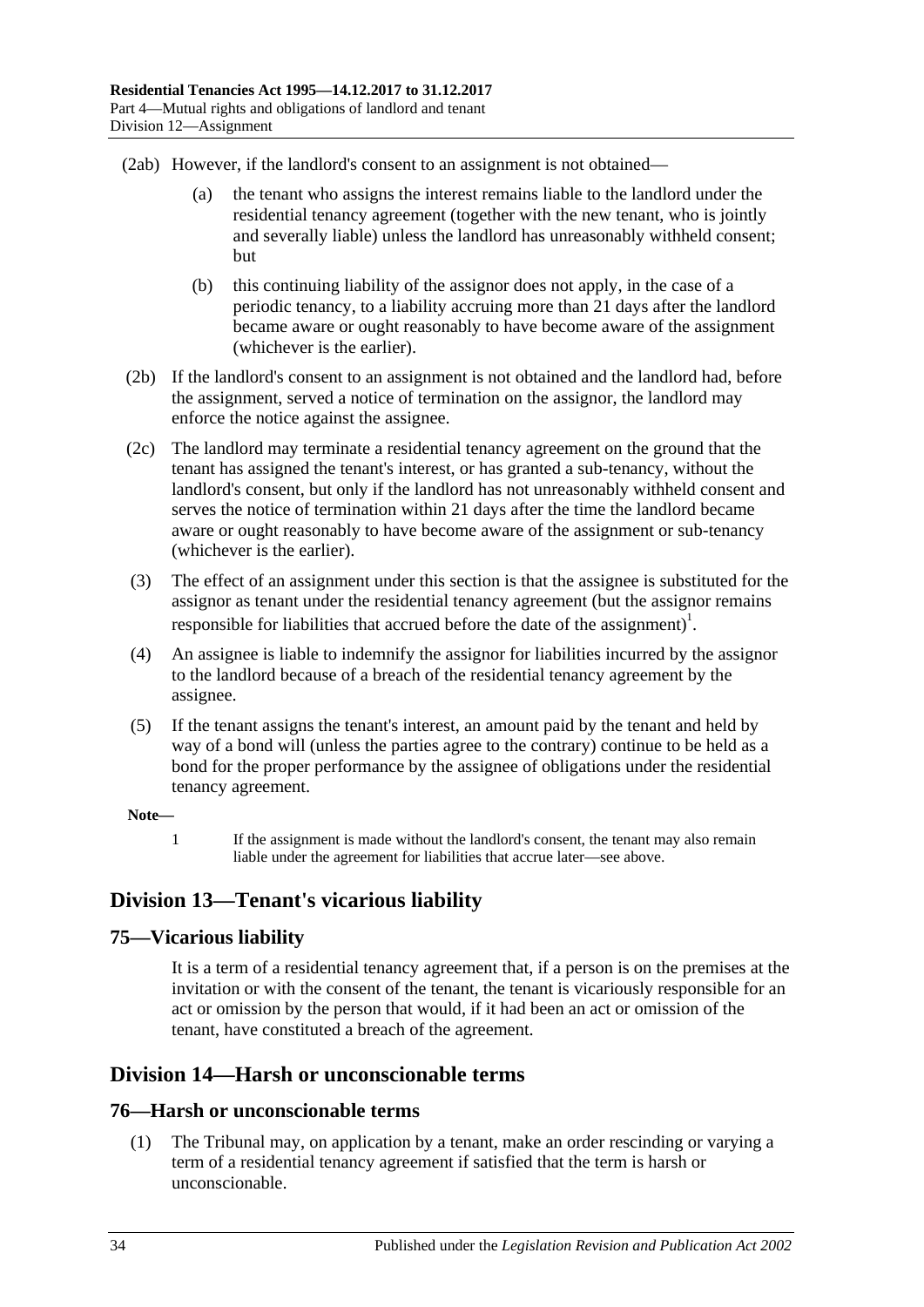(2) On making an order under [subsection](#page-33-4) (1), the Tribunal may make consequential changes to the residential tenancy agreement or another related document.

# <span id="page-34-0"></span>**Division 15—Miscellaneous**

## <span id="page-34-1"></span>**77—Accelerated rent and liquidated damages**

- (1) If a residential tenancy agreement provides that, upon breach by the tenant of a term about rent or other term of the agreement, the tenant is liable to pay—
	- (a) all or any part of the rent remaining payable under the agreement; or
	- (b) rent of an increased amount; or
	- (c) an amount by way of penalty; or
	- (d) an amount by way of liquidated damages,

the provision is void.

- (2) If a residential tenancy agreement provides that, on early or punctual payment of rent, the rent will or may be decreased or the tenant will or may be granted or paid a rebate, refund or other benefit, the tenant is entitled to the reduction, rebate, refund or other benefit in any event.
- (3) If a residential tenancy agreement contains a provision to which this section applies, the landlord is guilty of an offence.

Maximum penalty: \$5 000.

Expiation fee: \$315.

#### <span id="page-34-2"></span>**78—Duty of mitigation**

The rules of the law of contract about mitigation of loss or damage on breach of a contract apply to a breach of a residential tenancy agreement.

## <span id="page-34-3"></span>**78A—Compensation for expenses**

(1) If, as a direct consequence of a tenant being at fault, a landlord reasonably incurs costs or expenses in connection with the residential tenancy agreement, the landlord is entitled to compensation for the costs or expenses.

**Note—**

Examples of faults that may give rise to compensation for costs or expenses under this section:

- the dishonouring of a cheque provided by the tenant;
- the failure of a transaction for the transfer of funds from the tenant to the landlord;
- the loss by the tenant of a record or document.
- (2) The Tribunal may, on application by the landlord, order the tenant to pay to the landlord compensation to which the landlord is entitled under this section.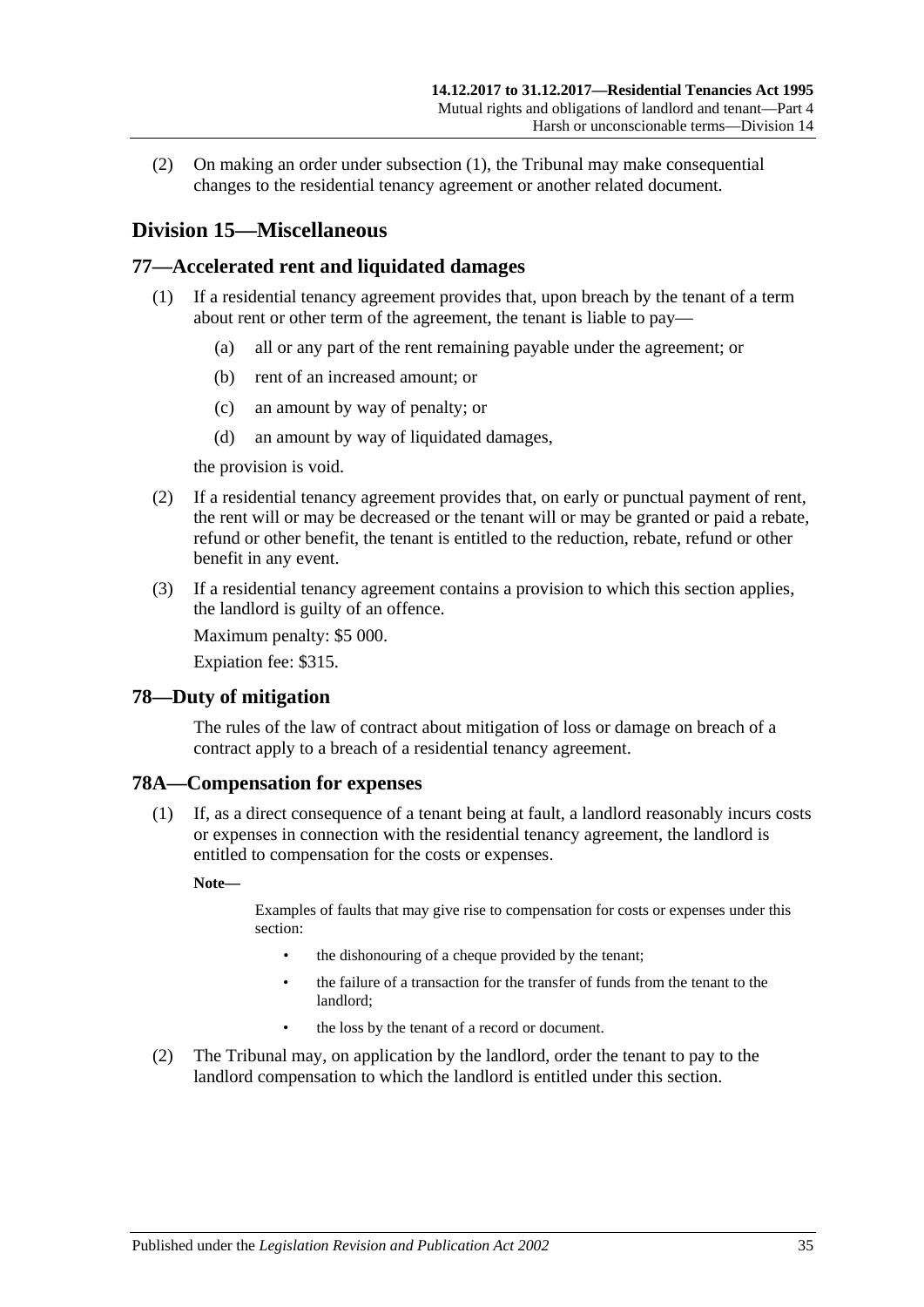# <span id="page-35-0"></span>**Part 5—Termination of residential tenancy agreements**

# <span id="page-35-1"></span>**Division 1—Termination generally**

## <span id="page-35-2"></span>**79—Termination of residential tenancy**

A residential tenancy terminates if—

- (b) the landlord or the tenant terminates the tenancy by notice of termination given to the other (as required under this Act); or
- (c) the Tribunal terminates the tenancy; or
- (d) a person having title superior to the landlord's title becomes entitled to possession of the premises under the order of the Tribunal or a court<sup>1</sup>; or
- (e) a mortgagee takes possession of the premises under a mortgage; or
- (ea) the tenancy terminates by force of a notice to vacate issued in respect of the premises; or
- (f) the tenant abandons the premises; or
- (g) the tenant dies without leaving dependants in occupation of the premises; or
- (h) the tenant gives up possession of the premises with the landlord's consent; or
- (i) the interest of the tenant merges with another estate or interest in the land; or
- (j) disclaimer of the tenancy occurs.

#### **Note—**

1 See [section](#page-48-1) 96.

# <span id="page-35-3"></span>**79A—Agreement for fixed term continues if not terminated**

- (1) If a residential tenancy agreement for a fixed term has not terminated before the end of the fixed term or at the end of the fixed term by notice of termination under [section](#page-38-1) 83A or [86A,](#page-40-2) the agreement continues—
	- (a) as a residential tenancy agreement for a periodic tenancy with a tenancy period equivalent to the interval between rental payment times under the agreement; and
	- (b) with terms of agreement that in other respects are the same as those applying under the agreement immediately before the end of the fixed term.
- (2) This section does not apply in relation to a residential tenancy agreement to which [section](#page-9-0) 4 applies.

# <span id="page-35-4"></span>**Division 2—Termination by the landlord**

## <span id="page-35-5"></span>**80—Notice of termination by landlord on ground of breach of agreement**

- (1) If the tenant breaches a residential tenancy agreement, the landlord may give the tenant a written notice in the form required by regulation—
	- (a) specifying the breach; and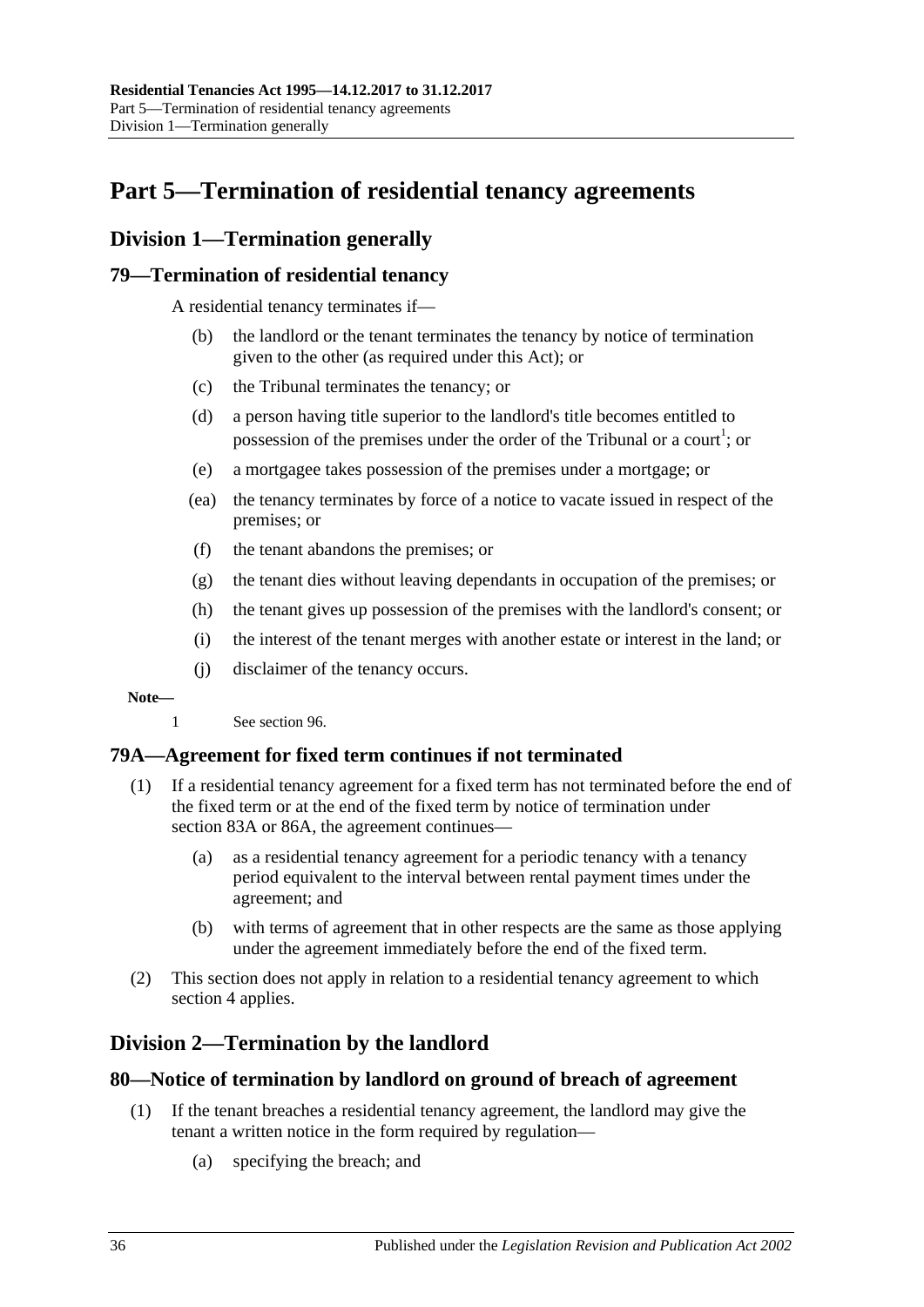- (b) informing the tenant that if the breach is not remedied within a specified period (which must be a period of at least seven days) from the date the notice is given then—
	- (i) the tenancy is terminated by force of the notice; and
	- (ii) the tenant must give up possession of the premises on or before a day specified in the notice (which, subject to [subsection](#page-36-0)  $(2)(c)$ , must be at least seven days after the end of the period allowed for the tenant to remedy the breach).
- <span id="page-36-1"></span><span id="page-36-0"></span>(2) If notice is given under this section on the ground of a failure to pay rent—
	- (a) the notice is ineffectual unless the rent (or any part of the rent) has remained unpaid in breach of the agreement for not less than 14 days before the notice was given; and
	- (b) the notice is not rendered ineffectual by failure by the landlord to make a prior formal demand for payment of the rent; and
	- (c) the day specified in the notice for the tenant to give up possession of the premises if the rent is not paid in accordance with the terms of the notice can be any day after the day on which the tenancy is terminated under the notice<sup>1</sup>; and
	- (d) if the tenant gives up possession of the premises—
		- (i) the landlord is entitled to compensation for any loss (including loss of rent) caused by the termination of the tenancy (but the landlord must take reasonable steps to mitigate any loss and is not entitled to compensation for loss that could have been avoided by those steps); and
		- (ii) the Tribunal may, on application by the landlord, order the tenant to pay to the landlord compensation to which the landlord is entitled under this paragraph.
- (3) If notice is given under this section in respect of a residential tenancy agreement that creates a tenancy for a fixed term, the notice is not ineffectual because the day specified as the day on which the tenant is to give up possession of the premises is earlier than the last day of that term.
- (4) The tenant may at any time after receiving a notice under this section and before giving vacant possession to the landlord, apply to the Tribunal for an order—
	- (a) declaring that the tenant is not in breach of the residential tenancy agreement, or has remedied the breach of the agreement, and that the tenancy is not liable to be terminated under this section; or
	- (b) reinstating the tenancy.
- (5) If the Tribunal is satisfied that a tenancy has been validly terminated under this section, but that it is just and equitable to reinstate the tenancy (or would be just and equitable to reinstate the tenancy if the conditions of the order were complied with), the Tribunal may make an order reinstating the tenancy.
- (6) An order reinstating the tenancy under this section may be made on conditions that the Tribunal considers appropriate.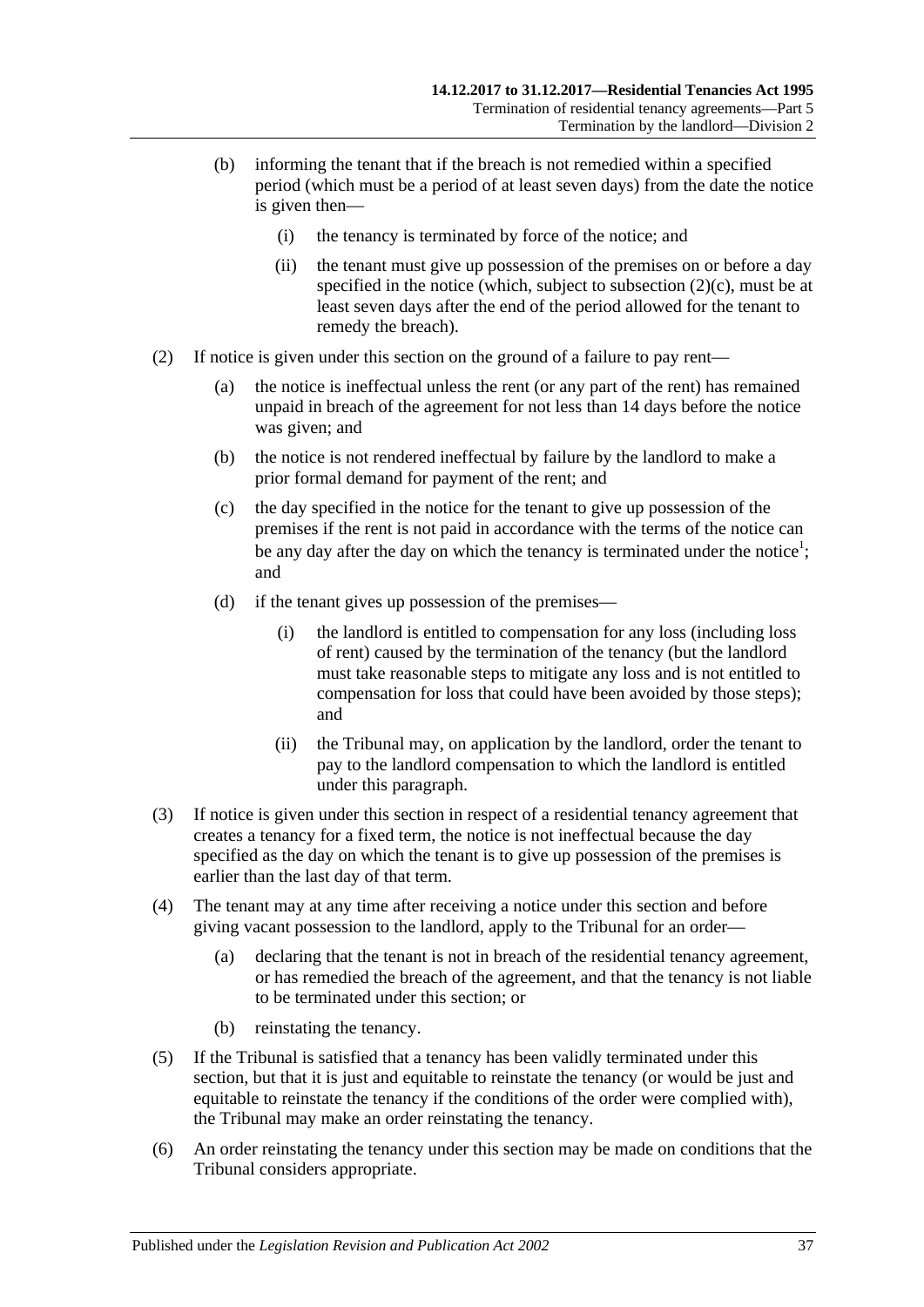(7) On an application for an order reinstating the tenancy, the Tribunal may make alternative orders providing for reinstatement of the tenancy if specified conditions are complied with but, if not, ordering the tenant to give up possession of the premises to the landlord.

**Note—**

1 Ie the requirement to give the tenant at least seven days to give up possession of the premises if the tenant remains in default does not apply.

### **81—Termination because possession is required by landlord for certain purposes**

- (1) A landlord may, by notice of termination given to the tenant, terminate a periodic residential tenancy on the ground that—
	- (a) the landlord requires possession of the premises for demolition; or
	- (b) the landlord requires possession of the premises for repairs or renovations that cannot be carried out conveniently while the tenant remains in possession of the premises; or
	- (c) the landlord requires possession of the premises for—
		- (i) the landlord's own occupation; or
		- (ii) occupation by the landlord's spouse, child or parent; or
		- (iii) occupation by the spouse of the landlord's child or parent; or
	- (d) the landlord has entered into a contract for the sale of the premises under which the landlord is required to give vacant possession of the premises; or
	- (e) the landlord requires possession of the premises for a purpose prescribed by regulation.
- (2) The period of notice given under this section must be at least 60 days or a period equivalent to a single period of the tenancy (whichever is the longer).
- (3) A person must not falsely state the ground of termination in a notice of termination given, or purportedly given, under this section. Maximum penalty: \$2 500.
- (4) A landlord who recovers possession of premises under this section must not, without the consent of the Tribunal, grant a fresh tenancy over the premises within six months after recovering possession.

Maximum penalty: \$2 500.

### **82—Termination of residential tenancy by community housing providers with members who are tenants**

- $(1)$  If—
	- (a) a registered community housing provider is a landlord under a residential tenancy agreement; and
	- (b) it is a requirement that the occupant of the premises be a member of the registered community housing provider,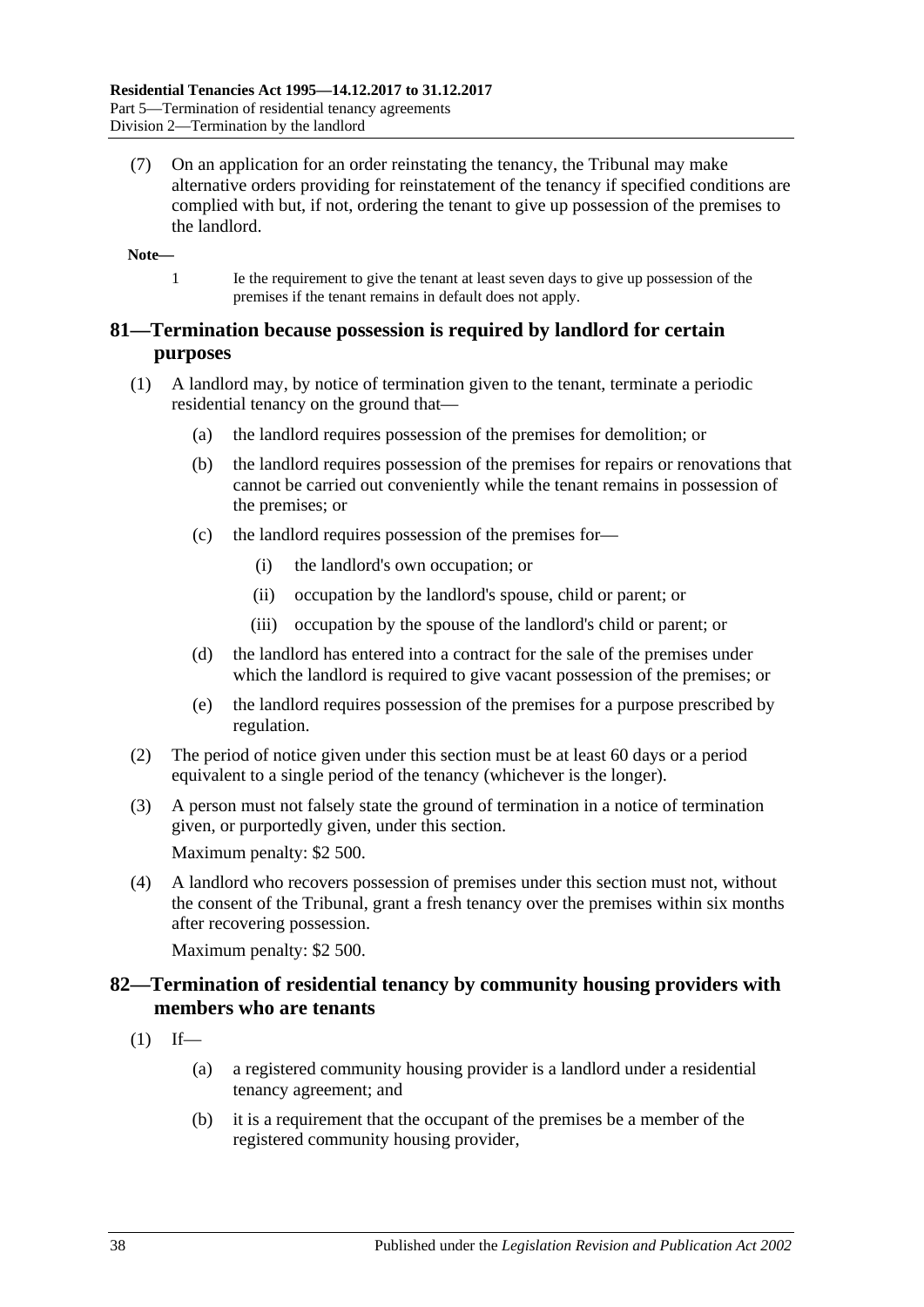the registered community housing provider may, by notice of termination given to the tenant, terminate the residential tenancy on the ground that—

- (c) the tenant has ceased to be a member of the registered community housing provider; or
- (d) the tenant no longer satisfies conditions specified in the agreement as essential to the continuation of the tenancy.
- (2) The period of notice under this section must be at least 28 days.

### **83—Termination by landlord without specifying a ground of termination**

- (1) A landlord may, by notice of termination given to the tenant, terminate the tenancy without specifying a ground of termination.
- (2) However—
	- (a) a tenancy cannot be terminated under this section if—
		- (i) it is for a fixed term; or
		- (ii) a housing assessment order, housing improvement order, housing demolition order, preliminary rent control notice or rent control notice applies in respect of the premises; or
		- (iii) an order is in force under [section](#page-20-0) 56 (Excessive rent) in respect of the premises or proceedings for such an order have been commenced; and
	- (b) a registered community housing provider cannot terminate a tenancy with a member of the registered community housing provider under this section where it is a requirement that the occupant of the premises be a member of the registered community housing provider.
- (3) The period of notice under this section must be at least 90 days.

#### **83A—Notice to be given at end of fixed term**

- (1) A landlord may, by notice of termination given to the tenant, terminate a residential tenancy agreement for a fixed term at the end of the fixed term without specifying a ground of termination.
- (2) The period of notice under this section must be at least 28 days.

#### **83B—Termination where agreement frustrated**

- <span id="page-38-0"></span>(1) A landlord may, by notice of termination given to the tenant, terminate a residential tenancy agreement on the ground that, otherwise than as a result of a breach of the agreement, the premises or a substantial portion of the premises—
	- (a) have been destroyed or rendered uninhabitable; or
	- (b) have ceased to be lawfully usable for residential purposes; or
	- (c) have been acquired by compulsory process.
- <span id="page-38-2"></span><span id="page-38-1"></span>(2) A notice given under [subsection](#page-38-0)  $(1)(a)$  or [\(b\)](#page-38-1) may terminate the agreement immediately.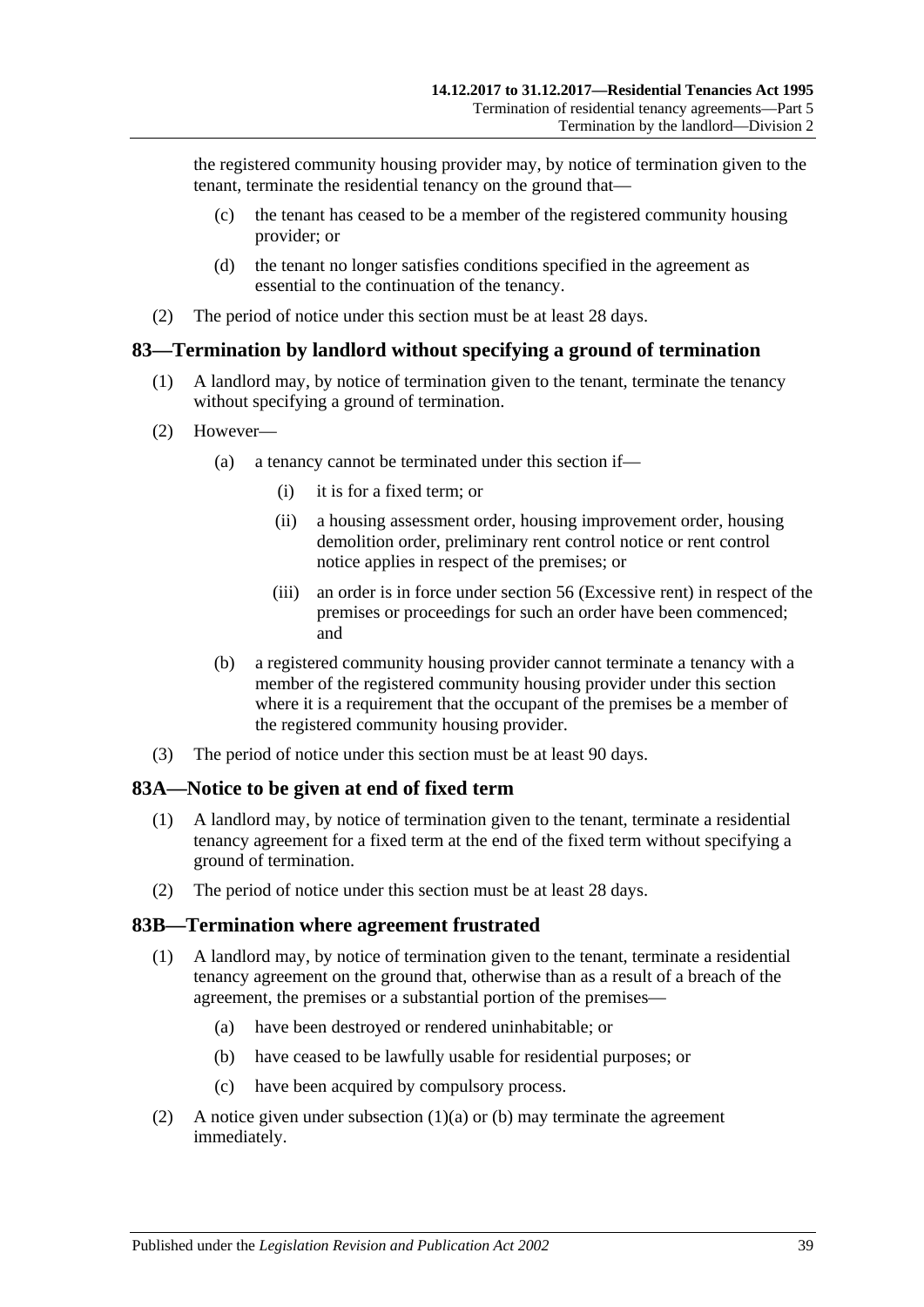(3) A notice given under [subsection](#page-38-2) (1)(c) must provide for a period of notice of at least 60 days.

# **84—Limitation of right to terminate**

- $(1)$  If—
	- (a) premises to which a residential tenancy agreement applies—
		- (i) have, within the preceding 6 months, been the subject of an inspection by an authorised officer within the meaning of the *[Housing Improvement Act](http://www.legislation.sa.gov.au/index.aspx?action=legref&type=act&legtitle=Housing%20Improvement%20Act%202016) 2016* in connection with the administration or enforcement of that Act; or
		- (ii) are subject to a housing assessment order, housing improvement order, housing demolition order, preliminary rent control notice or rent control notice; or
	- (b) an order is in force under [section](#page-20-0) 56 (Excessive rent) in respect of the premises or proceedings for such an order have been commenced,

the landlord may only terminate the tenancy by notice of termination under this Part if the notice of termination is given on 1 or more grounds prescribed by regulation for the purposes of this subsection and the Tribunal authorises the notice of termination.

- (2) The Tribunal may authorise a notice of termination under this section if satisfied of the genuineness of the proposed ground on which the notice is to be given.
- (3) This section does not apply to a notice of termination given by the landlord—
	- (a) to terminate a residential tenancy agreement for a fixed term at the end of the fixed term; or
	- (b) for a failure to pay rent lawfully owed to the landlord.
- (4) This section does not apply if a notice to vacate applies in respect of the premises.

# **Division 3—Termination by tenant**

### <span id="page-39-0"></span>**85—Notice of termination by tenant on ground of breach of the agreement**

- (1) If the landlord breaches a residential tenancy agreement, the tenant may give the landlord a written notice, in the form required by regulation—
	- (a) specifying the breach; and
	- (b) informing the landlord that if the breach is not remedied within a specified period (which must be a period of at least seven days) from the date the notice is given the tenancy is terminated by force of the notice from a date that is also specified in the notice (which must be at least seven days after the end of the period allowed for the landlord to remedy the breach).
- (2) The landlord may, before the time fixed in the tenant's notice for termination of the tenancy or the tenant gives up possession of the premises (whichever is the later), apply to the Tribunal for an order—
	- (a) declaring that the landlord is not in breach of the residential tenancy agreement, or has remedied the breach of the agreement, and that the tenancy is not liable to be terminated under this section; or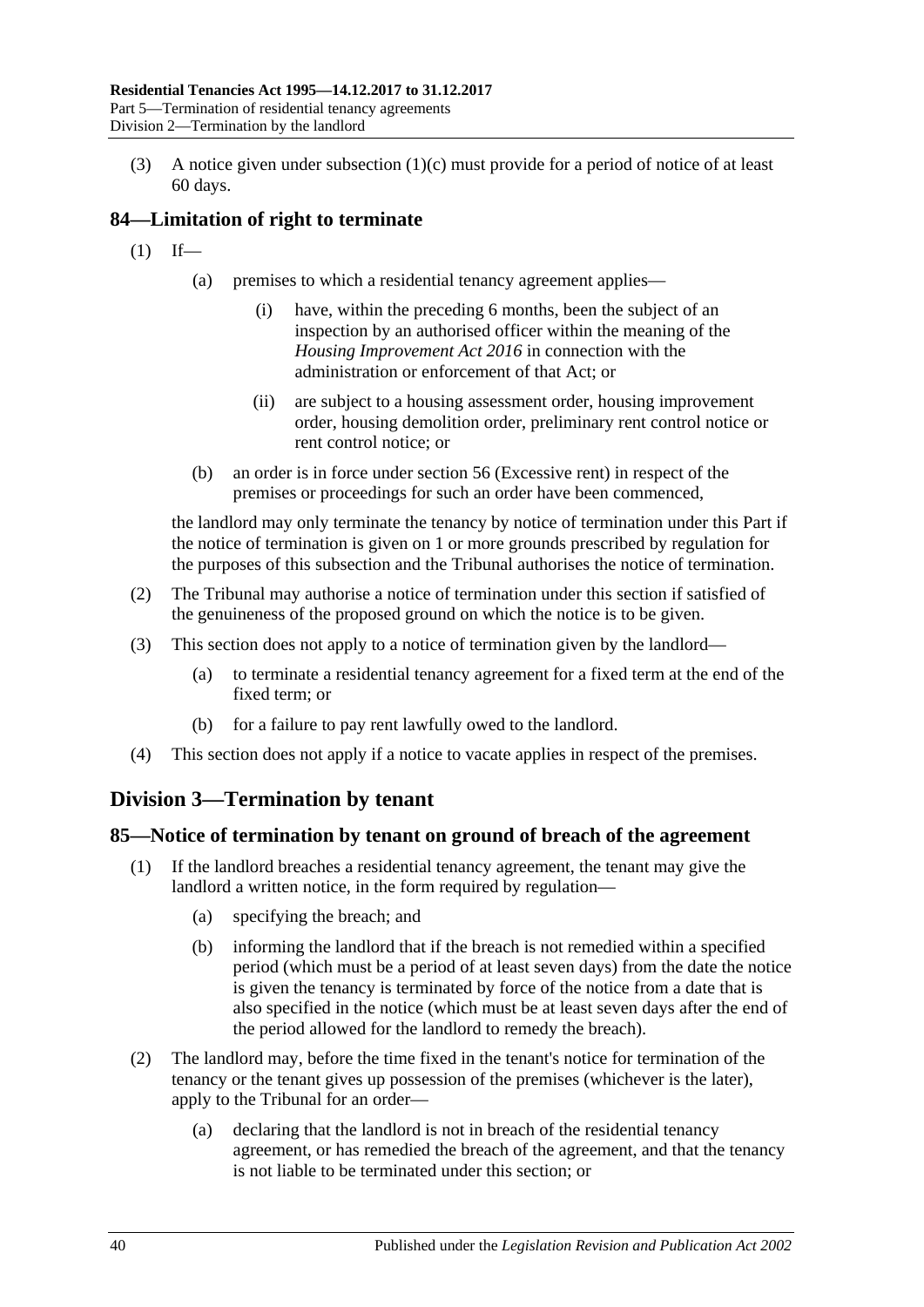- (b) reinstating the tenancy.
- (3) If the Tribunal is satisfied that a tenancy has been validly terminated under this section, but that it is just and equitable to reinstate the tenancy (or would be just and equitable to reinstate the tenancy if the conditions of the order were complied with), the Tribunal may make an order reinstating the tenancy.
- (3a) An order reinstating the tenancy under this section may be made on conditions that the Tribunal considers appropriate.

### <span id="page-40-0"></span>**85A—Termination by tenant if residential premises for sale**

- (1) The tenant under a residential tenancy agreement may, by notice of termination given to the landlord, terminate the tenancy if—
	- (a) within 2 months after the start of the agreement, the landlord enters into a contract for the sale of the residential premises; and
	- (b) the landlord did not, before the residential tenancy agreement was entered into, advise the tenant as required under [section](#page-14-0) 47A.
- (2) A notice of termination under [subsection](#page-40-0) (1) must, if the landlord has given written notice advising the tenant of the contract for the sale of the residential premises (whether in accordance with [section](#page-29-0)  $71A(2)$  or otherwise), be given to the landlord within 2 months after the day on which the notice was given to the tenant.

#### **86—Termination by tenant without specifying a ground of termination**

- (1) The tenant under a residential tenancy agreement for a periodic tenancy may, by notice of termination given to the landlord, terminate the tenancy without specifying a ground of termination.
- (2) The minimum period of notice under this section is 21 days or a period equivalent to a single period of the tenancy (whichever is longer).

#### **86A—Notice to be given at end of fixed term**

- (1) The tenant under a residential tenancy agreement for a fixed term may, by notice of termination given to the landlord, terminate the tenancy at the end of the fixed term without specifying a ground of termination.
- (2) The period of notice under this section must be at least 28 days.

#### <span id="page-40-1"></span>**86B—Termination where agreement frustrated**

- (1) A tenant may, by notice of termination given to the landlord, terminate a residential tenancy agreement on the ground that, otherwise than as a result of a breach of the agreement, the premises or a substantial portion of the premises—
	- (a) have been destroyed or rendered uninhabitable; or
	- (b) have ceased to be lawfully usable for residential purposes; or
	- (c) have been acquired by compulsory process.
- (2) A notice given under [subsection](#page-40-1) (1) may terminate the agreement immediately.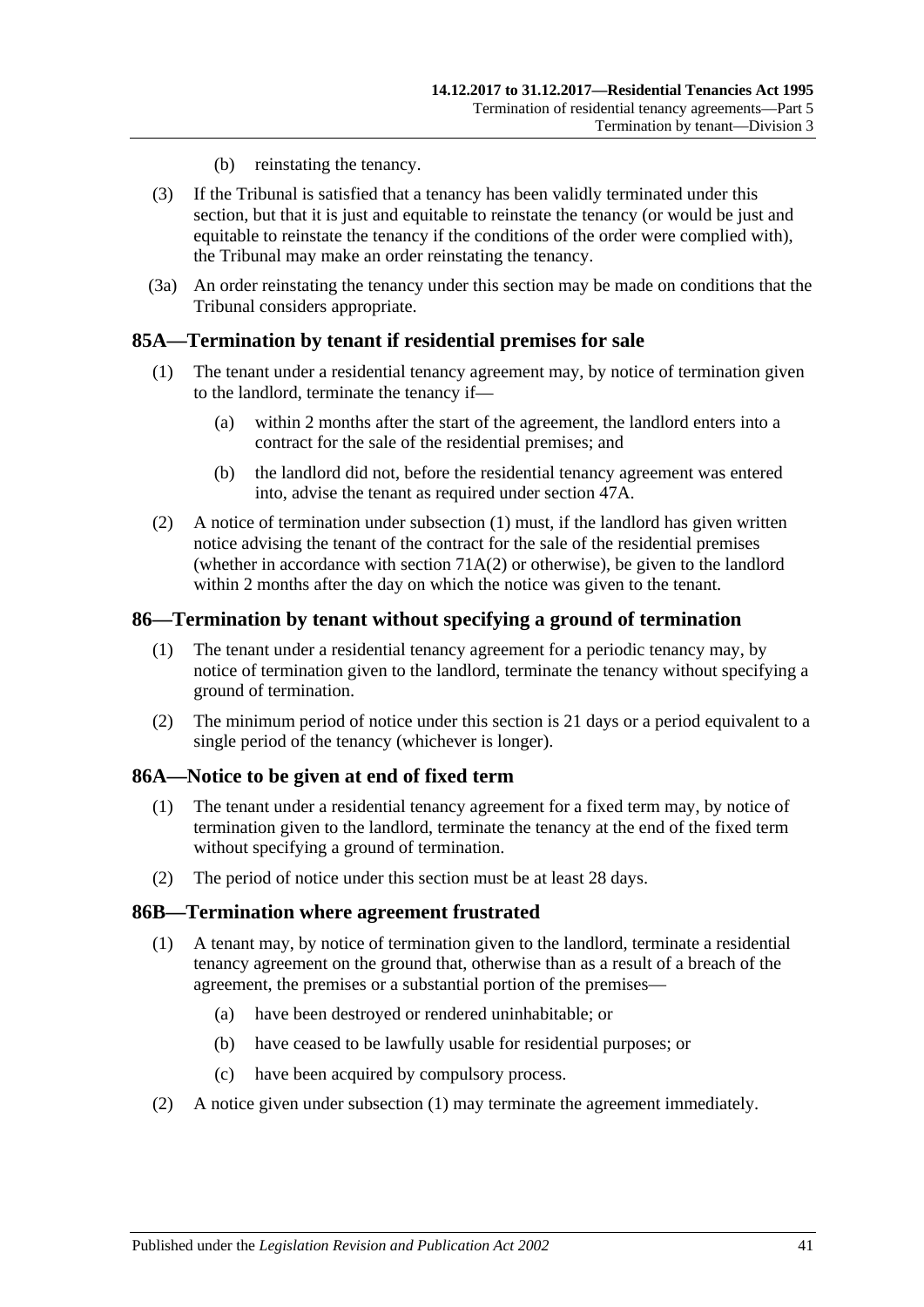# **Division 4—Termination by the Tribunal**

### **87—Termination on application by landlord**

- (1) The Tribunal may, on application by a landlord, terminate a residential tenancy and make an order for possession of the premises if satisfied that—
	- (a) the tenant has committed a breach of the residential tenancy agreement; and
	- (b) the breach is sufficiently serious to justify termination of the tenancy<sup>1</sup>.
- <span id="page-41-0"></span>(1a) The Tribunal may, on application by a landlord, terminate a residential tenancy and make an order for possession of the premises if satisfied that—
	- (a) the tenant has failed to pay rent in breach of the residential tenancy agreement; and
	- (b) on at least 2 occasions in the 12 month period preceding the breach—
		- (i) the tenant was given a notice under [section](#page-35-0) 80 of a breach of the agreement on the ground of a failure to pay rent; and
		- (ii) the notice was not ineffectual within the meaning of [section](#page-36-1) 80(2).
- (1b) On an application under [subsection](#page-41-0) (1a), the Tribunal may make alternative orders providing for the tenant to comply with specified conditions in relation to the payment of rent under the agreement.
- (2) The Tribunal may, on application by a landlord, terminate a residential tenancy and make an order for immediate possession of the premises if the tenant or a person permitted on the premises with the consent of the tenant has, intentionally or recklessly, caused or permitted, or is likely to cause or permit—
	- (a) serious damage to the premises; or
	- (b) personal injury to—
		- (i) the landlord or the landlord's agent; or
		- (ii) a person in the vicinity of the premises.

#### **Note—**

1 A tenancy may be terminated by a notice under [section](#page-35-0) 80 if the tenant fails to remedy a breach after being required to do so by the landlord. This alternative procedure may be appropriate if (for example) the breach is not capable of remedy.

### **88—Termination on application by tenant**

The Tribunal may, on application by a tenant, terminate a residential tenancy and make an order for possession of the premises if satisfied that—

- (a) the landlord has committed a breach of the residential tenancy agreement; and
- (b) the breach is sufficiently serious to justify termination of the tenancy<sup>1</sup>.

**Note—**

1 A tenancy may be terminated by a notice under [section](#page-39-0) 85 if the landlord fails to remedy a breach after being required to do so by the tenant. This alternative procedure may be appropriate if (for example) the breach is not capable of remedy.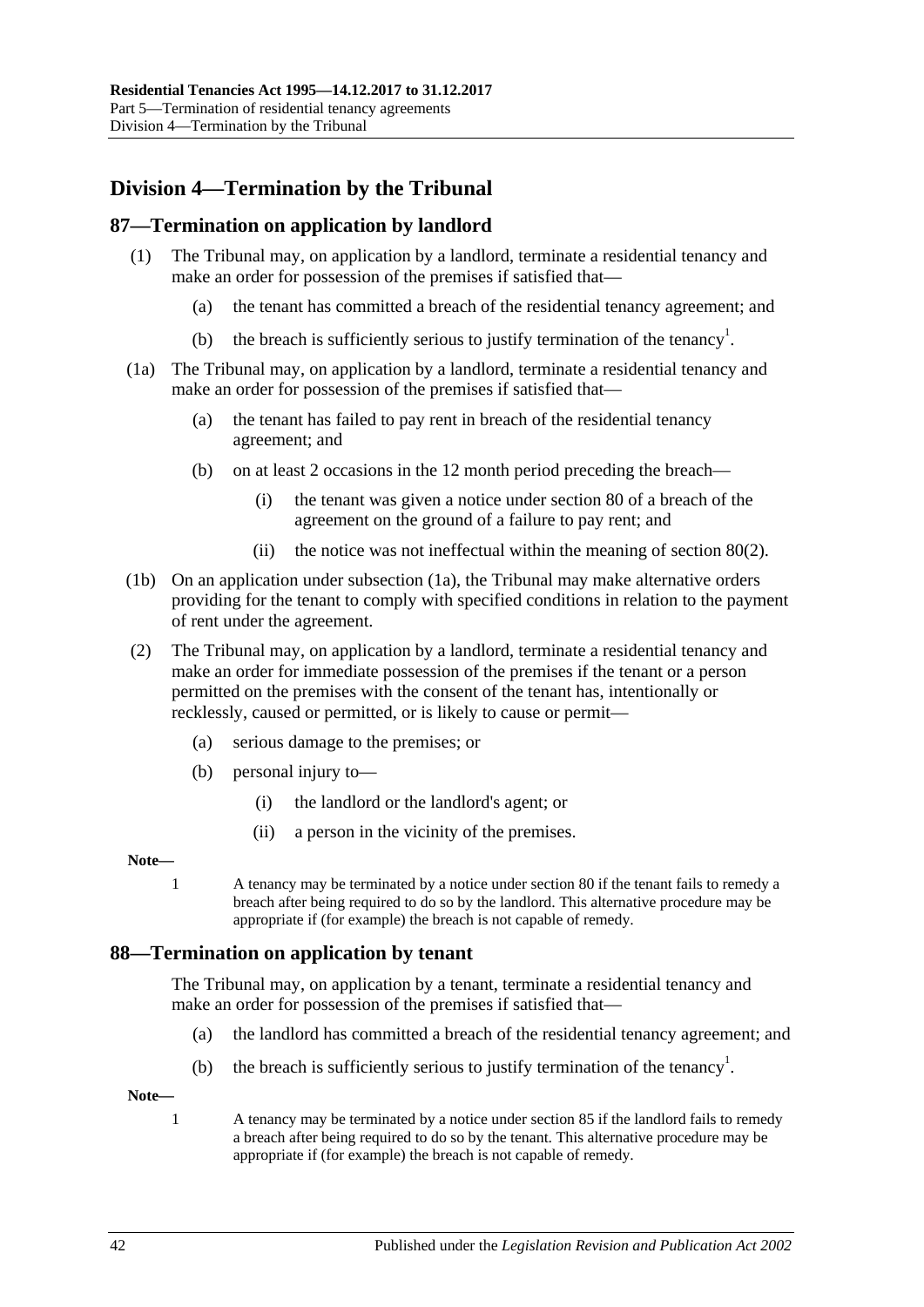### **89—Termination based on hardship**

- (1) If the continuation of a residential tenancy would result in undue hardship to the landlord or the tenant, the Tribunal may, on application by the landlord or the tenant, terminate the agreement from a date specified in the Tribunal's order and make an order for possession of the premises as from that day.
- (2) The Tribunal may also make an order compensating a landlord or tenant for loss and inconvenience resulting, or likely to result, from the early termination of the tenancy.

### <span id="page-42-3"></span>**89A—Termination based on domestic abuse**

- <span id="page-42-1"></span>(1) The Tribunal may, on application by a tenant or a co-tenant, terminate a residential tenancy from a date specified in the Tribunal's order if satisfied—
	- (a) that an intervention order is in force against a person who resides at the residential premises for the protection of—
		- (i) the applicant; or
		- (ii) a domestic associate of the applicant who normally or regularly resides at the residential premises; or
	- (b) that a person who resides at the residential premises has committed domestic abuse against—
		- (i) the applicant; or
		- (ii) a domestic associate of the applicant who normally or regularly resides at the residential premises.
- <span id="page-42-2"></span>(2) The Tribunal may, on application by the South Australian Housing Trust, a subsidiary of the South Australian Housing Trust or a community housing provider registered under the *Community Housing Providers National Law*, terminate a residential tenancy from a date specified in the Tribunal's order if satisfied—
	- (a) that an intervention order is in force against a tenant for the protection of a person who normally or regularly resides at the residential premises; or
	- (b) that a tenant has committed domestic abuse against a person who normally or regularly resides at the residential premises.
- (3) For the purposes of an application under this section, the applicant, the landlord and any tenant or co-tenant under the residential tenancy agreement are parties to proceedings concerning the tenancy dispute.
- <span id="page-42-5"></span><span id="page-42-4"></span><span id="page-42-0"></span>(4) The Tribunal may, on application by a party to proceedings under this section, make 1 or more of the following additional orders:
	- (a) subject to this section, an order requiring the landlord to enter into a new residential tenancy agreement with the applicant or a co-tenant under the terminated agreement (or both) for the remainder of the term of the tenancy;
	- (b) an order that the landlord may enter the residential premises at a time determined by the Tribunal to inspect the premises before a determination is made under this section;
	- (c) an order for possession of the premises on a date specified by the Tribunal;
	- (d) if the Tribunal is satisfied that—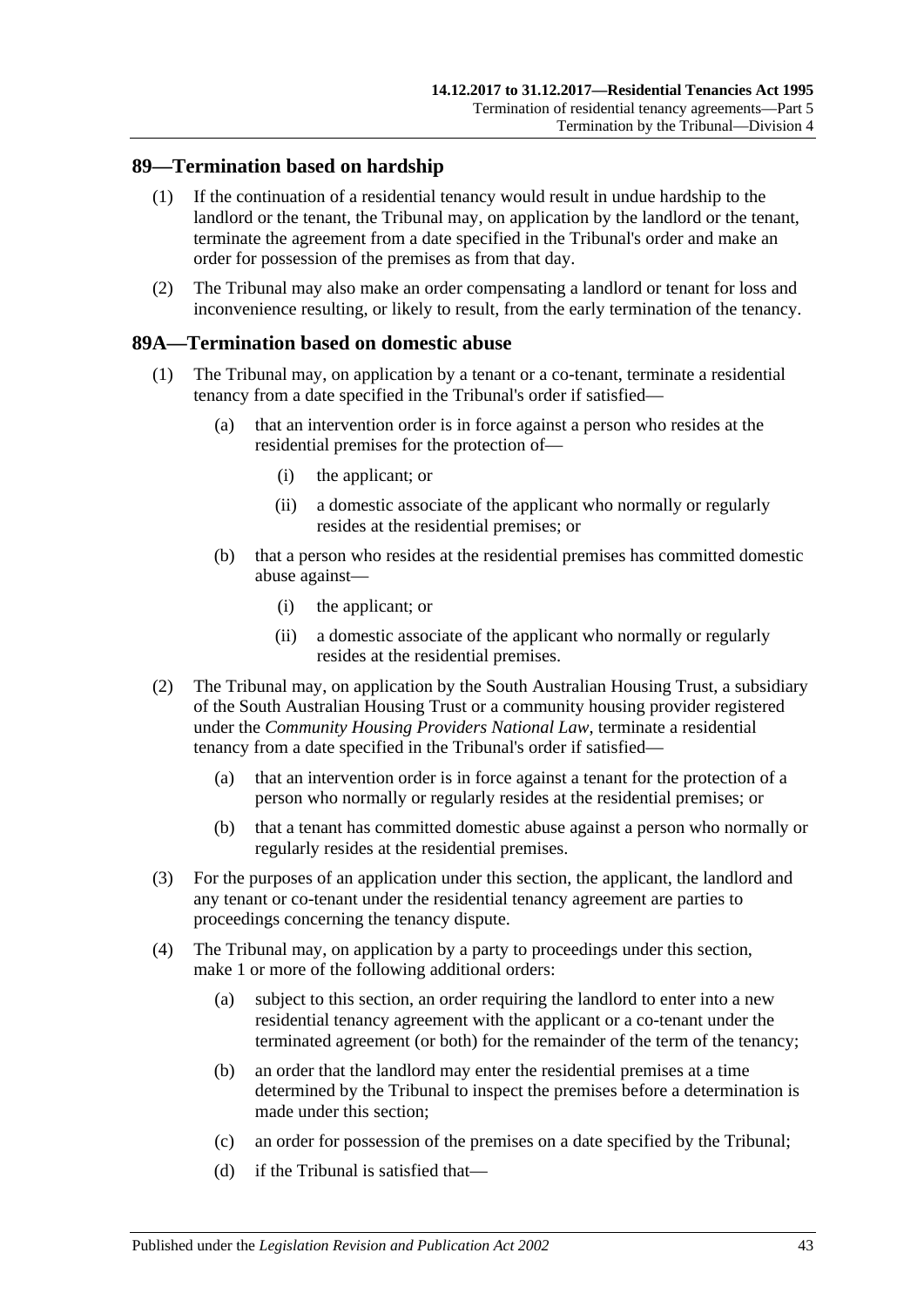- (i) the applicant did not cause or reasonably cause a breach of the residential tenancy agreement; or
- (ii) the nature of any breach of the residential tenancy agreement resulted from an act of abuse or domestic abuse against the applicant,

an order that the landlord, landlord's agent or a database operator must not list the applicant's personal information in a residential tenancy database under section [99F\(1\).](#page-54-0)

- (5) The Tribunal must not make an order under [subsection](#page-42-0) (4)(a) requiring the landlord to enter into a new residential tenancy agreement with a co-tenant who is
	- (a) the person referred to in [subsection](#page-42-1)  $(1)(a)$  against whom an intervention order is in force; or
	- (b) the person referred to in [subsection](#page-42-2)  $(1)(b)$  whom the Tribunal is satisfied has committed domestic abuse against an applicant or a domestic associate of the applicant who normally or regularly resides at the residential premises,

if the landlord indicates, as part of proceedings before the Tribunal, that the landlord considers it would be unreasonable for such an order to be made.

- (6) Before making an order under [subsection](#page-42-0)  $(4)(a)$ , the Tribunal must be satisfied—
	- (a) that any tenant or co-tenant under the new residential tenancy agreement could reasonably be expected to comply with the obligations under the agreement; and
	- (b) in a case where the landlord is the South Australian Housing Trust or a subsidiary of the South Australian Housing Trust—that any tenant under the new residential tenancy agreement meets the eligibility requirements of the Trust; and
	- (c) in a case where—
		- (i) the landlord is a community housing provider registered under the *Community Housing Providers National Law*; and
		- (ii) the residential premises constitute community housing within the meaning of that Law,

that any tenant under the new residential tenancy agreement meets the eligibility requirements for such community housing and any membership or other requirements of the landlord associated with occupation of those premises.

- (7) If the landlord or any co-tenant objects to an application for the making of an order under [subsection](#page-42-3)  $(1)$  or  $(4)(a)$ , the Tribunal must not make the order unless satisfied that the hardship likely to be suffered by the applicant or a domestic associate of the applicant who normally or regularly resides at the residential premises would, if the order were not made, be greater than any hardship likely to be suffered by the objector as a consequence of the making of the order.
- (8) A new residential tenancy agreement entered into by order of the Tribunal under [subsection](#page-42-0) (4)(a) must be on the same terms and conditions as the terminated tenancy agreement, subject to any changes determined by the Tribunal.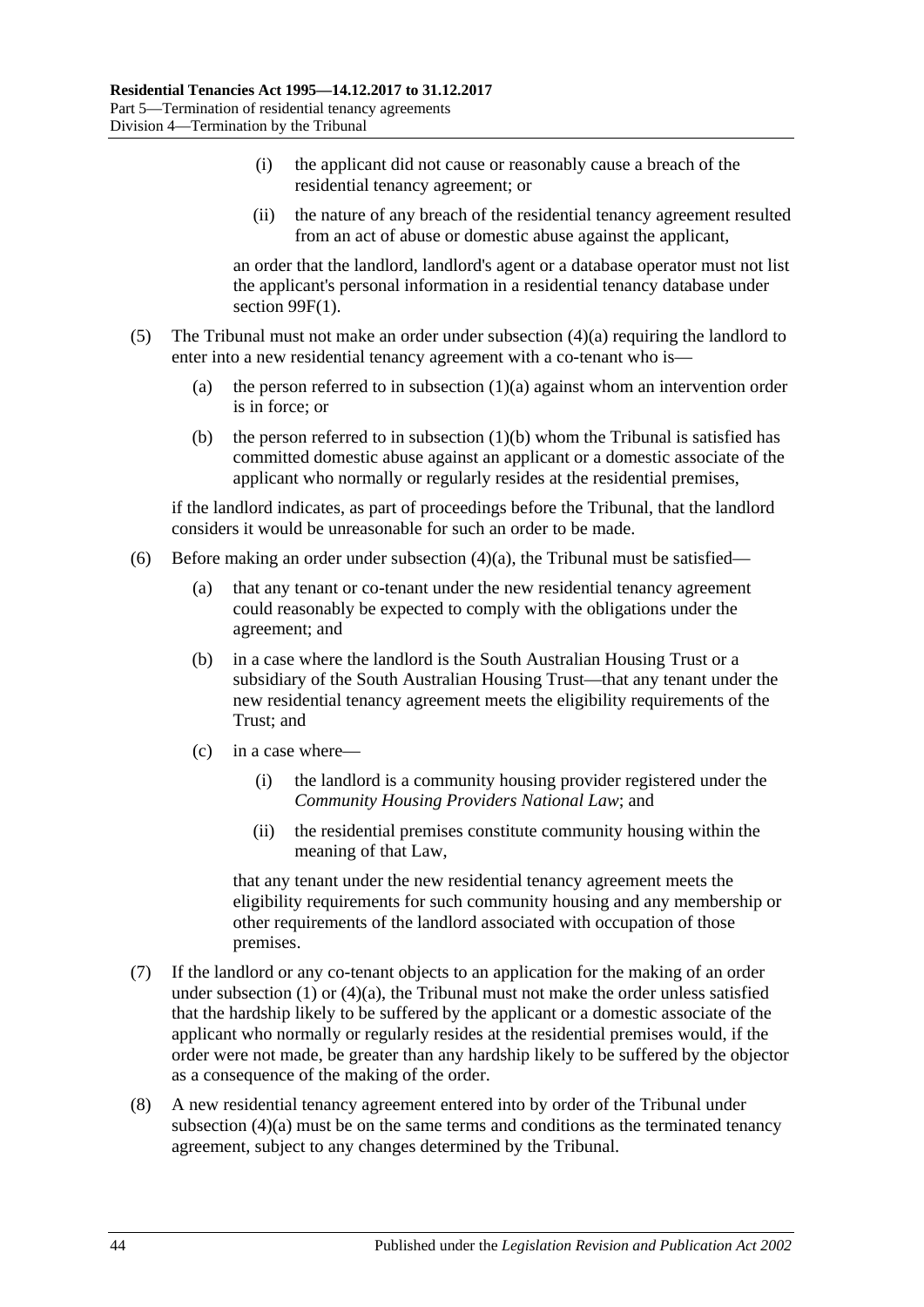- <span id="page-44-1"></span><span id="page-44-0"></span>(9) In considering an application under this section, the Tribunal must have regard to such of the following orders and proceedings (if any) as are relevant to the application:
	- (a) an order, injunction, undertaking, plan, recognisance or other form of obligation imposed or agreement made under the *Family Law Act 1975* of the Commonwealth;
	- (b) an order made under the *[Children's Protection Act](http://www.legislation.sa.gov.au/index.aspx?action=legref&type=act&legtitle=Childrens%20Protection%20Act%201993) 1993*;
	- (c) an order made under the *[Intervention Orders \(Prevention of Abuse\) Act](http://www.legislation.sa.gov.au/index.aspx?action=legref&type=act&legtitle=Intervention%20Orders%20(Prevention%20of%20Abuse)%20Act%202009) 2009*;
	- (d) a pending application for an order referred to in [paragraph](#page-44-0) (a), [\(b\)](#page-44-1) or [\(c\);](#page-44-2)
	- (e) any other relevant legal proceedings.
- <span id="page-44-3"></span><span id="page-44-2"></span>(10) If a residential tenancy is terminated under this section because of an intervention order in force against a co-tenant under the residential tenancy agreement, or because a co-tenant under the agreement has committed domestic abuse, the Tribunal may order the co-tenant to make a payment of compensation to the landlord for loss and inconvenience resulting, or likely to result, from the termination of the tenancy or from any additional order made under [subsection](#page-42-4) (4).
- <span id="page-44-4"></span>(11) If the Tribunal finds, in relation to a residential tenancy that is terminated under this section, that 1 or more, but not all, of the co-tenants under the residential tenancy agreement are responsible for damage to the residential premises or ancillary property, the Tribunal may determine that the responsible co-tenant or co-tenants are liable (to the exclusion of other co-tenants) for making any payment of compensation ordered under section 110(1)(c).
- <span id="page-44-5"></span>(12) If 1 or more, but not all, of the co-tenants under a residential tenancy agreement are liable under [subsection](#page-44-3) (10) or [\(11\)](#page-44-4) for making a payment of compensation, the following provisions apply:
	- (a) the Tribunal may give a direction under section  $110(1)(i)$  that the bond (if any) be paid to the landlord and any co-tenant who is not liable for making the payment in such proportions as the Tribunal thinks fit;
	- (b) a direction under [paragraph](#page-44-5) (a) may not operate to limit the amount of bond payable to a landlord under section [110\(1\)\(i\).](#page-76-0)

#### **90—Tribunal may terminate tenancy if tenant's conduct unacceptable**

- (1) The Tribunal may, on application by an interested person, terminate a residential tenancy and make an order for possession of the premises if it is satisfied that the tenant has—
	- (a) used the premises, or caused or permitted the premises to be used, for an illegal purpose; or
	- (b) caused or permitted a nuisance; or
	- (c) caused or permitted an interference with the reasonable peace, comfort or privacy of another person who resides in the immediate vicinity of the premises.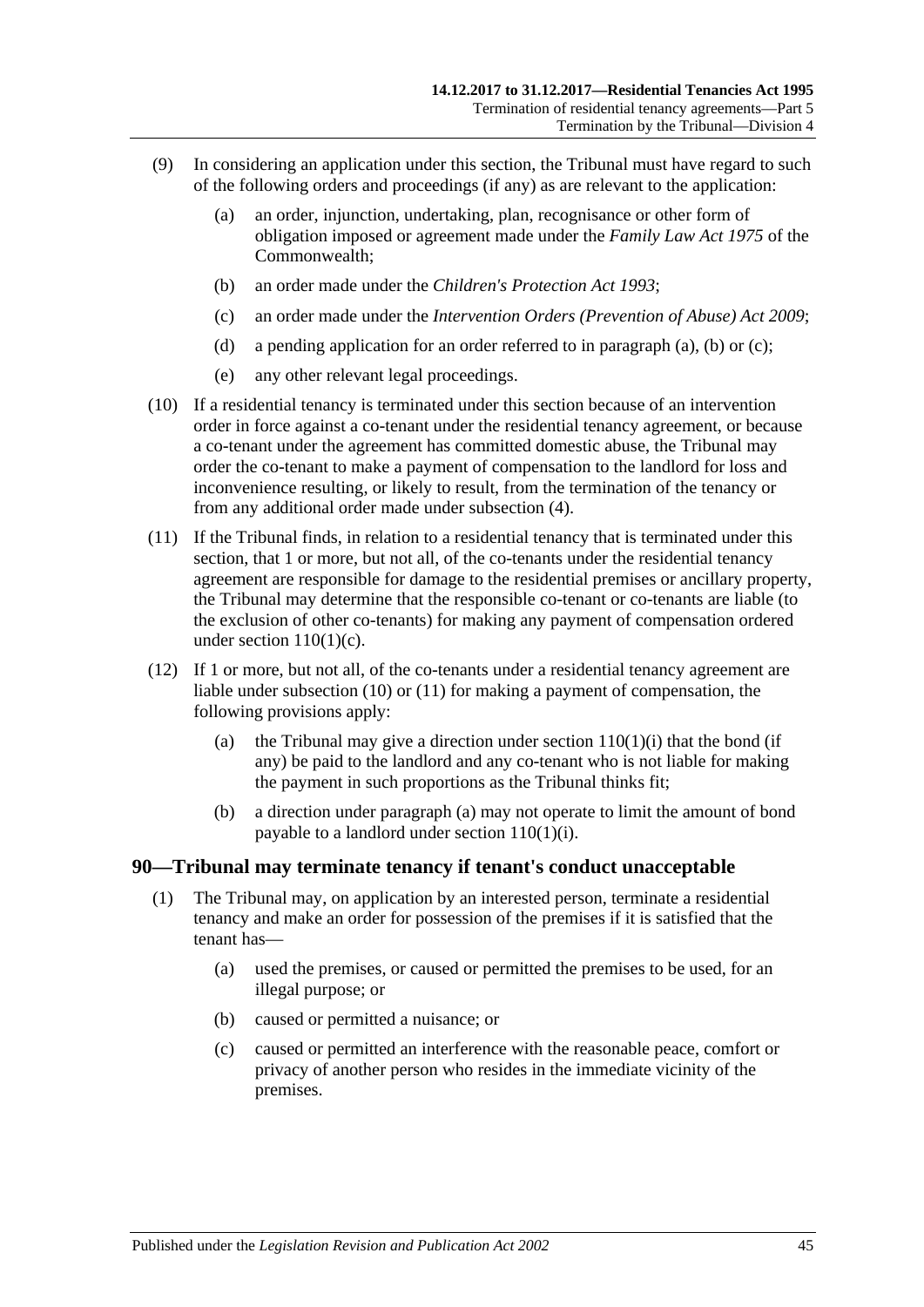- (2) If the Tribunal terminates a tenancy and makes an order for possession under this section—
	- (a) the Tribunal must specify the day as from which the order will operate, being not more than 28 days after the day on which the orders are made; and
	- (b) the Tribunal may order the landlord—
		- (i) to take such action as is specified in the order for the purpose of taking possession of the premises; and
		- (ii) not to permit the tenant to occupy the premises (whether as a tenant or otherwise) for a specified period or until further order (and any agreement entered into in contravention of such an order is void).
- (2a) However—
	- (a) the Tribunal must not make an order under this section unless the landlord has been given a reasonable opportunity to be heard in relation to the matter; and
	- (b) if the landlord objects to the making of an order under this section, the Tribunal must not make an order unless the Tribunal is satisfied that exceptional circumstances exist justifying the making of the order in any event.
- (3) In this section—

#### *interested person* means—

- (a) the landlord; or
- (b) a person who has been adversely affected by the conduct of the tenant on which the application is based; or
- (c) a strata corporation or community corporation representing the interests of persons who have been adversely affected by the conduct of the tenant on which the application is based; or
- (d) a police officer; or
- (e) an authorised officer within the meaning of the *[Fair Trading Act](http://www.legislation.sa.gov.au/index.aspx?action=legref&type=act&legtitle=Fair%20Trading%20Act%201987) 1987*.
- <span id="page-45-0"></span>(4) If an application relating to a tenant is, or is to be, made under this section by an authorised officer within the meaning of the *[Fair Trading Act](http://www.legislation.sa.gov.au/index.aspx?action=legref&type=act&legtitle=Fair%20Trading%20Act%201987) 1987*, the authorised officer may refer the application to the Commissioner of Police.
- (5) As soon as reasonably practicable following referral of an application under [subsection](#page-45-0) (4), the Commissioner of Police must make available to the authorised officer information to which the Commissioner of Police has access relevant to the application (unless the Commissioner of Police considers there is good reason for withholding the information).

### **Division 5—Notices of termination**

#### **91—Form of notice of termination**

- (1) A notice of termination given by a landlord to a tenant must—
	- (a) be in writing and in the form prescribed by regulation<sup>1</sup>; and
	- (b) be signed by the landlord or the landlord's agent; and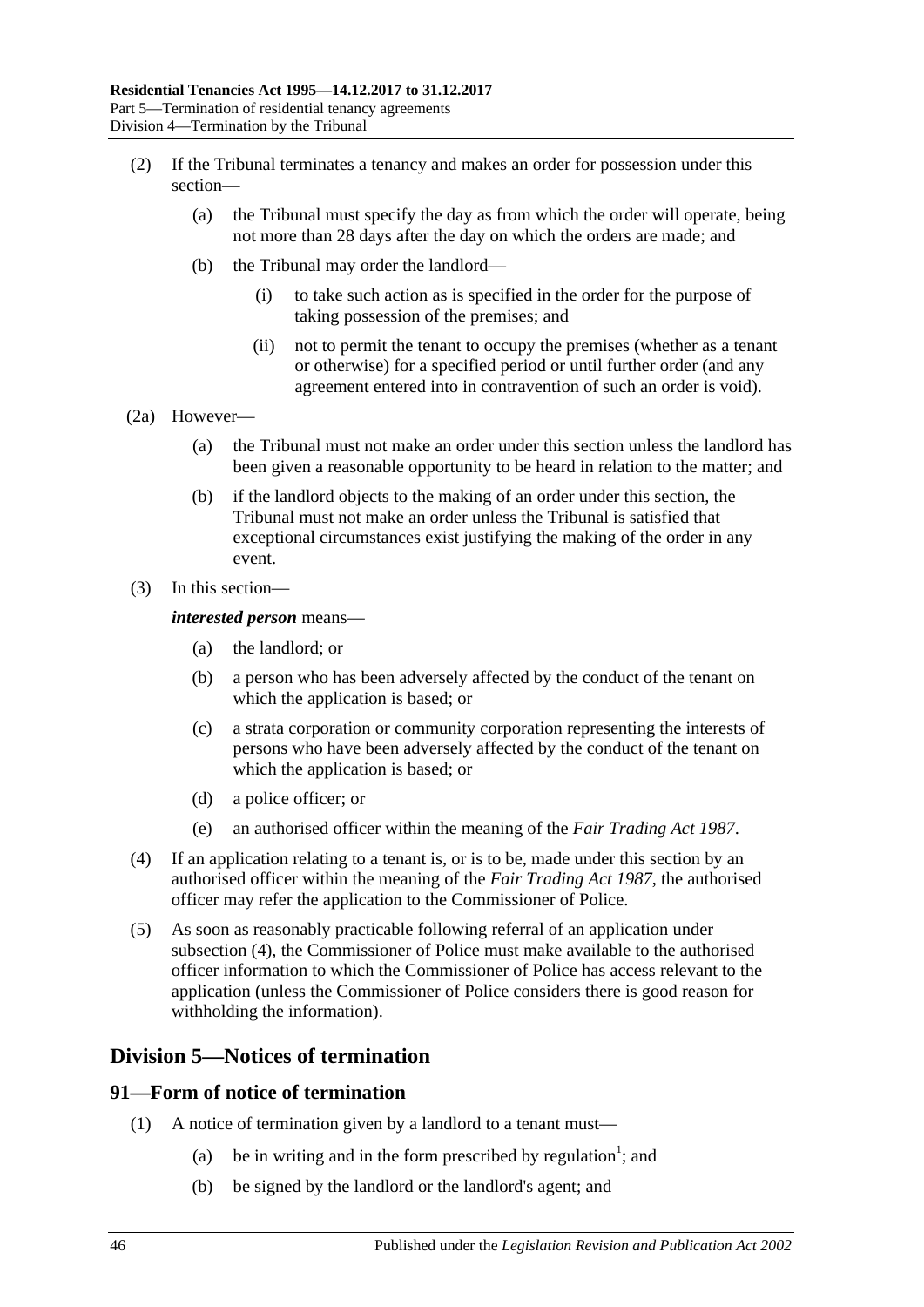- (c) state the address of the premises subject to the tenancy; and
- (d) state the day on which the tenant is required to give up vacant possession of the premises to the landlord; and
- (e) if the tenancy is to be terminated on a particular ground—specify and give reasonable particulars of the ground of termination; and
- (f) include any further information required by regulation.
- (2) A notice of termination given by a tenant to a landlord must—
	- (a) be in writing and in the form required by regulation<sup>1</sup>; and
	- (b) be signed by the tenant or an agent of the tenant; and
	- (c) state the address of the premises subject to the tenancy; and
	- (d) state the day on which the tenant is to give up vacant possession of the premises to the landlord; and
	- (e) if the tenancy is to be terminated on a particular ground—specify and give reasonable particulars of the ground of termination; and
	- (f) include any further information required by regulation.

#### **Note—**

1 The *[Acts Interpretation Act](http://www.legislation.sa.gov.au/index.aspx?action=legref&type=act&legtitle=Acts%20Interpretation%20Act%201915) 1915* allows some divergence from the prescribed form providing that the form actually used is to the same effect.

#### **92—Termination of periodic tenancy**

A notice terminating a periodic tenancy under this Act is not ineffectual because—

- (a) the period of notice is less than would, apart from this Act, have been required at law; or
- (b) the day on which the tenancy is to end is not the last day of a period of the tenancy.

#### <span id="page-46-0"></span>**92A—Notice of termination void if no action taken**

 $If$ <sub>—</sub>

- (a) a notice of termination is given to a landlord or tenant; and
- (b) the tenant has not given up vacant possession of the residential premises to the landlord within 1 month after the day on which he or she is to do so in accordance with the notice; and
- (c) the landlord has not, within that period, applied to the Tribunal for an order for possession of the premises,

the notice of termination is ineffectual and the residential tenancy will be taken not to have been terminated.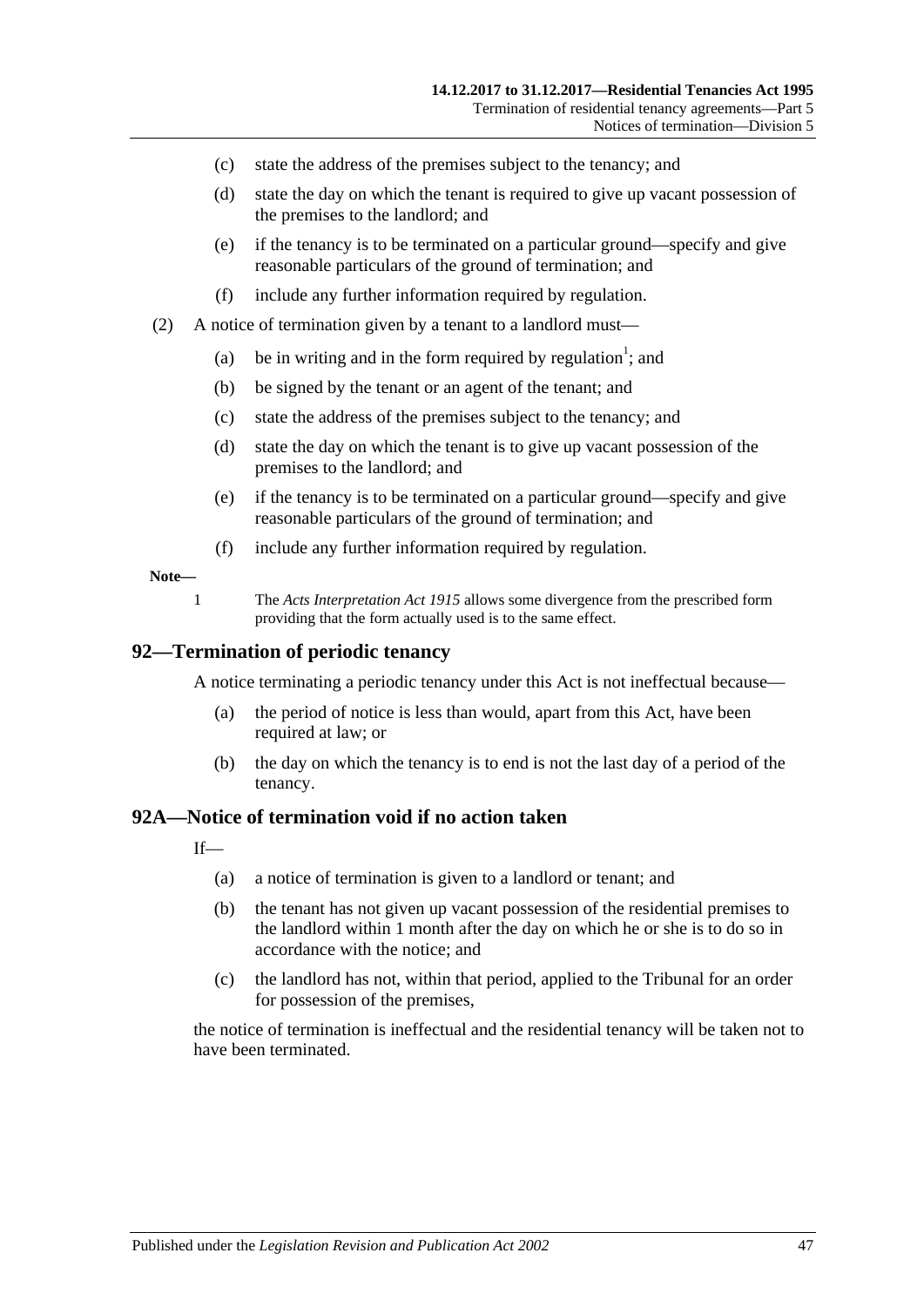# **Division 6—Repossession of premises**

### **93—Order for possession**

(1) If a residential tenancy is terminated by notice of termination under this Act or, in the case of a tenancy under which the South Australian Housing Trust is landlord, under the residential tenancy agreement, the landlord may apply to the Tribunal for an order for possession of the premises.

**Note—**

The landlord may not make the application if the notice of termination is ineffectual unde[r section](#page-46-0) 92A.

- (2) If the Tribunal is satisfied that the tenancy has been terminated, the Tribunal may make an order for possession of the premises.
- (3) The order for possession will take effect on a date specified by the Tribunal in the order, being a date not more than seven days after the date of the order unless the operation of the order for possession is suspended<sup>1</sup>.
- <span id="page-47-1"></span>(4) However, if the Tribunal, although satisfied that the landlord is entitled to an order for possession of the premises, is satisfied by the tenant that the grant of an order for immediate possession of the premises would cause severe hardship to the tenant, the Tribunal may—
	- (a) suspend the operation of the order for possession for up to 90 days; and
	- (b) extend the operation of the residential tenancy agreement until the landlord obtains vacant possession of the premises from the tenant.
- (4a) In extending the operation of the residential tenancy agreement, the Tribunal may make modifications to the agreement that it considers appropriate (but the modifications cannot reduce the tenant's financial obligations under the agreement).
- <span id="page-47-0"></span>(5) If the tenant fails to comply with an order for possession, the landlord is entitled to compensation for any loss caused by that failure.
- (6) The Tribunal may, on application by the landlord, order the tenant to pay to the landlord compensation to which the landlord is entitled under [subsection](#page-47-0) (5).

**Note—**

1 See [subsection](#page-47-1) (4).

### **94—Abandoned premises**

- (1) The Tribunal may, on application by a landlord—
	- (a) declare that a tenant abandoned premises on a day stated in the declaration; and
	- (b) make an order for immediate possession of the premises.
- (1a) In determining whether a tenant has abandoned premises, the Tribunal may have regard to—
	- (a) any failure by the tenant to pay rent or to carry out obligations under the residential tenancy agreement; and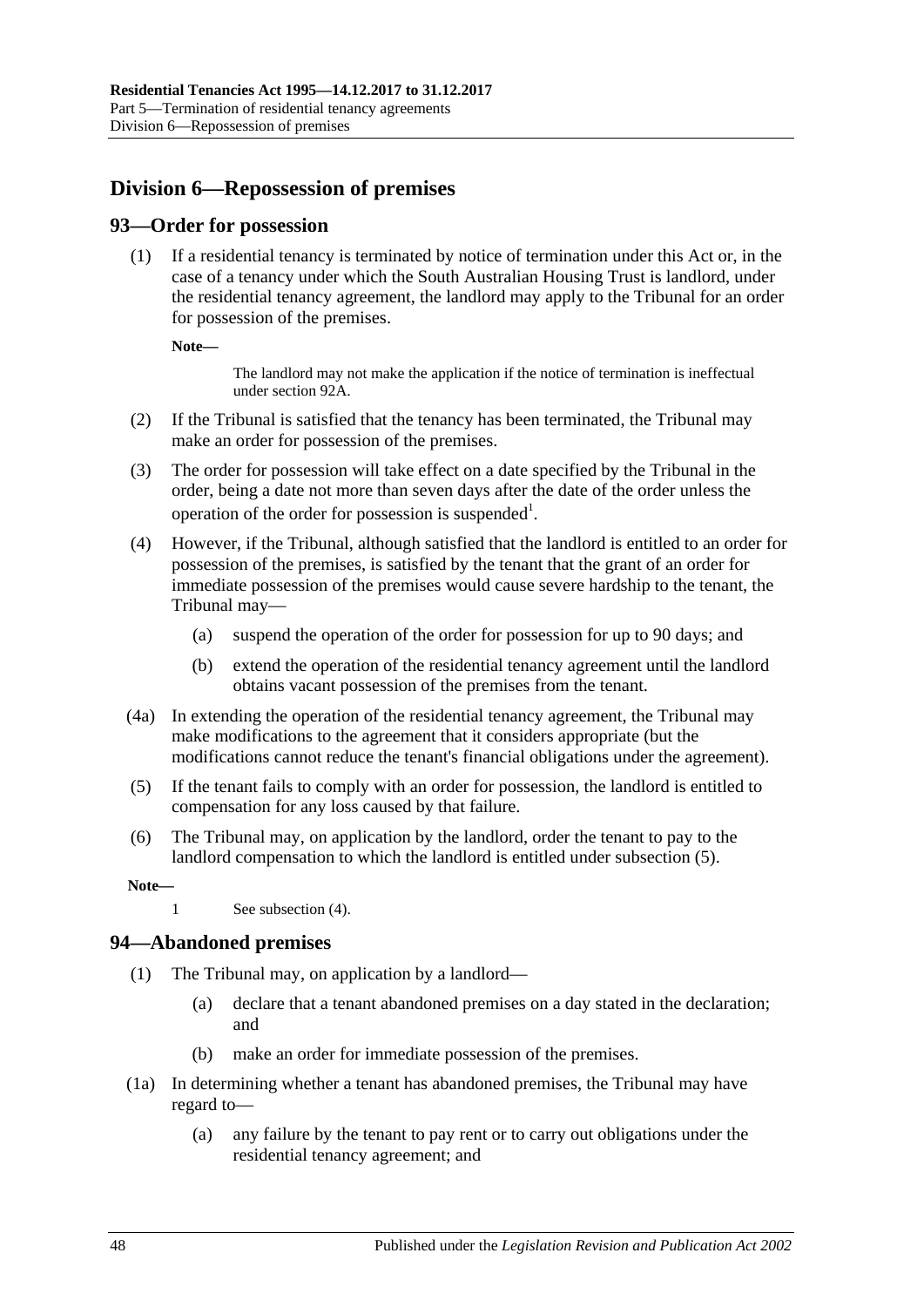- (b) any evidence suggesting that the tenant no longer occupies the premises as a place of residence; and
- (c) any other matter the Tribunal thinks fit.
- (2) A tenant is taken to have abandoned the premises on the day stated in a declaration under this section.
- (3) If a tenant has abandoned premises, the landlord is entitled to compensation for any loss (including loss of rent) caused by the abandonment.
- (4) However, the landlord must take reasonable steps to mitigate any loss and is not entitled to compensation for loss that could have been avoided by those steps.
- (5) The Tribunal may, on application by the landlord, order the tenant to pay to the landlord compensation to which the landlord is entitled under this section.

#### **95—Repossession of premises**

A person must not enter premises for the purpose of taking possession of the premises before, or after, the end of a residential tenancy unless—

- (a) the tenant abandons, or voluntarily gives up possession of, the premises; or
- (ab) the person is authorised to take possession of the premises by force of a notice to vacate issued in respect of the premises; or
- (b) the person is authorised to take possession of the premises under the order of a court or the Tribunal.

Maximum penalty: \$5 000.

### **96—Forfeiture of head tenancy not to result automatically in destruction of right to possession under residential tenancy agreement**

- <span id="page-48-0"></span>(1) A person cannot take possession of residential premises subject to a residential tenancy agreement so as to defeat the tenant's right to possession under the residential tenancy agreement unless an order for possession of the premises is made by a court or the Tribunal.
- <span id="page-48-1"></span>(1a) An order under [subsection](#page-48-0) (1) must be served on the tenant and takes effect—
	- (a) in the case of an order made in favour of a mortgagee—30 days after the day on which it is served or at such later time as is specified by the court or the Tribunal; and
	- (b) in any other case—at such time as is specified by the court or the Tribunal.
- <span id="page-48-2"></span>(1b) If an order of a kind referred to in [subsection](#page-48-1)  $(1a)(a)$  is made, the tenant—
	- (a) is not required to pay any rent, fee or other charge in respect of his or her occupation of the residential premises in the period following service of the order; and
	- (b) is entitled to compensation for any rent paid in respect of that period.
- (1c) The Tribunal may, on application by the tenant, order a person to whom rent has been paid to pay to the tenant compensation to which the tenant is entitled under [subsection](#page-48-2) (1b).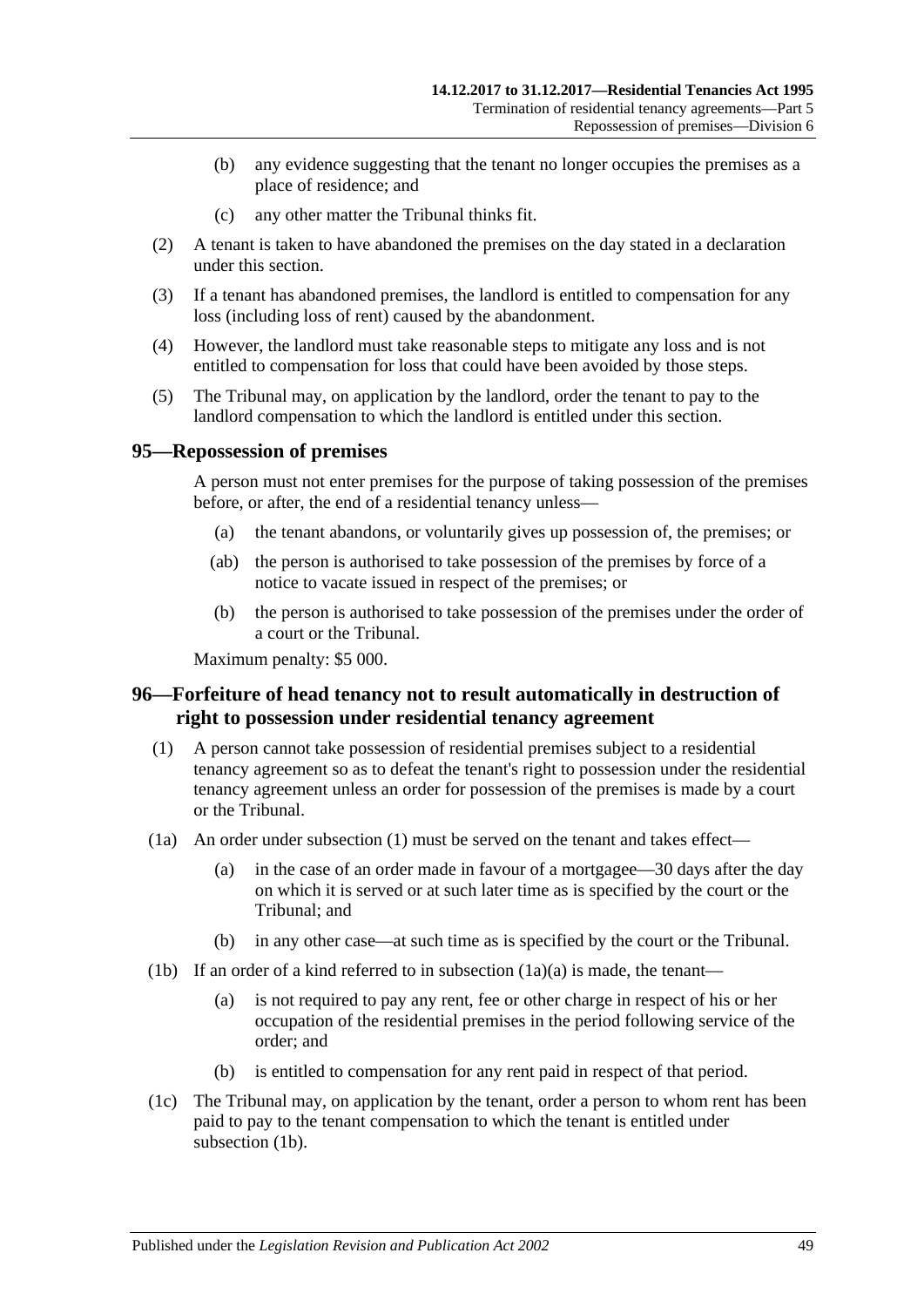- <span id="page-49-0"></span>(2) If a person is entitled to possession of residential premises as against a person who granted a residential tenancy, a court before which proceedings for possession of the premises are brought, or the Tribunal, may, on application by an interested person, vest the residential tenancy agreement in the person who would, but for the agreement, be entitled to possession of the premises so that the tenant holds the premises directly from that person as landlord.
- (3) An order may be made under [subsection](#page-49-0) (2) on terms and conditions the court or Tribunal considers just.

# **Division 7—Abandoned property**

### **97—Abandoned property**

- (1) This Division applies to property (*abandoned property*) that is left on residential premises by a tenant after termination of a residential tenancy agreement.
- (2) Nothing in this Division affects any obligation a landlord may have in relation to property left on the premises under another Act or law.

### **97A—Offence to deal with abandoned property in unauthorised way**

A landlord must not deal with abandoned property otherwise than in accordance with this Division.

Maximum penalty: \$2 500.

### **97B—Action to deal with abandoned property other than personal documents**

- (1) This section applies to abandoned property other than personal documents.
- <span id="page-49-1"></span>(2) The landlord may, at any time after recovering possession of the premises, remove from the premises and destroy or dispose of abandoned property consisting of perishable goods.
- (2a) The landlord must, within the period of 2 days after recovering possession of the premises, allow the tenant access to the premises to reclaim abandoned property.
- <span id="page-49-2"></span>(3) The landlord may, when at least 2 days have passed after recovering possession of the premises, remove from the premises and destroy or dispose of abandoned property, other than perishable goods, if the value of the property is less than a fair estimate of the cost of removal, storage and sale of the property.
- (4) If there is abandoned property (other than personal documents) on the premises that may not be dealt with under [subsection](#page-49-1) (2) or [\(3\)](#page-49-2) (*valuable abandoned property*), the landlord must—
	- (a) as soon as practicable, make reasonable attempts to notify the tenant that such property has been found on the premises; and
	- (b) take reasonable steps to keep the property safe until at least 28 days after possession of the premises is recovered.
- <span id="page-49-3"></span>(5) A person who is entitled to possession of valuable abandoned property may reclaim the property by paying to the landlord the reasonable costs incurred by the landlord in dealing with the property in accordance with this Division and any other reasonable costs incurred by the landlord as a result of the property being left on the premises.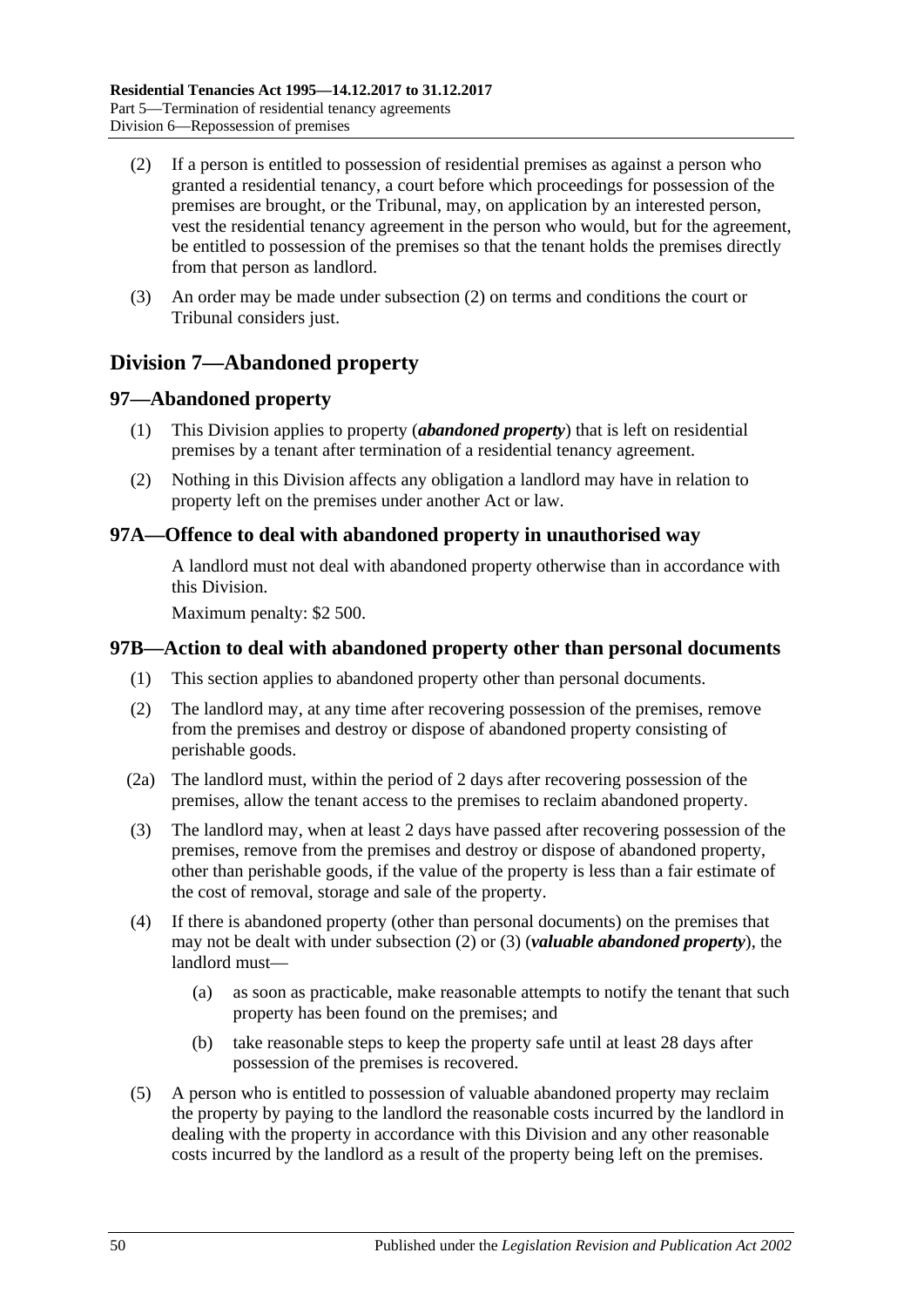- (6) If valuable abandoned property is not reclaimed within the period of 28 days referred to in [subsection](#page-49-3) (4)(b), the landlord may, subject to the regulations, sell or otherwise lawfully dispose of the property (as if the landlord were the owner of the property).
- (7) If valuable abandoned property is sold in accordance with this section, or if any other abandoned property is sold by the landlord, the landlord—
	- (a) may retain out of the proceeds of sale—
		- (i) the reasonable costs incurred by the landlord in dealing with the property in accordance with this Division and any other reasonable costs incurred by the landlord as a result of the property being left on the premises; and
		- (ii) any amounts owed to the landlord under the residential tenancy agreement; and
	- (b) must pay the balance (if any) to the owner of the property, or if the identity and address of the owner are not known to, or reasonably ascertainable by, the landlord, to the Commissioner for the credit of the Fund.
- (8) If a dispute arises between a landlord and tenant about the exercise of powers conferred by this section, the Tribunal may, on application by either party to the dispute, make orders resolving the matters in dispute.

### **97C—Action to deal with abandoned personal documents**

- (1) This section applies to abandoned property consisting of personal documents.
- (2) The landlord must—
	- (a) as soon as practicable, make reasonable attempts to notify the tenant that the documents have been found on the premises; and
	- (b) take reasonable steps to keep the documents safe until at least 28 days after possession of the premises is recovered.
- <span id="page-50-1"></span><span id="page-50-0"></span>(3) If the personal documents are not reclaimed by the tenant within the 28 day period referred to in [subsection](#page-50-0) (2)(b), the landlord may destroy or dispose of the documents.
- (4) [Subsection](#page-50-1) (3) applies subject to any Act relating to the preservation of records.

# **Division 8—Enforcement of orders for possession**

### **99—Enforcement of orders for possession**

- (1) If an order for possession of premises is made by the Tribunal and the person in whose favour the order was made advises the Tribunal, within 14 days of the day on which the order takes effect or such longer period as the Tribunal may allow, that the order has not been complied with—
	- (a) the order is enforceable by a bailiff (and, subject to [subsection](#page-51-0) (3), only by a bailiff); and
	- (b) the bailiff must enforce the order as soon as is practicable after the Tribunal is advised that it has not been complied with.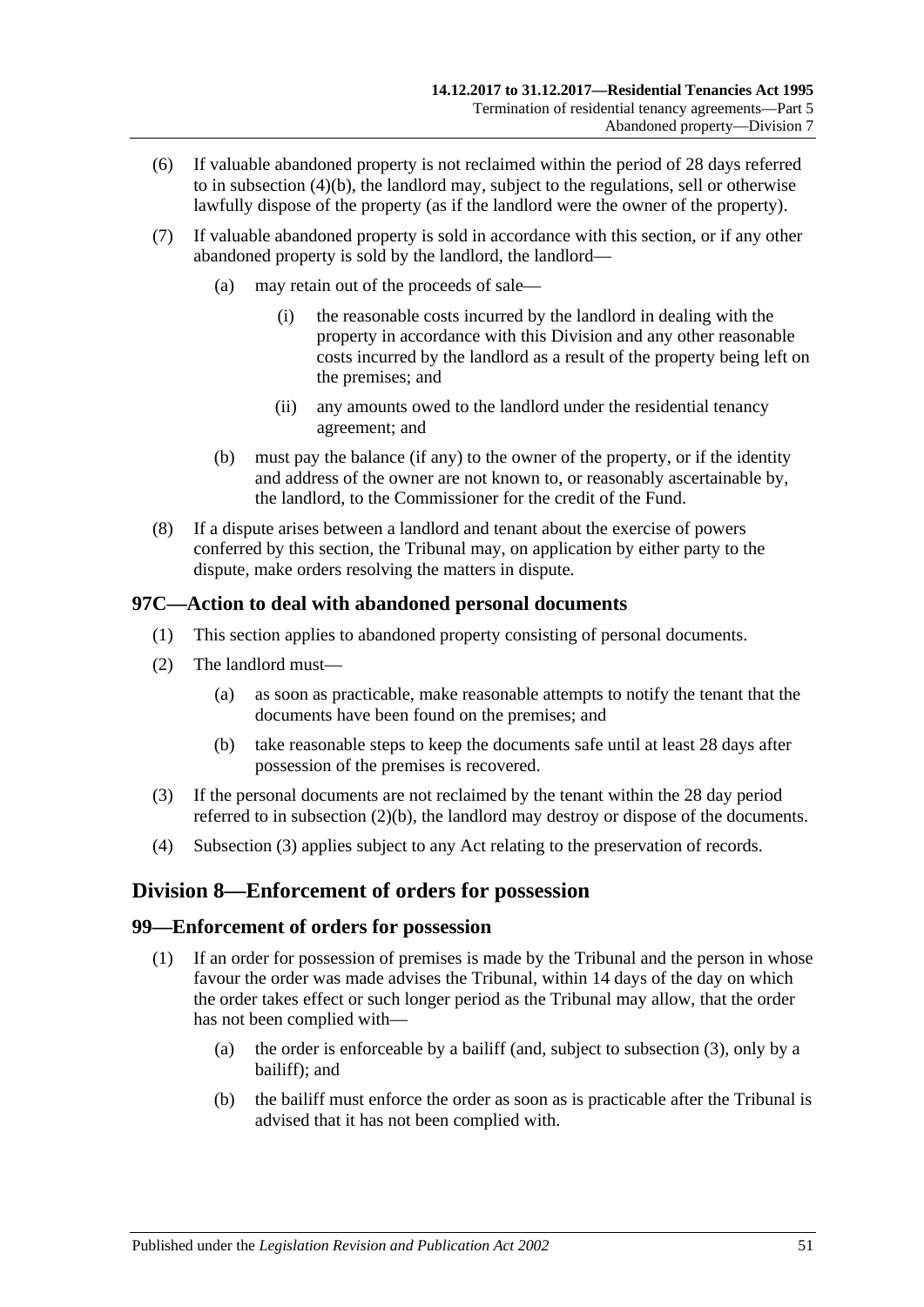- (2) A bailiff enforcing an order for possession of premises may enter the premises, ask questions and take all steps as are reasonably necessary for the purpose of enforcing the order.
- <span id="page-51-0"></span>(3) A police officer must, if requested by a bailiff, assist the bailiff in enforcing an order for possession.
- (4) In the exercise of the powers conferred by this section a bailiff may use the force that is reasonable and necessary in the circumstances.
- (5) A person must not hinder or obstruct a bailiff in the exercise of the powers conferred by this section.

Maximum penalty: \$2 500.

- (6) A person questioned pursuant to this section must not refuse or fail to answer the question to the best of his or her knowledge, information and belief. Maximum penalty: \$2 500.
- (7) However, a person is not obliged to answer a question under this section if to do so might tend to incriminate the person or to make the person liable to a penalty, or would require the disclosure of information that is privileged under the principles of legal professional privilege.

# **Part 5A—Residential tenancy databases**

### **99A—Definitions**

In this Division—

*agent* of a landlord means a person employed, or otherwise authorised, by the landlord to act as the landlord's agent;

*database* means a system, device or other thing used for storing information, whether electronically or in some other form;

*database operator* means an entity that operates a residential tenancy database;

*inaccurate*, in relation to personal information in a residential tenancy database, includes information that is inaccurate because—

- (a) the information indicates that the person owes a landlord an amount that is more than the bond for a residential tenancy agreement; and
- (b) the amount owed was paid to the landlord more than 3 months after the amount became due;

**Note—**

If the amount is paid to the landlord within 3 months after the amount became due, the information would be out of date. See definition of *out of date*, [paragraph](#page-52-0) (a).

*list* personal information in a residential tenancy database means—

- (a) enter the personal information into the database; or
- (b) give the personal information to a database operator or someone else for entry into the database,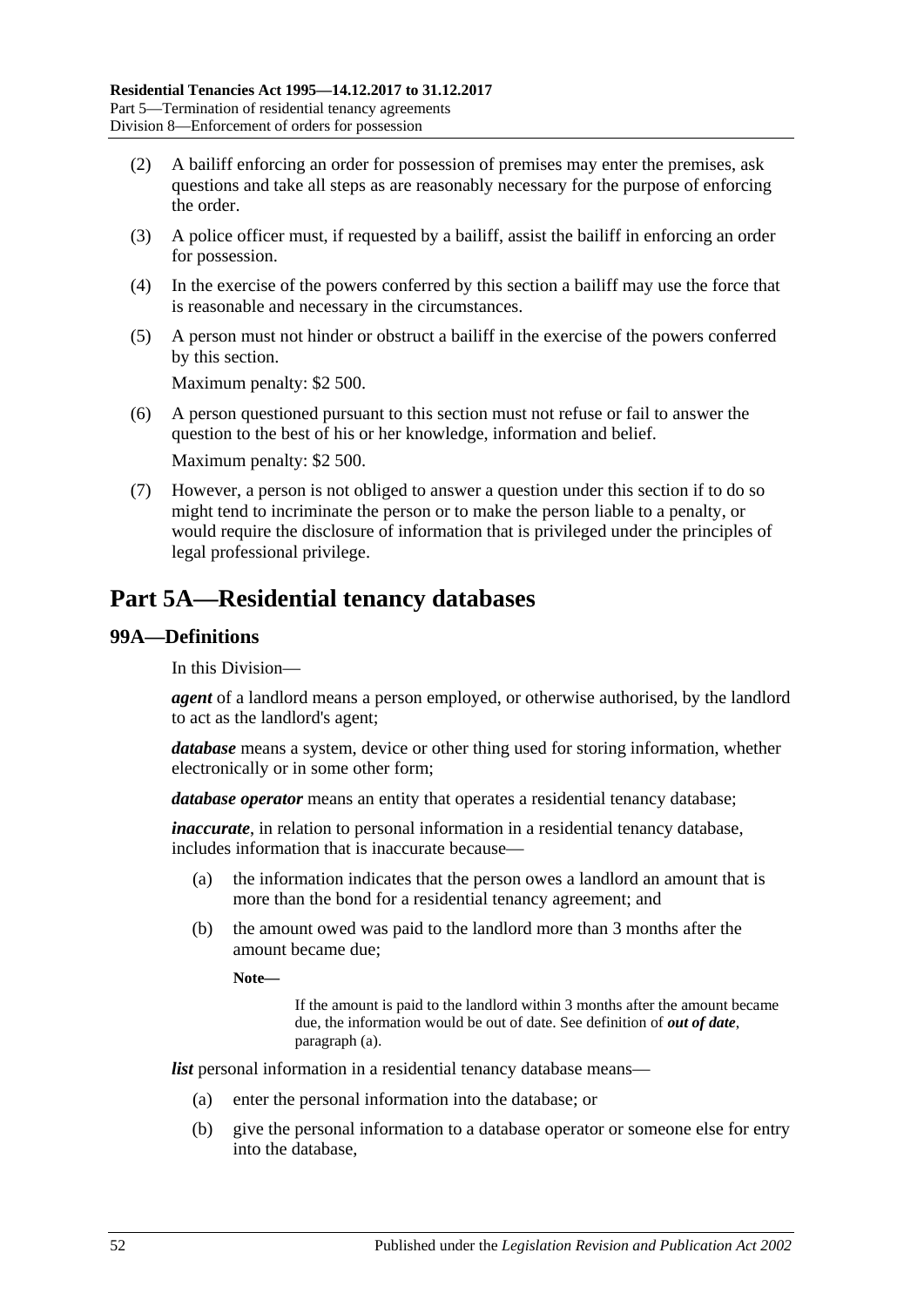and includes amend personal information about a person in the database to include additional personal information about the person;

<span id="page-52-0"></span>*out of date*, in relation to personal information in a residential tenancy database, means the information is no longer accurate because—

- (a) for a listing made on the basis the person owes a landlord an amount that is more than the bond for a residential tenancy agreement—the amount owed was paid to the landlord within 3 months after the amount became due; or
- (b) for a listing made on the basis the Tribunal has made an order terminating the residential tenancy agreement—the order has been set aside, varied or quashed on review or appeal;

*personal information* means information (including an individual's name) or an opinion, whether true or not, about an individual whose identity is apparent, or can reasonably be ascertained, from the information or opinion;

*residential tenancy database* means a database—

- (a) containing personal information—
	- (i) relating to, or arising from, the occupation of residential premises under a residential tenancy agreement; or
	- (ii) entered into the database for reasons relating to, or arising from, the occupation of residential premises under a residential tenancy agreement; and
- (b) with an intended purpose of use by landlords or agents of landlords for checking a person's tenancy history for deciding whether a residential tenancy agreement should be entered into with the person.

**Note—**

For statutory provisions relating to reports provided otherwise than through the use of a residential tenancy database see Part 4 of the *[Fair Trading Act](http://www.legislation.sa.gov.au/index.aspx?action=legref&type=act&legtitle=Fair%20Trading%20Act%201987) 1987*.

#### **99B—Application**

This Division does not apply to a residential tenancy database kept by an entity (including a department of the government of a State or Territory) for use only by that entity or its officers, employees or agents.

### **99C—Extra-territorial operation of Part**

(1) This section applies if—

- (a) a person does an act, or makes an omission, outside the State in relation to personal information—
	- (i) about a person who resides in the State; or
	- (ii) relating to, or arising from, the occupation of residential premises in the State; or
	- (iii) entered into a residential tenancy database for reasons relating to, or arising from, the occupation of residential premises in the State; and
- <span id="page-52-1"></span>(b) the act or omission would constitute an offence against a provision of this Part if it were done or made by the person within the State.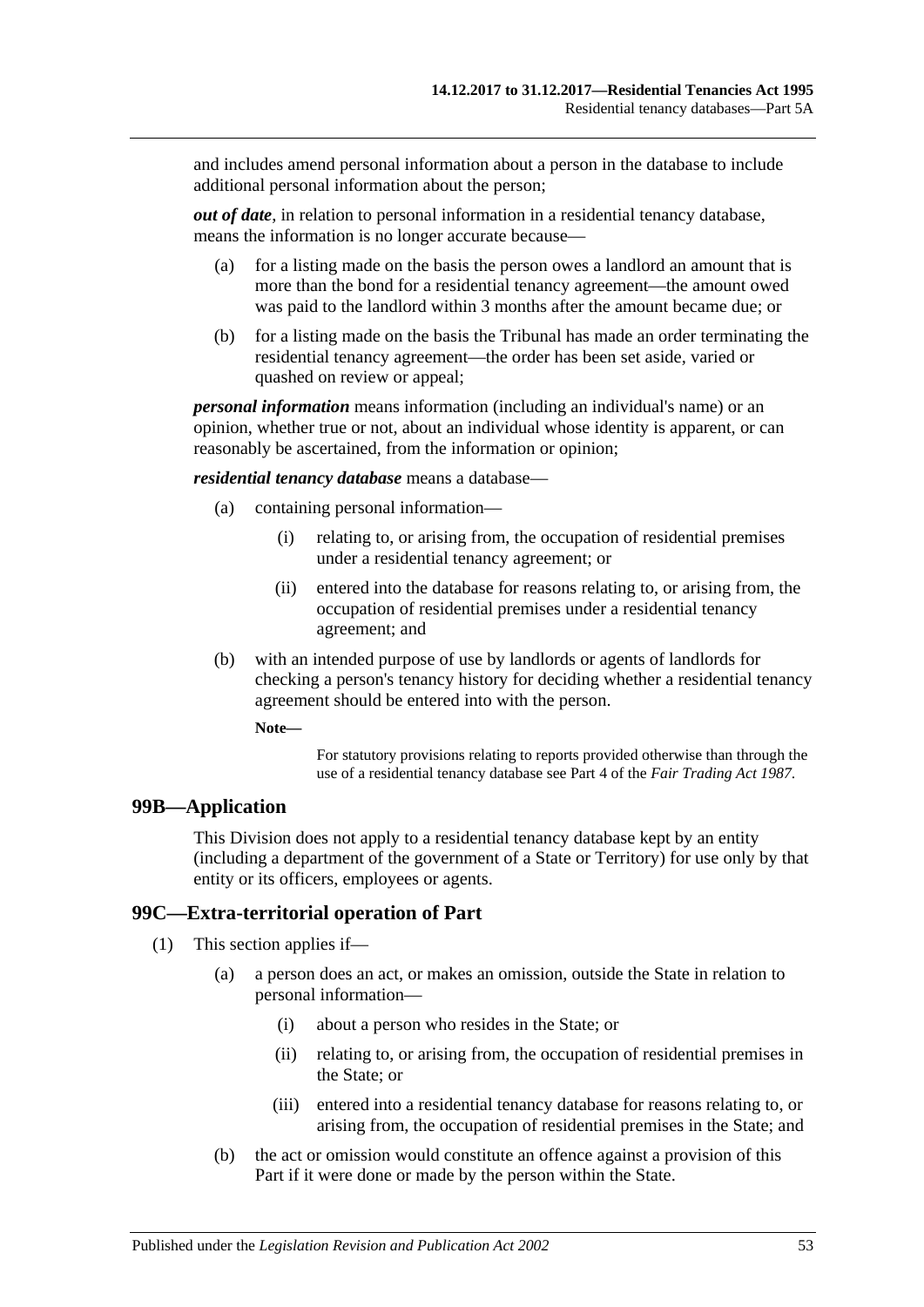(2) The person commits an offence of the same kind as that mentioned in [subsection](#page-52-1) (1)(b) and may be charged with and convicted of the offence.

### **99D—Notice of usual use of database**

- (1) This section applies if—
	- (a) a person (the *applicant*) applies to a landlord, whether or not through the landlord's agent, to enter into a residential tenancy agreement; and
	- (b) the landlord or, if the application is made through the landlord's agent, the landlord or agent usually uses 1 or more residential tenancy databases for deciding whether a residential tenancy agreement should be entered into with a person.
- <span id="page-53-1"></span><span id="page-53-0"></span>(2) The landlord or agent must, when the application is made, give the applicant written notice stating the following:
	- (a) the name of each residential tenancy database the landlord or agent usually uses, or may use, for deciding whether a residential tenancy agreement should be entered into with a person;
	- (b) that the reason the landlord or agent uses a residential tenancy database mentioned in [paragraph](#page-53-0) (a) is for checking an applicant's tenancy history;
	- (c) for each residential tenancy database mentioned in [paragraph](#page-53-0) (a), how persons may contact the database operator who operates the database and obtain information from the operator.

Maximum penalty: \$5 000.

Expiation fee: \$315.

- (3) [Subsection](#page-53-1) (2) applies in relation to a residential tenancy database whether or not the landlord or agent intends to use the database for deciding whether a residential tenancy agreement should be entered into with the applicant.
- (4) However, the landlord or agent is not required to give the written notice mentioned in [subsection](#page-53-1) (2) if a written notice stating the matters mentioned in the subsection was given to the applicant not more than 7 days before the application was made.

#### **Example—**

The landlord or agent gave a written notice stating the matters mentioned in [subsection](#page-53-1) (2) to the applicant when the applicant obtained the application form and that happened less than 7 days before the applicant made the application.

### **99E—Notice of listing if database used**

- (1) This section applies if—
	- (a) a person (the *applicant*) applies to a landlord, whether or not through the landlord's agent, to enter into a residential tenancy agreement; and
	- (b) the landlord or, if the application is made through the landlord's agent, the landlord or agent uses a residential tenancy database for checking whether personal information about the applicant is in the database; and
	- (c) personal information about the applicant is in the database.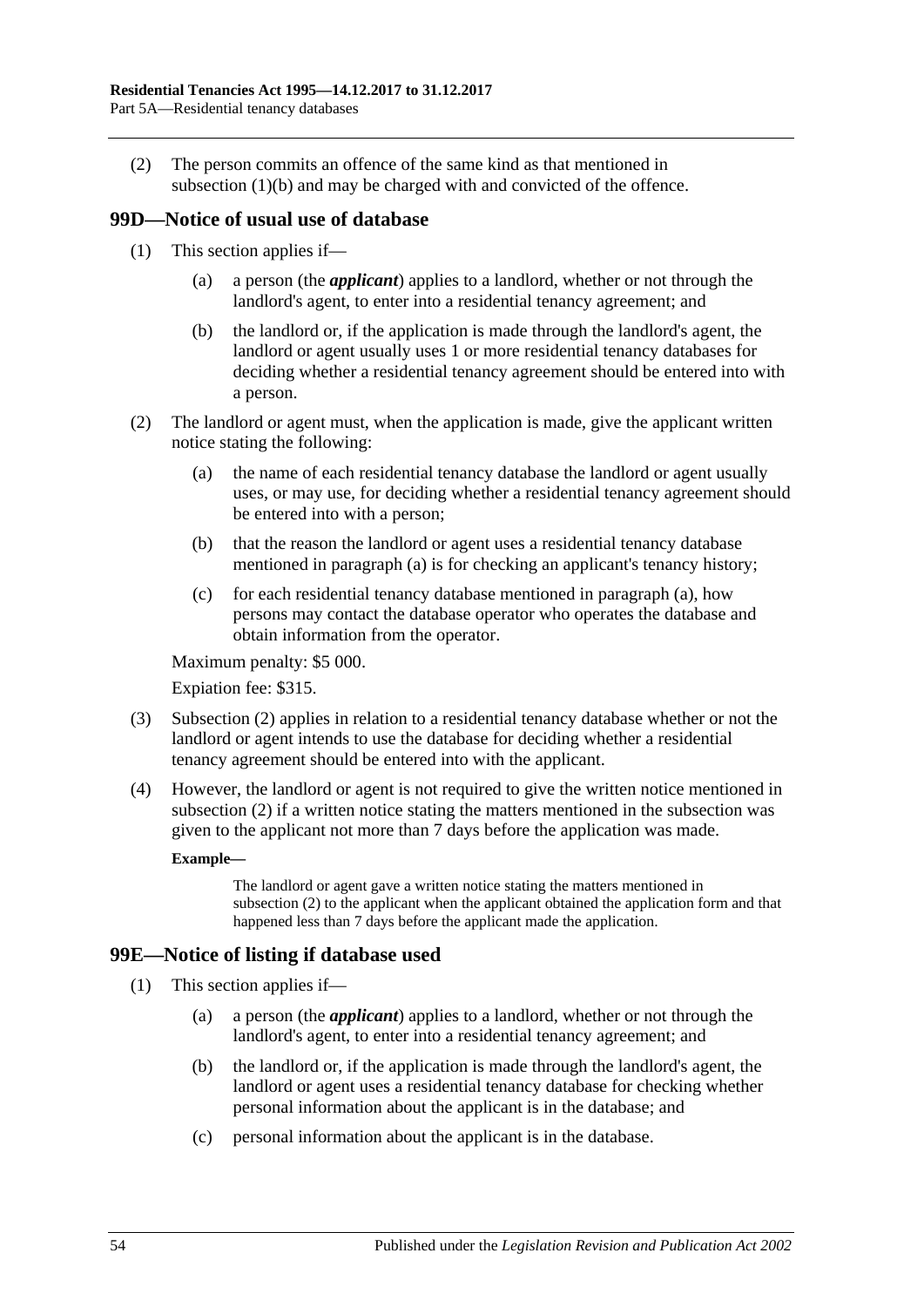- <span id="page-54-1"></span>(2) The landlord or agent must, as soon as possible but within 7 days after using the database, give the applicant a written notice stating—
	- (a) the name of the database; and
	- (b) that personal information about the applicant is in the database; and
	- (c) the name of each person who listed the personal information in the database; and
	- (d) how and in what circumstances the applicant can have the personal information removed or amended under this Division.

Maximum penalty: \$5 000.

Expiation fee: \$315.

(3) However, [subsection](#page-54-1) (2)(c) requires the written notice to state the name of a person only if the person is identified in the residential tenancy database as the person who listed the personal information in the database.

#### <span id="page-54-0"></span>**99F—Listing can be made only for particular breaches by particular persons**

- (1) A landlord, landlord's agent or database operator may only list personal information about a person in a residential tenancy database if—
	- (a) the person was named as a tenant in a residential tenancy agreement that has ended; and
	- (b) the person has breached the agreement; and
	- (c) because of the breach, either—
		- (i) the person owes the landlord an amount that is more than the bond for the agreement; or
		- (ii) the Tribunal has made an order terminating the residential tenancy agreement; and
	- (d) the personal information—
		- (i) relates only to the breach; and
		- (ii) is accurate, complete and unambiguous; and
	- (e) the Tribunal has not made an order under section [89A\(4\)\(d\)](#page-42-5) prohibiting the listing.

<span id="page-54-2"></span>Maximum penalty: \$5 000.

(2) Without limiting [subsection](#page-54-2)  $(1)(d)(ii)$ , the personal information must indicate the nature of the breach.

**Examples of how personal information can indicate nature of breach—**

- including the words "rent arrears" in personal information about a person who has breached a residential tenancy agreement by failing to pay rent;
- including the words "damage to premises" in the personal information about a person who has breached a residential tenancy agreement by damaging premises.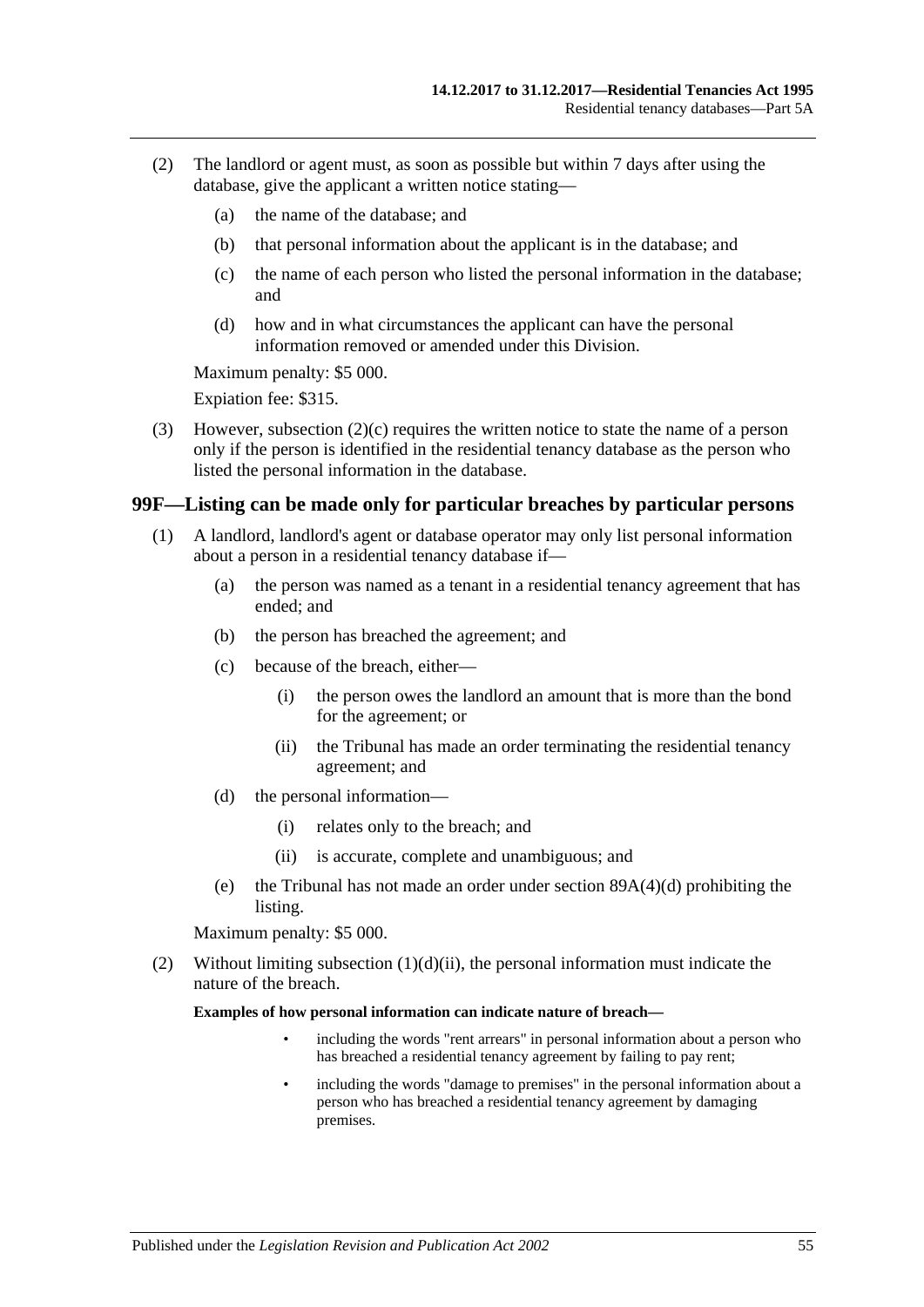### <span id="page-55-0"></span>**99G—Further restriction on listing**

- (1) A landlord, landlord's agent or database operator must not list personal information about a person in a residential tenancy database unless the landlord, agent or operator—
	- (a) has, without charging a fee—
		- (i) given the person a copy of the personal information; or
		- (ii) taken other reasonable steps to disclose the personal information to the person; and
	- (b) has given the person at least 14 days to review the personal information and make submissions—
		- (i) objecting to its entry into the database; or
		- (ii) about its accuracy, completeness and clarity; and
	- (c) has considered any submissions made.

<span id="page-55-1"></span>Maximum penalty: \$5 000.

- <span id="page-55-2"></span>(2) [Subsection](#page-55-0) (1) does not apply if the landlord, landlord's agent or database operator cannot locate the person after making reasonable enquiries.
- (3) [Subsection](#page-55-1) (1)(b) and [\(c\)](#page-55-2) do not apply—
	- (a) to information that, at the time of the listing, is contained in publicly available court or Tribunal records; or
	- (b) to a listing involving only an amendment of personal information about a person under [section](#page-55-3) 99H.

#### <span id="page-55-3"></span>**99H—Ensuring quality of listing—landlord's or agent's obligation**

- (1) This section applies if a landlord or landlord's agent who lists personal information in a residential tenancy database becomes aware that the information is inaccurate, incomplete, ambiguous or out of date.
- <span id="page-55-4"></span>(2) The landlord or agent must, within 7 days, give written notice of the following to the database operator who keeps the database:
	- (a) if the information is inaccurate, incomplete, or ambiguous—
		- (i) that the information is inaccurate, incomplete or ambiguous; and
		- (ii) how the information must be amended so that it is no longer inaccurate, incomplete or ambiguous;

#### **Example—**

A landlord lists, in a residential tenancy database, personal information about a tenant who owes the landlord an amount that is more than the bond for a residential tenancy agreement. The tenant pays the amount owed to the landlord more than 3 months after the amount became due. The landlord must, within 7 days after the landlord becomes aware of the payment, give the database operator who keeps the database written notice of—

(a) the personal information being inaccurate; and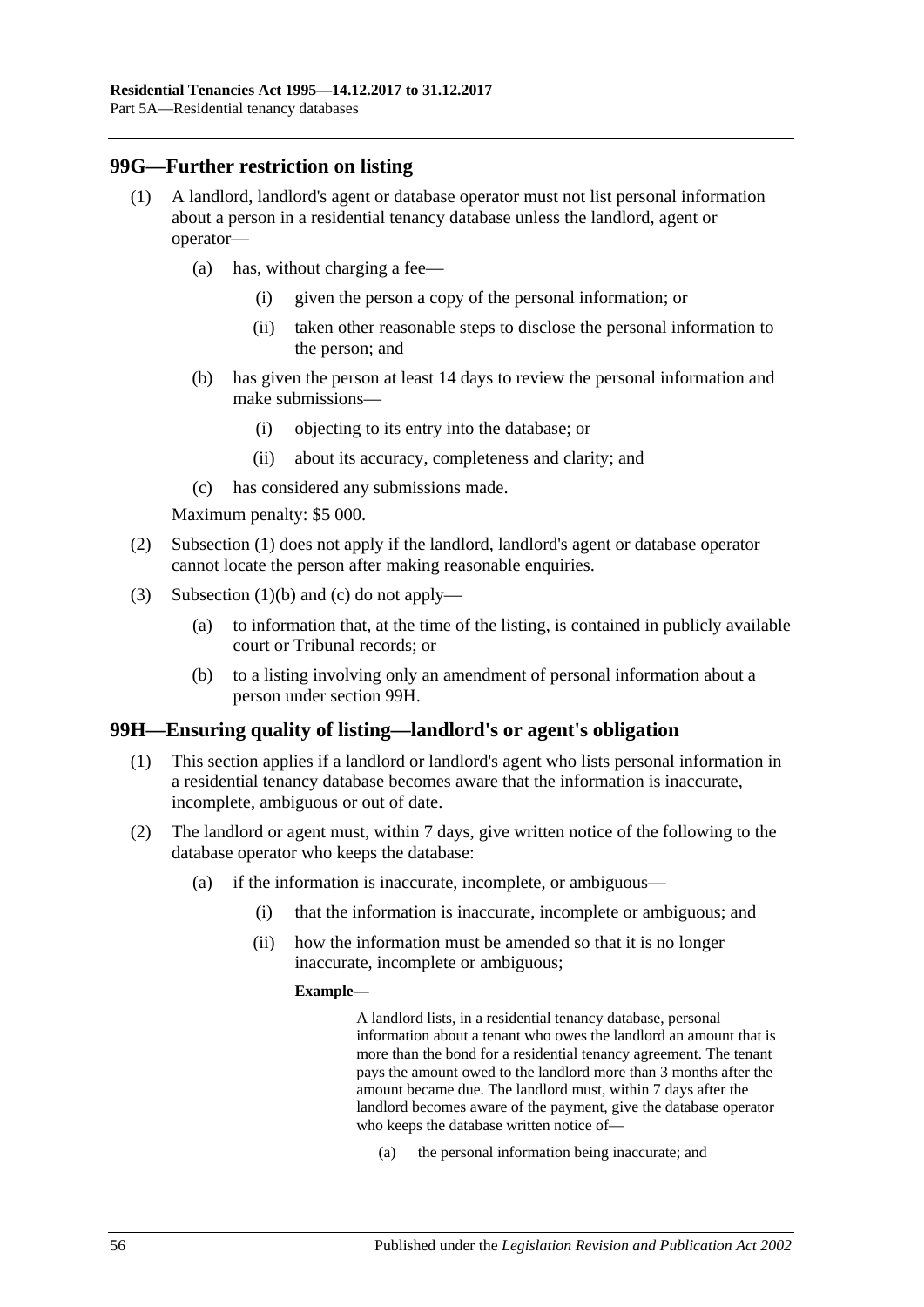- (b) the details of the payment to be included in the personal information so that it is no longer inaccurate.
- (b) if the information is out of date—that the information is out of date and must be removed.

Maximum penalty: \$5 000.

(3) The landlord or agent must keep a copy of the written notice for 1 year after it was given under [subsection](#page-55-4) (2).

Maximum penalty: \$5 000.

#### **99I—Ensuring quality of listing—database operator's obligation**

- (1) This section applies if a landlord or landlord's agent who has listed personal information in a tenancy database gives the database operator who operates the database a written notice stating that the personal information must be—
	- (a) amended in a stated way to make it accurate, complete and unambiguous; or
	- (b) removed.
- (2) The database operator must amend the personal information in the stated way, or remove the personal information, within 14 days after the operator is given the written notice.

Maximum penalty: \$5 000.

#### <span id="page-56-0"></span>**99J—Providing copy of personal information listed**

(1) A landlord or landlord's agent who lists personal information about a person in a residential tenancy database must, if asked in writing by the person, give the person a copy of the information within 14 days after the request is made.

Maximum penalty: \$5 000.

<span id="page-56-1"></span>(2) A database operator must, if asked in writing by a person whose personal information is in the residential tenancy database kept by the operator, give the person a copy of the information within 14 days after the request is made.

Maximum penalty: \$5 000.

- (3) If a landlord or landlord's agent charges a fee for giving personal information under [subsection](#page-56-0) (1), or a database operator charges a fee for giving personal information under [subsection](#page-56-1) (2), the subsection applies only if the fee has been paid.
- (4) A fee charged by a landlord or landlord's agent for giving personal information under [subsection](#page-56-0) (1), or by a database operator for giving personal information under [subsection](#page-56-1) (2)—
	- (a) must not be excessive; and
	- (b) must not apply to lodging a request for the information.

#### <span id="page-56-3"></span>**99K—Keeping personal information listed**

- <span id="page-56-2"></span>(1) A database operator must not keep personal information about a particular person in the operator's residential tenancy database for longer than—
	- (a) 3 years; or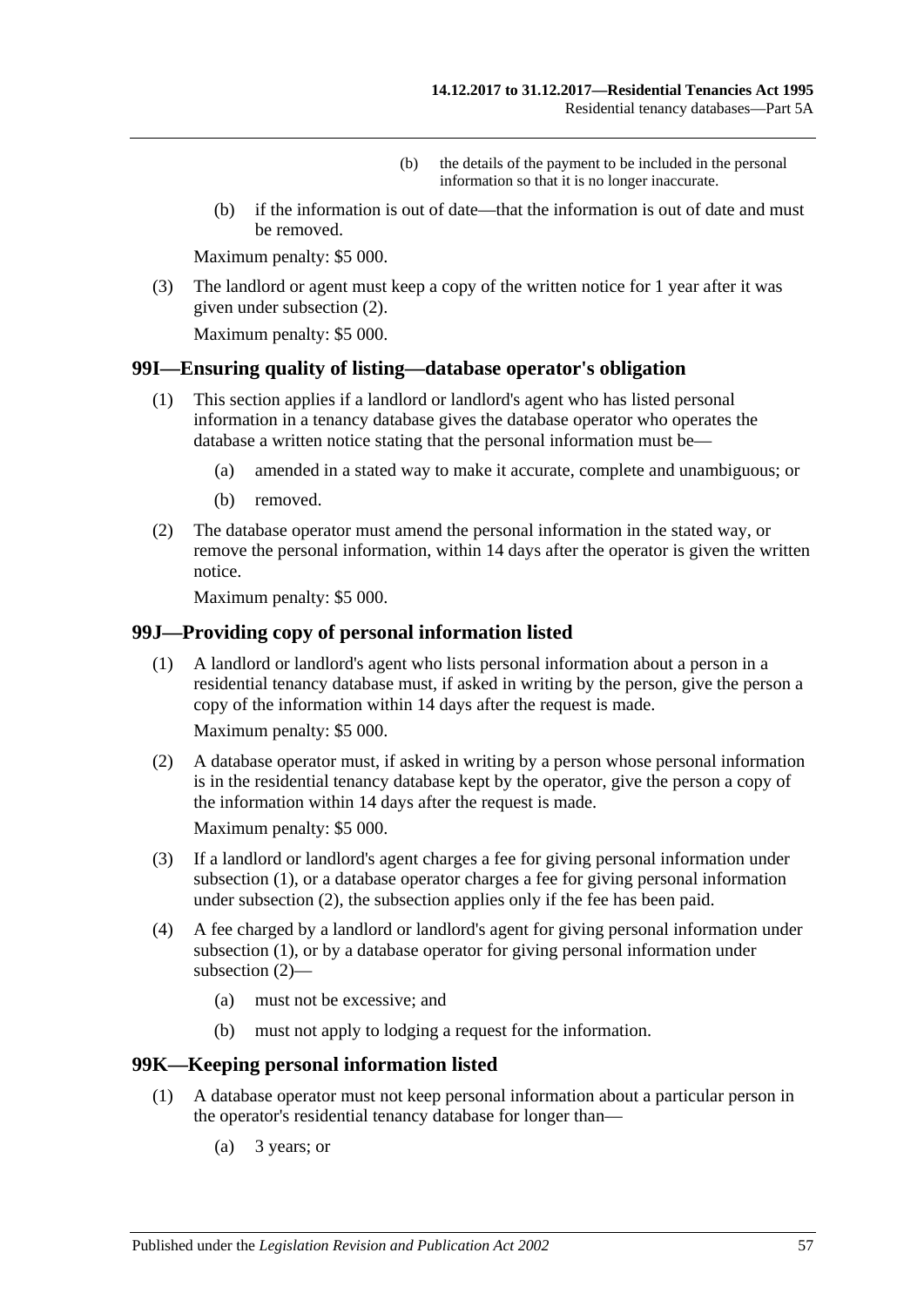<span id="page-57-0"></span>(b) if, under the national privacy principles, the operator of the database is required to remove the personal information before the end of the 3 year period mentioned in [paragraph](#page-56-2) (a)—the period ending when the information must be removed under the national privacy principles.

Maximum penalty: \$5 000.

Expiation fee: \$315.

- (2) However, a database operator may keep the person's name in the operator's residential tenancy database for longer than the period stated in [subsection](#page-56-2)  $(1)(a)$  or  $(b)$  if—
	- (a) other personal information about the person in the database is attached to the name; and
	- (b) the other personal information is not required to be removed under [subsection](#page-56-3) (1) or another law.
- (3) This section does not limit the operation of another provision of this Part or any other law that requires the removal of the personal information.
- (4) In this section—

*national privacy principles* means the principles stated in Schedule 3 of the *Privacy Act 1988* of the Commonwealth.

#### <span id="page-57-1"></span>**99L—Powers of Tribunal**

- (1) The Tribunal may, on the application of the Commissioner or a person whose personal information is in a residential tenancy database, make such orders against a landlord, landlord's agent or database operator as may be necessary or expedient in the opinion of the Tribunal to ensure compliance with this Part or any provision of this Part.
- <span id="page-57-2"></span>(2) If a database operator commits an offence against this Part, the Tribunal may, on the application of the Commissioner, make an order requiring the database operator to comply with conditions specified in the order in relation to a residential tenancy database operated by the operator.
- (3) An order under [subsection](#page-57-1) (1) or [\(2\)](#page-57-2) is effective for such period as may be specified in the order or until further order of the Tribunal.

### **99M—Notifying relevant non-parties of Tribunal order about listing**

- (1) This section applies if—
	- (a) the Tribunal makes an order that a person must, in relation to a residential tenancy database—
		- (i) amend personal information in a stated way; or
		- (ii) remove all or particular personal information about a person; and
	- (b) the person against whom the order is made (the *relevant person*) is not a party to the proceedings before the Tribunal.
- (2) The Tribunal must ensure that a copy of the order is given to the relevant person.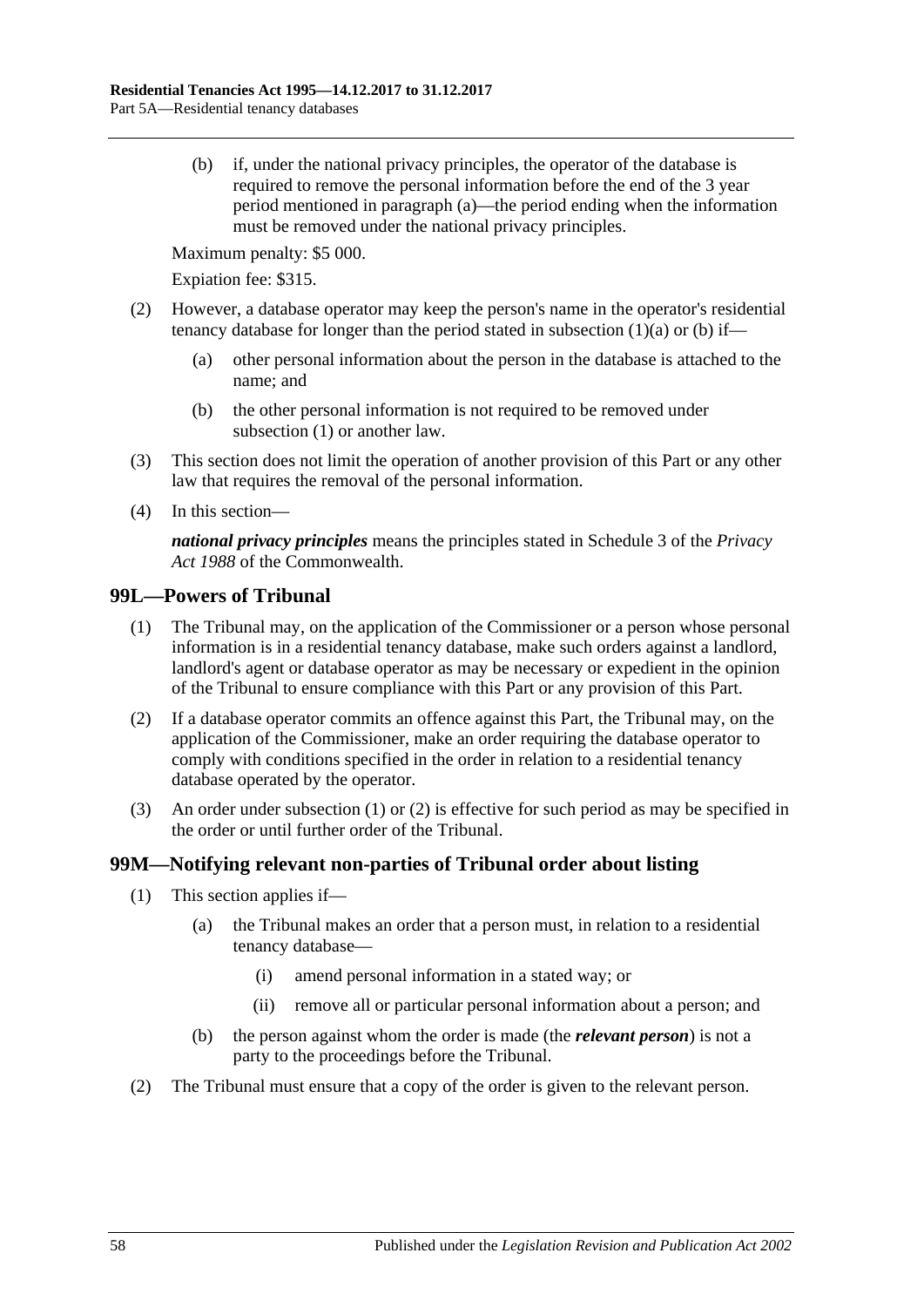# **Part 6—Residential Tenancies Fund**

### **100—Residential Tenancies Fund**

- (1) The fund entitled the *Residential Tenancies Fund* continues in existence.
- (2) The Fund is to be kept and administered by the Commissioner.
- (3) The Fund consists of the amounts received by the Commissioner by way of bonds, and other amounts paid into the Fund under this Act.
- (4) The Fund may be invested as approved by the Minister.
- (5) The Commissioner will make repayments in respect of bonds from the Fund.
- (6) In this section—

*bond* includes a bond within the meaning of [Part 7.](#page-59-0)

### **101—Application of income**

- (1) The income derived from investment of the Fund may be applied—
	- (a) towards the costs of—
		- (i) administering and enforcing this Act and the *[Residential Parks](http://www.legislation.sa.gov.au/index.aspx?action=legref&type=act&legtitle=Residential%20Parks%20Act%202007)  Act [2007](http://www.legislation.sa.gov.au/index.aspx?action=legref&type=act&legtitle=Residential%20Parks%20Act%202007)*; and
		- (ii) the operation of the Tribunal to the extent that the costs are attributable to proceedings under this Act, the *[Residential Parks](http://www.legislation.sa.gov.au/index.aspx?action=legref&type=act&legtitle=Residential%20Parks%20Act%202007)  Act [2007](http://www.legislation.sa.gov.au/index.aspx?action=legref&type=act&legtitle=Residential%20Parks%20Act%202007)* or the *[Retirement Villages Act](http://www.legislation.sa.gov.au/index.aspx?action=legref&type=act&legtitle=Retirement%20Villages%20Act%201987) 1987*; and
	- (b) for the education of landlords, tenants, rooming house proprietors, rooming house residents and park owners and residents of residential parks about their statutory and contractual rights and obligations, and for other educational purposes approved by the Commissioner; and
	- (c) towards the costs of projects directed at providing accommodation, or assistance related to accommodation, for the homeless or other disadvantaged sections of the community; and
	- (d) on research, approved by the Commissioner, into—
		- (i) the availability of rental accommodation within the community; and
		- (ii) areas of social need related to the availability (or non-availability) of rental accommodation or particular kinds of rental accommodation; and
		- (iii) other matters connected with, or arising under, this Act or the *[Residential Parks Act](http://www.legislation.sa.gov.au/index.aspx?action=legref&type=act&legtitle=Residential%20Parks%20Act%202007) 2007*; and
	- (e) for the benefit of landlords, tenants, rooming house proprietors, rooming house residents and park owners and residents of residential parks in other ways approved by the Commissioner; and
	- (f) for any other purposes connected with, or arising under, this Act or the *[Residential Parks Act](http://www.legislation.sa.gov.au/index.aspx?action=legref&type=act&legtitle=Residential%20Parks%20Act%202007) 2007* approved by the Commissioner.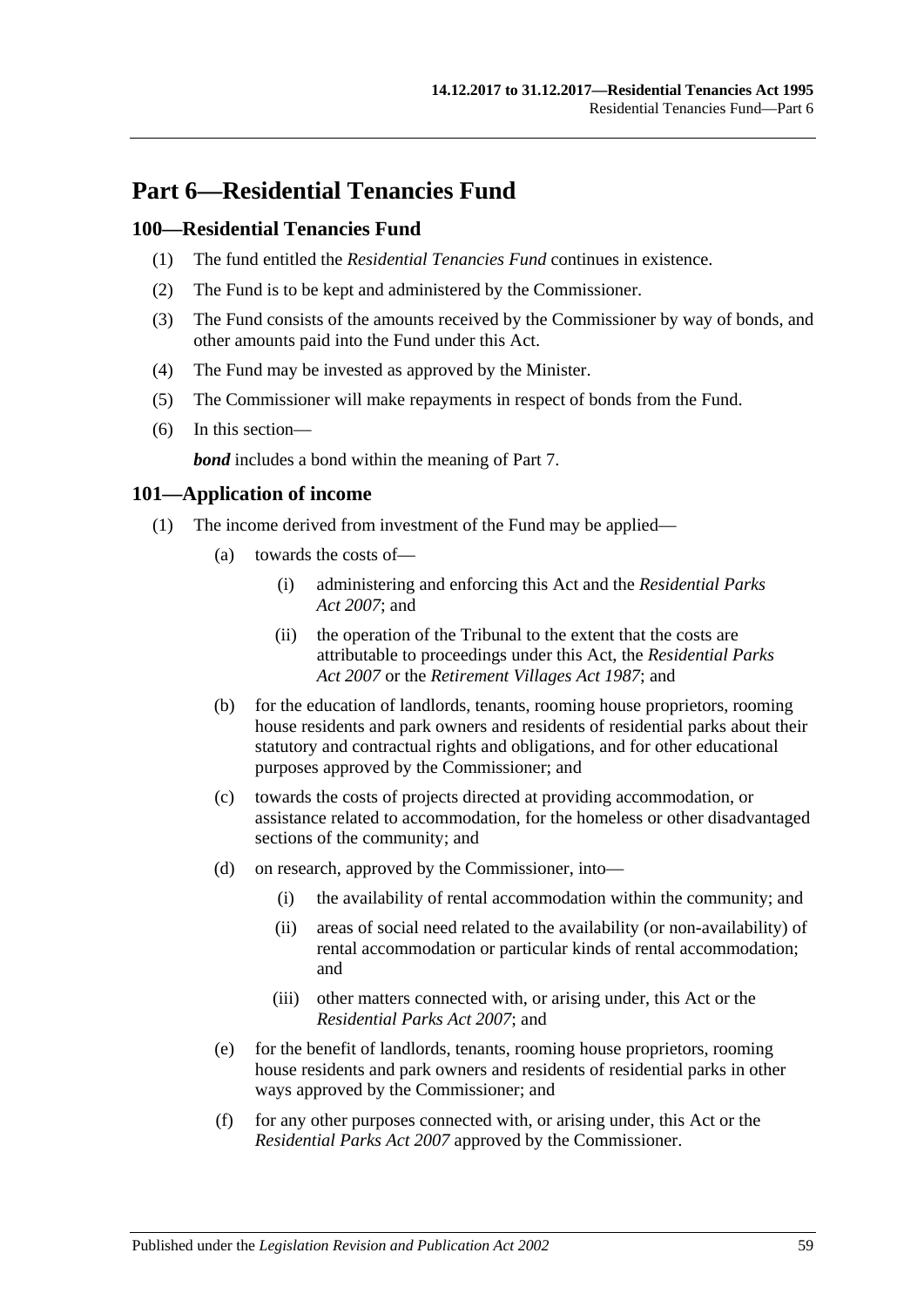(2) In this section, *residential park*, *park owner* and *resident* of a residential park have the same respective meanings as in the *[Residential Parks Act](http://www.legislation.sa.gov.au/index.aspx?action=legref&type=act&legtitle=Residential%20Parks%20Act%202007) 2007*.

### **102—Accounts and audit**

- (1) The Commissioner must keep proper accounts of the receipts and payments from the Fund.
- (2) The Auditor-General may at any time, and must at least once in each year, audit the accounts of the Fund.

# <span id="page-59-0"></span>**Part 7—Rooming houses**

### **Division 1—Interpretation**

#### **103—Interpretation**

In this Part—

*bond* means an amount a resident is required to pay under a rooming house agreement, or an agreement collateral to a rooming house agreement, as security for the performance of obligations under a rooming house agreement;

*house rules*—see [section](#page-60-0) 105A;

*proprietor* means rooming house proprietor;

*rent* means an amount payable under a rooming house agreement for accommodation at the rooming house;

*resident* means a rooming house resident.

### **Division 2—Rooming house agreements**

### **104—Standard terms of rooming house agreements**

A rooming house agreement will be taken to include terms prescribed by regulation as standard terms for rooming house agreements.

#### **105—Copies of written agreements**

- (1) If a proprietor invites or requires a resident to sign a written rooming house agreement, or a document recording its terms, the proprietor must ensure that—
	- (a) the resident receives a copy of the agreement or other document (for the resident to keep), when the resident signs it; and
	- (b) if the agreement or other document has not been signed by the proprietor, a copy of the agreement or other document, as executed by all parties, is delivered to the resident within 14 days after the resident gives the agreement or other document back to the proprietor to complete its execution.

Maximum penalty: \$2 500.

Expiation fee: \$210.

(2) A rooming house agreement is not rendered void or unenforceable by non-compliance with a requirement of this section.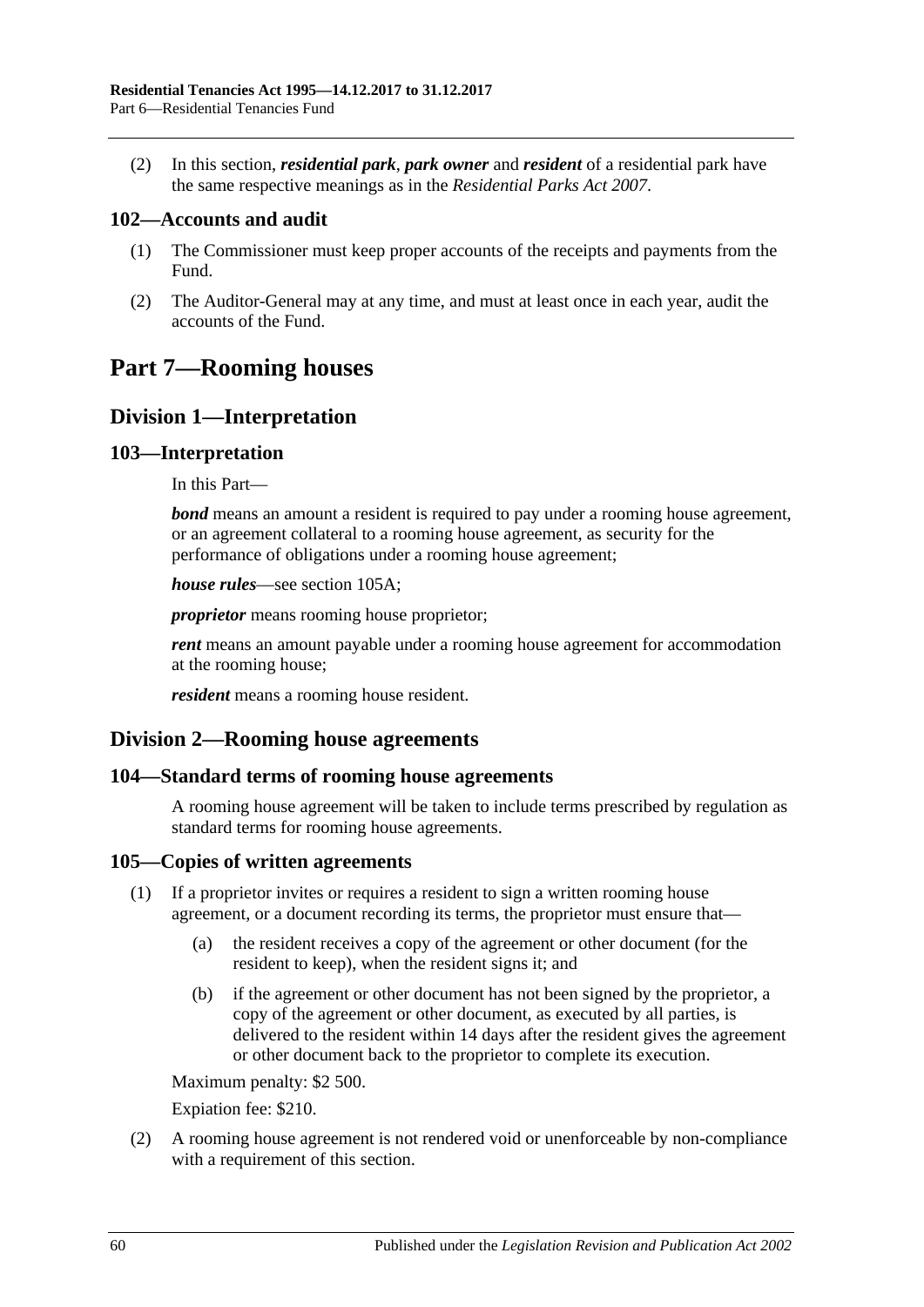# **Division 3—House rules**

### <span id="page-60-0"></span>**105A—House rules**

- (1) A proprietor of a rooming house may make written rules about conduct or behaviour of the residents.
- (2) A house rule will be void to the extent that—
	- (a) it is made for a purpose other than enhancing the health or safety of persons or the safety of property; or
	- (b) it is inconsistent with this Act or any other Act or law.
- (3) The house rules for a rooming house (as from time to time in force under this section) are to be taken to constitute terms of every rooming house agreement relating to the rooming house.
- (4) The *[Subordinate Legislation Act](http://www.legislation.sa.gov.au/index.aspx?action=legref&type=act&legtitle=Subordinate%20Legislation%20Act%201978) 1978* does not apply to house rules.

#### **105B—Amendment of house rules**

- (1) A proprietor may make written amendments to house rules for a rooming house.
- (2) An amendment does not have effect unless each resident of the rooming house has been given 7 days written notice of the amendment.
- (3) In this section—

*amendment* to house rules includes—

- (a) a variation of a house rule; or
- (b) the addition to the house rules of a new rule; or
- (c) the revocation of an existing house rule.

#### **105C—Application to Tribunal if house rules are considered unreasonable**

- (1) An application may be made to the Tribunal by a resident of a rooming house for a declaration that a house rule for the rooming house is unreasonable.
- (2) On an application under this section, the Tribunal may, by order—
	- (a) declare the rule or proposed rule to be reasonable; or
	- (b) declare the rule or proposed rule to be unreasonable and, if the Tribunal considers it appropriate, require the proprietor to amend the rule in a specified manner.
- (3) A house rule is void if the Tribunal makes an order that the rule or proposed rule is unreasonable.
- (4) If a proprietor does not amend a house rule as required by order of the Tribunal, the proprietor is guilty of an offence.

Maximum penalty: \$2 500.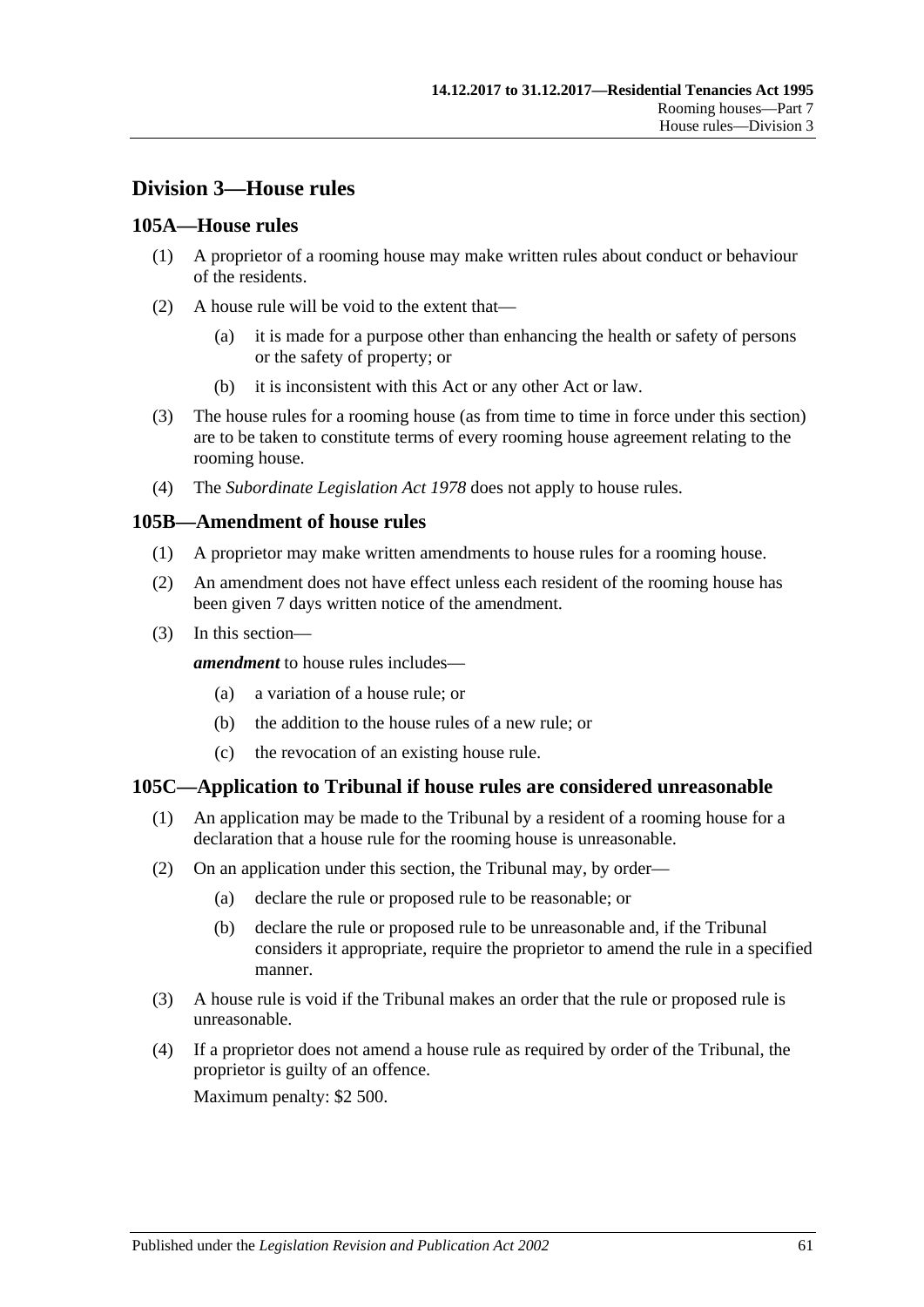### **105D—Availability of house rules**

- (1) A rooming house proprietor must
	- ensure that the house rules (as in force from time to time) are displayed in a prominent place at the rooming house; and
	- (b) at the request of a resident or prospective resident of the rooming house, provide a copy of the house rules (as in force from time to time) to the resident or prospective resident.

Maximum penalty: \$2 500.

Expiation fee: \$210.

(2) However, if the rooming house proprietor has, within the previous 2 months, provided a copy of the house rules to a person, the proprietor need not provide a further copy but, in that case, must make a copy available for inspection by the person.

# **Division 4—Mutual rights and obligations of proprietors and residents**

### **Subdivision 1—Rent and other charges**

### **105E—Permissible consideration and statutory charges**

- (1) A proprietor must not require or receive from a resident or prospective resident a payment, other than rent or a bond (or both), under a rooming house agreement, or as a condition to entering into, renewing or extending a rooming house agreement. Maximum penalty: \$2 500.
- (2) It is a term of a rooming house agreement that the proprietor must bear all statutory charges imposed in respect of the accommodation.
- (3) However, the proprietor may require a resident to make a payment—
	- (a) for rates and charges for water supply; or
	- (b) for the provision of electricity, gas or telephone services at the premises; or
	- (c) for meals or other facilities or services (such as meals, cleaning and laundry of linen) provided by the proprietor,

if the proprietor has, before the facilities or services were made available or provided to the resident, informed the resident in writing of the basis on which charges for those facilities or services would be made.

(4) A proprietor must, before requiring a resident to make a payment for facilities or services, give the resident an itemised account setting out the resident's proportional use of the facilities or services.

Maximum penalty: \$1 250.

### **105F—Rent in advance**

(1) A person must not demand or require another person to pay more than 1 weeks rent under a rooming house agreement before the end of the first week of the period of accommodation under the agreement.

Maximum penalty: \$2 500.

Expiation fee: \$210.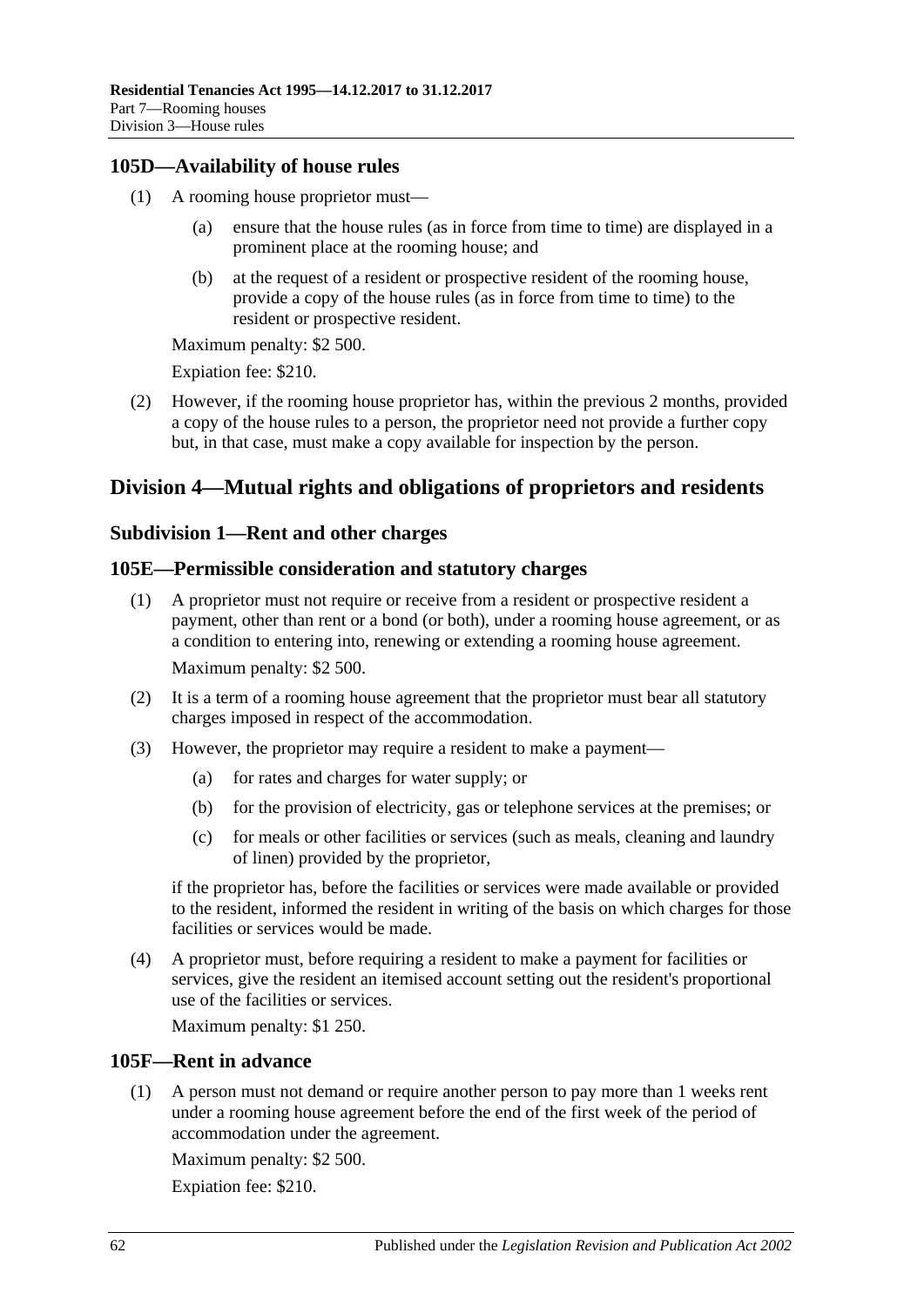(2) If rent has been paid under a rooming house agreement, a person must not require a further payment of rent until the end of the last period for which rent has been paid.

Maximum penalty: \$2 500.

Expiation fee: \$210.

(3) A person must not require another person to give a post-dated cheque or other post-dated negotiable instrument in payment of rent under a rooming house agreement.

Maximum penalty: \$2 500.

Expiation fee: \$210.

### **105G—Duty to provide statement or give receipt for payments**

(1) If a resident makes a payment under a rooming house agreement or an agreement collateral to a rooming house agreement, the proprietor must, at the reasonable request of the resident, give the resident a statement of the relevant information for each payment made during the period specified in the request (and such statement must be given to the resident within 7 days of the making of the request).

Maximum penalty: \$2 500.

Expiation fee: \$210.

(2) If a resident makes a payment under a rooming house agreement or an agreement collateral to a rooming house agreement other than into an ADI account, the person who receives the payment must, within 48 hours after receiving the payment, give the resident a receipt setting out the relevant information in respect of the payment.

Maximum penalty: \$2 500.

Expiation fee: \$210.

(3) In this section—

*relevant information* in respect of a payment means—

- (a) the date on which the payment was received; and
- (b) the name of the person making the payment; and
- (c) the amount paid; and
- (d) the address of the premises to which the payment relates; and
- (e) if the payment is for rent—the period of accommodation to which the payment relates; and
- (f) if the payment is a bond—a statement of that fact; and
- (g) if the payment is for facilities or services (other than accommodation)—a description of the facilities or services and the period to which the payment relates.

### **105H—Payment of rent by electronic transaction**

If a resident pays rent into an ADI account kept by the proprietor or the proprietor's agent, the payment will be taken to have been made when it is credited to the ADI account.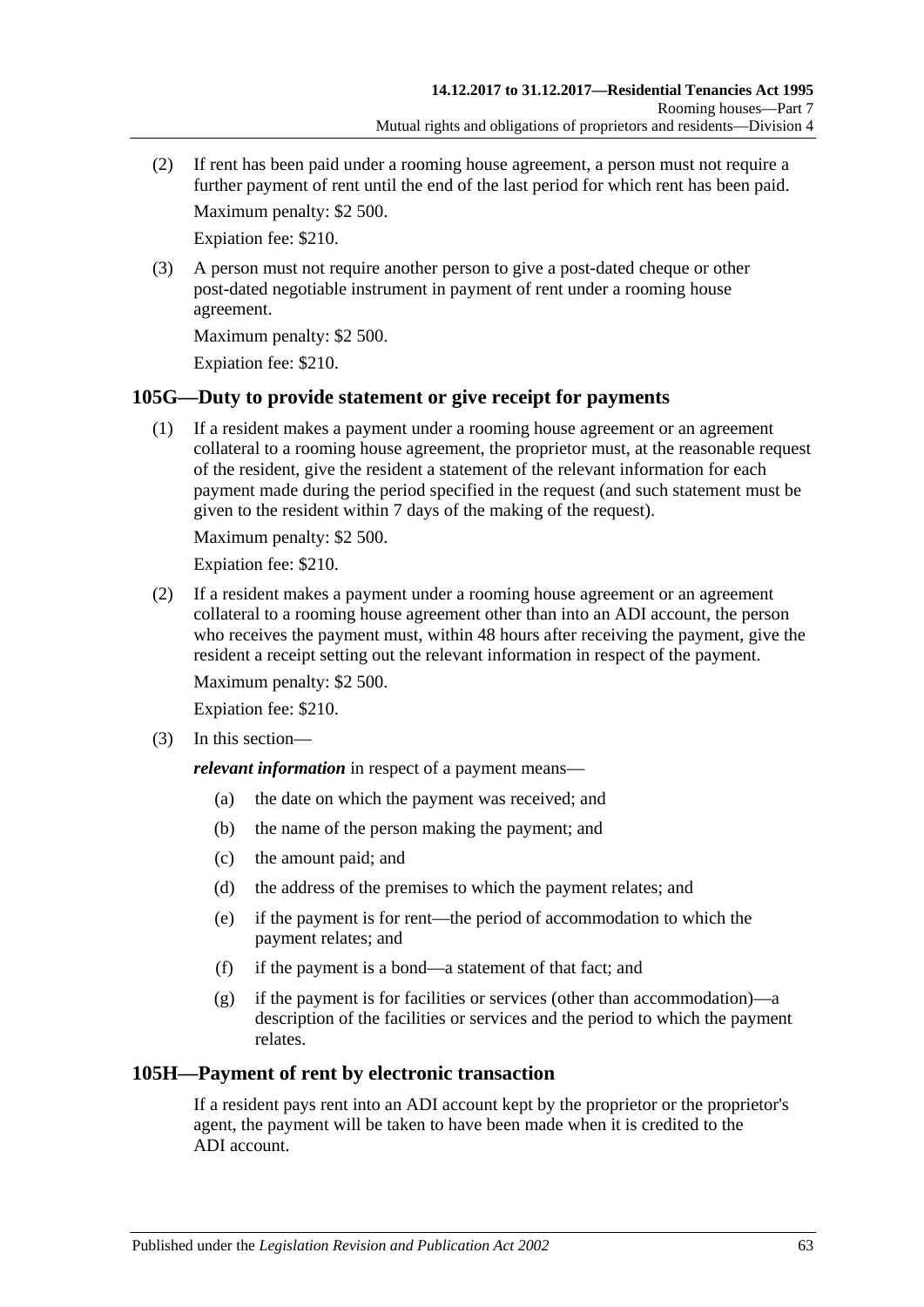### **105I—Rent increases**

- (1) A proprietor may increase the rent payable under a rooming house agreement by giving written notice to the resident specifying the date as from which the increase takes effect.
- (2) However—
	- (a) the right to increase the rent may be excluded or limited by the terms of the rooming house agreement; and
	- (b) if accommodation at the rooming house is to be provided for a fixed term, the rooming house agreement is taken to exclude an increase in rent during the term unless it specifically allows for an increase in rent; and
	- (c) the date fixed for an increase of rent must be at least 6 months after the date of the agreement or, if there has been a previous increase of rent under this section, the last increase and, subject to [subsection](#page-63-0) (3), at least 4 weeks after the notice is given.
- <span id="page-63-0"></span>(3) If a rent control notice that has applied in respect of the rooming house ceases to be in force, the proprietor may, by notice given under this section within 4 weeks after the rent control notice ceases to be in force, increase the rent for accommodation at the rooming house from a date falling at least 14 days after the notice is given.
- (4) If the rent payable under a rooming house agreement is increased under this section, the terms of the agreement are varied accordingly.
- (5) This section does not affect the operation of a provision of a rooming house agreement under which the rent payable under the agreement changes automatically on a basis set out in the agreement.
- (6) For the purposes of this section, a series of rooming house agreements between the same parties and relating to accommodation at the same rooming house is treated as a single rooming house agreement unless at least 6 months have elapsed since rent for accommodation at the rooming house was fixed or last increased.

### **105J—Rent decreases**

- (1) The rent payable under a rooming house agreement may be reduced by mutual agreement between the proprietor and the resident.
- (2) The Tribunal may, on application by a resident, make an order for the reduction of rent payable under the rooming house agreement if satisfied that services or facilities ordinarily provided to the resident under the agreement will not be provided by the proprietor for a period of time.
- (3) A reduction of rent may be made on a temporary basis so that the rent reverts to the level that would have been otherwise applicable at the end of a specified period.
- (4) If the rent payable under a rooming house agreement is reduced under this section, the terms of the agreement are varied accordingly.
- (5) This section does not affect the operation of a provision of a rooming house agreement under which the rent payable under the agreement changes automatically on a basis set out in the agreement.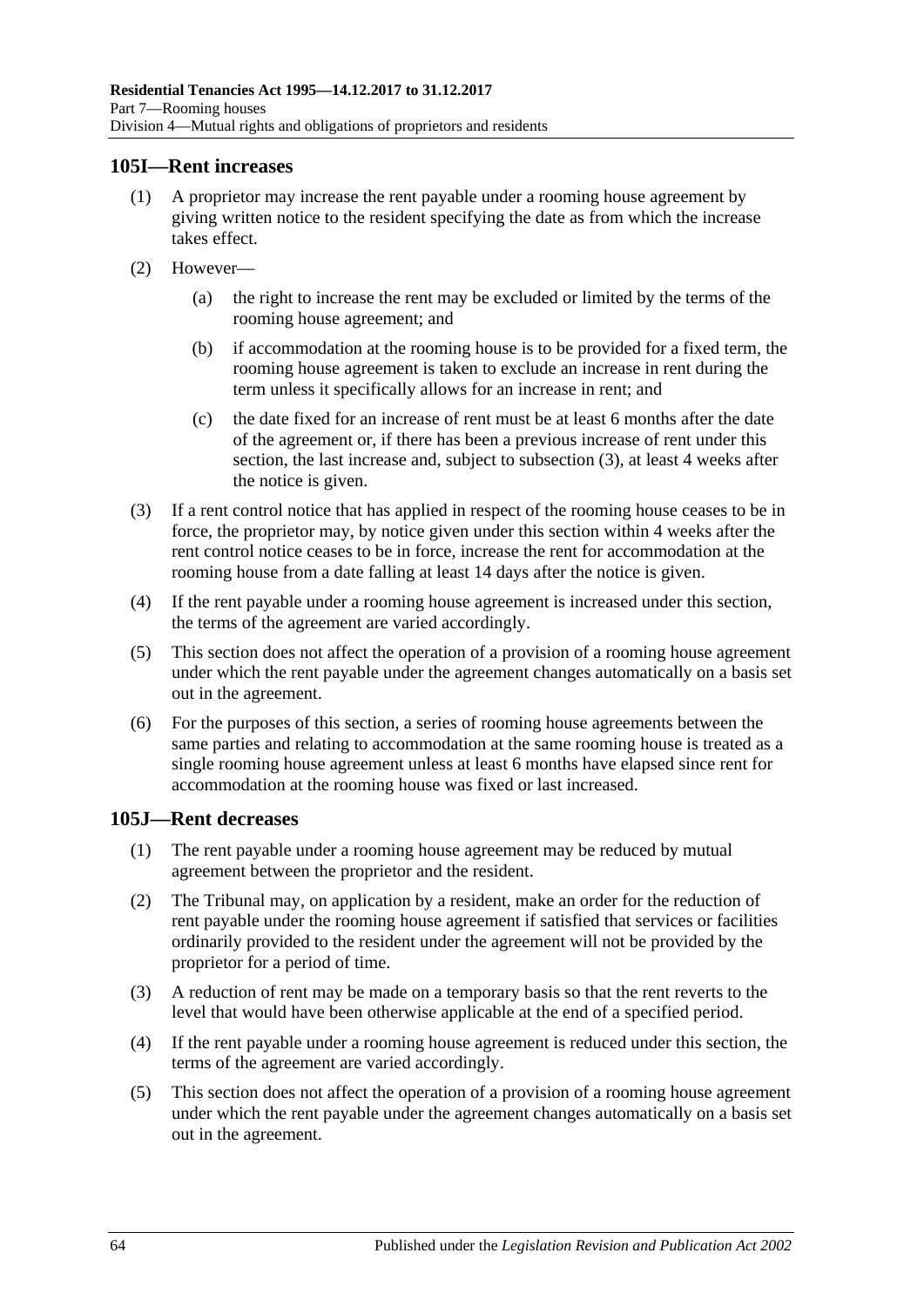(6) For the purposes of this section, a series of rooming house agreements between the same parties and relating to accommodation at the same rooming house is treated as a single rooming house agreement unless at least 6 months have elapsed since rent for accommodation at the rooming house was fixed or last increased.

## **Subdivision 2—Bonds**

### <span id="page-64-1"></span>**105K—Bond**

A person must not—

- (a) require more than 1 bond for the same rooming house agreement; or
- (b) require the payment of a bond exceeding 2 weeks rent under a rooming house agreement.

Maximum penalty: \$2 500.

### **105L—Receipt of bond and transmission to Commissioner**

(1) A person must, within 48 hours after receiving an amount paid by way of a bond, give the person who paid a receipt stating the date payment was received, the name of the person from whom the payment was received, the amount paid, and the address of the rooming house to which the payment relates.

Maximum penalty: \$2 500.

Expiation fee: \$210.

(2) A person who receives an amount by way of a bond must pay the amount of the bond to the Commissioner within the period allowed by regulation.

Maximum penalty: \$5 000.

Expiation fee: \$315.

#### **105M—Repayment of bond**

- (1) An application may be made to the Commissioner for—
	- (a) payment of the whole amount of the bond either to the proprietor or the resident; or
	- (b) payment of a specified amount of the bond to the proprietor and the balance to the resident.
- (2) The application—
	- (a) must be in a form approved by the Commissioner; and
	- (b) may be made jointly by the proprietor and the resident or by either the proprietor or the resident.
- (3) If the application is undisputed, the Commissioner must pay out the amount of the bond as specified in the application.
- <span id="page-64-0"></span>(4) If an application is liable to be disputed, the Commissioner must give the respondent written notice of the application (in a form the Commissioner considers appropriate) and inform the respondent that, if the respondent wants to dispute the application, a written notice of dispute must be lodged with the Commissioner within 10 days after the date the notice is given to the respondent.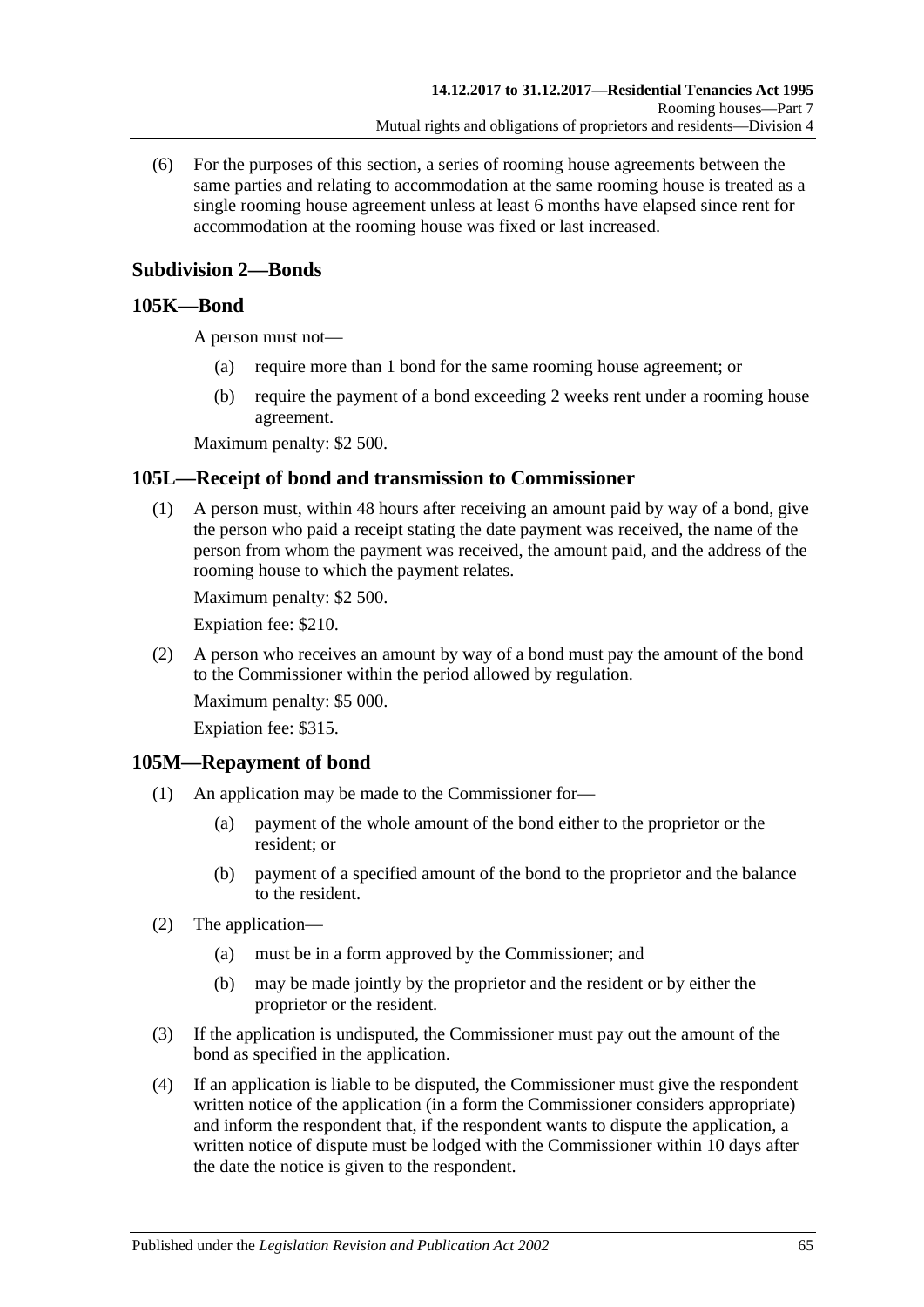- <span id="page-65-0"></span>(5) If the respondent does not give the Commissioner written notice of dispute within 10 days after the day on which the Commissioner's notice under [subsection](#page-64-0) (4) is given to the respondent, the Commissioner may pay out the amount of the bond as proposed in the application.
- (6) However, if the application is made by the proprietor alone more than 12 months after the termination of the rooming house agreement—
	- (a) the Commissioner must refer the application to the Tribunal for determination; and
	- (b) the Tribunal may authorise payment of the amount of the bond as proposed in the application if the Tribunal is satisfied, on the basis of information provided by the proprietor, that the proprietor is entitled to the payment.
- (7) If the Commissioner receives a written notice of dispute before the amount of the bond is paid out under [subsection](#page-65-0) (5), the Commissioner must refer the dispute to the Tribunal for determination.
- <span id="page-65-1"></span>(8) Despite a preceding subsection, if—
	- (a) the bond has been provided or paid on behalf of the resident by a third party prescribed by the regulations, or in circumstances prescribed by the regulations; and
	- (b) the Commissioner is given notice of the third party's interest in accordance with the regulations,

then—

- (c) the third party is entitled to make application to the Commissioner for the payment of the whole, or a specified part, of the bond; and
- $(d)$
- (i) if the application is made with the consent of the proprietor—the Commissioner must pay out the amount of the bond as specified in the application;
- (ii) in any other case—the Commissioner must give the proprietor and, if the resident is still in possession of the premises, the resident, written notice of the application (in a form the Commissioner considers appropriate) and—
	- (A) if the Commissioner does not receive a written notice of dispute from the party or parties to whom the notice of the application was given within 10 days after the date on which the original notice is given—the Commissioner may pay out the amount of the bond as proposed in the application;
	- (B) in any other case—the Commissioner must refer the matter to the Tribunal for determination.
- (9) If a payment is made under [subsection](#page-65-1) (8) and the resident is still in possession of the premises, the proprietor may require the resident to provide a new bond in accordance with [section](#page-64-1) 105K.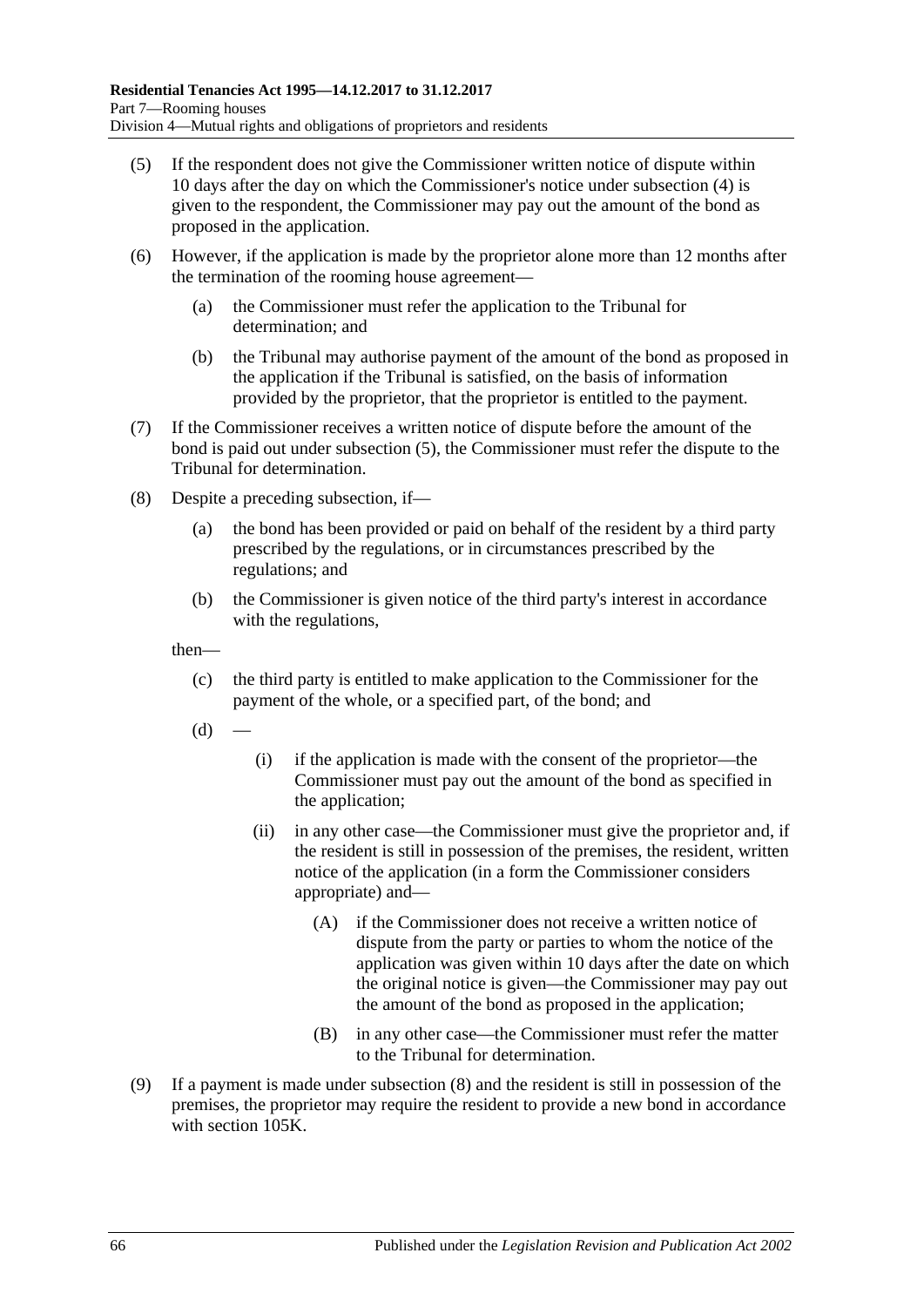<span id="page-66-0"></span> $(10)$  If—

- (a) a bond under a rooming house agreement is provided on behalf of the resident by a third party prescribed by the regulations in circumstances prescribed by the regulations; and
- (b) the proprietor makes application to the Commissioner for the payment of the whole, or a specified part, of the amount payable under the bond,

then—

- (c) if the application is made with the consent of the third party—the Commissioner must pay out the amount as specified in the application;
- (d) in any other case—the Commissioner must give the third party and, if the resident is still in possession of the premises, the resident, written notice of the application (in a form the Commissioner considers appropriate) and—
	- (i) if the Commissioner does not receive a written notice of dispute from the party or parties to whom the notice of the application was given within 10 days after the date on which the original notice is given—the Commissioner may pay out the amount as proposed in the application;
	- (ii) in any other case—the Commissioner must refer the matter to the Tribunal for determination.
- (11) If a payment is made under [subsection](#page-66-0) (10), the third party must reimburse the Fund to the extent of the payment.
- (12) A payment under this section will be made from the Fund.
- (13) For the purposes of this section—
	- (a) an application is undisputed if it is—
		- (i) a joint application by the proprietor and the resident; or
		- (ii) an application by the proprietor that the whole of the amount of the bond be paid to the resident; or
		- (iii) an application by the resident that the whole of the amount of the bond be paid to the proprietor; and
	- (b) an application that does not fall into any of those categories is liable to be disputed; and
	- (c) if the application was made by the proprietor, the resident is the respondent; and
	- (d) if the application was made by the resident, the proprietor is the respondent.

### **Subdivision 3—Other obligations of proprietor**

### <span id="page-66-1"></span>**105N—Use and enjoyment of room and facilities**

- (1) It is a term of a rooming house agreement that the proprietor—
	- (a) will not unreasonably restrict, or interfere with—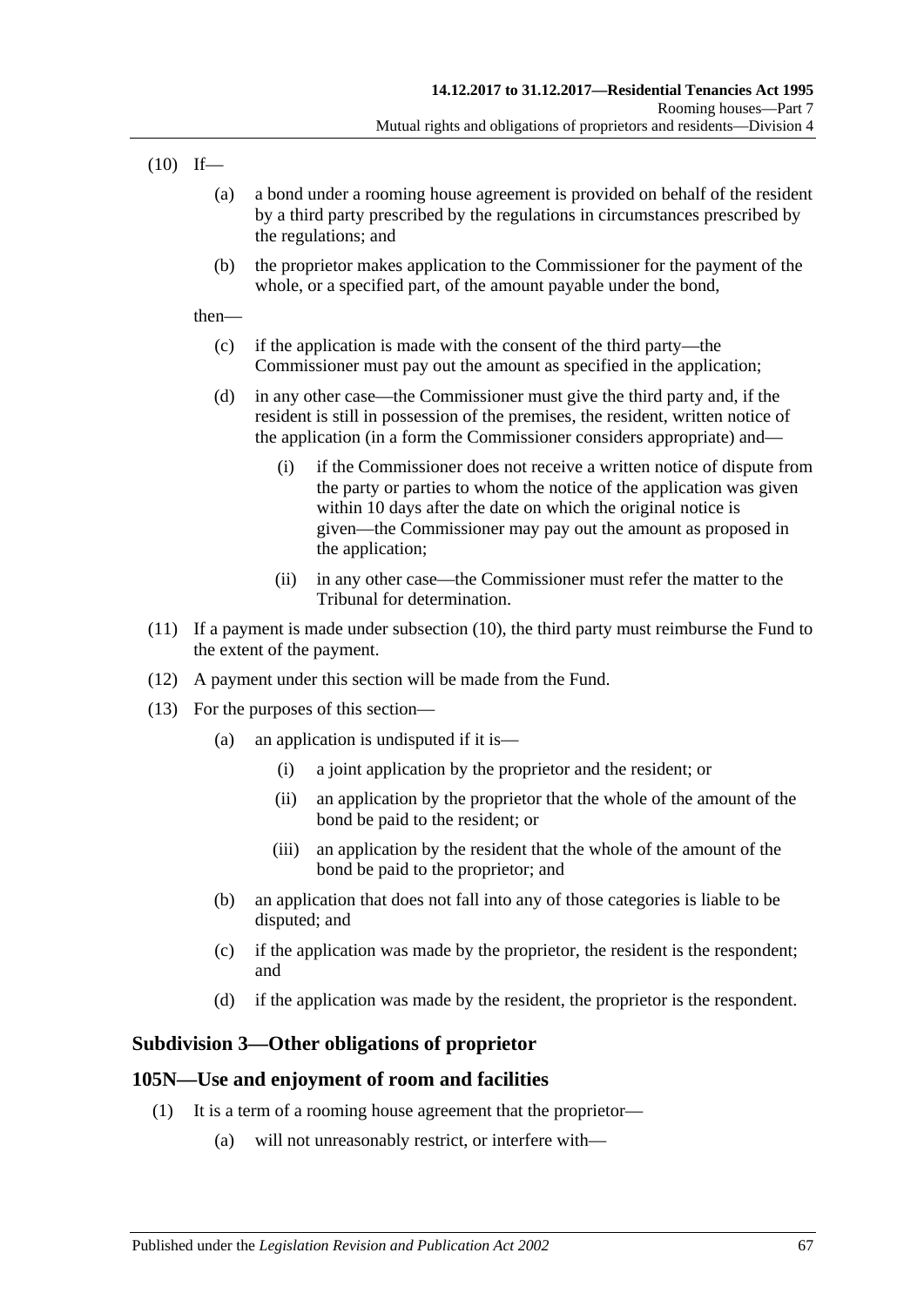- (i) the quiet enjoyment of a room or facilities at the rooming house by the resident; or
- (ii) the reasonable peace, comfort or privacy of the resident in the resident's use of a room or facilities at the rooming house; and
- (b) will ensure that the resident has reasonable access (at all times) to the resident's room, and to the toilet and bathroom facilities; and
- (c) will exercise his or her right of access to the resident's room in a reasonable manner and will not stay in the room longer than is necessary to achieve the purpose of entry without the resident's consent.
- (2) A proprietor who, without reasonable excuse, contravenes a term of an agreement arising under [subsection](#page-66-1) (1) is guilty of an offence. Maximum penalty: \$2 500.

<span id="page-67-0"></span>**105O—Security of premises and personal property**

- (1) It is a term of a rooming house agreement that—
	- (a) the proprietor will take reasonable steps to provide and maintain the locks and other devices that are necessary to ensure each resident of the rooming house may make his or her room reasonably secure; and
	- (b) neither the proprietor nor the resident will alter or remove a lock or security device or add a lock or security device without the consent of the other; and
	- (c) neither the proprietor nor the resident will unreasonably withhold his or her consent to the alteration or removal of a lock or security device by the other; and
	- (d) the proprietor will take reasonable steps to ensure the security of personal property of each resident of the rooming house and, for that purpose, will provide each resident with a cupboard, or other similar facility, capable of being locked so as to enable the resident to keep personal property secure within his or her room.
- (2) A proprietor or resident who, without reasonable excuse, contravenes a term of an agreement arising under [subsection](#page-67-0) (1) is guilty of an offence. Maximum penalty: \$2 500.

### **105P—Obligation to repair and keep room and premises clean**

- (1) It is a term of a rooming house agreement that the proprietor—
	- (a) must ensure that the resident's room and any facilities shared with other residents of the rooming house are in a reasonable state of repair when the resident enters into occupation of the room and must keep them in a reasonable state of repair having regard to their age, character and prospective life; and
	- (b) must ensure that any facilities shared with other residents of the rooming house are kept in a reasonable state of cleanliness; and
	- (c) must comply with statutory requirements affecting the rooming house; and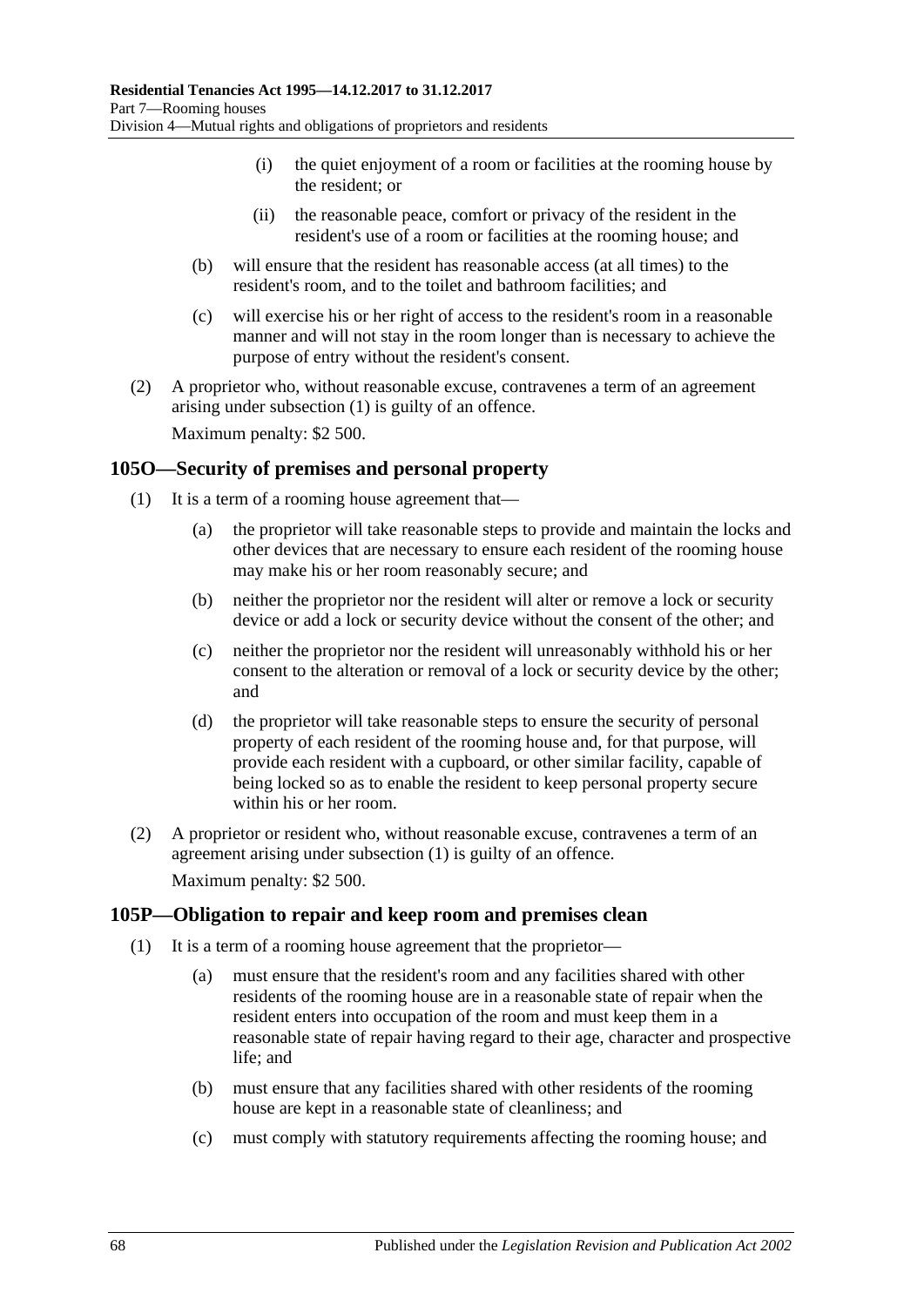- (d) must give the resident not less than 14 days notice of renovations to be carried on at the rooming house; and
- (e) must, if required to carry out repairs to shared bathroom, toilet or laundry facilities, minimise inconvenience or disruption to the resident and, if necessary, provide temporary substitute facilities.
- (2) The obligation to repair applies even though the resident had notice of the state of disrepair before entering into occupation.
- (3) However, the proprietor will not be regarded as being in breach of the obligation to repair unless the proprietor—
	- (a) has notice of the defect requiring repair; and
	- (b) fails to act with reasonable diligence to have the defect repaired.

### **105Q—Sale of rooming house**

- (1) It is a term of a rooming house agreement that—
	- (a) the proprietor will give the resident written notice of the proprietor's intention to sell the rooming house not later than 14 days after the proprietor enters into a sales agency agreement for the sale of the premises; and
	- (b) the rooming house will not be advertised for sale or made available for inspection by prospective purchasers before the day falling 14 days after the resident is notified of the proprietor's intention to sell the rooming house.
- (2) It is a term of a rooming house agreement that, if the rooming house is sold, the proprietor will give the resident written notice of the name of the purchaser and the date from which rent is to be paid to him or her.

### **Subdivision 4—Other obligations of resident**

### **105R—General obligations of resident**

- (1) It is a term of a rooming house agreement that the resident—
	- (a) must not use the rooming house, or cause or permit the rooming house to be used, for an illegal purpose; and
	- (b) must not keep an animal on the rooming house premises without the proprietor's consent; and
	- (c) must keep the resident's room in a condition that does not give rise to a fire or health hazard; and
	- (d) must notify the proprietor of damage to the rooming house or to property provided by the proprietor for use by the resident; and
	- (e) must allow the proprietor reasonable access to the resident's room.
- (2) A resident who intentionally causes serious damage to the rooming house is guilty of an offence.

Maximum penalty: \$2 500.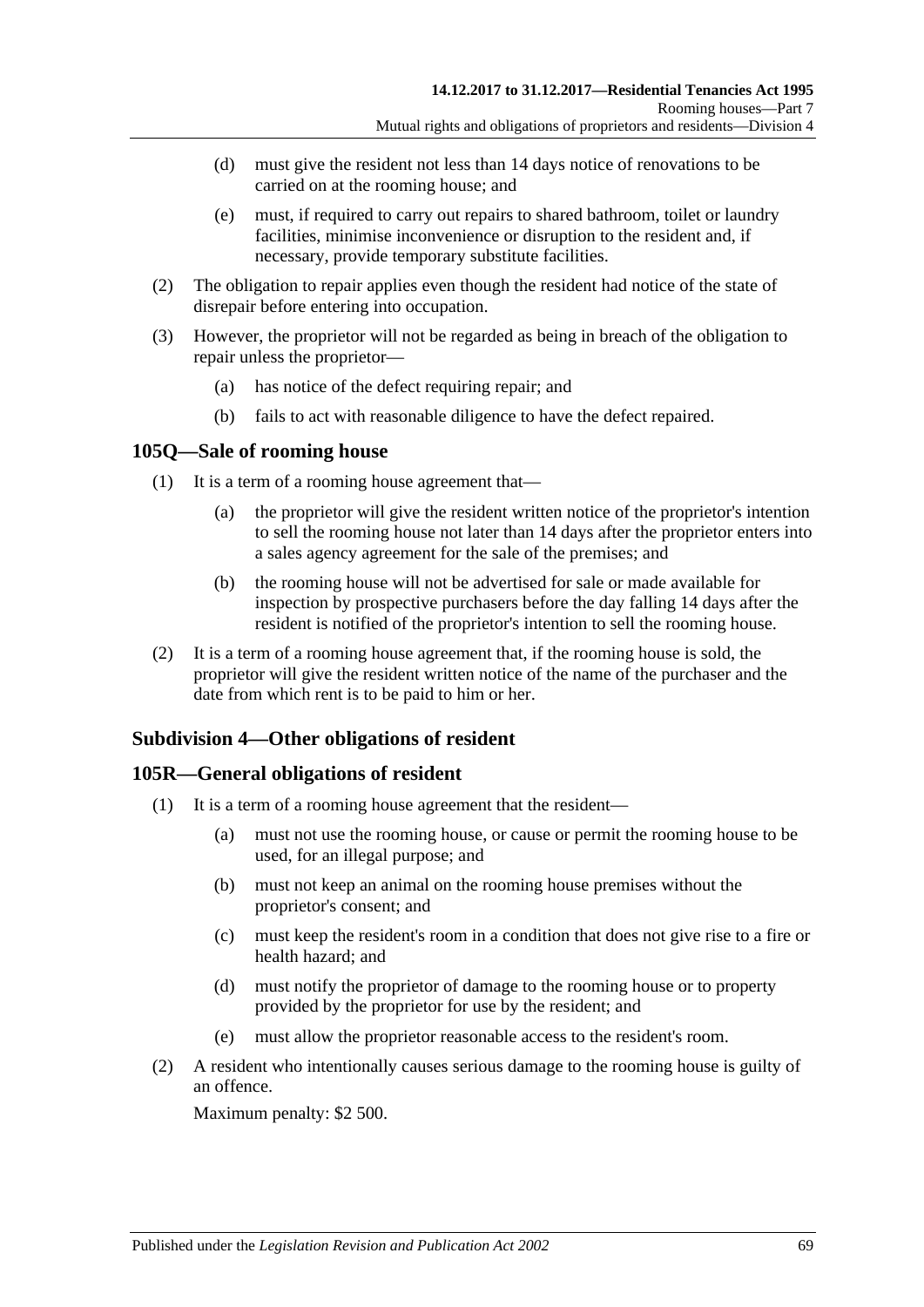### **Subdivision 5—Miscellaneous**

### **105S—Accelerated rent and liquidated damages**

- (1) If a rooming house agreement provides that, on breach by the resident of a term about rent or other term of the agreement, the resident is liable to pay—
	- (a) all or any part of the rent remaining payable under the agreement; or
	- (b) rent of an increased amount; or
	- (c) an amount by way of penalty; or
	- (d) an amount by way of liquidated damages,

the provision is void.

- (2) If a rooming house agreement provides that, on early or punctual payment of rent, the rent will or may be decreased or the resident will or may be granted or paid a rebate, refund or other benefit, the resident is entitled to the reduction, rebate, refund or other benefit in any event.
- (3) If a rooming house agreement contains a provision to which this section applies, the proprietor is guilty of an offence.

Maximum penalty: \$5 000.

Expiation fee: \$315.

### **105T—Goods not to be taken in lieu of amounts owing to proprietor**

A proprietor must not take or dispose of a resident's goods on account of any rent or other amount owing to the proprietor by the resident under the rooming house agreement.

Maximum penalty: \$5 000.

# **Division 5—Termination of rooming house agreement**

### **105U—Termination of rooming house agreement**

- (1) If a resident under a rooming house agreement has abandoned the resident's room, the rooming house agreement is terminated.
- (2) A resident will be taken to have abandoned the resident's room if—
	- (a) the Tribunal has made a declaration under [section](#page-72-0) 105V that the resident abandoned the room; or
	- $(b)$
- (i) the rent payable under the agreement has remained unpaid in breach of the agreement for not less than 7 days; and
- (ii) the proprietor—
	- (A) has made reasonable efforts to contact the resident without success; or
	- (B) has been advised by the resident that the room is abandoned.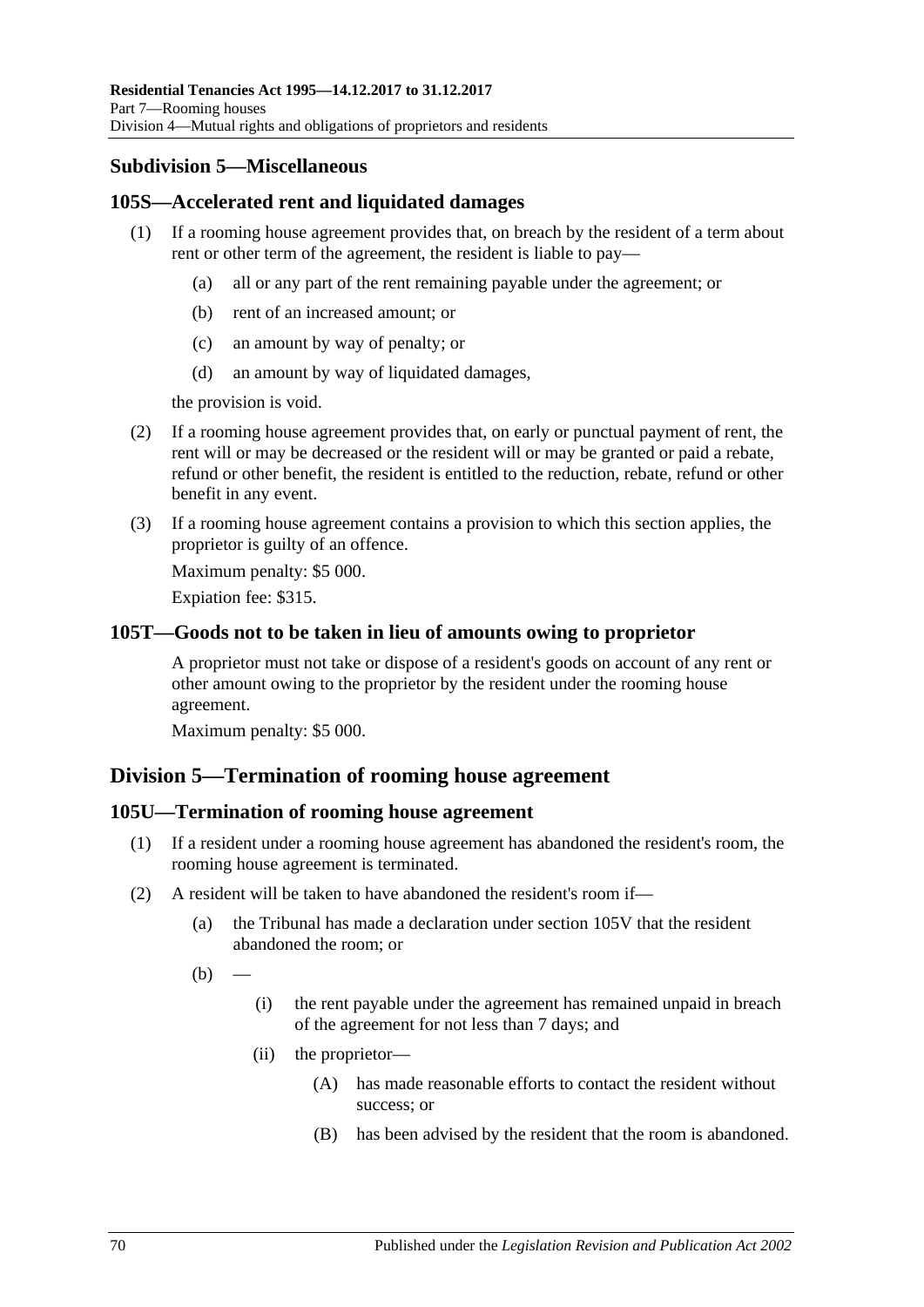- (3) If rent remains outstanding for at least 2 rental periods or 2 weeks (whichever is the lesser), the proprietor may give the resident a written notice informing the resident that if the amount owing is not paid within a specified period (which must be a period of at least 2 clear days) from the date the notice is given then—
	- (a) the rooming house agreement is terminated at the end of the specified period by force of the notice; and
	- (b) the resident must vacate the premises at the end of the specified period.
- (4) If a resident, or a person who has entered the rooming house at the resident's invitation, causes serious damage to the rooming house, creates a danger to a person or property in the rooming house, or seriously interrupts the privacy, peace, comfort or quiet enjoyment of another resident, the proprietor may give the resident a written notice informing the resident that—
	- (a) the rooming house agreement is terminated by force of the notice immediately or on a specified day; and
	- (b) the resident must vacate the premises immediately or on or before the specified day (as the case requires).
- (5) If a resident breaches a term of the rooming house agreement (otherwise than as referred to in a preceding subsection), the proprietor may give the resident a written notice informing the resident that—
	- (a) the rooming house agreement is terminated by force of the notice on a specified day (which must be at least 7 clear days after the day the notice is given); and
	- (b) the resident must vacate the premises on or before the specified day.
- <span id="page-70-0"></span>(6) A proprietor may terminate a rooming house agreement providing for accommodation on a periodic basis without specifying a ground for termination by giving the resident at least 4 weeks written notice of termination.
- <span id="page-70-1"></span>(6a) Despite [subsection](#page-70-0) (6), if a rooming house has, within the preceding 6 months, been the subject of an inspection by an authorised officer within the meaning of the *[Housing Improvement Act](http://www.legislation.sa.gov.au/index.aspx?action=legref&type=act&legtitle=Housing%20Improvement%20Act%202016) 2016* in connection with the administration or enforcement of that Act, the proprietor may only terminate a rooming house agreement by notice under that subsection if the notice is given on 1 or more grounds prescribed by regulation for the purposes of this subsection and the Tribunal authorises the giving of the notice.
- (6b) [Subsection](#page-70-1) (6a) does not apply if a notice to vacate applies in respect of the premises.
- (7) A resident under a rooming house agreement providing for accommodation on a periodic basis may terminate the agreement without specifying a ground for termination by giving the proprietor at least 1 days notice of termination.
- (8) A notice under this section must be in the form approved by the Commissioner.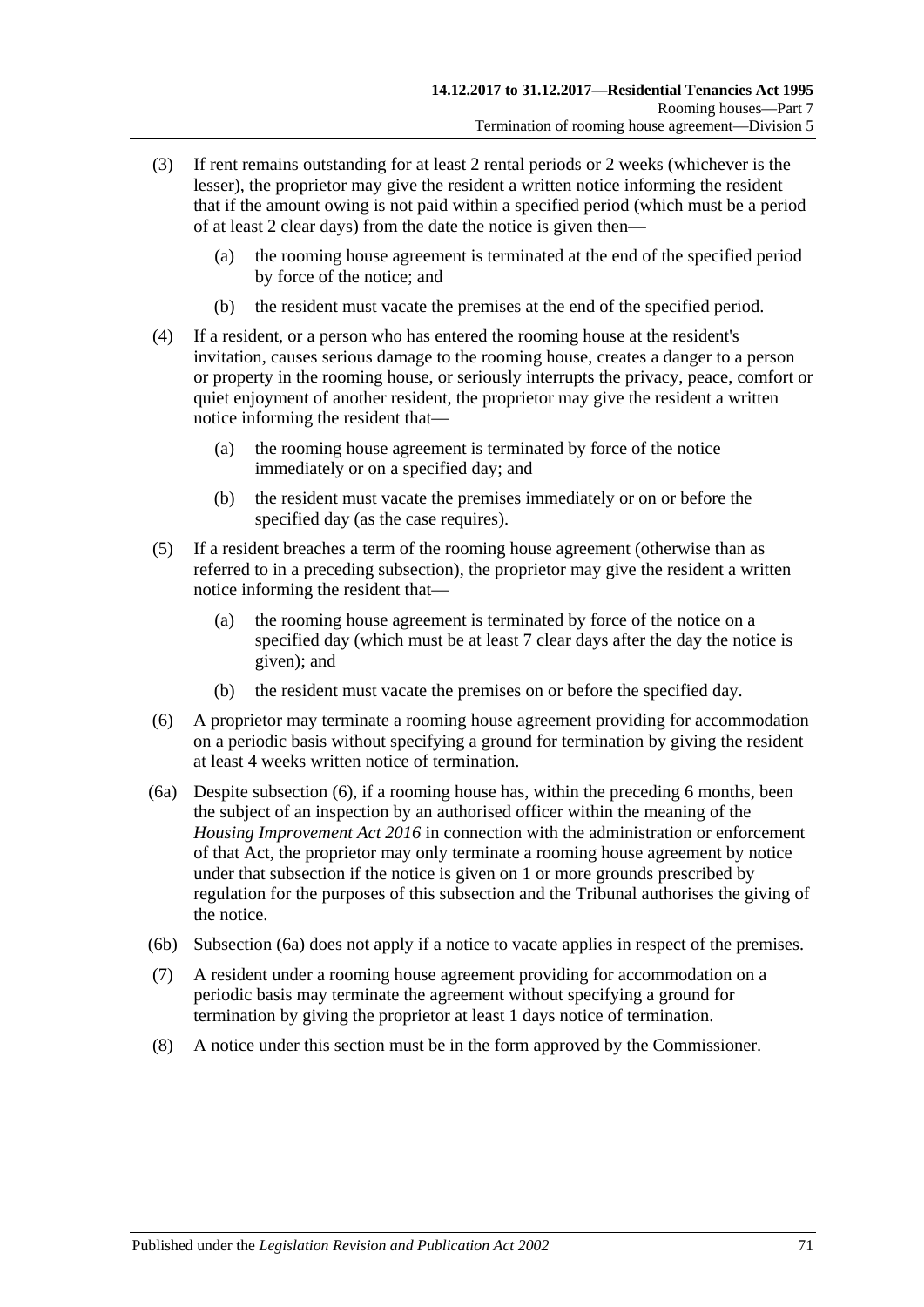### <span id="page-71-0"></span>**105UA—Termination based on abuse of rooming house resident**

- <span id="page-71-2"></span>(1) The Tribunal may, on application by a resident, terminate a rooming house agreement from a date specified in the Tribunal's order if satisfied—
	- (a) that an intervention order is in force against a person who resides in the same rooming house as the applicant (whether or not under the same rooming house agreement as the applicant) for the protection of—
		- (i) the applicant; or
		- (ii) a domestic associate of the applicant who normally or regularly resides in the rooming house; or
	- (b) that a person who resides in the same rooming house as the applicant (whether or not under the same rooming house agreement as the applicant) has committed domestic abuse against—
		- (i) the applicant; or
		- (ii) a domestic associate of the applicant who normally or regularly resides in the rooming house.
- <span id="page-71-3"></span>(2) For the purposes of an application under this section, the applicant, the proprietor and any other resident under the rooming house agreement are parties to proceedings concerning the tenancy dispute.
- <span id="page-71-1"></span>(3) If the Tribunal makes an order under [subsection](#page-71-0) (1)—
	- (a) the Tribunal may, subject to this section, also make an order requiring the proprietor to enter into a new rooming house agreement with the applicant or another resident under the terminated rooming house agreement (or both) for the remainder of the term of the agreement; and
	- (b) the new rooming house agreement must be on the same terms and conditions as the terminated rooming house agreement, subject to any changes determined by the Tribunal.
- (4) The Tribunal must not make an order under [subsection](#page-71-1) (3) requiring the proprietor to enter into a new rooming house agreement with a resident under the terminated rooming house agreement who is
	- (a) the person referred to in [subsection](#page-71-2)  $(1)(a)$  against whom an intervention order is in force; or
	- (b) the person referred to in [subsection](#page-71-3)  $(1)(b)$  whom the Tribunal is satisfied has committed domestic abuse against an applicant or a domestic associate of the applicant who normally or regularly resides in the rooming house,

if the proprietor indicates, as part of proceedings before the Tribunal, that the proprietor considers it would be unreasonable for such an order to be made.

(5) The Tribunal must, before making an order under [subsection](#page-71-1) (3) requiring a proprietor to enter into a new rooming house agreement, be satisfied that the resident or residents under the new rooming house agreement could reasonably be expected to comply with the obligations under the new agreement.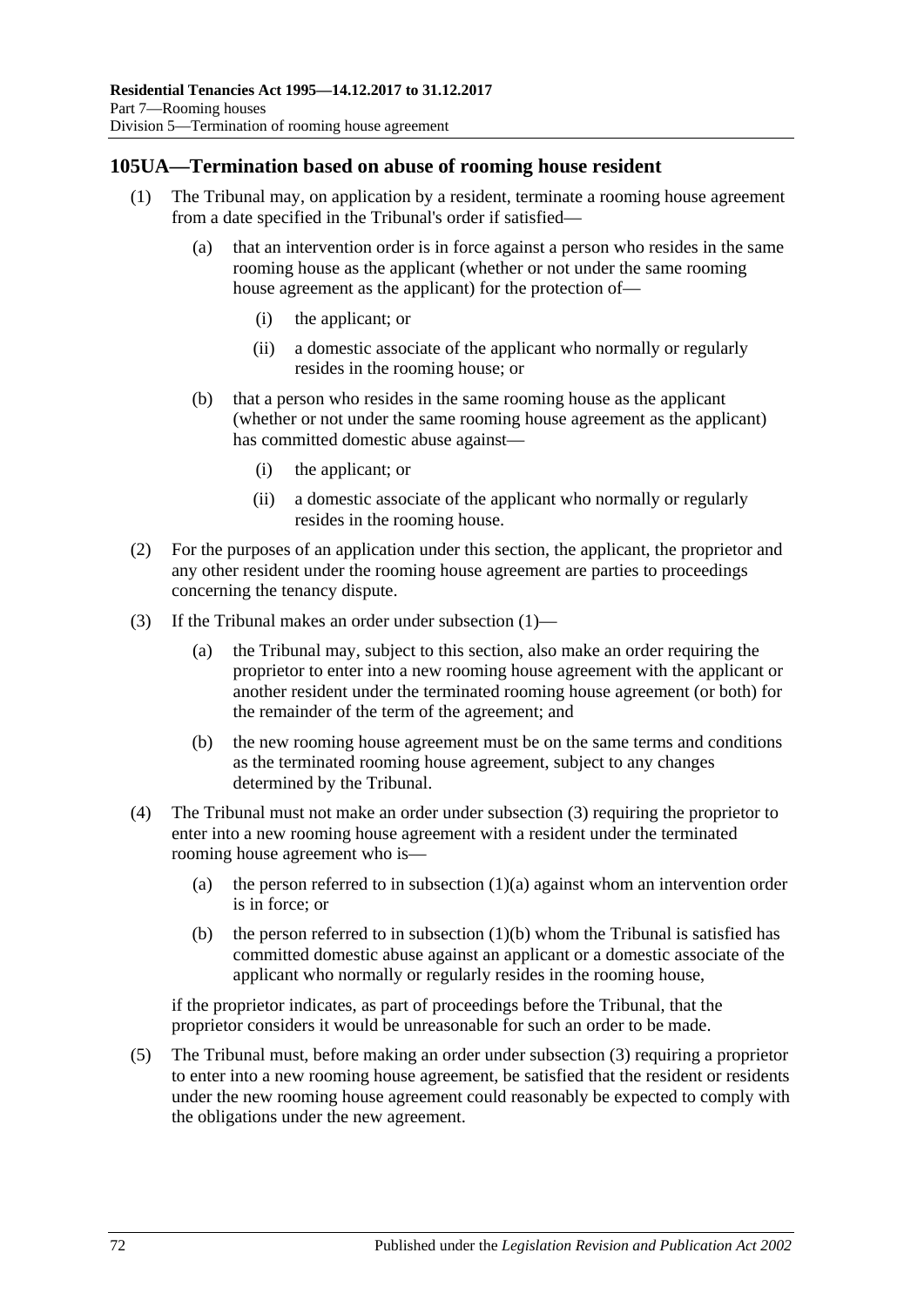- (6) If a party to proceedings on an application under this section objects to an application for the making of an order under [subsection](#page-71-0) (1) or [\(3\),](#page-71-1) the Tribunal must not make the order unless satisfied that the hardship likely to be suffered by the applicant or a domestic associate of the applicant who normally or regularly resides in the rooming house would, if the order were not made, be greater than any hardship likely to be suffered by the objector as a consequence of the making of the order.
- <span id="page-72-1"></span><span id="page-72-0"></span>(7) In considering an application under this section, the Tribunal must have regard to such of the following orders and proceedings (if any) as are relevant to the application:
	- (a) an order, injunction, undertaking, plan, recognisance or other form of obligation imposed or agreement made under the *Family Law Act 1975* of the Commonwealth;
	- (b) an order made under the *[Children's Protection Act](http://www.legislation.sa.gov.au/index.aspx?action=legref&type=act&legtitle=Childrens%20Protection%20Act%201993) 1993*;
	- (c) an order made under the *[Intervention Orders \(Prevention of Abuse\) Act](http://www.legislation.sa.gov.au/index.aspx?action=legref&type=act&legtitle=Intervention%20Orders%20(Prevention%20of%20Abuse)%20Act%202009) 2009*;
	- (d) a pending application for an order referred to in [paragraph](#page-72-0) (a), [\(b\)](#page-72-1) or [\(c\);](#page-72-2)
	- (e) any other relevant legal proceedings.
- <span id="page-72-3"></span><span id="page-72-2"></span>(8) If a rooming house agreement is terminated under this section because of an intervention order in force against a resident under the agreement, or because a resident under the agreement has committed domestic abuse, the Tribunal may order the resident to make a payment of compensation to the proprietor for loss and inconvenience resulting, or likely to result, from the termination of the agreement or from an order under [subsection](#page-71-1) (3).
- <span id="page-72-4"></span>(9) If the Tribunal finds, in relation to a rooming house agreement that is terminated under this section, that 1 or more, but not all, of the residents under the agreement are responsible for damage to the rooming house or property provided by the proprietor, the Tribunal may determine that the responsible resident or residents are liable (to the exclusion of other residents under the agreement) for making any payment of compensation ordered under section [110\(1\)\(c\).](#page-76-0)
- <span id="page-72-5"></span>(10) If 1 or more, but not all, of the residents under a rooming house agreement are liable under [subsection](#page-72-3) (8) or [\(9\)](#page-72-4) for making a payment of compensation, the following provisions apply:
	- (a) the Tribunal may give a direction under section  $110(1)(i)$  that the bond (if any) be paid to the proprietor and any resident who is not liable for making the payment in such proportions as the Tribunal thinks fit;
	- (b) a direction under [paragraph](#page-72-5) (a) may not operate to limit the amount of bond payable to a proprietor under section [110\(1\)\(i\).](#page-76-1)

#### **105V—Abandoned room**

- (1) The Tribunal may, on application by a proprietor, declare that a resident abandoned the resident's room on a day stated in the declaration.
- (2) The resident is taken to have abandoned the room on the day stated in a declaration under this section.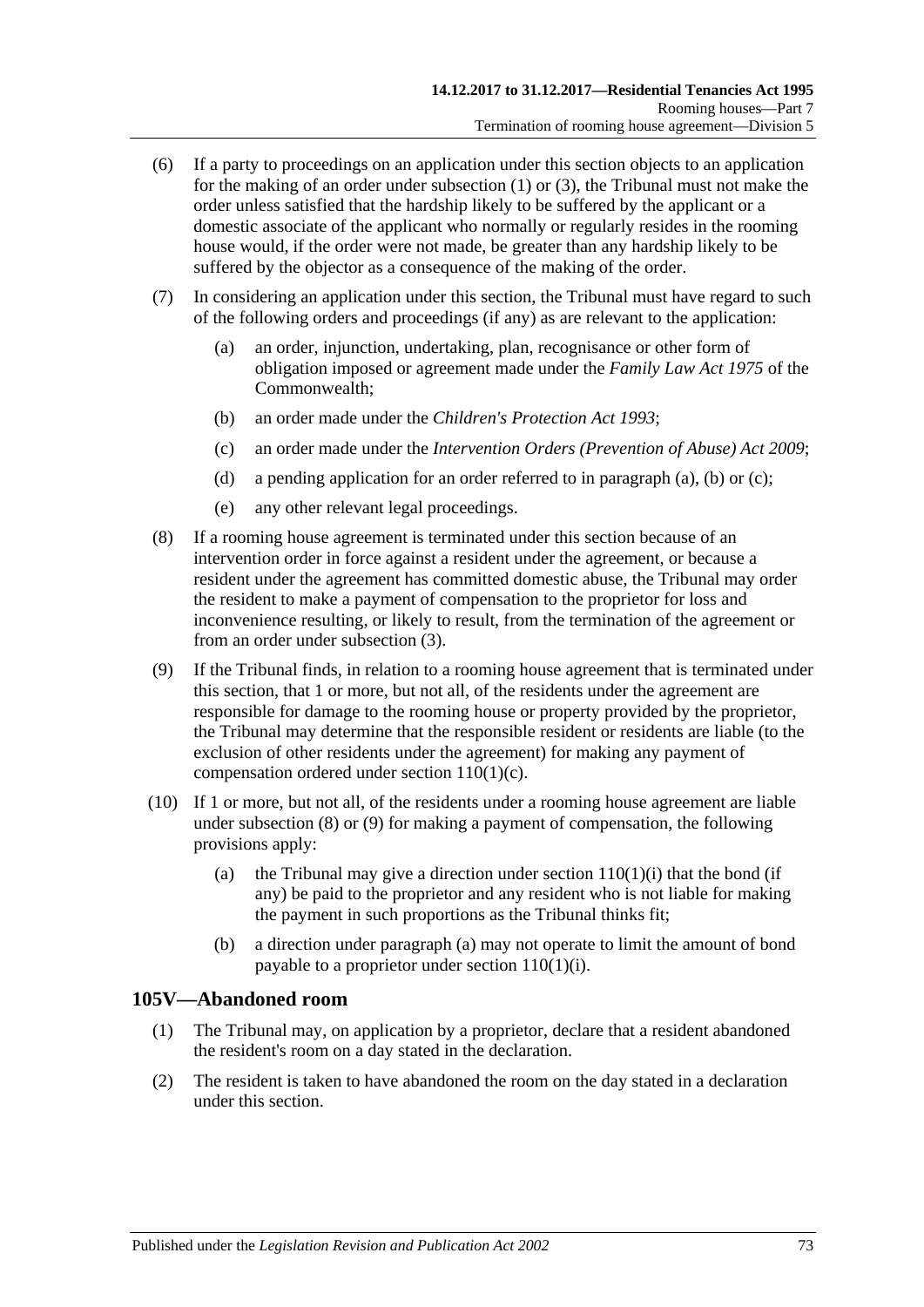- (3) If a resident under a rooming house agreement for the provision of accommodation for a period of 6 months or more has abandoned the resident's room, the proprietor is entitled to compensation for any loss (including loss of rent) caused by the abandonment.
- (4) However, the proprietor must take reasonable steps to mitigate any loss and is not entitled to compensation for loss that could have been avoided by those steps.
- (5) The Tribunal may, on application by the proprietor, order the resident to pay to the proprietor compensation to which the proprietor is entitled under this section.

#### <span id="page-73-2"></span>**105W—Abandoned property**

- (1) If property is left on the premises by a resident after the resident vacates the resident's room—
	- (a) the proprietor may, at any time after recovering possession of the room, remove from the premises and destroy or dispose of property consisting of perishable goods; and
	- (b) in the case of any other property (other than personal documents), the proprietor—
		- (i) must, as soon as practicable, make reasonable attempts to notify the resident that the property has been found on the premises; and
		- (ii) must take reasonable steps to keep the property safe for at least 14 days after possession of the room is recovered; and
		- (iii) may destroy or dispose of the property after taking steps to keep it safe for the period referred to in [subparagraph](#page-73-0) (ii).
- <span id="page-73-1"></span><span id="page-73-0"></span>(2) If personal documents are left on the premises by a resident after the resident vacates the resident's room, the proprietor—
	- (a) must, as soon as practicable, make reasonable attempts to notify the resident that the documents have been found on the premises; and
	- (b) must take reasonable steps to keep the documents safe for at least 14 days after possession of the room is recovered; and
	- (c) may destroy or dispose of the documents if they are not reclaimed by the resident within the 14 day period referred to in [paragraph](#page-73-1) (b).
- (3) For the purposes of this section, a person who is entitled to possession of the property may reclaim it by paying to the proprietor the reasonable costs incurred by the proprietor as a result of the property being left on the premises.
- (4) A proprietor may not deal with property left on premises by a resident after termination of a rooming house agreement otherwise than in accordance with this section.

Maximum penalty: \$2 500.

(5) Nothing in this section affects any obligation a proprietor may have in relation to property left on the premises under another Act or law.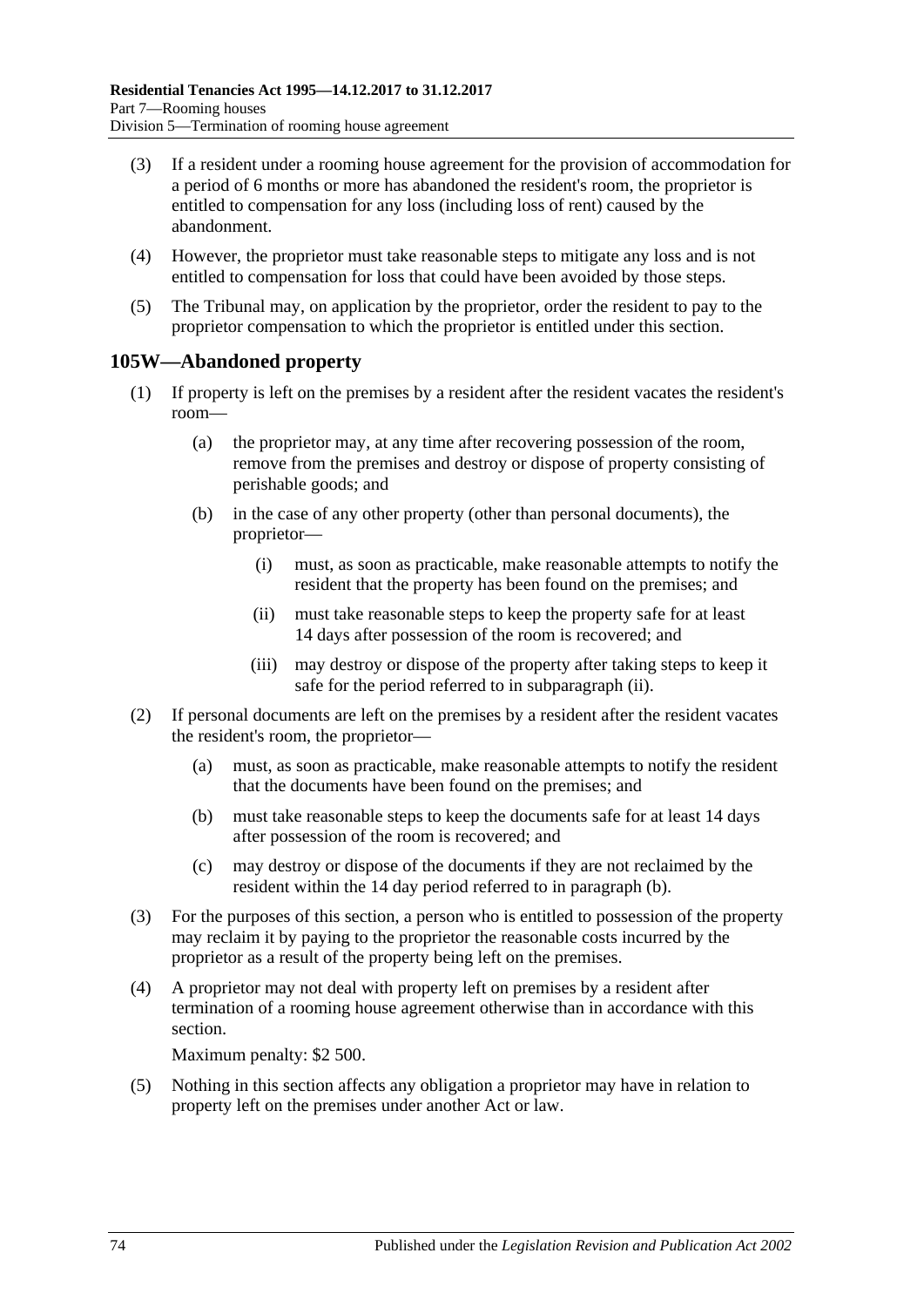# **Part 8—Dispute resolution**

### **Division 1—Conciliation**

#### **Subdivision 1—Definitions for this Division**

#### **106—Definitions**

In this Division—

*conciliation* of a dispute includes preliminary assistance in dispute resolution such as the giving of advice to ensure that—

- (a) the parties to the dispute are fully aware of their rights and obligations; and
- (b) there is full and open communication between the parties about the dispute;

*conciliation conference* means a conference called by the Commissioner under section [107\(4\).](#page-74-0)

#### **Subdivision 2—Conciliation of dispute by Commissioner**

#### <span id="page-74-1"></span>**107—Conciliation of dispute by Commissioner**

- (1) If a party to a tenancy dispute applies to the Commissioner for conciliation of the dispute, the Commissioner may conciliate the dispute.
- (2) A fee prescribed by regulation is payable on an application under [subsection](#page-74-1) (1).
- (3) The Registrar or a Deputy Registrar may refer an application made to the Tribunal to the Commissioner for conciliation.
- <span id="page-74-0"></span>(4) The Commissioner may call a conference of the parties to the dispute for the purpose of attempting to resolve the dispute by agreement.
- (5) The Commissioner must notify the parties of the time and place fixed for the conference.
- (6) If conciliation of a dispute is terminated because it appears to the Commissioner that it is unlikely that an agreed settlement can be reached within a reasonable time or for any other reason, the Commissioner must refer the matter to the Registrar or a Deputy Registrar for the listing of the matter before the Tribunal.

#### **Subdivision 4—Duties and procedure**

#### **108A—Functions of Commissioner in conciliation of dispute**

The Commissioner has the following functions in the conciliation of a tenancy dispute under this Division:

- (a) to seek to identify the issues in dispute and to narrow the range of the dispute;
- (b) to encourage the settlement of the dispute by facilitating, and helping to conduct, negotiations between the parties to the dispute;
- (c) to promote the open exchange of information relevant to the dispute by the parties;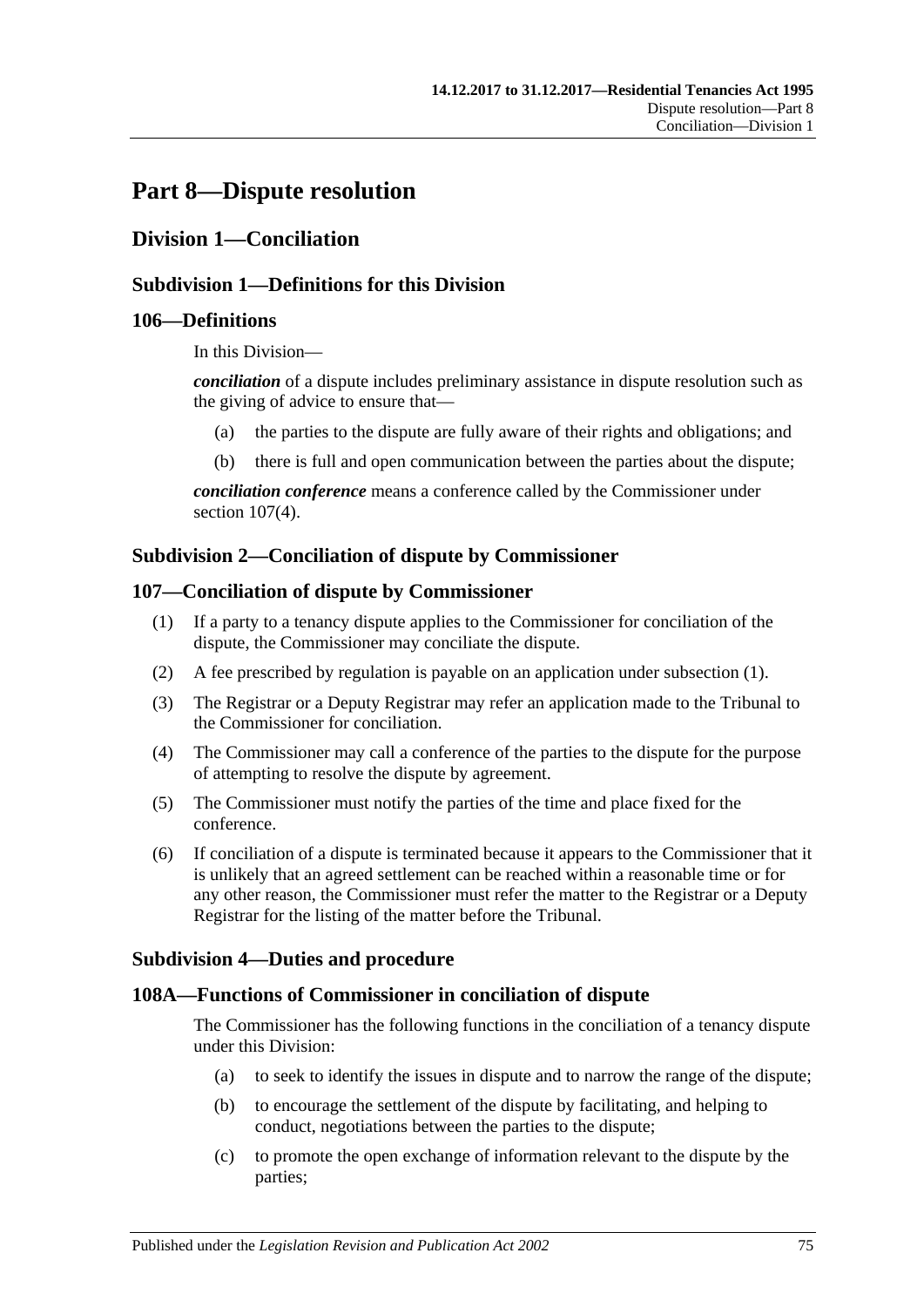- (d) to provide to the parties information about the operation of this Act relevant to a settlement of the dispute;
- (e) to help in the settlement of the dispute in any other appropriate way.

#### **108B—Procedure**

- (1) A conciliation conference may, at the discretion of the Commissioner, be adjourned from time to time.
- (2) Unless the Commissioner decides otherwise, the conference will be held in private and the Commissioner may exclude from the conference any person apart from the parties and their representatives.
- (3) The Commissioner (if not legally qualified) may refer a question of law arising at the conference to a member of the Tribunal who is legally qualified for determination.
- (4) A party must, if required by the Commissioner, disclose to the other party details of the party's case and of the evidence available to the party in support of that case.
- (5) The Commissioner or a party may terminate a conciliation at any time.
- (6) A settlement to which a party or representative of a party agrees at a conciliation conference is binding on the party provided that it is not inconsistent with this Act.
- (7) The settlement must be put into writing and signed by or for the parties and a copy of the signed settlement must be provided to the Tribunal.
- (8) The Tribunal may make a determination or order to give effect to the settlement.
- (10) The Commissioner has the same protection and immunity as a member of the Tribunal under the *[South Australian Civil and Administrative Tribunal Act](http://www.legislation.sa.gov.au/index.aspx?action=legref&type=act&legtitle=South%20Australian%20Civil%20and%20Administrative%20Tribunal%20Act%202013) 2013*.

#### **108C—Restriction on evidence**

Evidence of anything said or done in the course of conciliation of a tenancy dispute under this Division is inadmissible in proceedings before the Tribunal except by consent of all parties to the proceedings.

### **Division 2—Intervention**

#### **109—Power to intervene**

- (1) The Commissioner may intervene in proceedings before the Tribunal or a court concerning a tenancy dispute.
- (2) If the Commissioner intervenes in proceedings the Commissioner becomes a party to the proceedings and has all the rights (including rights of appeal) of a party to the proceedings.

### **Division 3—Powers of the Tribunal**

#### **110—Powers of Tribunal**

- (1) The Tribunal may, on application by a party to a tenancy dispute—
	- (a) restrain an action in breach of this Act, a residential tenancy agreement, a rooming house agreement, or an agreement collateral to a residential tenancy agreement or a rooming house agreement; or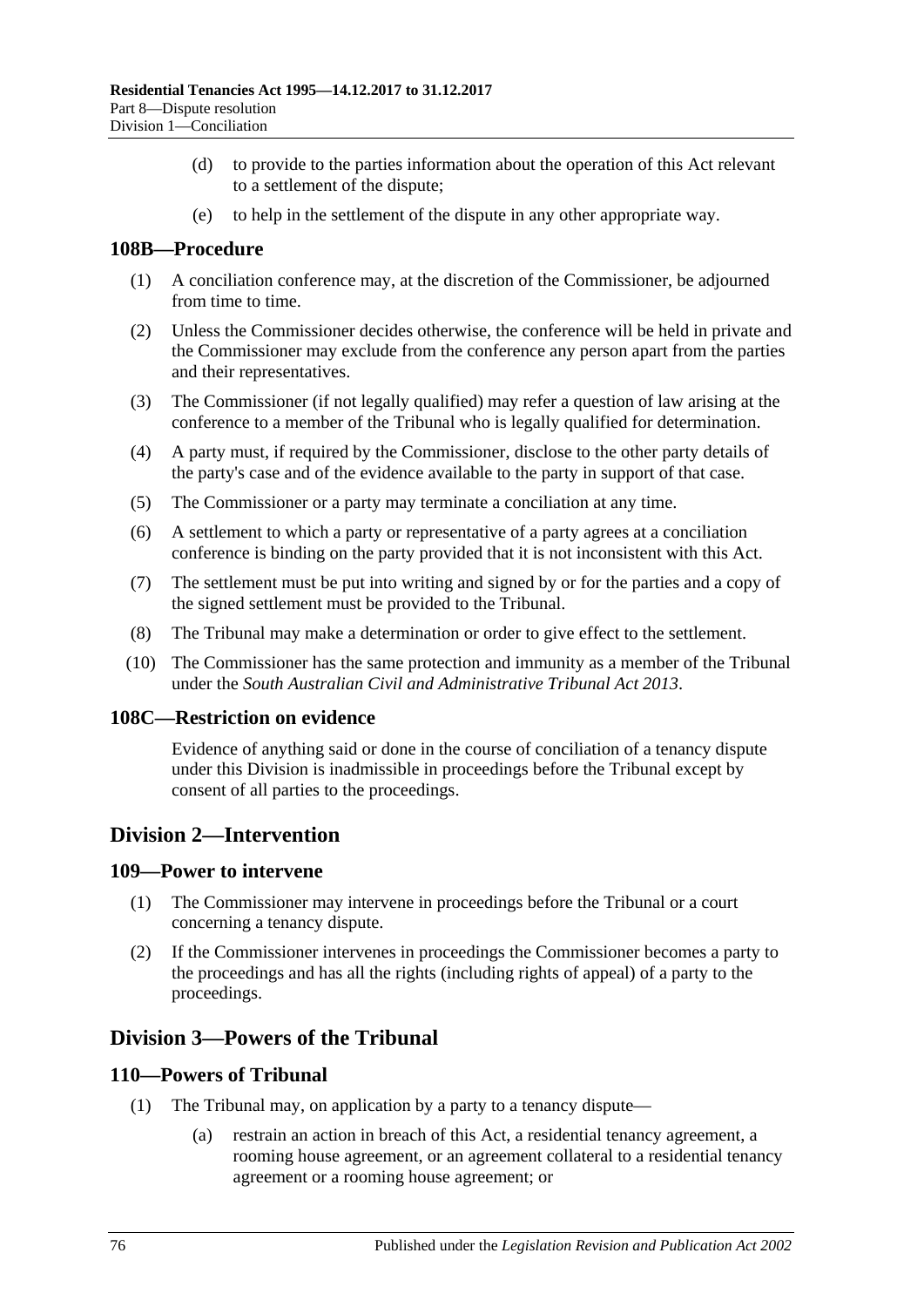- (b) require a person to comply with an obligation under this Act, a residential tenancy agreement, a rooming house agreement or an agreement collateral to a residential tenancy agreement or a rooming house agreement; or
- <span id="page-76-0"></span>(c) order a person to make a payment (which may include compensation) under this Act, a residential tenancy agreement, a rooming house agreement or a collateral agreement or for breach of this Act, a residential tenancy agreement, a rooming house agreement, or a collateral agreement; or
- (d) relieve a party to a residential tenancy agreement, a rooming house agreement or a collateral agreement from the obligation to comply with a provision of the agreement; or
- (e) terminate a residential tenancy or rooming house agreement or declare that a residential tenancy or rooming house agreement has, or has not, been validly terminated; or
- (f) reinstate rights under a residential tenancy agreement or rooming house agreement that have been forfeited or have otherwise terminated; or
- (g) require payment of rent into the Fund until conditions stipulated by the Tribunal have been complied with; or
- (h) require that rent paid into the Fund be paid out and applied as directed by the Tribunal; or
- <span id="page-76-1"></span>(i) require that a bond (including a bond under [Part 7\)](#page-59-0) paid into the Fund be paid out and applied as directed by the Tribunal; or
- (j) require a tenant or a rooming house resident to give up the possession of premises to the landlord or rooming house proprietor; or
- (k) make orders to give effect to rights and liabilities arising from the assignment of a residential tenancy agreement; or
- (l) exercise any other power conferred on the Tribunal under this Act; or
- (m) do anything else necessary or desirable to resolve a tenancy dispute.
- (2) The Tribunal does not have jurisdiction to award compensation for damages arising from personal injury.

#### **111—Conditional and alternative orders**

- (1) The Tribunal may make orders on conditions the Tribunal considers appropriate.
- (2) The Tribunal may make orders in the alternative so that a particular order takes effect, or does not take effect, according to whether stipulated conditions are complied with.

#### **112—Restraining orders**

(1) If the Tribunal is satisfied, on application by a landlord, that there is a risk that the tenant or a person permitted on the premises by the tenant may cause serious damage to property or personal injury, the Tribunal may make an order (a *restraining order*) restraining the tenant and other persons on the premises from engaging in conduct of a kind described in the order.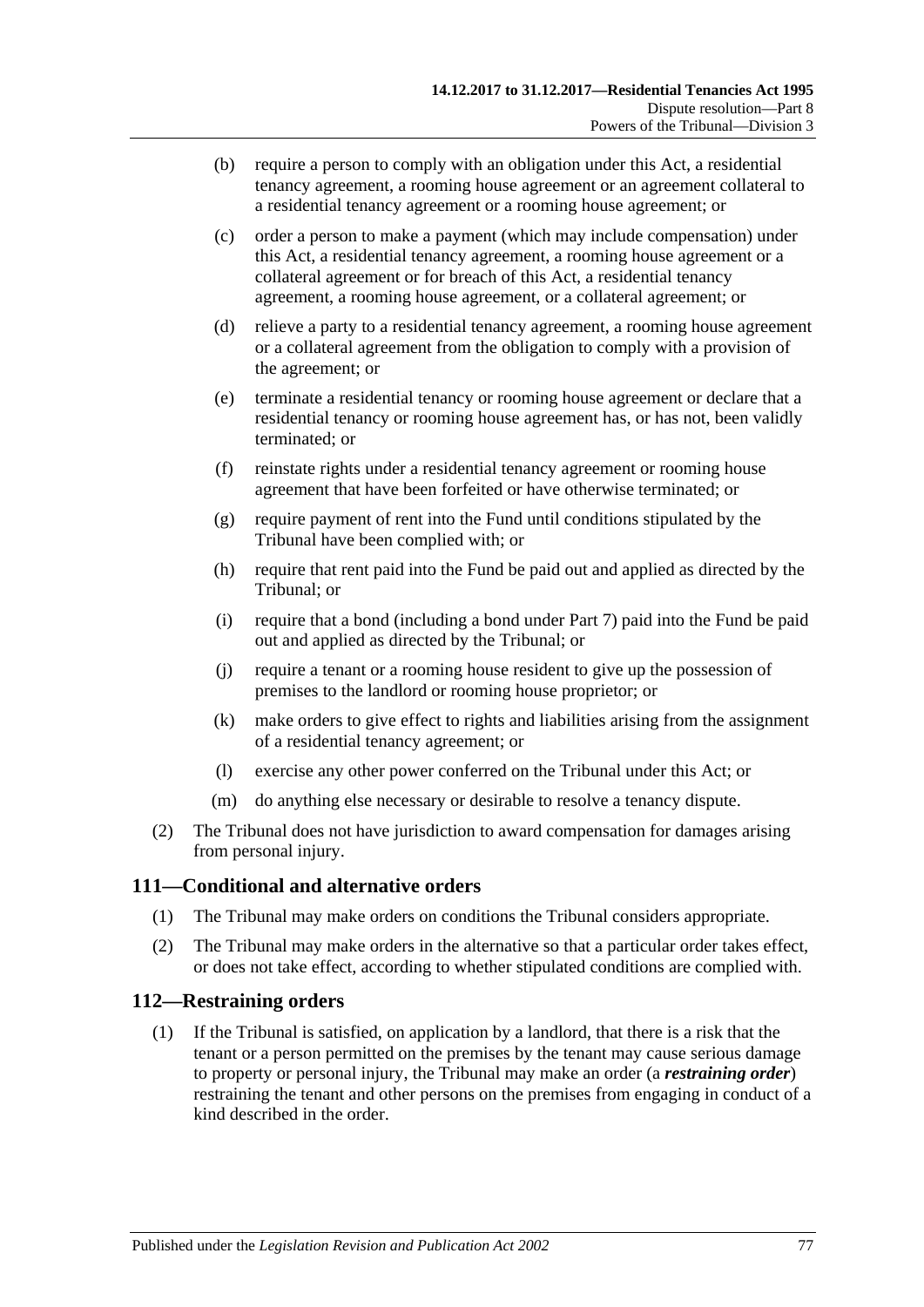- (1a) If the Tribunal is satisfied, on application by a tenant, that there is a risk that a co-tenant or a person permitted on the premises by a co-tenant may—
	- (a) cause serious damage to property; or
	- (b) cause personal injury; or
	- (c) if the co-tenant is a domestic associate or former domestic associate of the tenant—commit an act of domestic abuse,

the Tribunal may make a restraining order restraining the co-tenant and other persons on the premises from engaging in conduct of a kind described in the order.

- <span id="page-77-1"></span><span id="page-77-0"></span>(1b) In considering an application under subsection (1a), the Tribunal must have regard to such of the following orders and proceedings (if any) as are relevant to the application:
	- (a) an order, injunction, undertaking, plan, recognisance or other form of obligation imposed or agreement made under the *Family Law Act 1975* of the Commonwealth;
	- (b) an order made under the *[Children's Protection Act](http://www.legislation.sa.gov.au/index.aspx?action=legref&type=act&legtitle=Childrens%20Protection%20Act%201993) 1993*;
	- (c) an order made under the *[Intervention Orders \(Prevention of Abuse\) Act](http://www.legislation.sa.gov.au/index.aspx?action=legref&type=act&legtitle=Intervention%20Orders%20(Prevention%20of%20Abuse)%20Act%202009) 2009*;
	- (d) a pending application for an order referred to in [paragraph](#page-77-0) (a), [\(b\)](#page-77-1) or [\(c\);](#page-77-2)
	- (e) any other relevant legal proceedings.
- <span id="page-77-2"></span>(2) An application for a restraining order may be made without notice to the persons against whom the order is sought but, if the order is made without giving them a reasonable opportunity to respond to the allegations against them, the Tribunal must allow them a reasonable opportunity to satisfy it that the order should not continue in operation.
- (3) A person must not contravene a restraining order. Maximum penalty: Imprisonment for 1 year.

### **Division 4—Representation**

#### **113—Representation**

- (1) A party to a tenancy dispute may only be represented in proceedings before the Tribunal (including a conference or mediation under sections 50 and 51 respectively of the *[South Australian Civil and Administrative Tribunal Act](http://www.legislation.sa.gov.au/index.aspx?action=legref&type=act&legtitle=South%20Australian%20Civil%20and%20Administrative%20Tribunal%20Act%202013) 2013*), or at a conciliation conference under this Act, as allowed by this section.
- (2) A party to a tenancy dispute may be represented by a lawyer if—
	- (a) all parties to the proceedings agree to the representation and the Tribunal is satisfied that it will not unfairly disadvantage a party who does not have a professional representative; or
	- (b) the Tribunal is satisfied that the party is unable to present the party's case properly without assistance; or
	- (c) another party to the dispute is a lawyer, or is represented by a professional representative; or
	- (d) the Commissioner has intervened in, or is a party to, the proceedings.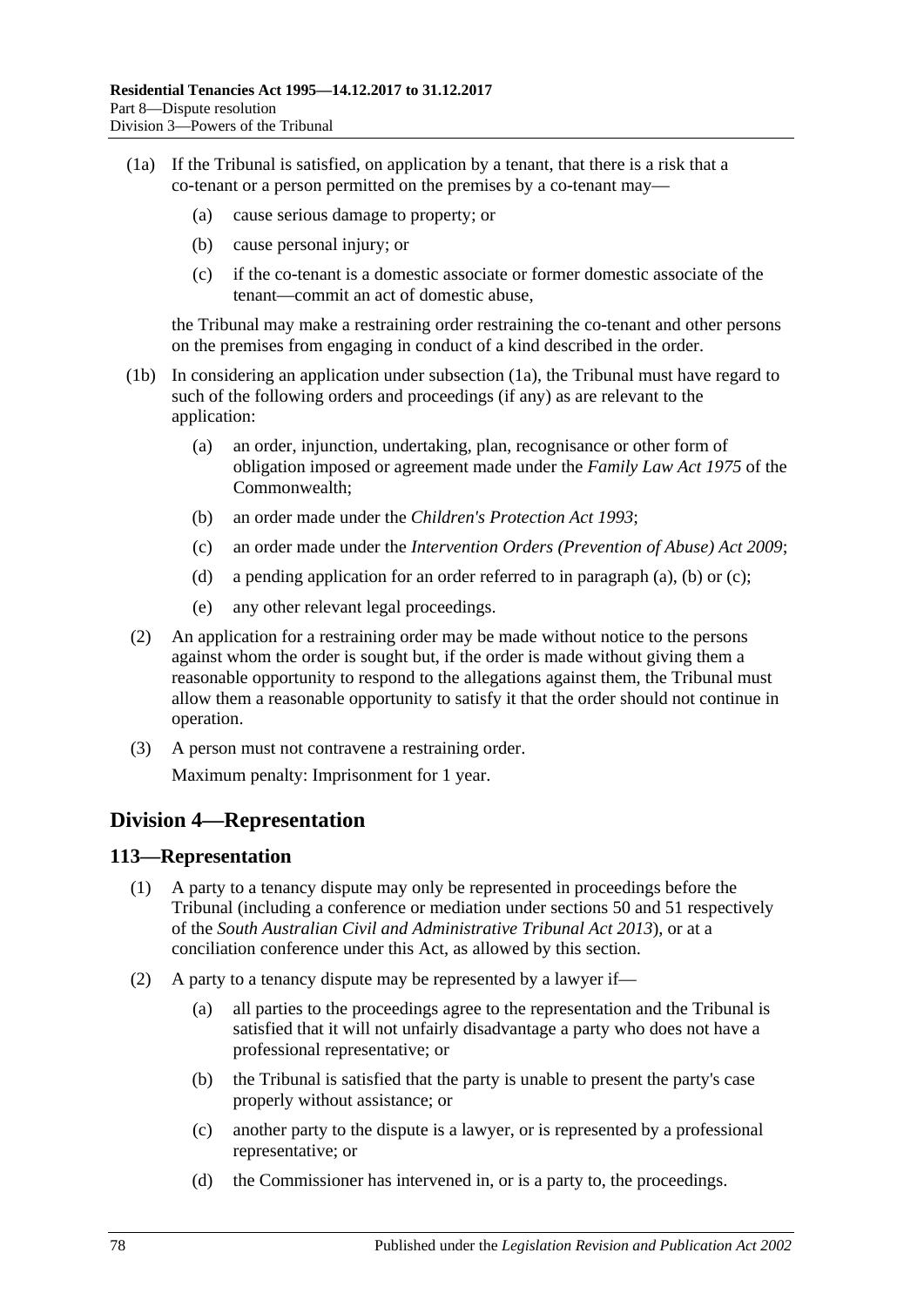- (3) A party to a tenancy dispute may be represented by a person who is not a lawyer if—
	- (a) the party is a body corporate and the representative is an officer or employee of the body corporate; or
	- (b) the party is a landlord or rooming house proprietor and the representative is an agent, or an officer or employee of an agent, appointed by the landlord or rooming house proprietor to manage the premises on the party's behalf; or
	- (c) all parties to the proceedings agree to the representation and the Tribunal is satisfied that it will not unfairly disadvantage an unrepresented party; or
	- (d) the Tribunal is satisfied that the party is unable to present the party's case properly without assistance.
- (4) In this section—

#### *professional representative* means—

- (a) a lawyer, a law clerk, or a person who holds or has held legal qualifications under the law of the State or another place; or
- (b) a land agent, or an officer or employee of a land agent.

#### **114—Remuneration of representative**

A person must not ask for or receive a fee for representing a party to a tenancy dispute in proceedings before the Tribunal (including a conference or mediation under sections 50 and 51 respectively of the *[South Australian Civil and Administrative](http://www.legislation.sa.gov.au/index.aspx?action=legref&type=act&legtitle=South%20Australian%20Civil%20and%20Administrative%20Tribunal%20Act%202013)  [Tribunal Act](http://www.legislation.sa.gov.au/index.aspx?action=legref&type=act&legtitle=South%20Australian%20Civil%20and%20Administrative%20Tribunal%20Act%202013) 2013*), or at a conciliation conference under this Act, unless—

- (a) the representative is a lawyer or a law clerk employed by a lawyer; or
- (b) the representative is an officer or employee of a body corporate who represented the body corporate in the proceedings; or
- (c) the representative is an agent, or an officer or employee of an agent, who represented a landlord in the proceedings whose premises the agent had been appointed to manage on behalf of the landlord.

Maximum penalty: \$15 000.

### **Part 9—Miscellaneous**

#### **115—Contract to avoid Act**

- (1) An agreement or arrangement that is inconsistent with this Act or purports to exclude, modify or restrict the operation of this Act, is (unless the inconsistency, exclusion, modification or restriction is expressly permitted under this Act) to that extent void.
- (2) A purported waiver of a right under this Act is void.
- (3) A person who enters into an agreement or arrangement to defeat, evade or prevent the operation of this Act (directly or indirectly) is guilty of an offence. Maximum penalty: \$10 000.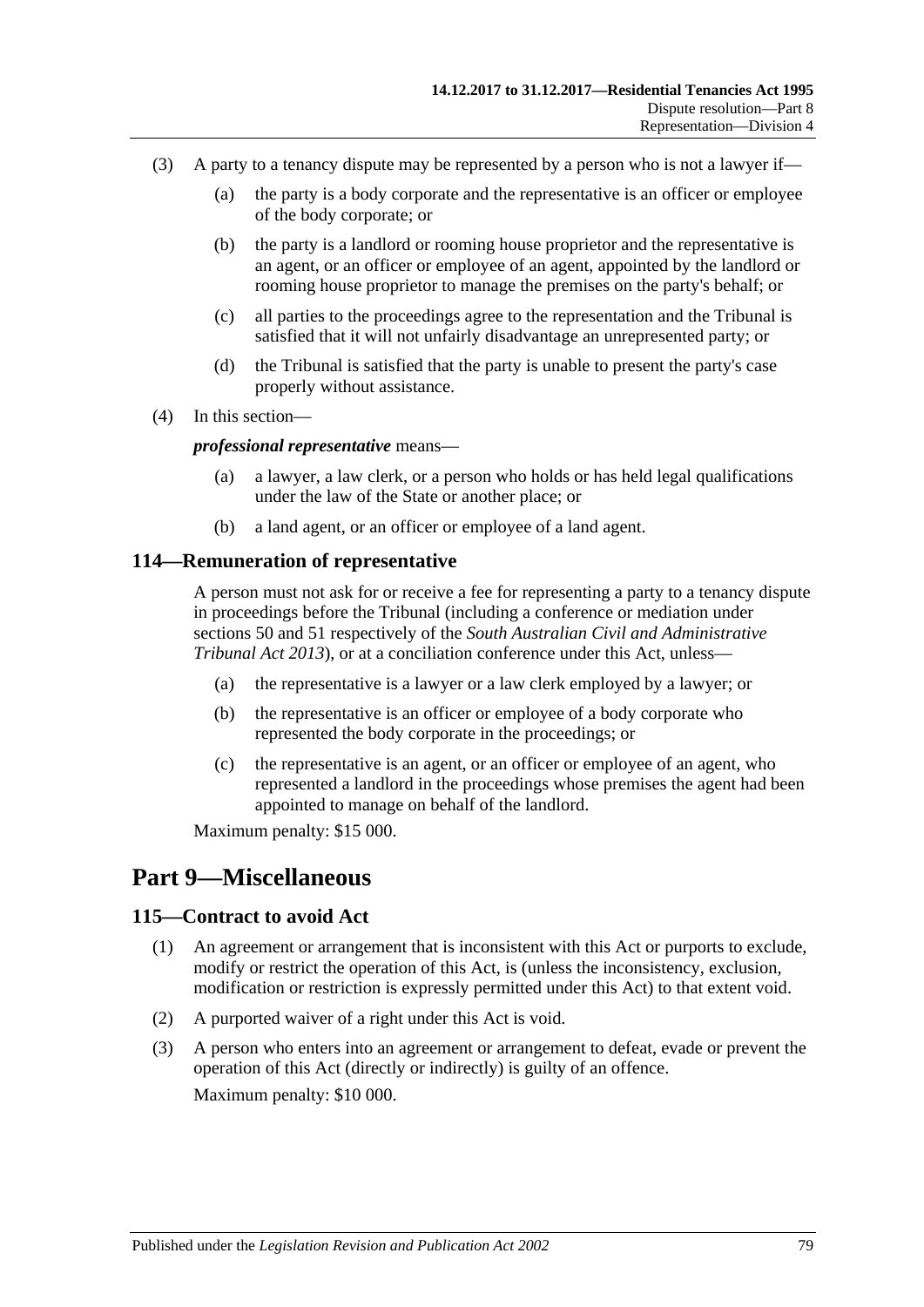#### **117—Notice by landlord not waived by acceptance of rent**

A demand for, any proceeding for the recovery of, or acceptance of, rent by a landlord after the landlord has notice of a breach of the agreement by the tenant or has given the tenant notice of termination under this Act does not operate as a waiver of that breach or that notice.

#### **117A—Liability to prosecution not to derogate from civil liability**

The liability to be prosecuted for an offence is in addition to any civil liability for breach of a residential tenancy agreement or rooming house agreement or any other civil liability the person may incur.

#### **118—Exemptions**

The Minister may, by order published in the Gazette—

- (a) exempt agreements, or premises, of a specified class from the provisions, or specified provisions, of this Act; or
- (b) modify specified provisions of this Act in their application to a specified class of agreements or a specified class of premises; or
- (c) vary or revoke an order previously made by the Minister under this section.

#### **119—Tribunal may exempt agreement or premises from provision of Act**

- (1) The Tribunal may, on application by an interested person, if the Tribunal considers it necessary or desirable in the circumstances, order that a provision of this Act will not apply in relation to an agreement or prospective agreement or to particular premises, or will apply in a modified manner (and the order will have effect accordingly).
- (2) An order may be made on conditions that the Tribunal considers appropriate.
- (3) A person must not contravene a condition to an order.

Maximum penalty: \$2 500.

#### **120—Service**

- (1) A notice or document required or authorised to be given to a person under this Act may be—
	- (a) given to the person, or an agent of the person, personally; or
	- (b) sent by post addressed to the person, or an agent of the person, at the last known place of residence, employment or business of the person or agent; or
	- (c) left in a letterbox or other place where it is likely to come to the attention of the person, or an agent of the person, at the last known place of residence, employment or business; or
	- (d) transmitted by fax or email to a fax number or email address provided by the person for the purposes of service under this Act (in which case the notice or document will be taken to have been given or served at the time of transmission); or
	- (e) given in some other manner permitted by the Tribunal.
- (3) If two or more persons are the landlords or tenants under a residential tenancy agreement, a notice or other document is duly given if given to any one of them.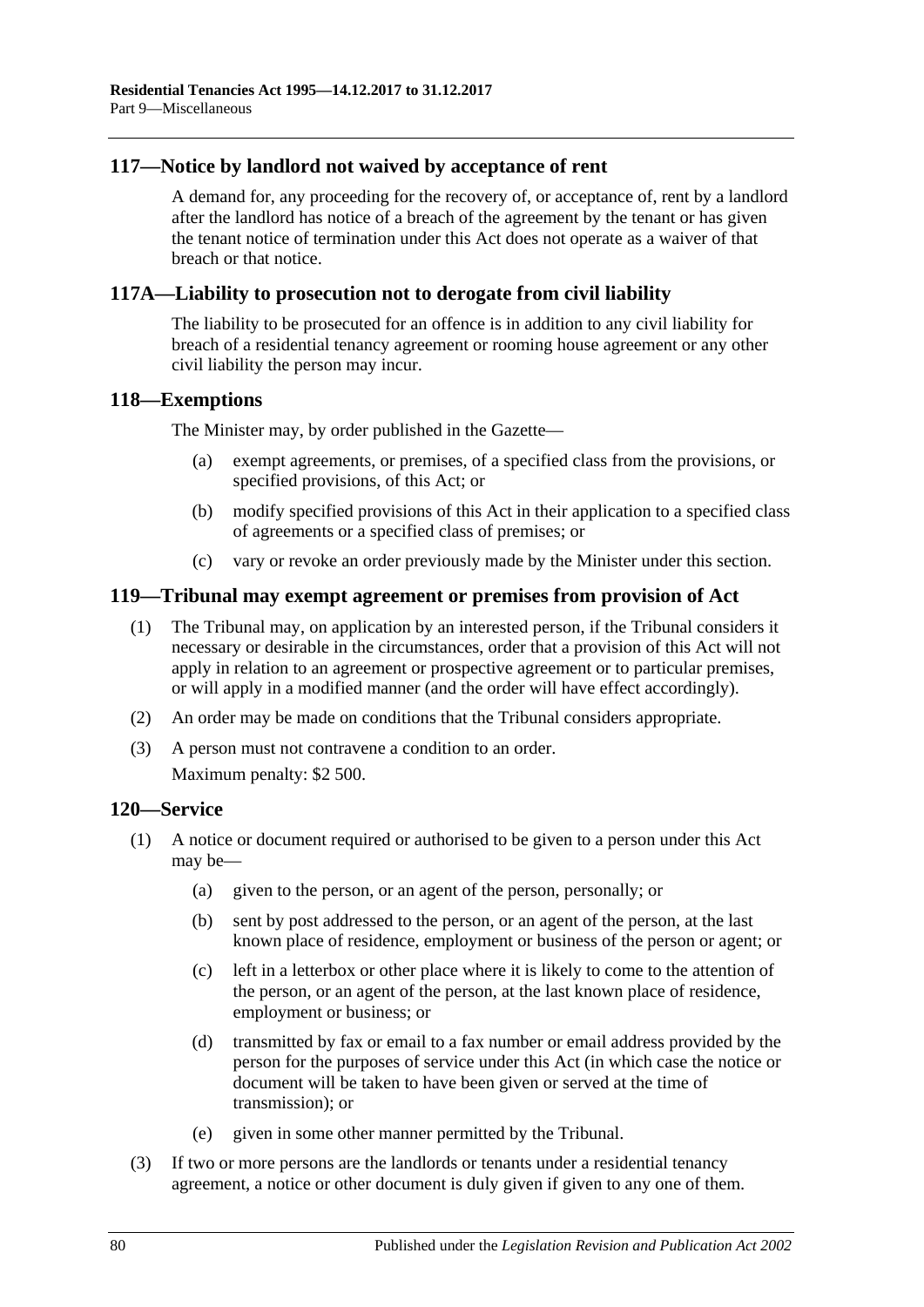#### **121—Regulations**

- (1) The Governor may make regulations for the purposes of this Act.
- (2) The regulations may—
	- (a) be of general or limited application; and
	- (b) provide that a matter or thing is to be determined, dispensed with or regulated by the Minister.
- (3) A regulation may impose a penalty not exceeding \$5 000 for breach of the regulation.
- (4) The regulations may fix expiation fees, not exceeding \$315, for alleged offences against the regulations.

# **Schedule 1—Transitional provisions—***Residential Tenancies (Miscellaneous) Amendment Act 2013*

#### **1—Interpretation**

In this Schedule—

*amending Act* means the *[Residential Tenancies \(Miscellaneous\) Amendment](http://www.legislation.sa.gov.au/index.aspx?action=legref&type=act&legtitle=Residential%20Tenancies%20(Miscellaneous)%20Amendment%20Act%202013)  Act [2013](http://www.legislation.sa.gov.au/index.aspx?action=legref&type=act&legtitle=Residential%20Tenancies%20(Miscellaneous)%20Amendment%20Act%202013)*.

#### **2—Operation of amendments**

- (1) Subject to the regulations, an amendment made by the amending Act applies to a residential tenancy agreement or rooming house agreement whether the agreement was entered into before or after the commencement of the amendment.
- (2) However—
	- (a) [subsection](#page-28-0) (3a) of [section](#page-27-0) 69 as inserted by the amending Act does not apply in relation to a residential tenancy agreement entered into before the commencement of that subsection; and
	- (b) [subsections](#page-31-0) (2) and [\(3\)](#page-31-1) of [section](#page-31-2) 73 as inserted by the amending Act do not apply in relation to a residential tenancy agreement entered into before the commencement of those subsections (and [section](#page-31-0) 73(2) and [\(3\)](#page-31-1) as in force immediately before the commencement of section 47 of the amending Act will continue to apply to residential tenancy agreements entered into before that commencement); and
	- (c) [section](#page-40-0) 85A as inserted by the amending Act does not apply in relation to a residential tenancy agreement entered into before the commencement of that section; and
	- (d) [section](#page-68-0) 105Q as inserted by the amending Act does not apply in relation to a rooming house agreement entered into before the commencement of that section.

#### **3—Registrar and deputy registrars**

Section 15(2) as inserted by the amending Act does not apply in relation to a person appointed to be the registrar or a deputy registrar before the commencement of that section.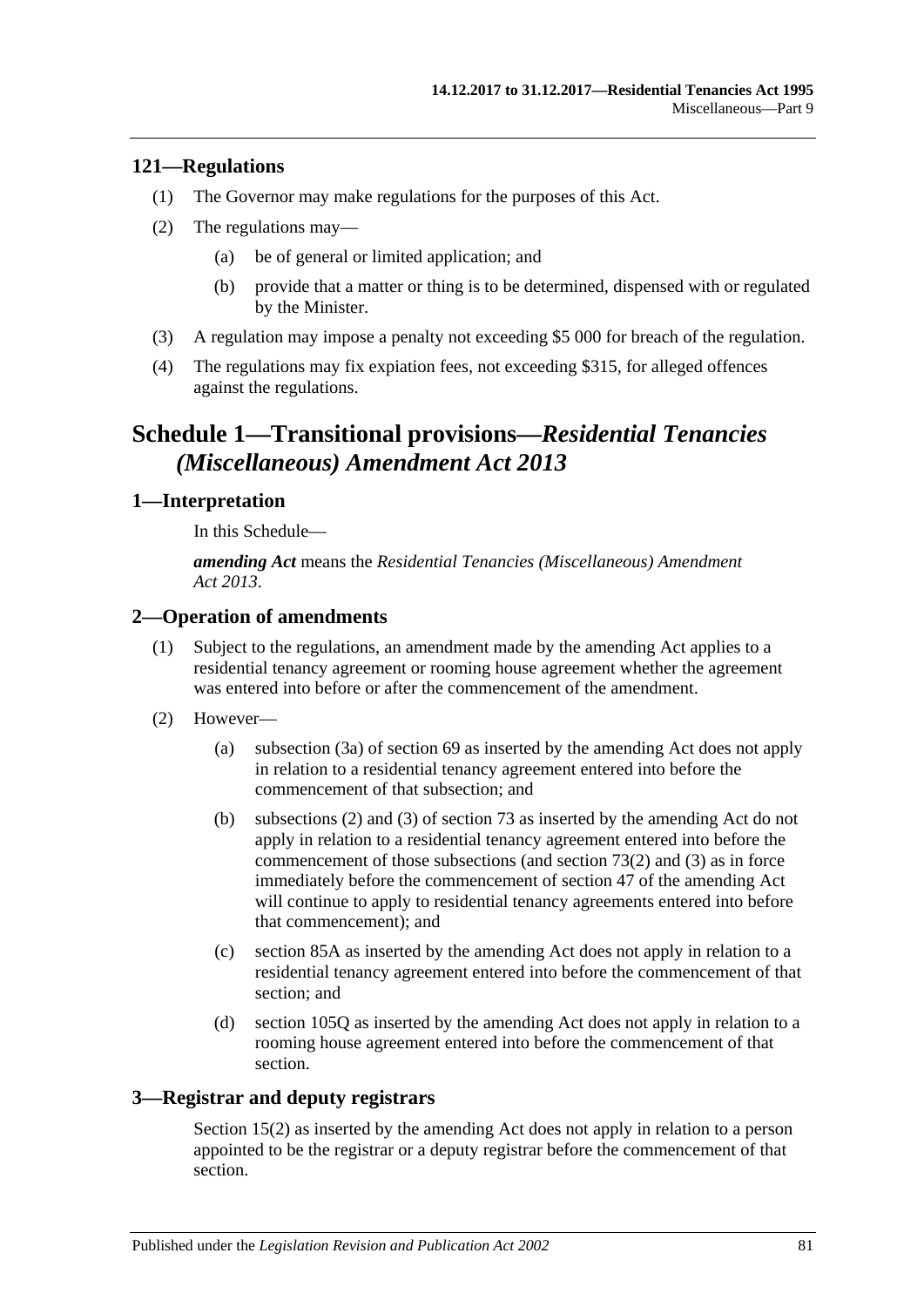#### **4—Jurisdiction of Tribunal**

The amendments made to [section](#page-12-0) 24(2) and [\(5\)](#page-13-0) by the amending Act—

- (a) do not apply in respect of proceedings commenced before the commencement of the amendments (and those proceedings may continue as if the amendments had not been made); and
- (b) apply in respect of proceedings commenced on or after the commencement of the amendments (including proceedings in respect of a claim arising before the commencement of the amendments).

#### **5—Interest payable on repayment of bond**

[Section](#page-25-0) 63(11) and (12) as in force immediately before the commencement of this clause apply in relation to a bond paid to the Commissioner before that commencement as if the amendments made to that section by the amending Act had not been made.

#### **6—Abandoned property**

- (1) The revised abandoned property provisions apply in respect of property left on premises whether the property was left on the premises before or after the commencement of those provisions.
- (2) In this clause—

*revised abandoned property provisions* means [Part 5 Division 7](#page-49-0) and [section](#page-73-2) 105W as inserted by the amending Act.

#### **7—Application to existing house rules**

[Part 7 Division](#page-60-0) 3 as inserted by section 72 of the amending Act applies to house rules made by a rooming house proprietor and in operation immediately before the commencement of this clause.

#### <span id="page-81-0"></span>**8—Other provisions**

- (1) The Governor may, by regulation, make additional provisions of a saving or transitional nature consequent on the enactment of the amending Act.
- <span id="page-81-1"></span>(2) A provision of a regulation made under [subclause](#page-81-0) (1) may, if the regulation so provides, take effect from the commencement of the amending Act or from a later day.
- (3) To the extent to which a provision takes effect under [subclause](#page-81-1) (2) from a day earlier than the day of the regulation's publication in the Gazette, the provision does not operate to the disadvantage of a person by—
	- (a) decreasing the person's rights; or
	- (b) imposing liabilities on the person.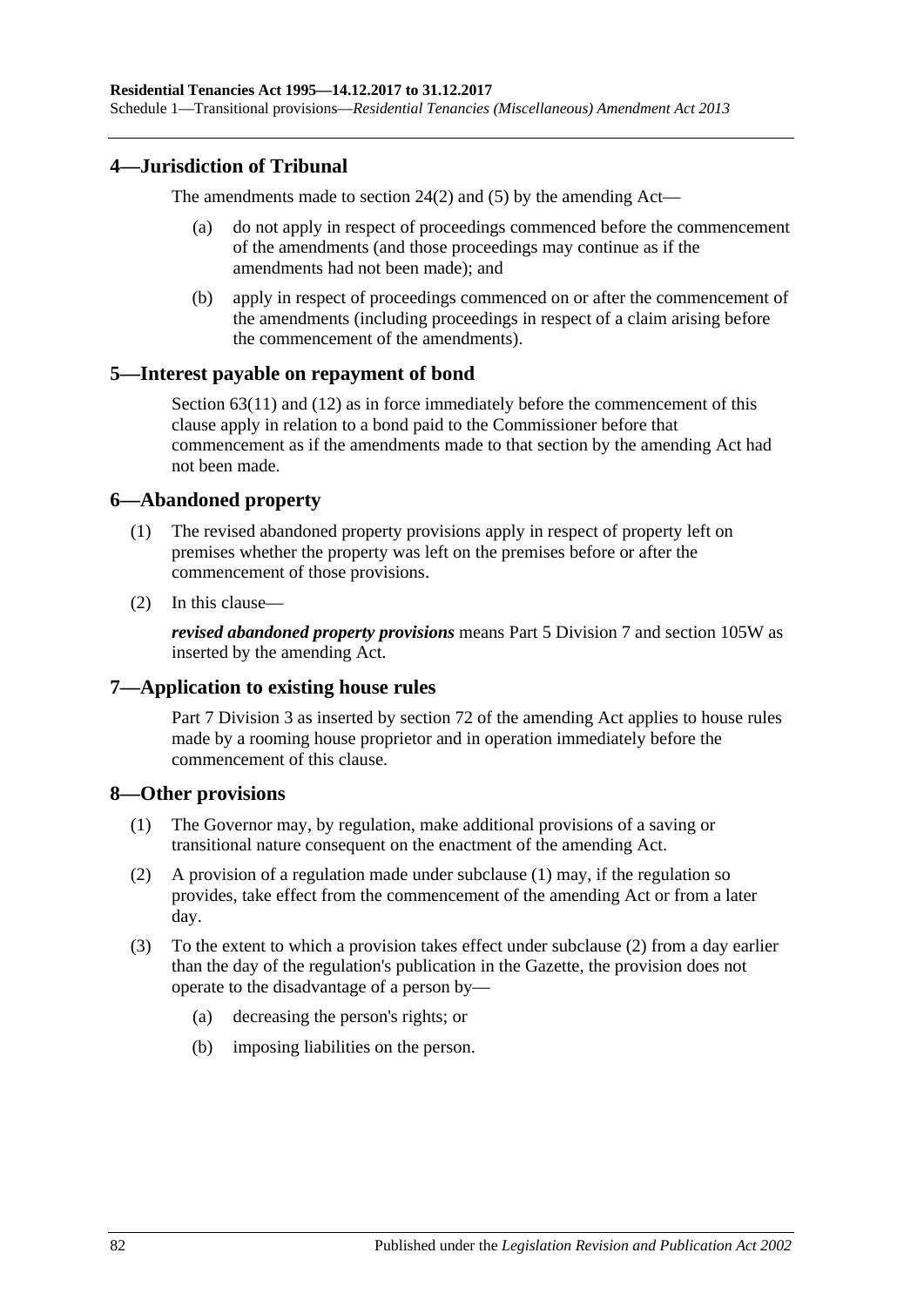# **Schedule 2—Transitional provisions—***Residential Tenancies (Miscellaneous) Amendment Act 2016*

### **1—Interpretation**

In this Schedule—

*amending Act* means the *[Residential Tenancies \(Miscellaneous\) Amendment](http://www.legislation.sa.gov.au/index.aspx?action=legref&type=act&legtitle=Residential%20Tenancies%20(Miscellaneous)%20Amendment%20Act%202016)  Act [2016](http://www.legislation.sa.gov.au/index.aspx?action=legref&type=act&legtitle=Residential%20Tenancies%20(Miscellaneous)%20Amendment%20Act%202016)*.

#### **2—Operation of amendments**

- (1) [Section](#page-29-0) 72 as amended by section 4 of the amending Act applies to a residential tenancy agreement whether the agreement was entered into before or after the commencement of that section of the amending Act.
- (2) [Subsection](#page-40-1) (2) of [section](#page-40-0) 85A as inserted by section 5 of the amending Act does not apply to a residential tenancy agreement entered into before the commencement of that subsection.
- (3) [Subsection](#page-49-1) (2a) of [section](#page-49-2) 97B as inserted by section 6 of the amending Act applies in respect of abandoned property left on residential premises whether the property was left on the premises before or after the commencement of that subsection.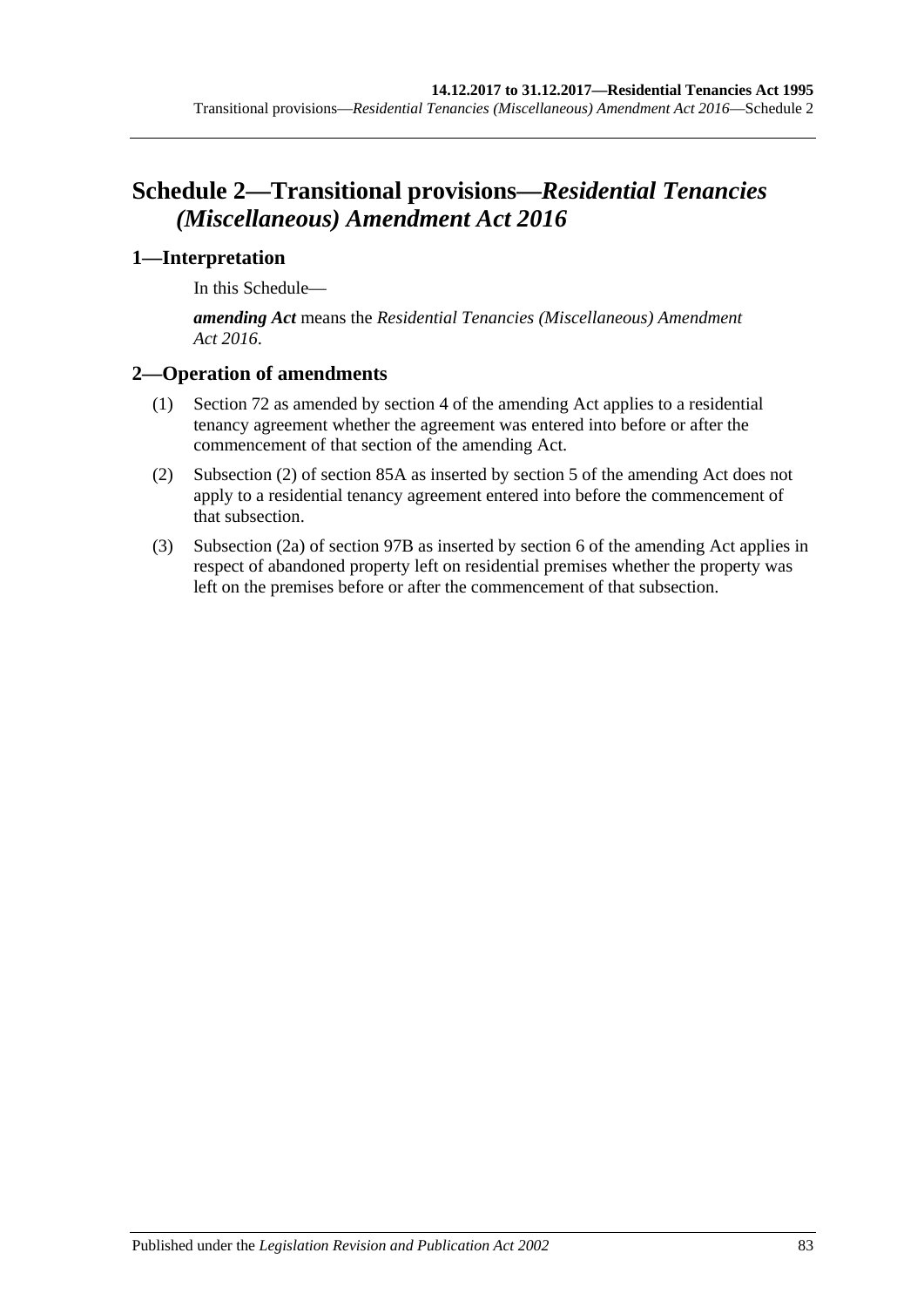# **Legislative history**

### **Notes**

- Amendments of this version that are uncommenced are not incorporated into the text.
- Please note—References in the legislation to other legislation or instruments or to titles of bodies or offices are not automatically updated as part of the program for the revision and publication of legislation and therefore may be obsolete.
- Earlier versions of this Act (historical versions) are listed at the end of the legislative history.
- For further information relating to the Act and subordinate legislation made under the Act see the Index of South Australian Statutes or www.legislation.sa.gov.au.

## **Legislation repealed by principal Act**

The *Residential Tenancies Act 1995* repealed the following:

*Residential Tenancies Act 1978 Residential Tenancies (Housing Trust) Amendment Act 1993*

### **Legislation amended by principal Act**

The *Residential Tenancies Act 1995* amended the following:

*Retirement Villages Act 1987*

## **Principal Act and amendments**

| New entries appear in bold. |  |  |
|-----------------------------|--|--|
|                             |  |  |

| Year    | N <sub>0</sub> | Title                                                                                    | Assent    | Commencement                                                                                                                                                                                                                                                                                                                                                                                                                                                                                                                                                                              |
|---------|----------------|------------------------------------------------------------------------------------------|-----------|-------------------------------------------------------------------------------------------------------------------------------------------------------------------------------------------------------------------------------------------------------------------------------------------------------------------------------------------------------------------------------------------------------------------------------------------------------------------------------------------------------------------------------------------------------------------------------------------|
| 1995    | 63             | <b>Residential Tenancies Act 1995</b>                                                    | 10.8.1995 | 24.8.1995 (Gazette 24.8.1995 p499)<br>except ss 4, 5(1) & (2)(c), $6-23$ , 24(1)(a)<br>& (c) & (2)–(5), 25–62, 63(1)–(6),<br>$64 - 72$ , 74 - 100, 101(a), (b), (d) - (f),<br>102, 106—120 and Sch (cl 1(1), 3(a), 4 &<br>6—30.11.1995 (Gazette 23.11.1995<br>$p1412$ ) and except<br>s $63(7)$ — $(10)$ —5.2.1996 (Gazette<br>25.1.1996 $p808$ ) and except ss $5(2)(a)$ ,<br>(b), (d)—(h) and $24(1)(b)$ —1.7.1996<br>( <i>Gazette</i> 27.6.1996 $p3107$ ) and except<br>ss 63(11) & (12), 101(c), 103—105 and<br>Sch (cl 5)—10.8.1997 (s 7(5) Acts<br><i>Interpretation Act 1915</i> ) |
| 1996 34 |                | <b>Statutes Amendment and Repeal</b><br>(Common Expiation Scheme) Act 1996               | 2.5.1996  | Sch (cl 29)—3.2.1997 ( <i>Gazette</i><br>19.12.1996 p1923)                                                                                                                                                                                                                                                                                                                                                                                                                                                                                                                                |
| 1998    | 21             | <b>Statutes Amendment (Consumer</b><br><i>Affairs) Act 1998</i> as amended by<br>22/1998 | 2.4.1998  | Pt 9 (ss $24 - 26$ ) - 28.5.1998 ( <i>Gazette</i><br>28.5.1998 p2292)                                                                                                                                                                                                                                                                                                                                                                                                                                                                                                                     |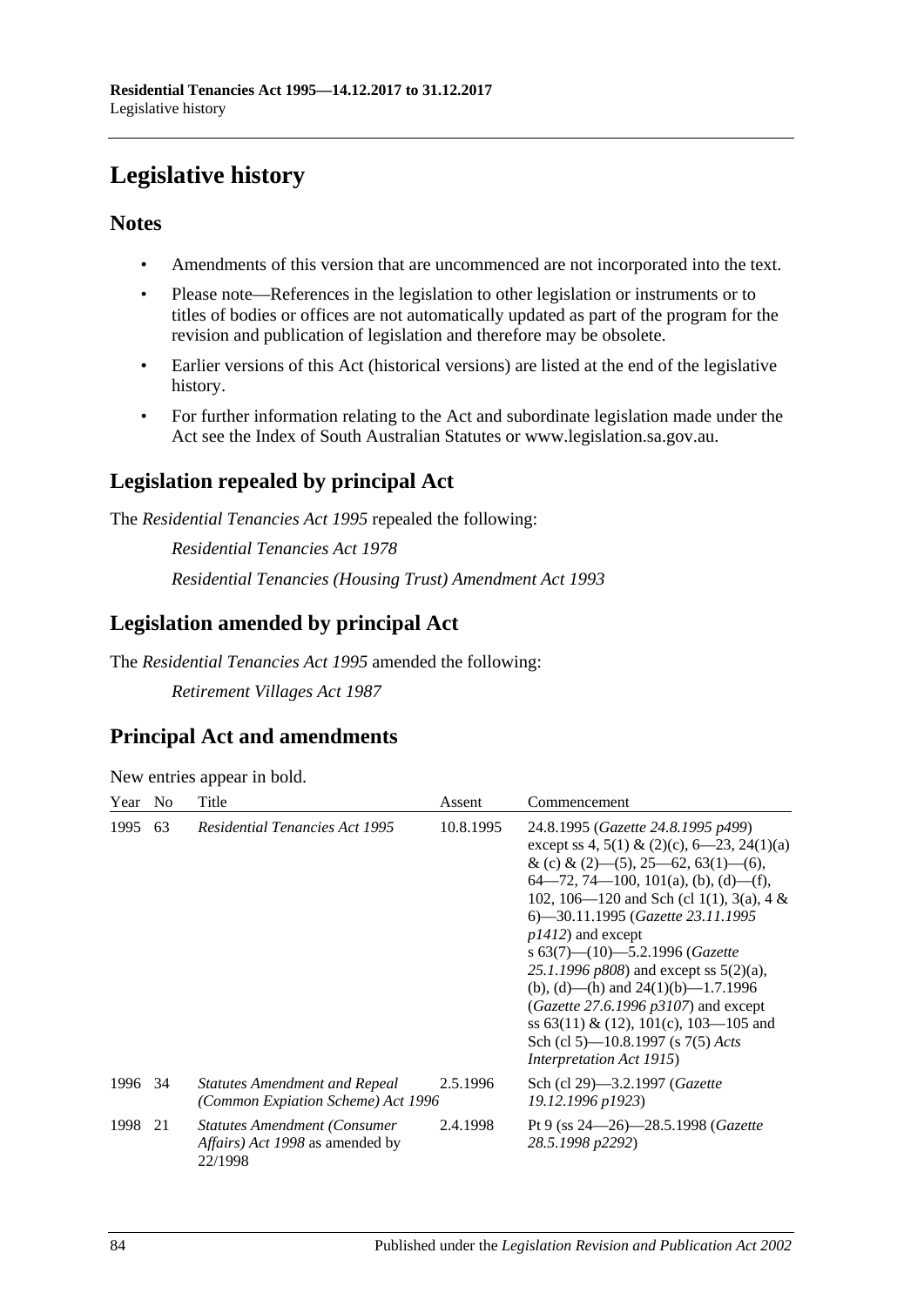| 1998 | - 22 | <b>Statutes Amendment (Consumer</b><br>Affairs) Amendment Act 1998             | 2.4.1998   | 2.4.1998                                                                                                                                                                                                                                                                                                                                                                                                                                                                                                                                                                                                                                                                                                                                                                                                                                                                                                                                                                                                                                                                                                                                                                                                                                                                                                           |
|------|------|--------------------------------------------------------------------------------|------------|--------------------------------------------------------------------------------------------------------------------------------------------------------------------------------------------------------------------------------------------------------------------------------------------------------------------------------------------------------------------------------------------------------------------------------------------------------------------------------------------------------------------------------------------------------------------------------------------------------------------------------------------------------------------------------------------------------------------------------------------------------------------------------------------------------------------------------------------------------------------------------------------------------------------------------------------------------------------------------------------------------------------------------------------------------------------------------------------------------------------------------------------------------------------------------------------------------------------------------------------------------------------------------------------------------------------|
| 1999 | 33   | Financial Sector Reform (South<br>Australia) Act 1999                          | 17.6.1999  | Sch (item $45$ )—1.7.1999 being the date<br>specified under s 3(16) of the Financial<br>Sector Reform (Amendments and<br>Transitional Provisions) Act (No. 1) 1999<br>of the Commonwealth as the transfer date<br>for the purposes of that Act: $s$ 2(2)                                                                                                                                                                                                                                                                                                                                                                                                                                                                                                                                                                                                                                                                                                                                                                                                                                                                                                                                                                                                                                                           |
| 1999 | 55   | Residential Tenancies (Miscellaneous) 12.8.1999<br>Amendment Act 1999          |            | 3.10.1999 (Gazette 30.9.1999 p1341)                                                                                                                                                                                                                                                                                                                                                                                                                                                                                                                                                                                                                                                                                                                                                                                                                                                                                                                                                                                                                                                                                                                                                                                                                                                                                |
| 2001 | 59   | Retirement Villages (Miscellaneous)<br>Amendment Act 2001                      | 22.11.2001 | s 19-1.7.2002 (Gazette 15.1.2002 p186)                                                                                                                                                                                                                                                                                                                                                                                                                                                                                                                                                                                                                                                                                                                                                                                                                                                                                                                                                                                                                                                                                                                                                                                                                                                                             |
| 2003 | 44   | <b>Statute Law Revision Act 2003</b>                                           | 23.10.2003 | Sch 1-24.11.2003 (Gazette 13.11.2003)<br>p4048)                                                                                                                                                                                                                                                                                                                                                                                                                                                                                                                                                                                                                                                                                                                                                                                                                                                                                                                                                                                                                                                                                                                                                                                                                                                                    |
| 2006 | 44   | <b>Statutes Amendment (Justice</b><br>Portfolio) Act 2006                      | 14.12.2006 | Pt 25 (s 49)-18.1.2007 (Gazette<br>18.1.2007 p234)                                                                                                                                                                                                                                                                                                                                                                                                                                                                                                                                                                                                                                                                                                                                                                                                                                                                                                                                                                                                                                                                                                                                                                                                                                                                 |
| 2007 | 19   | <b>Residential Parks Act 2007</b>                                              | 14.6.2007  | Sch 2 (cl 1)-5.11.2007 (Gazette<br>25.10.2007 p4044)                                                                                                                                                                                                                                                                                                                                                                                                                                                                                                                                                                                                                                                                                                                                                                                                                                                                                                                                                                                                                                                                                                                                                                                                                                                               |
| 2007 | 20   | Statutes Amendment (Affordable<br>Housing) Act 2007                            | 14.6.2007  | Pt 5 (ss 92 & 93)-11.2.2008 (Gazette<br>17.1.2008 p264)                                                                                                                                                                                                                                                                                                                                                                                                                                                                                                                                                                                                                                                                                                                                                                                                                                                                                                                                                                                                                                                                                                                                                                                                                                                            |
| 2009 | 84   | <b>Statutes Amendment (Public Sector</b><br>Consequential Amendments) Act 2009 | 10.12.2009 | Pt 131 (s 299)-1.2.2010 (Gazette<br>28.1.2010 p320)                                                                                                                                                                                                                                                                                                                                                                                                                                                                                                                                                                                                                                                                                                                                                                                                                                                                                                                                                                                                                                                                                                                                                                                                                                                                |
| 2012 | 54   | <b>Statutes Amendment and Repeal</b><br>(Budget 2012) Act 2012                 | 6.12.2012  | Pt 11 (s 34)-28.2.2013 (Gazette<br>28.2.2013 p581)                                                                                                                                                                                                                                                                                                                                                                                                                                                                                                                                                                                                                                                                                                                                                                                                                                                                                                                                                                                                                                                                                                                                                                                                                                                                 |
| 2013 | 13   | Residential Tenancies (Miscellaneous) 9.5.2013<br>Amendment Act 2013           |            | Pt 2 (s 47(4))-8.6.2013 (Gazette<br>6.6.2013 p2497); s 71-7.2.2014; bond<br>(as inserted by $s(4(1))$ , <i>domestic facility</i><br>requiring instructions (as inserted by<br>s $4(2)$ ), deletion of <i>mediation</i> by s $4(3)$ ,<br>personal documents (as inserted by<br>s 4(3)), ss 4(4), (5), (7)—(9), 5(1)—(3),<br>new s $5(1b)$ (as inserted by s $5(4)$ ),<br>ss $6-30$ , new s $56(2)(fb)$ (as inserted by<br>s $31(1)$ , ss $31(2)$ , $32-35$ , $36(1)$ - $(10)$ ,<br>37, 38(1), (2), substitution of s 63(5) by<br>s 38(3), ss $38(4)$ —(9), (12), 39—46,<br>$47(1)$ — $(3)$ , 48—69, 70(1), (2), new Pt 7<br>(except ss $105L(2)$ & $105M$ ) (as<br>substituted by s 72), 73-82, new Sch 1<br>(except cl 5) (as substituted by<br>s 83)-1.3.2014 (Gazette 6.2.2014 p549);<br>collateral agreement (as inserted by<br>$s(4(1))$ , domestic services agreement (as<br>inserted by $s(4(2))$ , no premium<br><i>retirement village</i> (as inserted by s 4(3)),<br>s 4(6), new s $5(1c)$ (as inserted by s $5(4)$ ),<br>new s $56(2)(fa)$ (as inserted by s $31(1)$ ),<br>s $36(11)$ , new s $63(5a)$ (as inserted by<br>s 38(3)), ss 38(10), (11), 70(3), new Pt 7<br>ss $105L(2)$ & $105M$ (as inserted by s 72),<br>new Sch 1 cl 5 (as substituted by<br>s 83)-9.5.2015 (Gazette 16.4.2015<br>p1534) |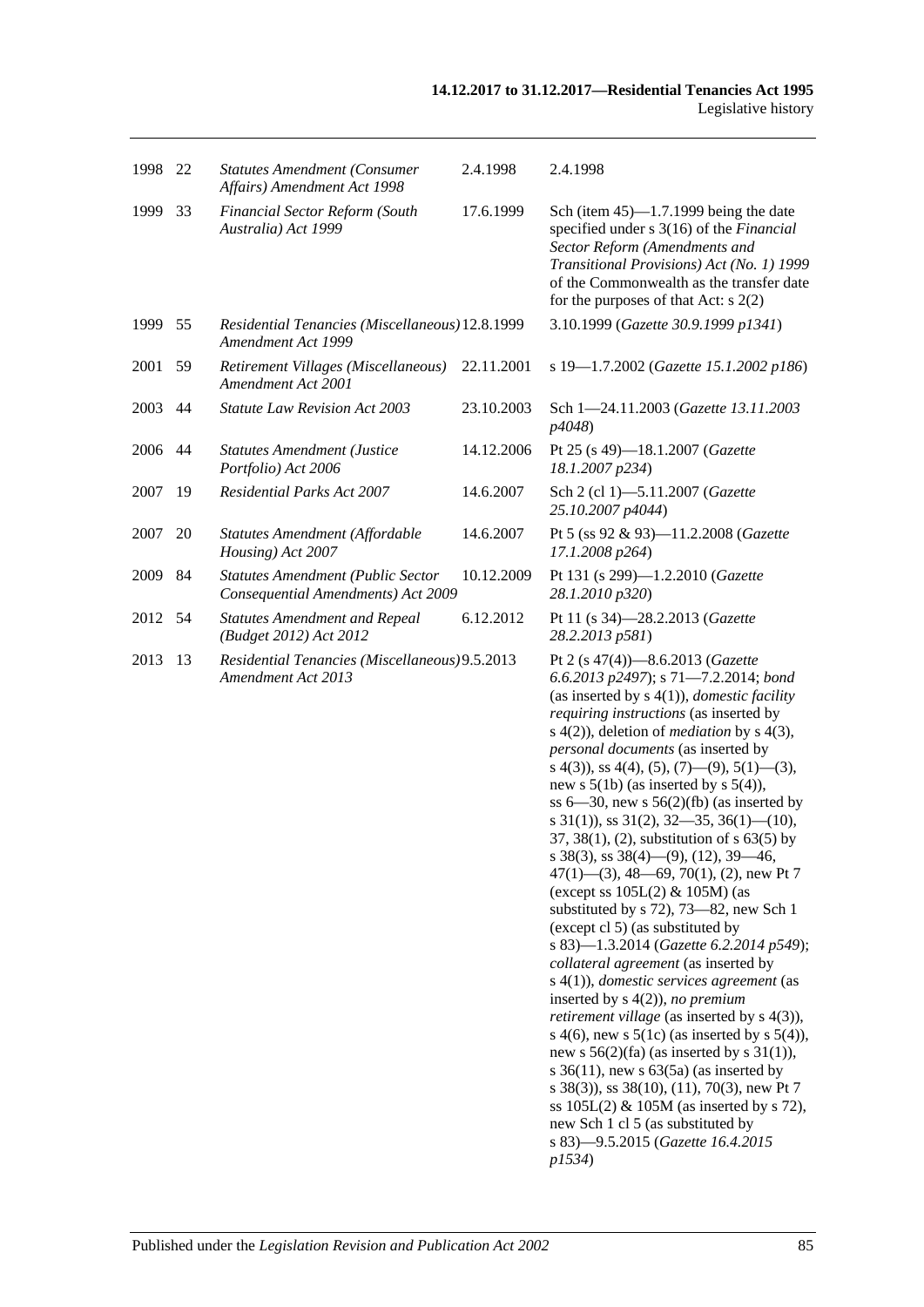| 2013 65 |    | <b>Community Housing Providers</b><br>(National Law) (South Australia)<br>Act 2013                        | 21.11.2013 | Sch 3 (cll $6-12$ )-1.4.2014 ( <i>Gazette</i><br>6.2.2014p547    |
|---------|----|-----------------------------------------------------------------------------------------------------------|------------|------------------------------------------------------------------|
| 2014 26 |    | Statutes Amendment (SACAT)<br>Act 2014                                                                    | 11.12.2014 | Pt 14 (ss 158—186)—29.3.2015 (Gazette<br>5.3.2015 p883)          |
| 2015    | 43 | Residential Tenancies (Domestic<br>Violence Protections) Amendment<br>Act 2015                            | 3.12.2015  | 10.12.2015 (Gazette 10.12.2015 p5202)                            |
| 2016 36 |    | Housing Improvement Act 2016                                                                              | 4.8.2016   | Sch 1 (cll 10-21)-3.4.2017 (Gazette<br>7.3.2017 p830)            |
| 2016 45 |    | Residential Tenancies (Miscellaneous) 29.9.2016<br>Amendment Act 2016                                     |            | 3.7.2017 (Gazette 22.6.2017 p2223)                               |
| 2016 50 |    | Retirement Villages Act 2016                                                                              | 10.11.2016 | Sch 2 (cll $2 \& 3$ )-1.1.2018 ( <i>Gazette</i><br>8.8.2017p3141 |
| 2017 51 |    | Statutes Amendment (SACAT No 2) 28.11.2017<br>Act 2017                                                    |            | Pt 41 (s 214)-14.12.2017 (Gazette<br>12.12.2017p4960             |
| 2017    | 64 | <b>Children's Protection Law Reform</b><br>(Transitional Arrangements and<br>Related Amendments) Act 2017 | 12.12.2017 | Pt 17 (ss 123 to 125)—22.10.2018<br>(Gazette 19.12.2017 p5119)   |

# **Provisions amended**

New entries appear in bold.

Entries that relate to provisions that have been deleted appear in italics.

| Provision                                      | How varied                                      | Commencement                 |
|------------------------------------------------|-------------------------------------------------|------------------------------|
| Long title                                     | amended by 44/2003 s 3(1) (Sch 1)               | 24.11.2003                   |
| Pt1                                            |                                                 |                              |
| s <sub>2</sub>                                 | deleted by $44/2003$ s $3(1)$ (Sch 1)           | 24.11.2003                   |
| s 3                                            |                                                 |                              |
| $s \; 3(1)$                                    |                                                 |                              |
| abuse and act of<br>abuse                      | inserted by $43/2015$ s $4(1)$                  | 10.12.2015                   |
| bailiff                                        | inserted by $26/2014$ s $158(1)$                | 29.3.2015                    |
| bond                                           | inserted by $13/2013$ s $4(1)$                  | 1.3.2014                     |
|                                                | collateral agreement inserted by 13/2013 s 4(1) | 9.5.2015                     |
|                                                | amended by $50/2016$ Sch 2 cl 2(1)              | uncommenced-not incorporated |
| co-tenant                                      | inserted by $43/2015$ s $4(2)$                  | 10.12.2015                   |
| decision                                       | inserted by 26/2014 s 158(2)                    | 29.3.2015                    |
| Deputy President                               | inserted by 26/2014 s 158(2)                    | 29.3.2015                    |
| Deputy Registrar                               | inserted by $26/2014$ s $158(2)$                | 29.3.2015                    |
| domestic abuse                                 | inserted by $43/2015$ s $4(3)$                  | 10.12.2015                   |
| domestic associate                             | inserted by $43/2015$ s $4(3)$                  | 10.12.2015                   |
| domestic facility<br>requiring<br>instructions | inserted by $13/2013$ s $4(2)$                  | 1.3.2014                     |
| domestic partner                               | inserted by $43/2015$ s $4(4)$                  | 10.12.2015                   |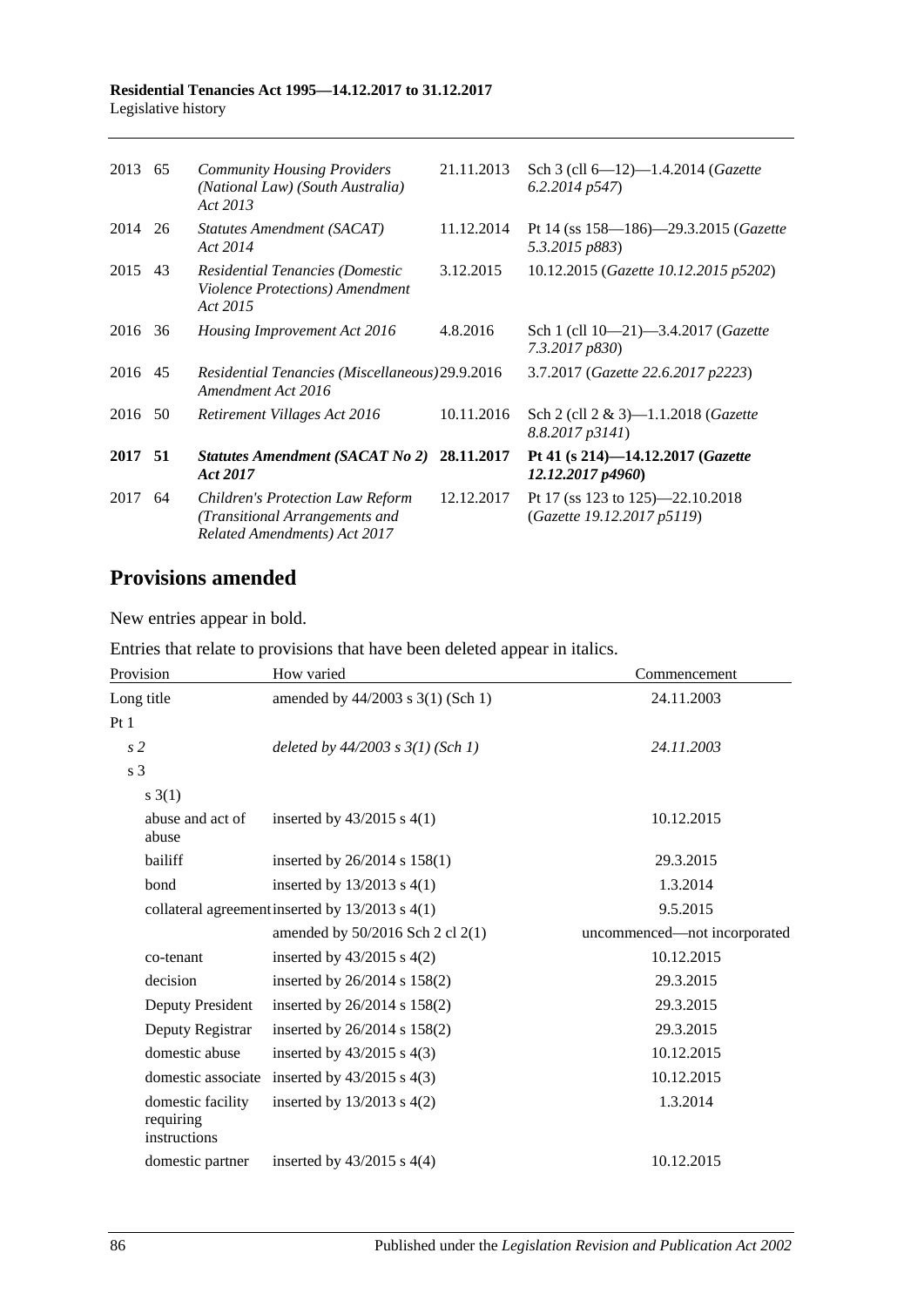| domestic services<br>agreement                  | inserted by $13/2013$ s $4(2)$                                 | 9.5.2015                     |
|-------------------------------------------------|----------------------------------------------------------------|------------------------------|
|                                                 | amended by 50/2016 Sch 2 cl 2(2)                               | uncommenced-not incorporated |
|                                                 | financial institution deleted by $33/1999$ Sch (item $45(a)$ ) | 1.7.1999                     |
| order                                           | housing assessment inserted by 36/2016 Sch 1 cl 10(1)          | 3.4.2017                     |
| order                                           | housing demolition inserted by $36/2016$ Sch 1 cl 10(1)        | 3.4.2017                     |
| housing<br>improvement notice                   | deleted by $36/2016$ Sch 1 cl $10(1)$                          | 3.4.2017                     |
| housing<br>improvement order                    | inserted by 36/2016 Sch 1 cl 10(1)                             | 3.4.2017                     |
| intervention order                              | inserted by $43/2015$ s $4(5)$                                 | 10.12.2015                   |
| mediation                                       | deleted by $13/2013$ s $4(3)$                                  | 1.3.2014                     |
| no premium<br>retirement village                | inserted by $13/2013$ s 4(3)                                   | 9.5.2015                     |
|                                                 | deleted by $50/2016$ Sch 2 cl $2(3)$                           | uncommenced—not incorporated |
| notice to vacate                                | inserted by 36/2016 Sch 1 cl 10(2)                             | 3.4.2017                     |
|                                                 | personal documents inserted by 13/2013 s 4(3)                  | 1.3.2014                     |
| preliminary rent<br>control notice              | inserted by 36/2016 Sch 1 cl 10(3)                             | 3.4.2017                     |
| prescribed<br>retirement village                | inserted by $50/2016$ Sch 3 cl 2(4)                            | uncommenced-not incorporated |
| President                                       | inserted by 26/2014 s 158(3)                                   | 29.3.2015                    |
| registered agent                                | deleted by $13/2013$ s $4(4)$                                  | 1.3.2014                     |
| registered<br>community housing<br>organisation | inserted by $13/2013$ s $4(4)$                                 | 1.3.2014                     |
|                                                 | deleted by 65/2013 Sch 3 cl 6                                  | 1.4.2014                     |
| registered<br>community housing<br>provider     | inserted by 65/2013 Sch 1 cl 6                                 | 1.4.2014                     |
| association                                     | registered housing inserted by $13/2013$ s $4(4)$              | 1.3.2014                     |
|                                                 | deleted by 65/2013 Sch 3 cl 6                                  | 1.4.2014                     |
| registered housing<br>co-operative              | amended by $13/2013$ s $4(5)$                                  | 1.3.2014                     |
|                                                 | deleted by 65/2013 Sch 3 cl 6                                  | 1.4.2014                     |
| Registrar                                       | inserted by $26/2014$ s $158(4)$                               | 29.3.2015                    |
| rent                                            | substituted by $13/2013$ s 4(6)                                | 9.5.2015                     |
|                                                 | amended by $50/2016$ Sch 2 cl 2(5)                             | uncommenced-not incorporated |
| rent control notice                             | inserted by 36/2016 Sch 1 cl 10(4)                             | 3.4.2017                     |
| Rules                                           | deleted by 26/2014 s 158(5)                                    | 29.3.2015                    |
| security                                        | deleted by $13/2013$ s $4(7)$                                  | 1.3.2014                     |
| security bond                                   | deleted by $13/2013$ s $4(7)$                                  | 1.3.2014                     |
| statutory charges                               | inserted by $13/2013$ s $4(8)$                                 | 1.3.2014                     |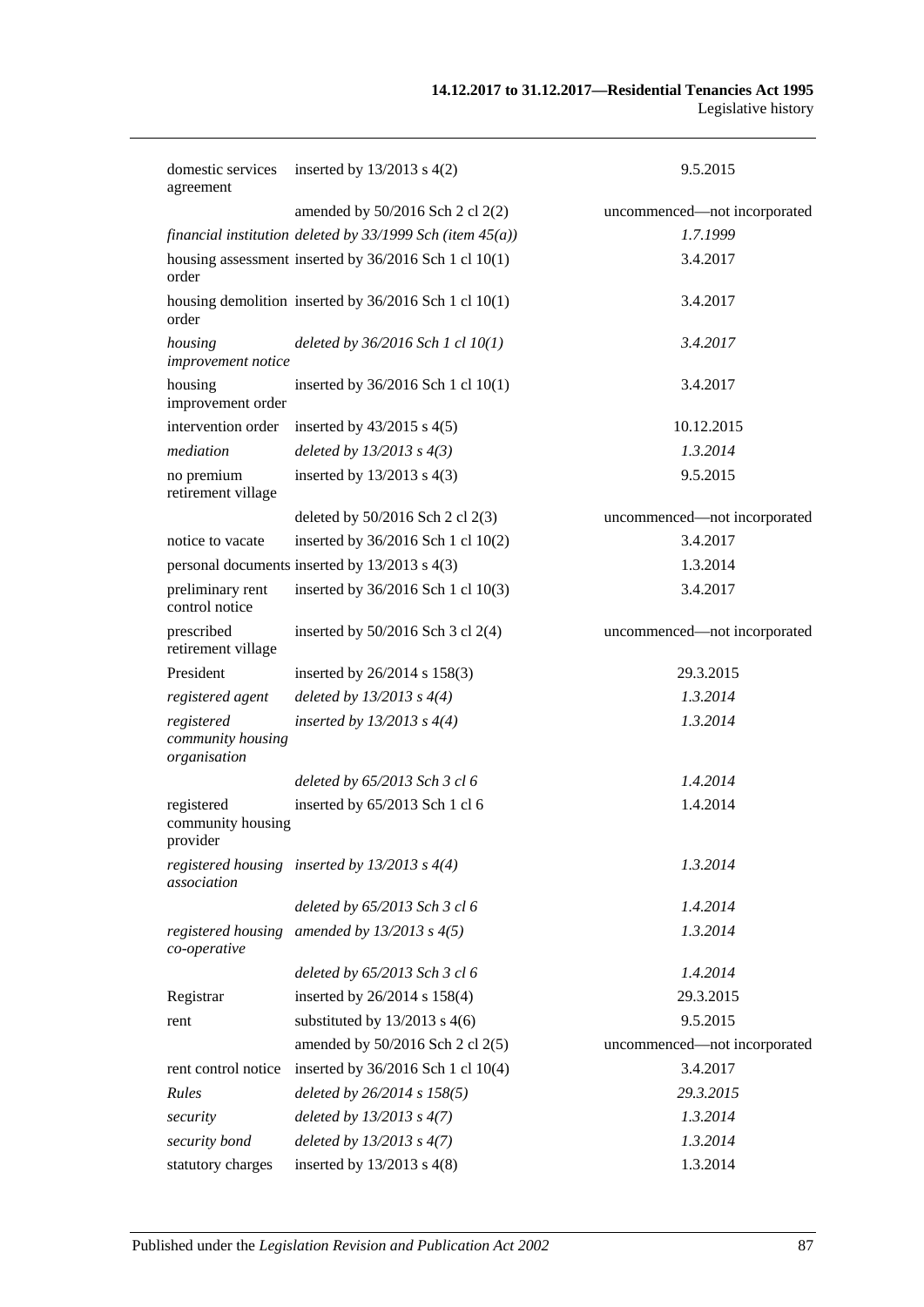| statutory rates,                         | deleted by $13/2013$ s $4(8)$<br>taxes and charges | 1.3.2014                     |
|------------------------------------------|----------------------------------------------------|------------------------------|
| tenancy dispute                          | amended by $13/2013$ s $4(9)$                      | 1.3.2014                     |
| Tribunal                                 | substituted by 26/2014 s 158(6)                    | 29.3.2015                    |
| $s \; 3(4)$                              | inserted by 55/1999 s 3                            | 3.10.1999                    |
| s <sub>5</sub>                           |                                                    |                              |
| s 5(1)                                   | amended by 19/2007 Sch 2 cl 1                      | 5.11.2007                    |
|                                          | amended by $13/2013$ s $5(1)$ —(3)                 | 1.3.2014                     |
|                                          | amended by 50/2016 Sch 2 cl 3(1)                   | uncommenced-not incorporated |
| $s\ 5(1a)$                               | inserted by 20/2007 s 92(1)                        | 11.2.2008                    |
| $s\ 5(1b)$                               | inserted by $13/2013$ s $5(4)$                     | 1.3.2014                     |
| $s\ 5(1c)$                               | inserted by $13/2013$ s $5(4)$                     | 9.5.2015                     |
|                                          | amended by 50/2016 Sch 1 cl 3(2)                   | uncommenced-not incorporated |
| $s\ 5(2)$                                | amended by 55/1999 s 4                             | 3.10.1999                    |
|                                          | amended by 20/2007 s 92(2)-(5)                     | 11.2.2008                    |
|                                          | amended by 26/2014 s 159                           | 29.3.2015                    |
|                                          | amended by 43/2015 s 5                             | 10.12.2015                   |
| Pt 2                                     |                                                    |                              |
| s 9                                      | deleted by 84/2009 s 299                           | 1.2.2010                     |
| Pt <sub>3</sub>                          |                                                    |                              |
| heading                                  | substituted by 26/2014 s 160                       | 29.3.2015                    |
| Pt 3 Div 1 before deletion<br>by 26/2014 |                                                    |                              |
| s <sub>13</sub>                          |                                                    |                              |
| $s$ 13(1a)                               | inserted by $13/2013$ s 6                          | 1.3.2014                     |
| s <sub>15</sub>                          | substituted by 13/2013 s 7                         | 1.3.2014                     |
| s16                                      |                                                    |                              |
| $s\,16(1)$                               | s 16 redesignated as s $16(1)$ by 13/2013 s 8      | 1.3.2014                     |
| s 16(2)                                  | inserted by $13/2013$ s $8$                        | 1.3.2014                     |
| Pt 3 Div 1                               | deleted by 26/2014 s 161                           | 29.3.2015                    |
| Pt 3 Div 2 before deletion<br>by 26/2014 |                                                    |                              |
| s21                                      | amended by 13/2013 s 9                             | 1.3.2014                     |
| Pt3 Div2                                 | deleted by 26/2014 s 161                           | 29.3.2015                    |
| Pt 3 Div 3                               |                                                    |                              |
| s 24                                     |                                                    |                              |
| $s\,24(1)$                               | amended by 20/2007 s 93                            | 11.2.2008                    |
|                                          | amended by 13/2013 s 10(1)                         | 1.3.2014                     |
|                                          | (c) deleted by $26/2014$ s $162(1)$                | 29.3.2015                    |
| $s\,24(2)$                               | amended by 13/2013 s 10(2)                         | 1.3.2014                     |
| $s\,24(4)$                               | amended by 26/2014 s 162(2)                        | 29.3.2015                    |
| $s\,24(5)$                               | amended by 13/2013 s 10(2)                         | 1.3.2014                     |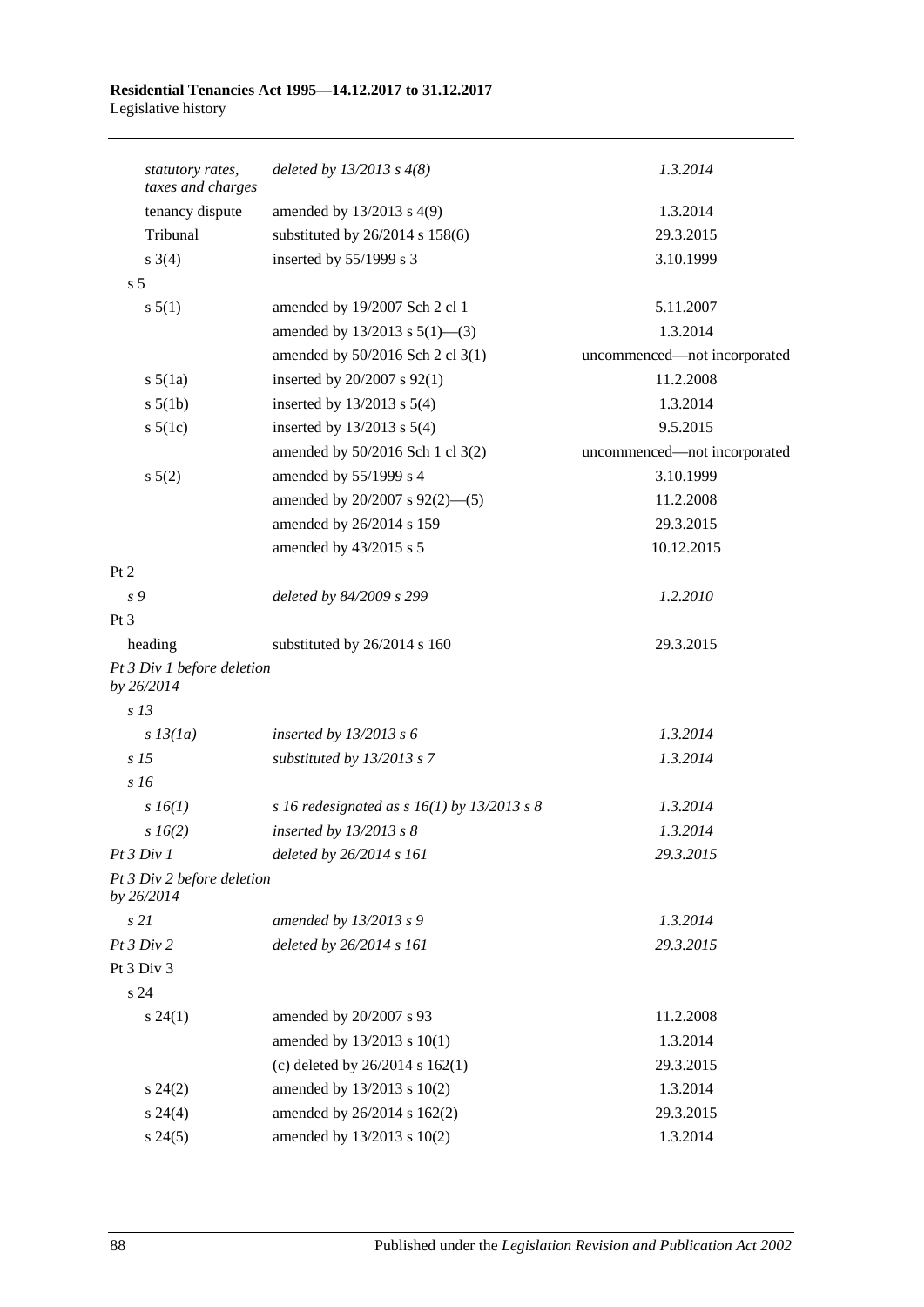| s 25 before<br>substitution by<br>26/2014 |                                      |            |
|-------------------------------------------|--------------------------------------|------------|
| $s\,25(3)$                                | inserted by $13/2013$ s 11           | 1.3.2014   |
| s <sub>25</sub>                           | substituted by 26/2014 s 163         | 29.3.2015  |
| s25A                                      | inserted by 26/2014 s 163            | 29.3.2015  |
| Pt 3 Div 4                                | deleted by 13/2013 s 12              | 1.3.2014   |
| Pt 3 Div 5                                |                                      |            |
| heading                                   | substituted by 26/2014 s 164         | 29.3.2015  |
| s 31 before deletion by<br>26/2014        |                                      |            |
| $s \, 3I(2)$                              | amended by $13/2013$ s $13(1)$ , (2) | 1.3.2014   |
| s3I(3)                                    | inserted by $13/2013$ s $13(3)$      | 1.3.2014   |
| s <sub>31</sub>                           | deleted by 26/2014 s 165             | 29.3.2015  |
| s 32                                      |                                      |            |
| $s\,32(1)$                                | amended by $13/2013$ s $14(1)$ , (2) | 1.3.2014   |
|                                           | deleted by 26/2014 s 166             | 29.3.2015  |
| $s\,32(1a)$                               | inserted by $13/2013$ s $14(3)$      | 1.3.2014   |
|                                           | deleted by 26/2014 s 166             | 29.3.2015  |
| $s\,32(2)$                                | substituted by $13/2013$ s $14(4)$   | 1.3.2014   |
|                                           | deleted by 26/2014 s 166             | 29.3.2015  |
| $s \frac{32(3)-(5)}{2}$                   | substituted by 65/2013 Sch 3 cl 7    | 1.4.2014   |
| s 33                                      | substituted by 26/2014 s 167         | 29.3.2015  |
| Pt 3 Div 6                                | deleted by 13/2013 s 15              | 1.3.2014   |
| Pt 3 Div 7                                |                                      |            |
| heading                                   | substituted by 26/2014 s 168         | 29.3.2015  |
| s 35                                      |                                      |            |
| $s \, 35(2)$                              | amended by 26/2014 s 169(1)          | 29.3.2015  |
| $s\,35(3)$ — $(5)$                        | deleted by 26/2014 s 169(2)          | 29.3.2015  |
| s 36 before deletion by<br>26/2014        |                                      |            |
| $s \, 36(1)$                              | amended by $21/1998 s 24(a)$         | 28.5.1998  |
| $s \, 36(2)$                              | amended by 59/2001 s 19              | 1.7.2002   |
| $s \, 36(3)$                              | inserted by $21/1998 s 24(b)$        | 28.5.1998  |
| s 36                                      | deleted by 26/2014 s 170             | 29.3.2015  |
| s 37 before deletion by<br>51/2017        |                                      |            |
| $s \frac{37}{2}$                          | amended by $13/2013$ s $16(1)$       | 1.3.2014   |
| $s\,37(3)$                                | inserted by $13/2013$ s $16(2)$      | 1.3.2014   |
| $s \frac{37}{4}$ and (5)                  | inserted by 26/2014 s 171            | 29.3.2015  |
| s <sub>37</sub>                           | deleted by 51/2017 s 214             | 14.12.2017 |
| s 38                                      | deleted by 26/2014 s 172             | 29.3.2015  |
| Pt 3 Div 8                                |                                      |            |
| s 39                                      | substituted by 26/2014 s 173         | 29.3.2015  |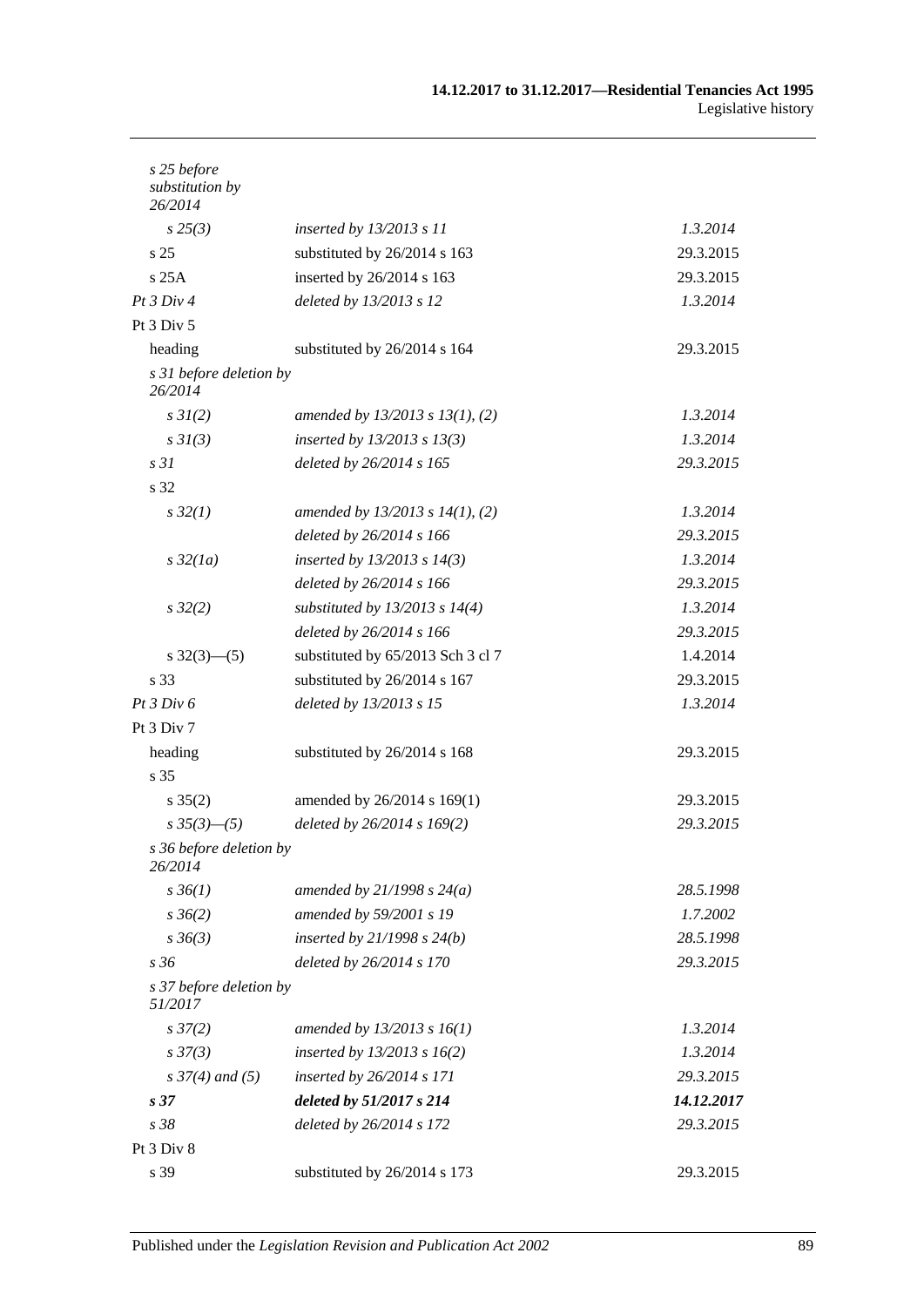## **Residential Tenancies Act 1995—14.12.2017 to 31.12.2017**

Legislative history

| s 39A                                     | inserted by 26/2014 s 173                                   | 29.3.2015 |
|-------------------------------------------|-------------------------------------------------------------|-----------|
| Pt 3 Div 9 before deletion<br>by 26/2014  |                                                             |           |
| s41                                       |                                                             |           |
| s 4I(1)                                   | amended by $13/2013$ s $17(1)$                              | 1.3.2014  |
| $s\,4I(2)$                                | deleted by $13/2013$ s $17(2)$                              | 1.3.2014  |
| $s\,42$                                   | deleted by 13/2013 s 18                                     | 1.3.2014  |
| Pt3 Div9                                  | deleted by 26/2014 s 174                                    | 29.3.2015 |
| Pt 3 Div 10 before<br>deletion by 26/2014 |                                                             |           |
| $s\,45$                                   |                                                             |           |
| $s\,45(1)$                                | amended by 13/2013 s 19(1)–(3)                              | 1.3.2014  |
| $s\,45(3)$                                | inserted by $13/2013$ s $19(4)$                             | 1.3.2014  |
| $s\,46$                                   |                                                             |           |
| $s\,46(3)$                                | inserted by 13/2013 s 20                                    | 1.3.2014  |
| $s\,47$                                   |                                                             |           |
| $s\,47(4)$                                | inserted by 13/2013 s 21                                    | 1.3.2014  |
| Pt 3 Div 10                               | deleted by 26/2014 s 174                                    | 29.3.2015 |
| Pt 4                                      |                                                             |           |
| Pt 4 Div A1                               | inserted by 13/2013 s 22                                    | 1.3.2014  |
| Pt 4 Div 1                                |                                                             |           |
| s 48 before<br>substitution by<br>13/2013 |                                                             |           |
|                                           | $s$ 48(1), (2) and (4) amended by 34/1996 $s$ 4 (Sch cl 29) | 3.2.1997  |
| s 48                                      | substituted by 13/2013 s 23                                 | 1.3.2014  |
| s 49                                      | amended by 34/1996 s 4 (Sch cl 29)                          | 3.2.1997  |
|                                           | substituted by 13/2013 s 24                                 | 1.3.2014  |
| s <sub>50</sub>                           | amended by 13/2013 s 25                                     | 1.3.2014  |
| s 51                                      | amended by 13/2013 s 26                                     | 1.3.2014  |
| Pt 4 Div 2                                |                                                             |           |
| s 52                                      |                                                             |           |
| s 52(1)                                   | amended by 13/2013 s 27(1)                                  | 1.3.2014  |
| s 52(2)                                   | amended by 13/2013 s 27(2)                                  | 1.3.2014  |
| $s\,52(3)$                                | amended by 13/2013 s 27(3)                                  | 1.3.2014  |
| Pt 4 Div 3                                |                                                             |           |
| s 53                                      |                                                             |           |
| s 53(1)                                   | amended by 13/2013 s 28(1), (2)                             | 1.3.2014  |
| s 54                                      |                                                             |           |
| s 54(1)                                   | amended by 13/2013 s 29(1)                                  | 1.3.2014  |
| $s\,54(2)$                                | amended by 13/2013 s 29(2)                                  | 1.3.2014  |
| s 54(3)                                   | amended by 13/2013 s 29(3)                                  | 1.3.2014  |
| s 55                                      |                                                             |           |
| s 55(1)                                   | amended by 13/2013 s 30(1)                                  | 1.3.2014  |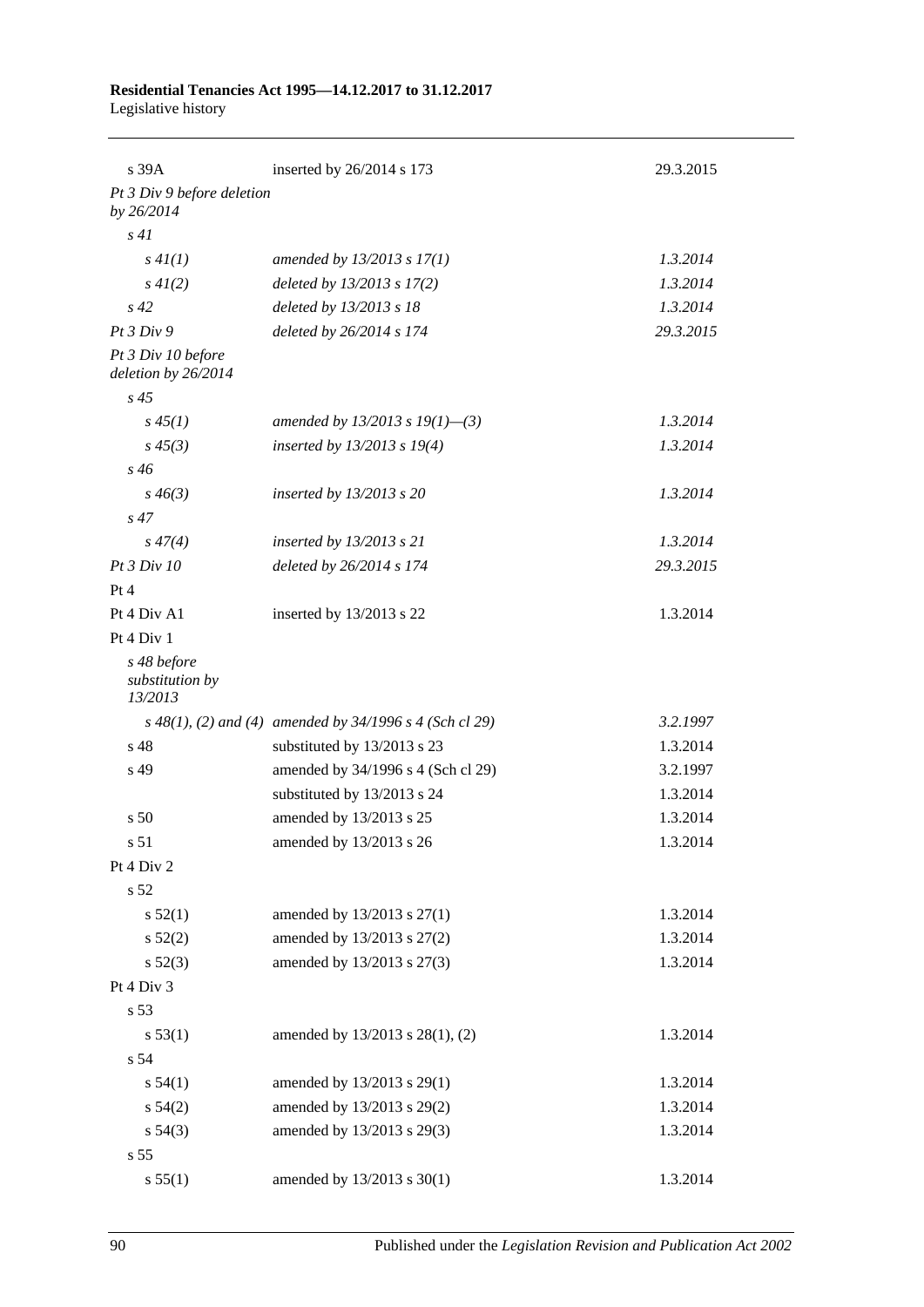| s 55(2)                                   | amended by 13/2013 s 30(2), (3)          | 1.3.2014   |
|-------------------------------------------|------------------------------------------|------------|
|                                           | amended by 65/2013 Sch 3 cl 8(1), (2)    | 1.4.2014   |
|                                           | amended by 36/2016 Sch 1 cl 11(1), (2)   | 3.4.2017   |
| s 55(2a)                                  | inserted by 13/2013 s 30(4)              | 1.3.2014   |
| s 55(7)                                   | inserted by 13/2013 s 30(5)              | 1.3.2014   |
| s 56                                      |                                          |            |
| s 56(2)                                   | (fb) inserted by $13/2013$ s $31(1)$     | 1.3.2014   |
|                                           | (fa) inserted by $13/2013$ s $31(1)$     | 9.5.2015   |
| s 56(5)                                   | amended by 13/2013 s 31(2)               | 1.3.2014   |
| s 56A                                     | inserted by 13/2013 s 32                 | 1.3.2014   |
| s 57                                      |                                          |            |
| s 57(1)                                   | amended by 13/2013 s 33(1), (2)          | 1.3.2014   |
| s 57(2)                                   | amended by 13/2013 s 33(3), (4)          | 1.3.2014   |
| s 58 before<br>substitution by<br>13/2013 |                                          |            |
| $s\,58(1)$                                | amended by 34/1996 s 4 (Sch cl 29)       | 3.2.1997   |
| $s\,58(2)$                                | amended by $33/1999$ Sch (item $45(b)$ ) | 1.7.1999   |
| s 58                                      | substituted by 13/2013 s 34              | 1.3.2014   |
| s 58A                                     | inserted by 13/2013 s 34                 | 1.3.2014   |
| Pt 4 Div 4                                |                                          |            |
| heading                                   | amended by 13/2013 s 35                  | 1.3.2014   |
| s 61                                      |                                          |            |
| $s \, 61(1)$                              | amended by $13/2013$ s $36(1)$ —(3)      | 1.3.2014   |
| $s \, 61(2)$                              | amended by 13/2013 s 36(4)-(7)           | 1.3.2014   |
| s $61(2a)$                                | inserted by 13/2013 s 36(8)              | 1.3.2014   |
| $s \, 61(3)$                              | amended by 13/2013 s 36(9)               | 1.3.2014   |
| s 61(4)                                   | amended by 13/2013 s 36(10)              | 1.3.2014   |
| $s \, 61(5)$                              | inserted by 13/2013 s 36(11)             | 9.5.2015   |
| s 62                                      |                                          |            |
| s 62(1)                                   | amended by 34/1996 s 4 (Sch cl 29)       | 3.2.1997   |
|                                           | amended by 13/2013 s 37(1), (2)          | 1.3.2014   |
| $s \, 62(2)$                              | amended by 34/1996 s 4 (Sch cl 29)       | 3.2.1997   |
|                                           | amended by 13/2013 s 37(3)-(5)           | 1.3.2014   |
| s 63                                      |                                          |            |
| s 63(1)                                   | amended by 13/2013 s 38(1)               | 1.3.2014   |
| $s\,63(3)$                                | amended by 13/2013 s 38(2)               | 1.3.2014   |
| $s\,63(5)$                                | substituted by 13/2013 s 38(3)           | 1.3.2014   |
| s 63(5a)                                  | inserted by 13/2013 s 38(3)              | 9.5.2015   |
| s 63(6)                                   | amended by 13/2013 s 38(4)               | 1.3.2014   |
| s 63(7)                                   | amended by 44/2003 s 3(1) (Sch 1)        | 24.11.2003 |
|                                           | amended by 13/2013 s 38(5), (6)          | 1.3.2014   |
| s 63(8)                                   | amended by 13/2013 s 38(7)               | 1.3.2014   |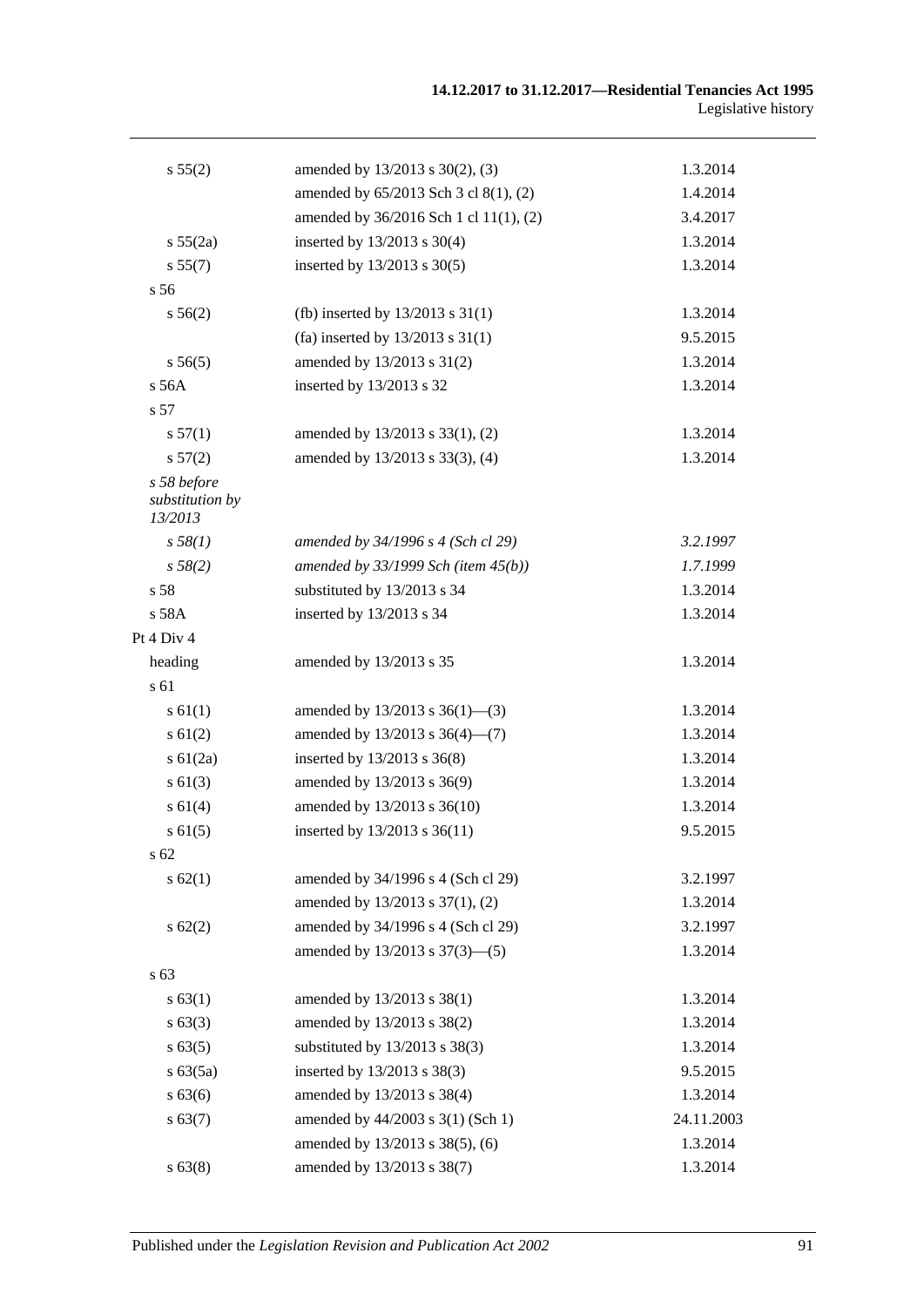| s 63(9)       | amended by 13/2013 s 38(8), (9)                                                | 1.3.2014   |
|---------------|--------------------------------------------------------------------------------|------------|
| $s \, 63(11)$ | amended by 13/2013 s 38(10)                                                    | 9.5.2015   |
| $s\,63(12)$   | deleted by 13/2013 s 38(11)                                                    | 9.5.2015   |
| $s\,63(13)$   | s 63 footnotes 1 and 2 redesignated as $s$ 63(13)<br>by 44/2003 s 3(1) (Sch 1) | 24.11.2003 |
|               | amended by 13/2013 s 38(12)                                                    | 1.3.2014   |
| Pt 4 Div 5    |                                                                                |            |
| s 65          |                                                                                |            |
| s 65(2)       | amended by 13/2013 s 39(1), (2)                                                | 1.3.2014   |
| Pt 4 Div 6    |                                                                                |            |
| s 66          |                                                                                |            |
| s 66(1)       | amended by $13/2013$ s $40(1)$                                                 | 1.3.2014   |
| s 66(2)       | amended by 13/2013 s 40(2), (3)                                                | 1.3.2014   |
| $s\,66(3)$    | amended by 13/2013 s 40(4), (5)                                                | 1.3.2014   |
| Pt 4 Div 7    |                                                                                |            |
| s 68          |                                                                                |            |
| s 68(1)       | amended by $13/2013$ s $41(1)$                                                 | 1.3.2014   |
| s68(1a)       | inserted by $13/2013$ s $41(2)$                                                | 1.3.2014   |
| s 68(2)       | amended by 13/2013 s 41(3)                                                     | 1.3.2014   |
|               | amended by 65/2013 Sch 3 cl 9                                                  | 1.4.2014   |
|               | (c) deleted by $36/2016$ Sch 1 cl $12(1)$                                      | 3.4.2017   |
| s 68(3)       | substituted by $13/2013$ s $41(4)$                                             | 1.3.2014   |
| $s\,68(4)$    | amended by 13/2013 s 41(5)                                                     | 1.3.2014   |
|               | deleted by 36/2016 Sch 1 cl 12(2)                                              | 3.4.2017   |
| s 68(5)       | inserted by 13/2013 s 41(6)                                                    | 1.3.2014   |
| Pt 4 Div 8    |                                                                                |            |
| s 69          |                                                                                |            |
| s 69(1)       | amended by 13/2013 s 42(1)                                                     | 1.3.2014   |
| s 69(2)       | amended by 13/2013 s 42(2), (3)                                                | 1.3.2014   |
| s69(3a)       | inserted by 13/2013 s 42(4)                                                    | 1.3.2014   |
| s 70          |                                                                                |            |
| 570(1a)       | inserted by $13/2013$ s $43(1)$                                                | 1.3.2014   |
| $s \, 70(1b)$ | inserted by 36/2016 Sch 1 cl 13                                                | 3.4.2017   |
| 570(3)        | amended by 13/2013 s 43(2)                                                     | 1.3.2014   |
| Pt 4 Div 9A   | inserted by 13/2013 s 44                                                       | 1.3.2014   |
| Pt 4 Div 10   |                                                                                |            |
| s 72          | substituted by 13/2013 s 45                                                    | 1.3.2014   |
| $s \, 72(1)$  | amended by 43/2015 s 6                                                         | 10.12.2015 |
|               | amended by $45/2016$ s $4(1)$ —(3)                                             | 3.7.2017   |
|               | amended by 36/2016 Sch 1 cl 14                                                 | 3.4.2017   |
| Pt 4 Div 11   |                                                                                |            |
| heading       | substituted by 13/2013 s 46                                                    | 1.3.2014   |
| s 73          |                                                                                |            |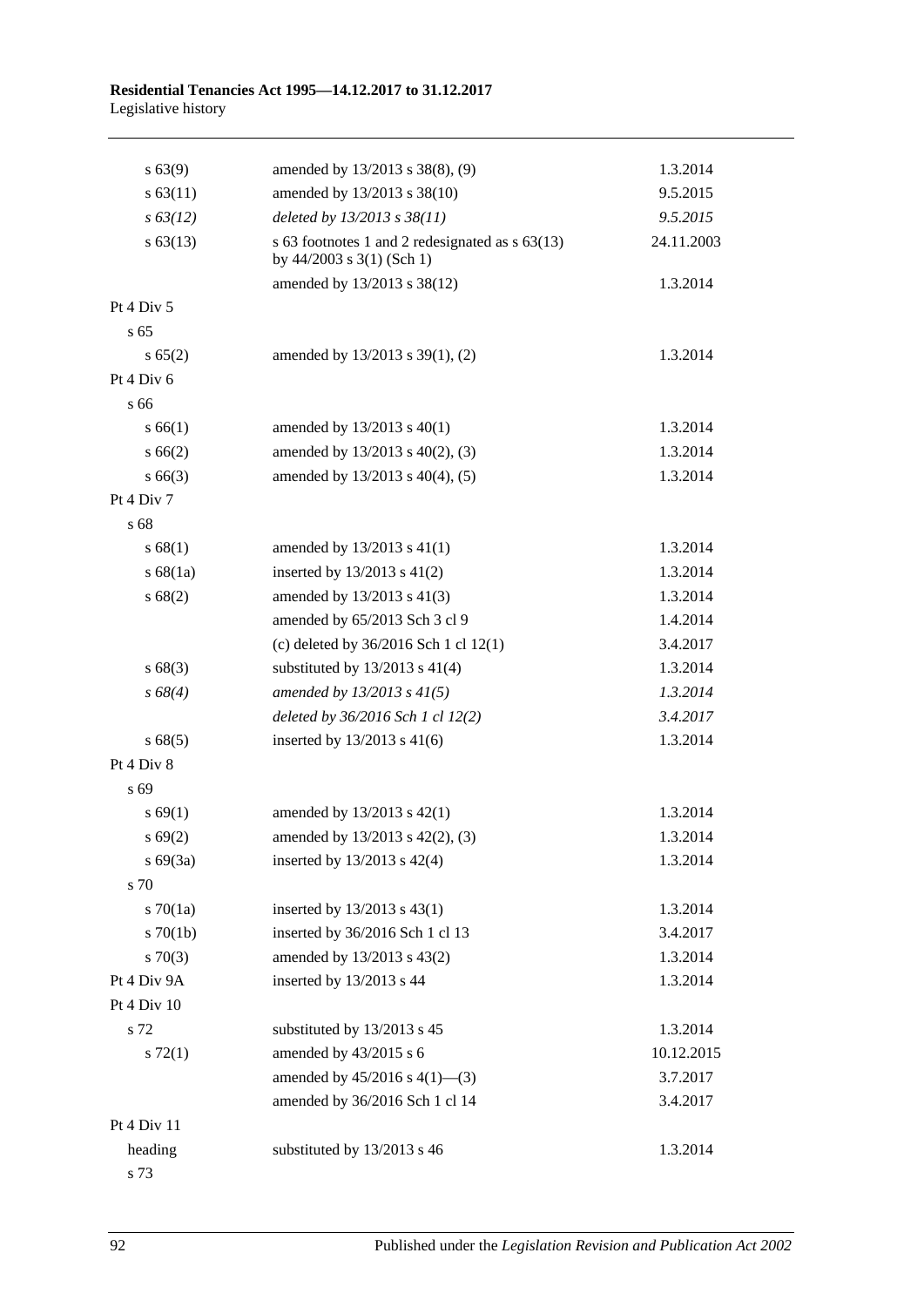| s 73(1)                         | amended by 13/2013 s 47(1)                                                              | 1.3.2014   |
|---------------------------------|-----------------------------------------------------------------------------------------|------------|
| s 73(2)                         | amended by 54/2012 s 34(1)                                                              | 28.2.2013  |
|                                 | substituted by $13/2013$ s $47(2)$                                                      | 1.3.2014   |
| s 73(3)                         | amended by 54/2012 s 34(2)                                                              | 28.2.2013  |
|                                 | substituted by $13/2013$ s $47(2)$                                                      | 1.3.2014   |
| $s \, 73(4)$                    | inserted by 54/2012 s 34(3)                                                             | 28.2.2013  |
|                                 | amended by 13/2013 s 47(3)                                                              | 1.3.2014   |
| s 73(5)                         | inserted by 54/2012 s 34(3)                                                             | 28.2.2013  |
| $s\,73(6)$                      | inserted by 54/2012 s 34(3)                                                             | 28.2.2013  |
| water security<br>rebate amount | amended by 13/2013 s 47(4)                                                              | 8.6.2013   |
| Pt 4 Div 12                     |                                                                                         |            |
| s 74                            |                                                                                         |            |
| s74(2)                          | amended by 13/2013 s 48(1)                                                              | 1.3.2014   |
|                                 | amended by 65/2013 Sch 3 cl 10(1)                                                       | 1.4.2014   |
| $s \, 74(2a)$                   | s 74(2) dot point redesignated as $\frac{1}{2}$ 74(2a) by<br>$44/2003$ s 3(1) (Sch 1)   | 24.11.2003 |
|                                 | substituted by $13/2013$ s $48(2)$                                                      | 1.3.2014   |
|                                 | amended by 65/2013 Sch 3 cl 10(2)                                                       | 1.4.2014   |
| $s$ 74 $(2ab)$                  | inserted by 13/2013 s 48(2)                                                             | 1.3.2014   |
| s $74(2b)$ and $(2c)$           | s $74(2)$ dot points redesignated as s $74(2b)$ and<br>$(2c)$ by 44/2003 s 3(1) (Sch 1) | 24.11.2003 |
| s74(5)                          | amended by 13/2013 s 48(3)                                                              | 1.3.2014   |
| Pt 4 Div 15                     |                                                                                         |            |
| s 77                            |                                                                                         |            |
| $s\,77(3)$                      | amended by 13/2013 s 49                                                                 | 1.3.2014   |
| s 78A                           | inserted by 13/2013 s 50                                                                | 1.3.2014   |
| Pt 5                            |                                                                                         |            |
| Pt 5 Div 1                      |                                                                                         |            |
| s 79                            | (a) deleted by $13/2013$ s $51$                                                         | 1.3.2014   |
|                                 | amended by 36/2016 Sch 1 cl 15                                                          | 3.4.2017   |
| s 79A                           | inserted by 13/2013 s 52                                                                | 1.3.2014   |
| Pt $5$ Div $2$                  |                                                                                         |            |
| s 80                            |                                                                                         |            |
| $s\ 80(2)$                      | amended by 13/2013 s 53                                                                 | 1.3.2014   |
| s $80(6)$ and $(7)$             | s $80(5)$ dot points redesignated as s $80(6)$ and (7)<br>by $44/2003$ s $3(1)$ (Sch 1) | 24.11.2003 |
| s 81                            |                                                                                         |            |
| s 81(3)                         | amended by 13/2013 s 54(1)                                                              | 1.3.2014   |
| s 81(4)                         | amended by 13/2013 s 54(2)                                                              | 1.3.2014   |
| s 82                            |                                                                                         |            |
| s 82(1)                         | substituted by 65/2013 Sch 3 cl 11                                                      | 1.4.2014   |
| s 83                            |                                                                                         |            |
| s 83(2)                         | substituted by 13/2013 s 55                                                             | 1.3.2014   |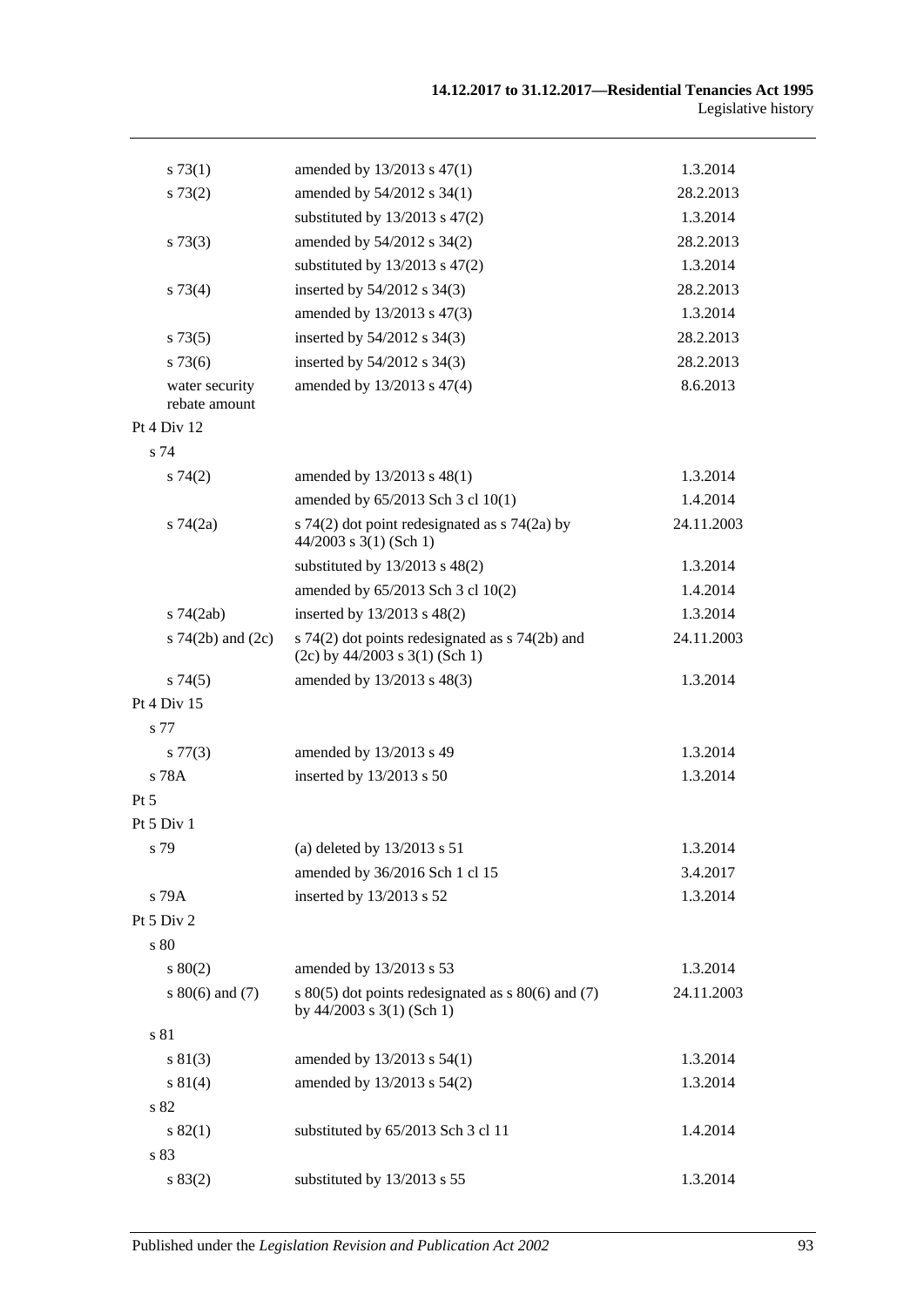|                       | amended by 65/2013 Sch 3 cl 12                                              | 1.4.2014                     |
|-----------------------|-----------------------------------------------------------------------------|------------------------------|
|                       | amended by 36/2016 Sch 1 cl 16                                              | 3.4.2017                     |
| ss 83A and 83B        | inserted by 13/2013 s 56                                                    | 1.3.2014                     |
| s 84                  |                                                                             |                              |
| s 84(1)               | substituted by $13/2013$ s $57(1)$                                          | 1.3.2014                     |
|                       | substituted by $36/2016$ Sch 1 cl 17(1)                                     | 3.4.2017                     |
| s 84(3)               | inserted by 13/2013 s 57(2)                                                 | 1.3.2014                     |
|                       | amended by 36/2016 Sch 1 cl 17(2)                                           | 3.4.2017                     |
| s 84(4)               | inserted by 36/2016 Sch 1 cl 17(3)                                          | 3.4.2017                     |
| Pt 5 Div 3            |                                                                             |                              |
| s 85                  |                                                                             |                              |
| s 85(3a)              | s $85(3)$ dot point redesignated as s $85(3a)$ by<br>44/2003 s 3(1) (Sch 1) | 24.11.2003                   |
| s 85A                 | inserted by 13/2013 s 58                                                    | 1.3.2014                     |
| s 85A(1)              | s 85A redesignated as $s$ 85A(1) by 45/2016 s 5                             | 3.7.2017                     |
| s 85A(2)              | inserted by 45/2016 s 5                                                     | 3.7.2017                     |
| ss 86A and 86B        | inserted by 13/2013 s 59                                                    | 1.3.2014                     |
| Pt 5 Div 4            |                                                                             |                              |
| s 87                  |                                                                             |                              |
| s $87(1a)$ and $(1b)$ | inserted by $13/2013$ s 60                                                  | 1.3.2014                     |
| s 89A                 | inserted by 43/2015 s 7                                                     | 10.12.2015                   |
| s 89A(9)              | amended by 64/2017 s 123                                                    | uncommenced-not incorporated |
| s 90                  |                                                                             |                              |
| $s\,90(2)$            | substituted by 55/1999 s 5                                                  | 3.10.1999                    |
|                       | amended by 44/2006 s 49                                                     | 18.1.2007                    |
| $s \ 90(2a)$          | inserted by 55/1999 s 5                                                     | 3.10.1999                    |
| $s\ 90(3)$            |                                                                             |                              |
| interested person     | amended by 13/2013 s 61(1)                                                  | 1.3.2014                     |
| $s\ 90(4)$ and (5)    | inserted by 13/2013 s 61(2)                                                 | 1.3.2014                     |
| Pt 5 Div 5            |                                                                             |                              |
| s 92A                 | inserted by $13/2013$ s 62                                                  | 1.3.2014                     |
| Pt 5 Div 6            |                                                                             |                              |
| s 93                  |                                                                             |                              |
| $s\,93(1)$            | substituted by $13/2013$ s $63(1)$                                          | 1.3.2014                     |
| $s\,93(2)$            | amended by 13/2013 s 63(2)                                                  | 1.3.2014                     |
| $s\,93(4a)$           | s 93(4) dot point redesignated as s 93(4a) by<br>44/2003 s 3(1) (Sch 1)     | 24.11.2003                   |
| s 94                  |                                                                             |                              |
| $s\,94(1a)$           | inserted by $13/2013$ s 64                                                  | 1.3.2014                     |
| s 95                  | amended by 13/2013 s 65                                                     | 1.3.2014                     |
|                       | amended by 36/2016 Sch 1 cl 18                                              | 3.4.2017                     |
| s 96                  |                                                                             |                              |
| s 96(1a)—(1c)         | inserted by 13/2013 s 66                                                    | 1.3.2014                     |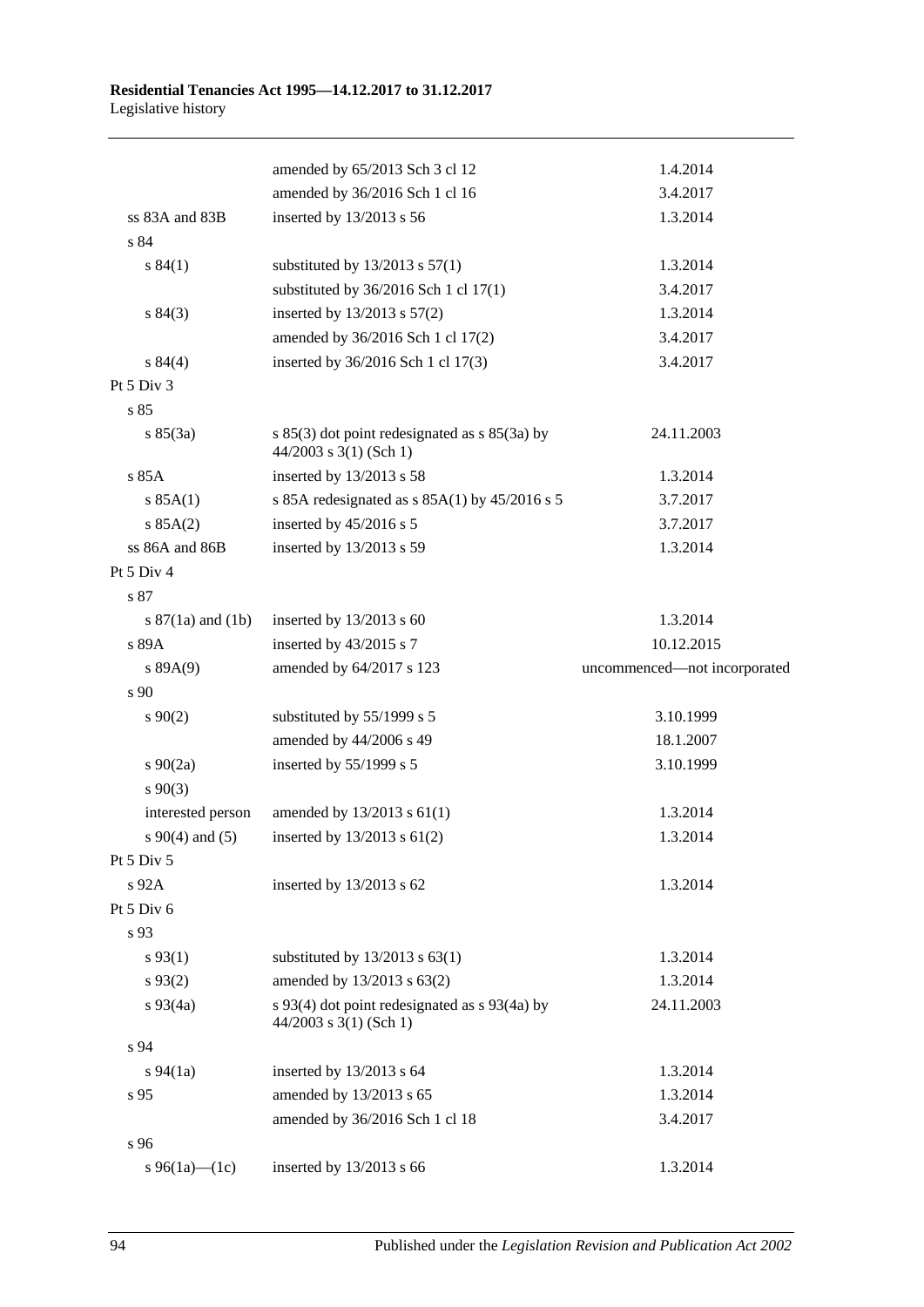| Pt 5 Div 7 before<br>substitution by 13/2013 |                                                                             |                                                 |
|----------------------------------------------|-----------------------------------------------------------------------------|-------------------------------------------------|
| s <sub>97</sub>                              |                                                                             |                                                 |
| $s\,97(4)$                                   | substituted by $55/1999$ s $6(a)$                                           | 3.10.1999                                       |
| $s\,97(6)$                                   | amended by $55/1999 s 6(b)$                                                 | 3.10.1999                                       |
| Pt 5 Div 7                                   | substituted by 13/2013 s 67                                                 | 1.3.2014                                        |
| s 97B                                        |                                                                             |                                                 |
| $s\ 97B(2a)$                                 | inserted by $45/2016$ s $6(1)$                                              | 3.7.2017                                        |
| $s\,97B(7)$                                  | amended by $45/2016$ s $6(2)$                                               | 3.7.2017                                        |
| Pt 5 Div 8                                   |                                                                             |                                                 |
| heading                                      | substituted by 26/2014 s 175                                                | 29.3.2015                                       |
| s 98                                         | deleted by 26/2014 s 176                                                    | 29.3.2015                                       |
| s 99                                         |                                                                             |                                                 |
| s 99(1)                                      | substituted by $13/2013$ s $68(1)$                                          | 1.3.2014                                        |
|                                              | amended by 26/2014 s 177(1)                                                 | 29.3.2015                                       |
| $s\,99(3)$                                   | amended by 13/2013 s 68(2)                                                  | 1.3.2014                                        |
| $s\,99(5)$                                   | amended by 13/2013 s 68(3)                                                  | 1.3.2014                                        |
| $s\,99(6)$                                   | amended by 13/2013 s 68(4)                                                  | 1.3.2014                                        |
| $s\,99(8)$                                   | amended by 13/2013 s 68(2)                                                  | 1.3.2014                                        |
|                                              | deleted by 26/2014 s 177(2)                                                 | 29.3.2015                                       |
| Pt 5A                                        | inserted by 13/2013 s 69                                                    | 1.3.2014                                        |
| s 99F                                        |                                                                             |                                                 |
| $s \, 99F(1)$                                | amended by 43/2015 s 8(1), (2)                                              | 10.12.2015                                      |
| $Pt\ 6$                                      |                                                                             |                                                 |
| s 100                                        |                                                                             |                                                 |
| $s\ 100(3)$                                  | amended by $13/2013$ s $70(1)$                                              | 1.3.2014                                        |
| s 100(5)                                     | amended by 13/2013 s 70(2)                                                  | 1.3.2014                                        |
| 100(6)                                       | inserted by 13/2013 s 70(3)                                                 | 9.5.2015                                        |
| s 101                                        |                                                                             |                                                 |
| s 101(1)                                     | s 101 amended and redesignated as $s$ 101(1) by<br>$13/2013$ s $71(1)$ —(3) | 7.2.2014                                        |
|                                              | amended by 26/2014 s 178                                                    | 29.3.2015                                       |
| s 101(2)                                     | inserted by 13/2013 s 71(3)                                                 | 7.2.2014                                        |
| Pt 7 before substitution<br>by 13/2013       |                                                                             |                                                 |
| s 105A                                       | inserted by 21/1998 s 25                                                    | 28.5.1998                                       |
| Pt 7                                         | substituted by 13/2013 s 72                                                 | 1.3.2014 except ss 105L(2) and<br>105M-9.5.2015 |
| s 105I                                       |                                                                             |                                                 |
| s 105I(3)                                    | substituted by 36/2016 Sch 1 cl 19                                          | 3.4.2017                                        |
| s 105P                                       |                                                                             |                                                 |
| s 105P(3)                                    | substituted by 36/2016 Sch 1 cl 20                                          | 3.4.2017                                        |
| s 105U                                       |                                                                             |                                                 |
|                                              | s 105U(6a) and (6b) inserted by 36/2016 Sch 1 cl 21                         | 3.4.2017                                        |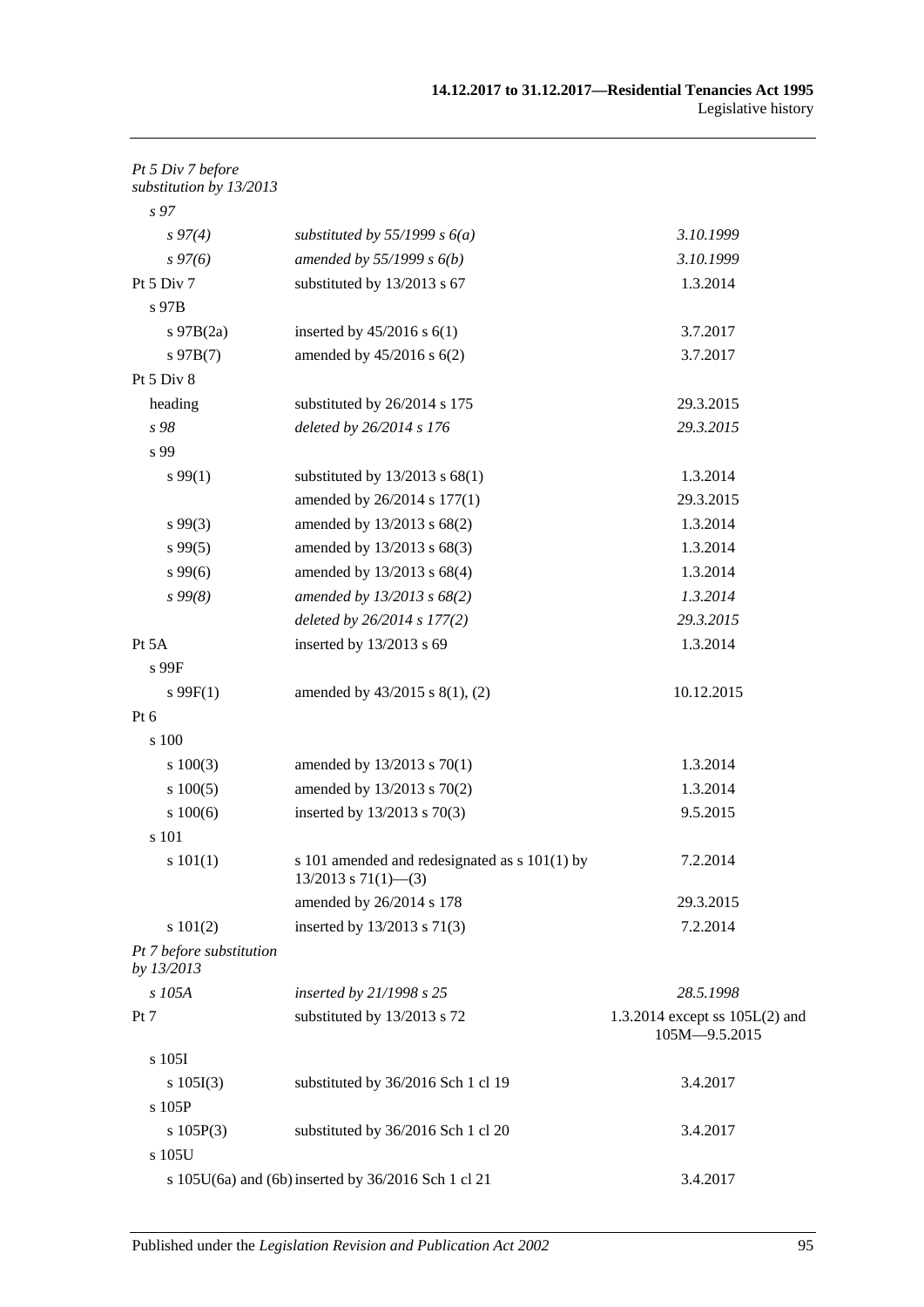| s 105UA                    | inserted by 43/2015 s 9                                             | 10.12.2015                   |
|----------------------------|---------------------------------------------------------------------|------------------------------|
| $s$ 105UA $(7)$            | amended by 64/2017 s 124                                            | uncommenced-not incorporated |
| Pt 8                       |                                                                     |                              |
| Pt 8 Div 1                 | substituted by 13/2013 s 73                                         | 1.3.2014                     |
| Pt 8 Div 1 Subdiv 1        |                                                                     |                              |
| s 106                      |                                                                     |                              |
| conciliation<br>conference | substituted by 26/2014 s 179                                        | 29.3.2015                    |
| Pt 8 Div 1 Subdiv 2        |                                                                     |                              |
| s 107                      |                                                                     |                              |
| $s\ 107(3)$                | amended by 26/2014 s 180(1)                                         | 29.3.2015                    |
| s 107(6)                   | amended by 26/2014 s 180(2)                                         | 29.3.2015                    |
| Pt 8 Div 1 Subdiv 3        | deleted by 26/2014 s 181                                            | 29.3.2015                    |
| Pt 8 Div 1 Subdiv 4        |                                                                     |                              |
| s 108A                     | amended by 26/2014 s 182                                            | 29.3.2015                    |
| s 108B                     |                                                                     |                              |
| s 108B(1)                  | amended by 26/2014 s 183(1)                                         | 29.3.2015                    |
| $s\ 108B(2)$               | amended by 26/2014 s 183(1)                                         | 29.3.2015                    |
| $s\ 108B(3)$               | amended by 26/2014 s 183(1)                                         | 29.3.2015                    |
| $s\ 108B(4)$               | amended by 26/2014 s 183(1)                                         | 29.3.2015                    |
| $s\ 108B(5)$               | amended by 26/2014 s 183(1)                                         | 29.3.2015                    |
| $s\ 108B(7)$               | substituted by 26/2014 s 183(2)                                     | 29.3.2015                    |
| $s$ 108B(9)                | deleted by $26/2014 s 183(3)$                                       | 29.3.2015                    |
| $s\ 108B(10)$              | substituted by 26/2014 s 183(4)                                     | 29.3.2015                    |
| Pt 8 Div 3                 |                                                                     |                              |
| s 110                      |                                                                     |                              |
| s 110(1)                   | s 110 amended and redesignated as s 110(1) by<br>55/1999 s 7(a)—(c) | 3.10.1999                    |
|                            | amended by $13/2013$ s $74(1)$ —(3)                                 | 1.3.2014                     |
| s 110(2)                   | inserted by $55/1999$ s $7(c)$                                      | 3.10.1999                    |
| s 112                      |                                                                     |                              |
| s 112(1a)                  | inserted by 43/2015 s 10                                            | 10.12.2015                   |
| s 112 (1b)                 | inserted by 43/2015 s 10                                            | 10.12.2015                   |
|                            | amended by 64/2017 s 125                                            | uncommenced-not incorporated |
| Pt 8 Div 4                 |                                                                     |                              |
| s 113                      |                                                                     |                              |
| s 113(1)                   | amended by 13/2013 s 75(1)                                          | 1.3.2014                     |
|                            | amended by 26/2014 s 184                                            | 29.3.2015                    |
| s 113(3)                   | amended by 13/2013 s 75(2), (3)                                     | 1.3.2014                     |
| s 114                      | amended by 13/2013 s 76                                             | 1.3.2014                     |
|                            | amended by 26/2014 s 185                                            | 29.3.2015                    |
| Pt 9                       |                                                                     |                              |

s 115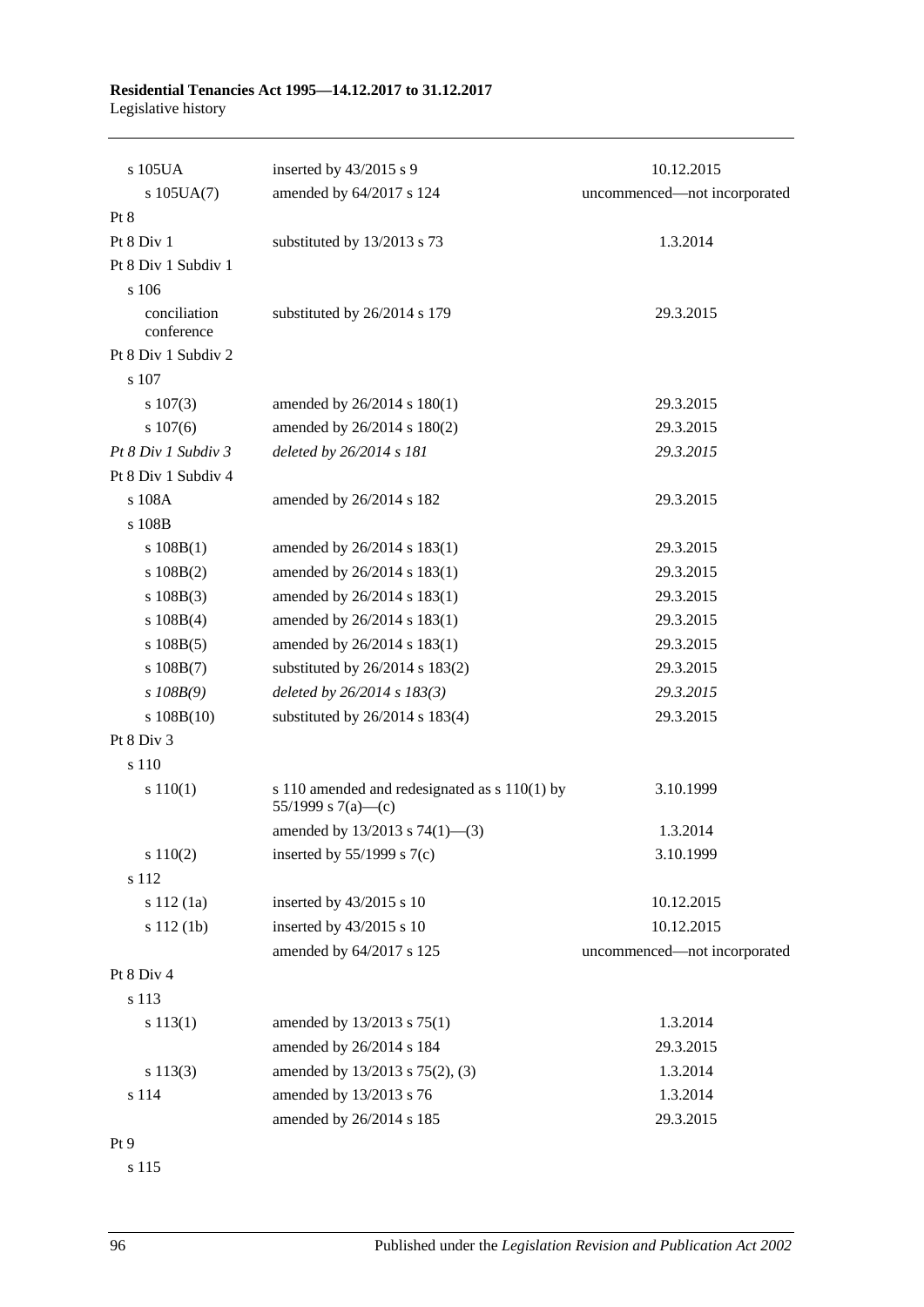| $s\ 115(3)$                       | amended by 13/2013 s 77                           | 1.3.2014                      |
|-----------------------------------|---------------------------------------------------|-------------------------------|
| s 116                             | deleted by 13/2013 s 78                           | 1.3.2014                      |
| s 117A                            | inserted by 13/2013 s 79                          | 1.3.2014                      |
| s 119                             |                                                   |                               |
| s 119(1)                          | amended by 21/1998 s 26                           | 28.5.1998                     |
| s 119(3)                          | amended by 13/2013 s 80                           | 1.3.2014                      |
| s 120                             |                                                   |                               |
| $s\ 120(1)$                       | amended by $13/2013$ s $81(1)$                    | 1.3.2014                      |
| $s\,120(2)$                       | deleted by $13/2013$ s $81(2)$                    | 1.3.2014                      |
| s 121                             |                                                   |                               |
| s 121(3)                          | amended by 13/2013 s 82(1)                        | 1.3.2014                      |
| s 121(4)                          | inserted by 34/1996 s 4 (Sch cl 29)               | 3.2.1997                      |
|                                   | amended by 13/2013 s 82(2)                        | 1.3.2014                      |
| Sch before deletion by<br>13/2013 | heading substituted by $44/2003$ s $3(1)$ (Sch 1) | 24.11.2003                    |
| Div 1                             | deleted by $44/2003$ s $3(1)$ (Sch 1)             | 24.11.2003                    |
| Div 2 heading                     | deleted by $44/2003$ s $3(1)$ (Sch 1)             | 24.11.2003                    |
| Div 3                             | deleted by $44/2003$ s $3(1)$ (Sch 1)             | 24.11.2003                    |
| Sch                               | deleted by 13/2013 s 83                           | 1.3.2014                      |
| Sch 1                             | inserted by 13/2013 s 83                          | 1.3.2014 except cl 5-9.5.2015 |
| Sch 2                             | inserted by 45/2016 s 7                           | 3.7.2017                      |
|                                   |                                                   |                               |

#### **Transitional etc provisions associated with Act or amendments**

#### *Statutes Amendment and Repeal (Common Expiation Scheme) Act 1996*

#### **5—Transitional provision**

An Act repealed or amended by this Act will continue to apply (as in force immediately prior to the repeal or amendment coming into operation) to an expiation notice issued under the repealed or amended Act.

#### *Statutes Amendment (SACAT) Act 2014*

#### **186—Transitional provisions**

(1) In this section—

*principal Act* means the *[Residential Tenancies Act](http://www.legislation.sa.gov.au/index.aspx?action=legref&type=act&legtitle=Residential%20Tenancies%20Act%201995) 1995*;

*relevant day* means the day on which this Part comes into operation;

*Residential Tenancies Tribunal* means the Tribunal established under the *[Residential](http://www.legislation.sa.gov.au/index.aspx?action=legref&type=act&legtitle=Residential%20Tenancies%20Act%201995)  [Tenancies Act](http://www.legislation.sa.gov.au/index.aspx?action=legref&type=act&legtitle=Residential%20Tenancies%20Act%201995) 1995*;

*Tribunal* means the South Australian Civil and Administrative Tribunal established under the *[South Australian Civil and Administrative Tribunal Act](http://www.legislation.sa.gov.au/index.aspx?action=legref&type=act&legtitle=South%20Australian%20Civil%20and%20Administrative%20Tribunal%20Act%202013) 2013*.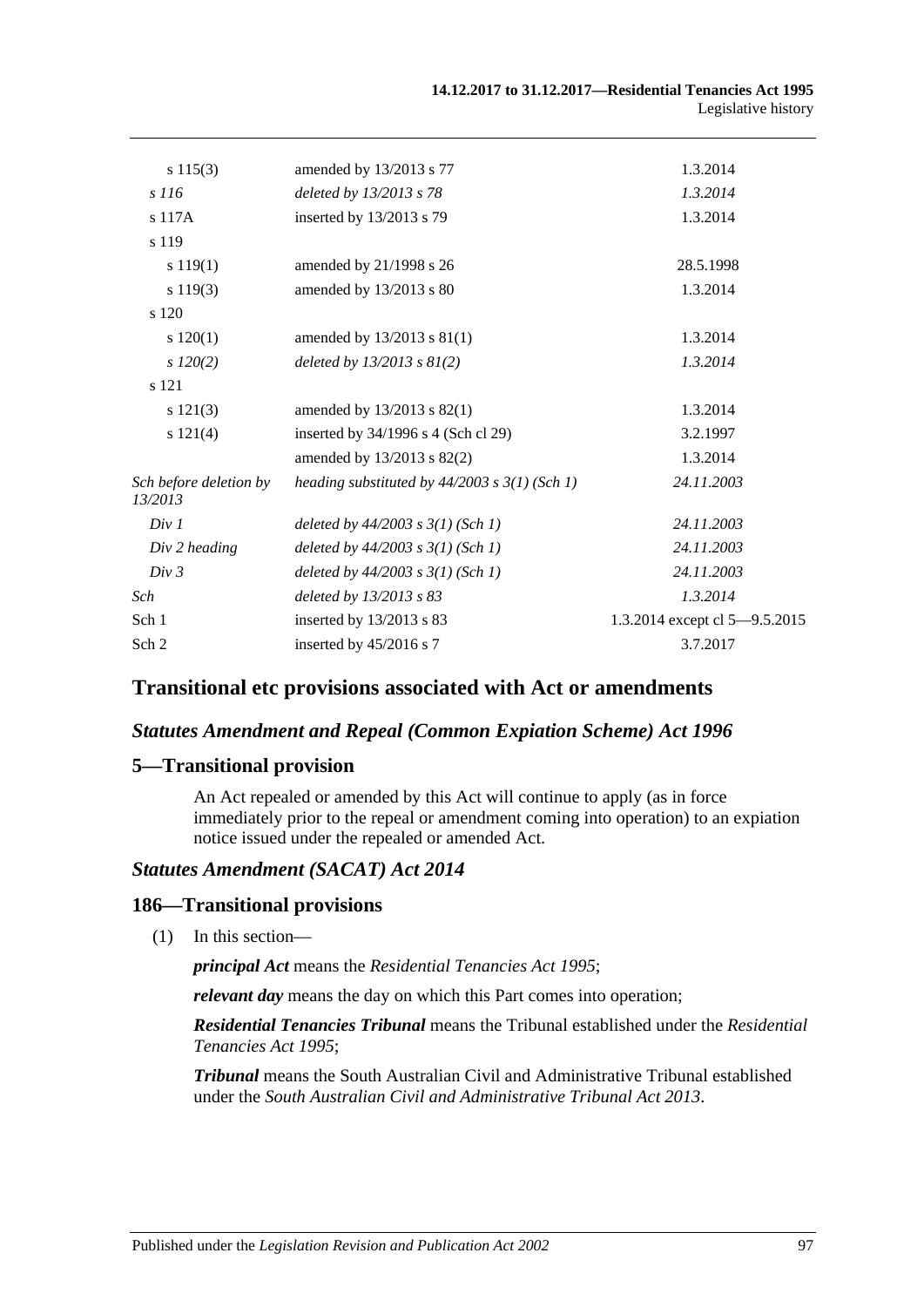- (2) A decision (including a decision in the nature of a declaration), direction or order of the Residential Tenancies Tribunal under the principal Act in force immediately before the relevant day will, on and from the relevant day, be taken to be a decision, direction or order of the Tribunal.
- (3) A right to make any application or to seek a review under the principal Act with respect to any matter in existence before the relevant day, with the effect that the relevant proceedings would have been commenced before the Residential Tenancies Tribunal, will be exercised as if this Part had been in operation before the right arose, so that the relevant proceedings may be commenced instead before the Tribunal.
- (4) Any proceedings before the Residential Tenancies Tribunal under the principal Act immediately before the relevant day will, subject to such directions as the President of the Tribunal thinks fit, be transferred to the Tribunal where they may proceed as if they had been commenced before the Tribunal.
- (5) The Tribunal may—
	- (a) receive in evidence any transcript of evidence in proceedings before the Residential Tenancies Tribunal, and draw any conclusions of fact from that evidence that appear proper; and
	- (b) adopt any findings or determinations of the Residential Tenancies Tribunal that may be relevant to proceedings before the Tribunal; and
	- (c) adopt or make any decision (including a decision in the nature of a declaration), direction or order in relation to proceedings before the Residential Tenancies Tribunal before the relevant day (including so as to make a decision or declaration, or a direction or order, in relation to proceedings fully heard before the relevant day); and
	- (d) take other steps to promote or ensure the smoothest possible transition from 1 jurisdiction to another in connection with the operation of this section.
- (6) The Tribunal may, on application under section 37 of the principal Act made after the relevant date, vary or set aside an order of the Residential Tenancies Tribunal made before the relevant date.
- <span id="page-97-0"></span>(7) The Residential Tenancies Tribunal is dissolved by force of this subsection.
- (8) A member of the Residential Tenancies Tribunal holding office when [subsection](#page-97-0) (7) comes into operation will cease to hold office at that time and any contract of employment, agreement or arrangement relating to the office held by that member is terminated by force of this subsection at the same time (but any such termination will not affect any right of action that a person may have against a Minister or the State on account of that termination).
- (9) Nothing in this section—
	- (a) affects the ability to register an order of the Residential Tenancies Tribunal made before the relevant day in an appropriate court, as provided for by section 36 of the principal Act before its repeal by this Act; or
	- (b) affects a right to appeal to the Administrative and Disciplinary Division of the District Court against a decision, direction or order of the Residential Tenancies Tribunal made or given before the relevant day.